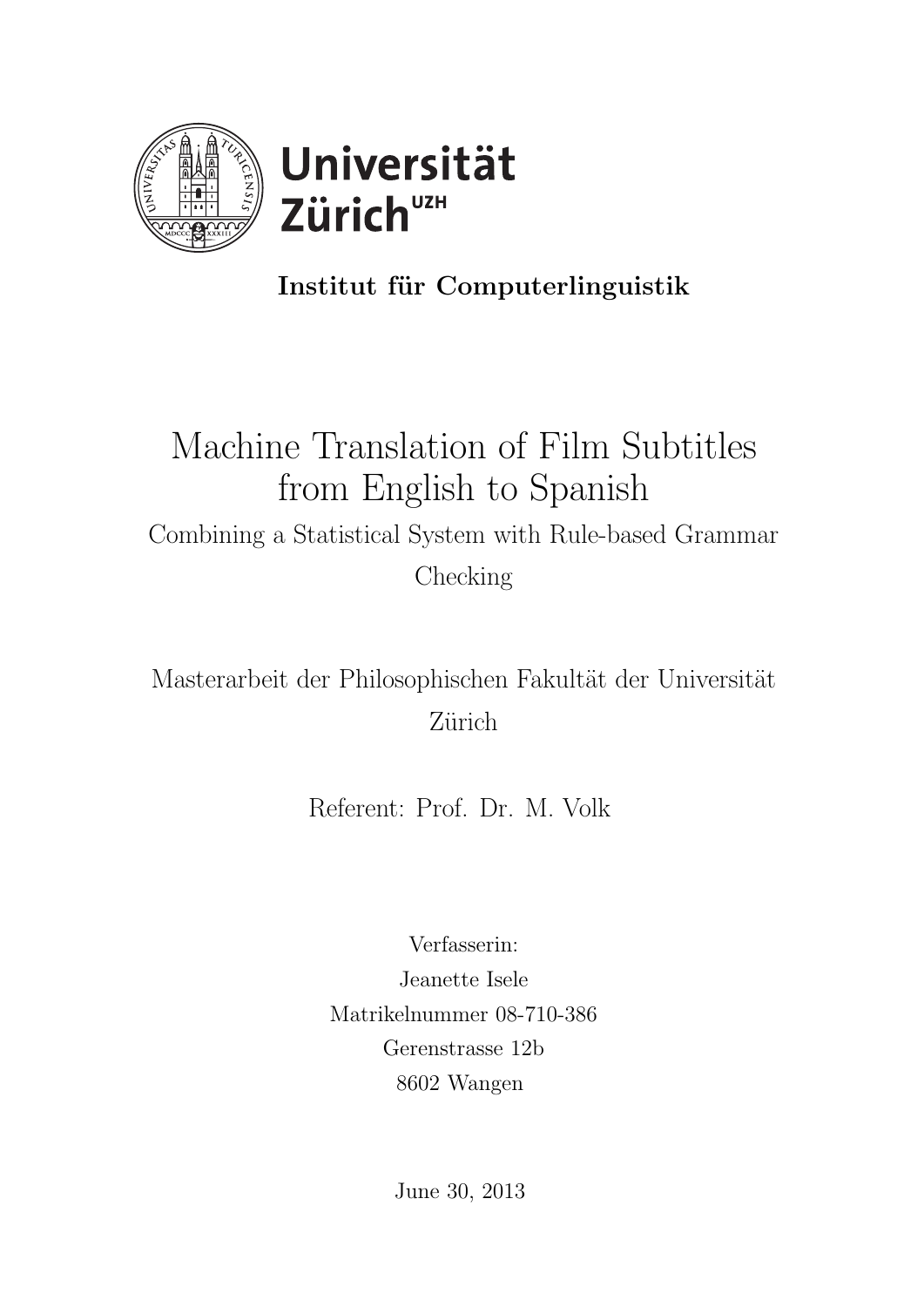### <span id="page-1-0"></span>Abstract

In this project we combined a statistical machine translation system for the translation of film subtitles from English to Spanish with rule-based grammar checking. At first we trained the best possible statistical machine translation system with the available training data. The largest part of the training corpus consists of freely available amateur subtitles. A smaller part are professionally translated subtitles provided by subtitling companies. In the next step we developed, applied and evaluated the grammar checker.

We investigated if the combination of a statistical system with a rule-based grammar checker is reasonable and how we can improve the results. With the trained statistical machine translation system an application of the grammar checker would be recommendable, especially in order to correct disagreements between nouns, articles and adjectives. The precision of the grammar checker is very satisfying. With additional linguistic information, for example, syntactical information, we would probably be able to improve the grammar checker and include the correction of other kinds of errors. In addition, the evaluation showed that the improvement of the statistical machine translation system causes a significant decrease of the number of the considered errors. Furthermore, we elaborated various possibilities as to how the statistical machine translation system can be improved. Thus, one might examine, if the improvement of the system yields a significant decrease of the number of the errors. If this should be the case we have to question if the additional use of a grammar checker is still reasonable or if the number of the considered grammatical errors is too low.

Additionally, we compare the performance of the trained machine translation system with the state of the art performance in the SUMAT project for the automatic translation of film subtitles from English to Spanish. According to automatic evaluation scores, the system we trained in our project was slightly better than the system of the SUMAT project. This result shows that the use of freely available amateur subtitles for the training of a statistical machine translation system for the translation of professional subtitles is recommendable, even though their quality is not optimal.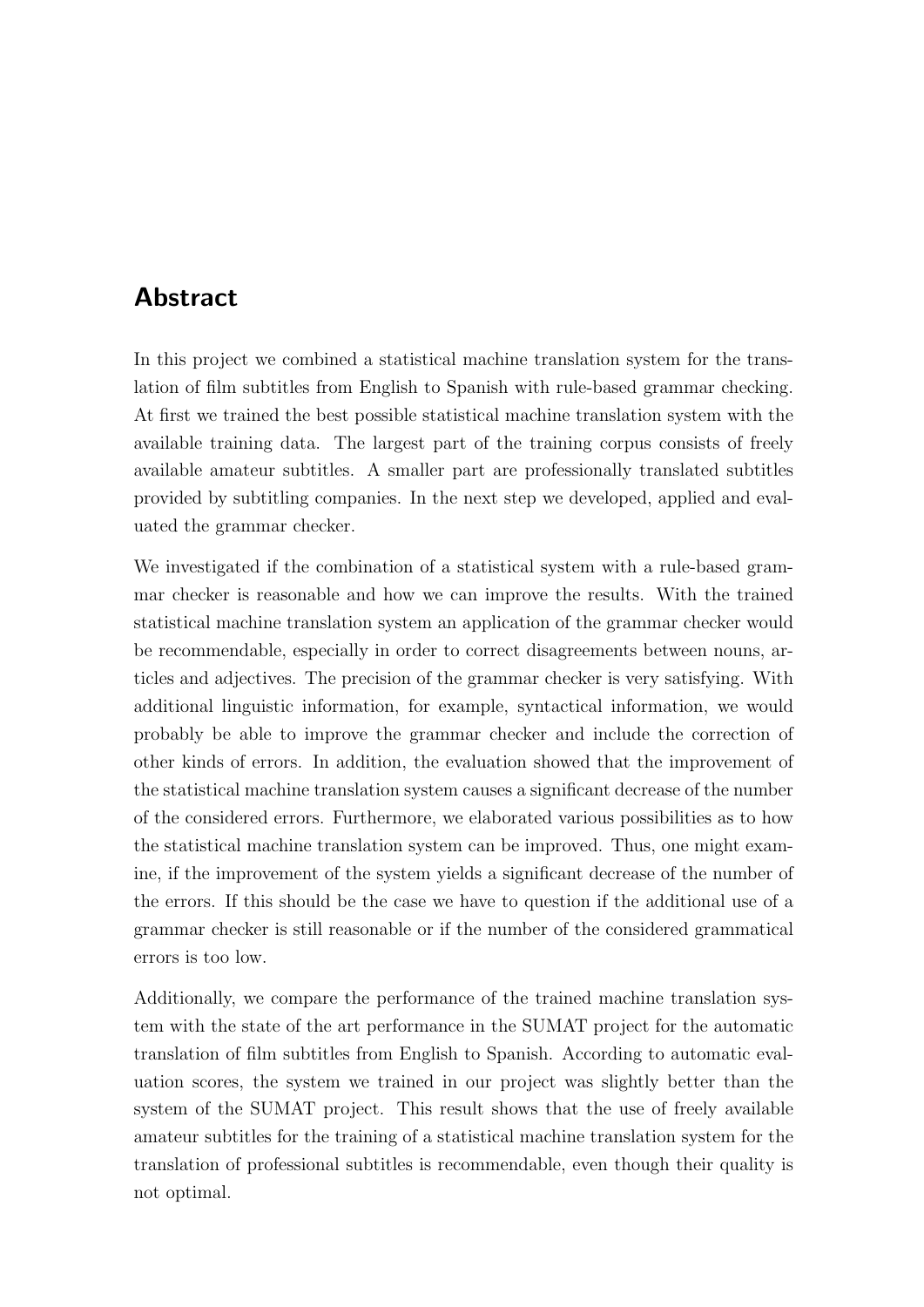### Zusammenfassung

In diesem Projekt wurde ein statistisches maschinelles Übersetzungssystem für Filmuntertitel vom Englischen ins Spanische mit einem regelbasierten Grammatikkorrektursystem kombiniert. In einem ersten Schritt wurde mit den vorhandenen Trainingsdaten ein möglichst gutes statistisches maschinelles Übersetzungssystem trainiert. Darauf basierend wurde das Grammatikkorrektursystem entwickelt, angewandt und evaluiert.

Es wurde gepruft, ob die Kombination eines statistischen Systems mit einem regel- ¨ basierten Grammatikkorrektursystem sinnvoll ist und wie die Resultate noch verbessert werden könnten. Mit dem statistischen maschinellen Ubersetzungssystem, das in diesem Projekt trainiert wurde, ist eine Anwendung des Grammatikkorrektursystems zu empfehlen, vor allem für die Korrektur von Fehlern, die die Kongruenz zwischen Substantiven, Artikeln und Adjektiven betreffen. Die Präzision des Grammatikkorrektursystems ist sehr zufriedenstellend. Mit zusätzlichen linguistischen Informationen, z.B. syntaktischen Informationen, könnte das Grammatikkorrektursystem noch verbessert und zusätzliche Arten von Fehlern könnten berücksichtigt werden. Die Evaluation zeigte auch, dass eine Verbesserung des statistischen maschinellen Ubersetzungssystems einen signifikanten Abfall der betrachteten grammatischen ¨ Fehler zur Folge hat. Ausserdem konnten verschiedene Möglichkeiten herausgearbeitet werden, um das statistische maschinelle Übersetzungssystem zu verbessern. Es müsste also geprüft werden, ob die Anwendung des Grammatikkorrektursystems nach der Verbesserung des statistischen maschinellen Ubersetzungssystems immer ¨ noch sinnvoll ist oder ob die Anzahl der beachteten Grammatikfehler zu gering ist.

Zusätzlich wurde die Performanz des trainierten maschinellen Übersetzungssystems mit dem aktuellen Forschungsstand für die automatische Übersetzung von Filmuntertiteln vom Englischen ins Spanische im SUMAT-Projekt verglichen. Gemäss automatischen Evaluationsmassen ist das beste Ubersetzungssystems, welches in unserem ¨ Projekt trainiert wurde, etwas besser als dasjenige, aus dem SUMAT-Projekt. Dieses Resultat zeigt, dass die Verwendung frei verfügbarer Amateur-Untertitel für das Training eines statistischen maschinellen Übersetzungssystems für die Übersetzung professioneller Untertitel empfehlenswert ist, obwohl sich die Eigenschaften und Qualität von professionellen und Amateur-Untertiteln deutlich unterscheiden.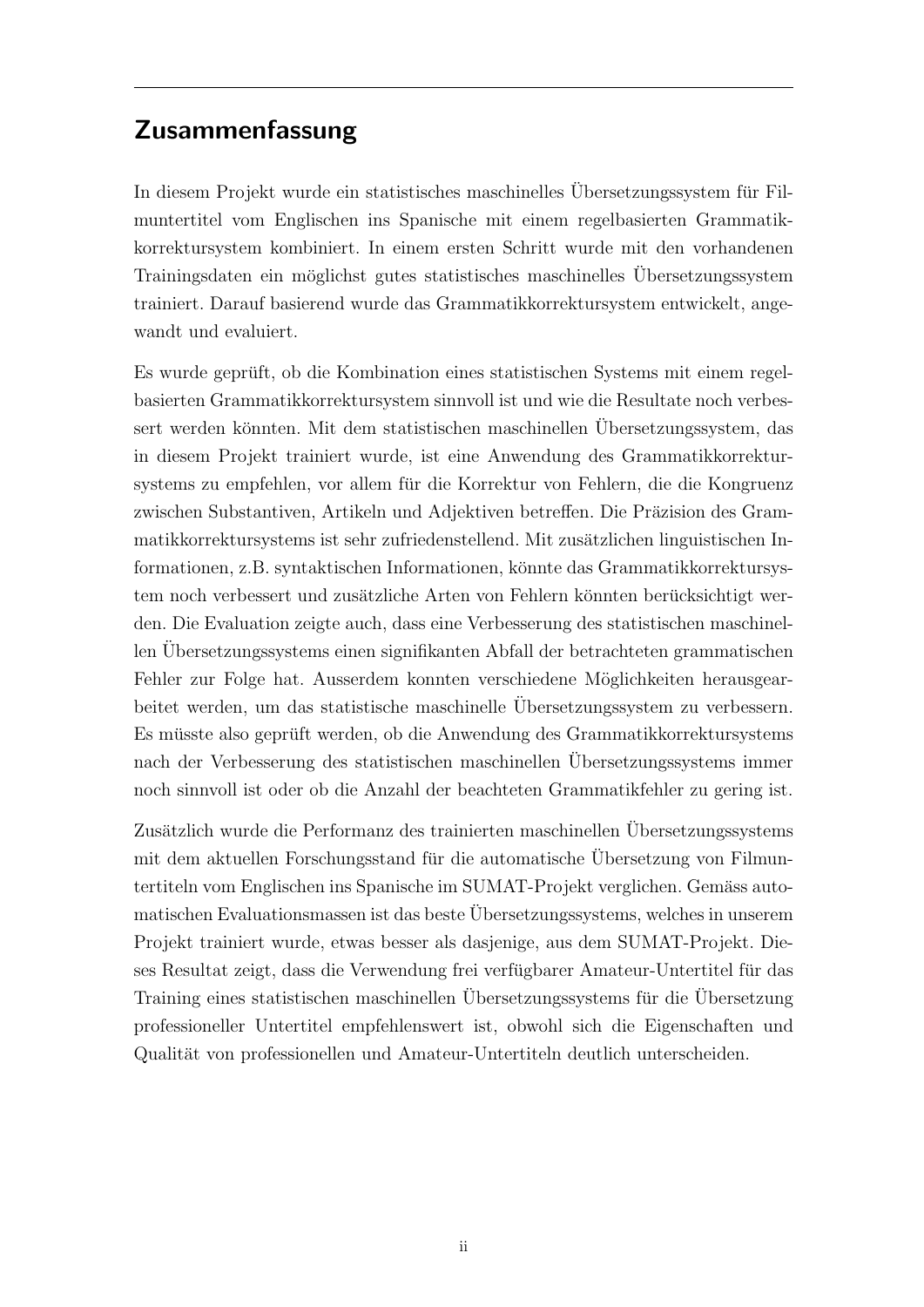# <span id="page-3-0"></span>Acknowledgement

I would like to thank all the people who supported me with this project and paper.

I thank Martin Volk for the good supervision of my master's thesis and for his hints and advices which were important for the success of this project. I also would like to express my gratitude to Mark Fishel, Rico Sennrich and Simon Clematide who helped me to solve technical problems and answered my questions concerning the SUMAT project and the Moses tool. I want to thank the SUMAT research group of Vicomtech, especially Arantza del Pozo, Thierry Etchegoyhen and Volha Petukhova, who provided me with their test sets and important information about the state of the art in the SUMAT project. I also want to thank the VSI Group for the provision of their professionally translated subtitles for this project.

Many thanks to my father Roland Isele and my friends Mirjam Marti, Martina García and Jemeima Christen for proofreading the text and for supporting me with the revision.

Finally I want to thank my dear family and friends for their precious support, they kept me motivated and were always willing to lend me an ear when I had difficulties with my master's thesis. Thank you!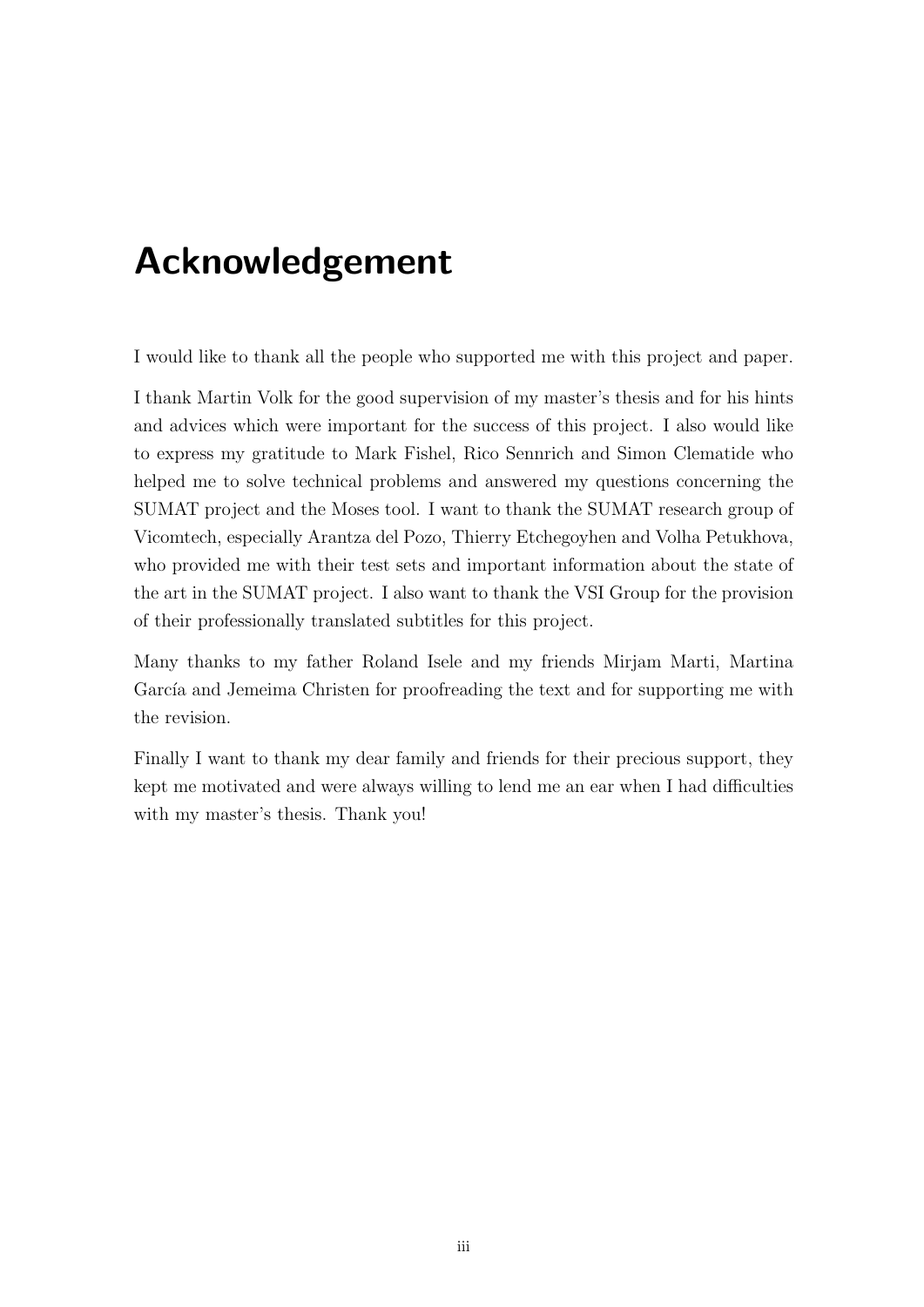# <span id="page-4-0"></span>**Contents**

|                | <b>Abstract</b> |                                                                      | $\mathbf{i}$             |
|----------------|-----------------|----------------------------------------------------------------------|--------------------------|
|                |                 | <b>Acknowledgement</b>                                               | iii                      |
|                | <b>Contents</b> |                                                                      | iv                       |
|                |                 | <b>List of Tables</b>                                                | ix                       |
|                |                 | <b>List of Acronyms</b>                                              | xi                       |
| 1              |                 | Introduction                                                         | 1                        |
|                | 1.1             |                                                                      | 1                        |
|                | 1.2             |                                                                      | 1                        |
|                | 1.3             | Thesis Structure                                                     | 3                        |
| $\overline{2}$ |                 | <b>Statistical Machine Translation</b>                               | $\overline{\mathcal{A}}$ |
| 3              |                 | <b>Subtitles and their Translation</b>                               | 7                        |
|                | 3.1             | Introduction into Subtitling and Subtitles                           | $\overline{7}$           |
|                | 3.2             |                                                                      | 9                        |
|                | 3.3             |                                                                      | 11                       |
|                | 3.4             |                                                                      | 12                       |
|                | 3.5             | Consequences for Statistical Machine Translation                     | 13                       |
| 4              |                 | <b>Statistical Machine Translation of Film Subtitles: SUMAT</b>      | 15                       |
|                | 4.1             |                                                                      | 15                       |
| 5              | Corpora         |                                                                      | 19                       |
|                | 5.1             |                                                                      | 19                       |
|                |                 | Composition and Preparation of the Parallel Corpus in SUMAT<br>5.1.1 | 20                       |
|                |                 | Characteristics of the VSI Subtitle Corpus<br>5.1.2                  | 22                       |
|                | 5.2             |                                                                      | 27                       |
|                |                 | Composition of the OpenSubtitle Corpus<br>5.2.1                      | 27                       |
|                |                 | Characteristics of the Parallel OpenSubtitle Corpus<br>5.2.2         | 29                       |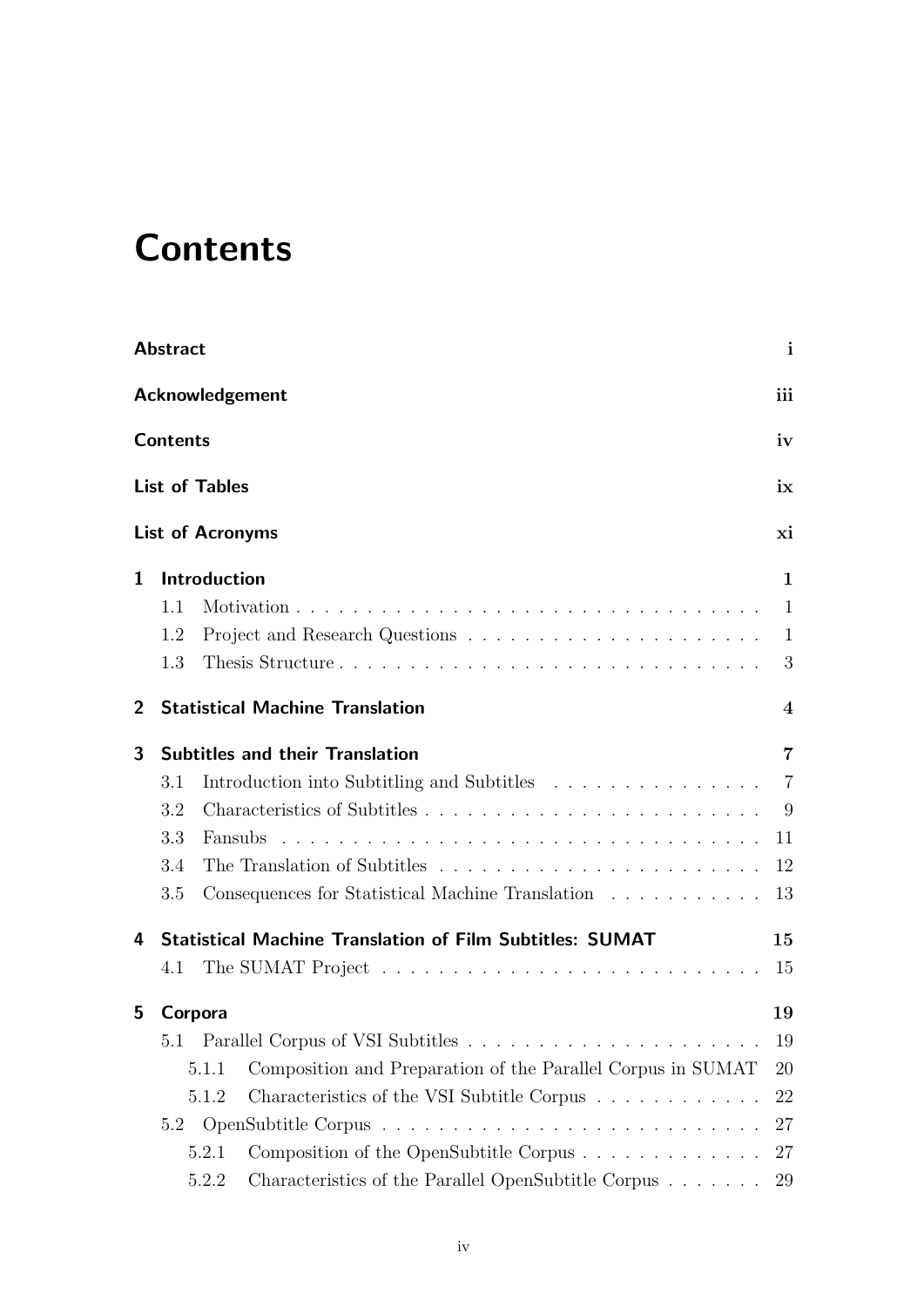|   | 5.2.3 | Characteristics of the Monolingual Data for Spanish                                        | 33 |
|---|-------|--------------------------------------------------------------------------------------------|----|
|   | 5.3   | Comparison of the two Parts of our Parallel Corpus                                         | 34 |
|   | 5.4   | Improvement Possibilities for the Corpora                                                  | 34 |
|   | 5.4.1 | Weighting of the Corpora $\dots \dots \dots \dots \dots \dots \dots$                       | 35 |
|   | 5.4.2 | Exclusion of Non-literal Translations                                                      | 35 |
|   | 5.4.3 |                                                                                            | 36 |
|   | 5.4.4 | The Use of Sentence- or Subtitle-based Corpora $\ldots \ldots \ldots$                      | 36 |
|   | 5.4.5 |                                                                                            | 37 |
| 6 |       | Training of the Translation System with Moses                                              | 41 |
| 7 |       | <b>Automatic Evaluation</b>                                                                | 43 |
|   | 7.1   |                                                                                            | 43 |
|   | 7.1.1 |                                                                                            | 43 |
|   | 7.1.2 |                                                                                            | 44 |
|   | 7.1.3 |                                                                                            | 45 |
|   | 7.1.4 |                                                                                            | 45 |
|   | 7.2   |                                                                                            | 46 |
|   | 7.2.1 |                                                                                            | 46 |
|   | 7.2.2 | System $1 \ldots \ldots \ldots \ldots \ldots \ldots \ldots \ldots \ldots \ldots$           | 47 |
|   | 7.2.3 | System 2 and System $3 \ldots \ldots \ldots \ldots \ldots \ldots \ldots \ldots$            | 48 |
|   | 7.2.4 |                                                                                            | 49 |
|   | 7.2.5 | Systems 5 and 6 $\dots \dots \dots \dots \dots \dots \dots \dots \dots \dots \dots$        | 50 |
|   | 7.2.6 |                                                                                            | 51 |
|   | 7.2.7 |                                                                                            | 55 |
|   |       |                                                                                            | 56 |
|   | 7.3.1 | Evaluation with the VSI and OpenSubtitle Test Set $\dots \dots \dots$ 56                   |    |
|   |       | Evaluation with the OpenSubtitle Test Set<br>7.3.1.1                                       | 56 |
|   |       | Evaluation with the VSI Test Set $\dots \dots \dots \dots \dots \dots \dots$ 58<br>7.3.1.2 |    |
|   | 7.3.2 | Comparison with the Results of the SUMAT Project $\dots$                                   | 59 |
| 8 |       | <b>Grammar Checking</b>                                                                    | 61 |
|   | 8.1   | Tools to Provide Linguistic Information and to Propose Errors                              | 62 |
|   | 8.1.1 |                                                                                            | 62 |
|   | 8.1.2 |                                                                                            | 63 |
|   | 8.2   |                                                                                            | 65 |
|   | 8.3   | Disagreements between Determiners and Nouns                                                | 65 |
|   | 8.3.1 |                                                                                            | 65 |
|   | 8.3.2 | Development of the Rules $\dots \dots \dots \dots \dots \dots \dots$                       | 68 |
|   | 8.3.3 |                                                                                            |    |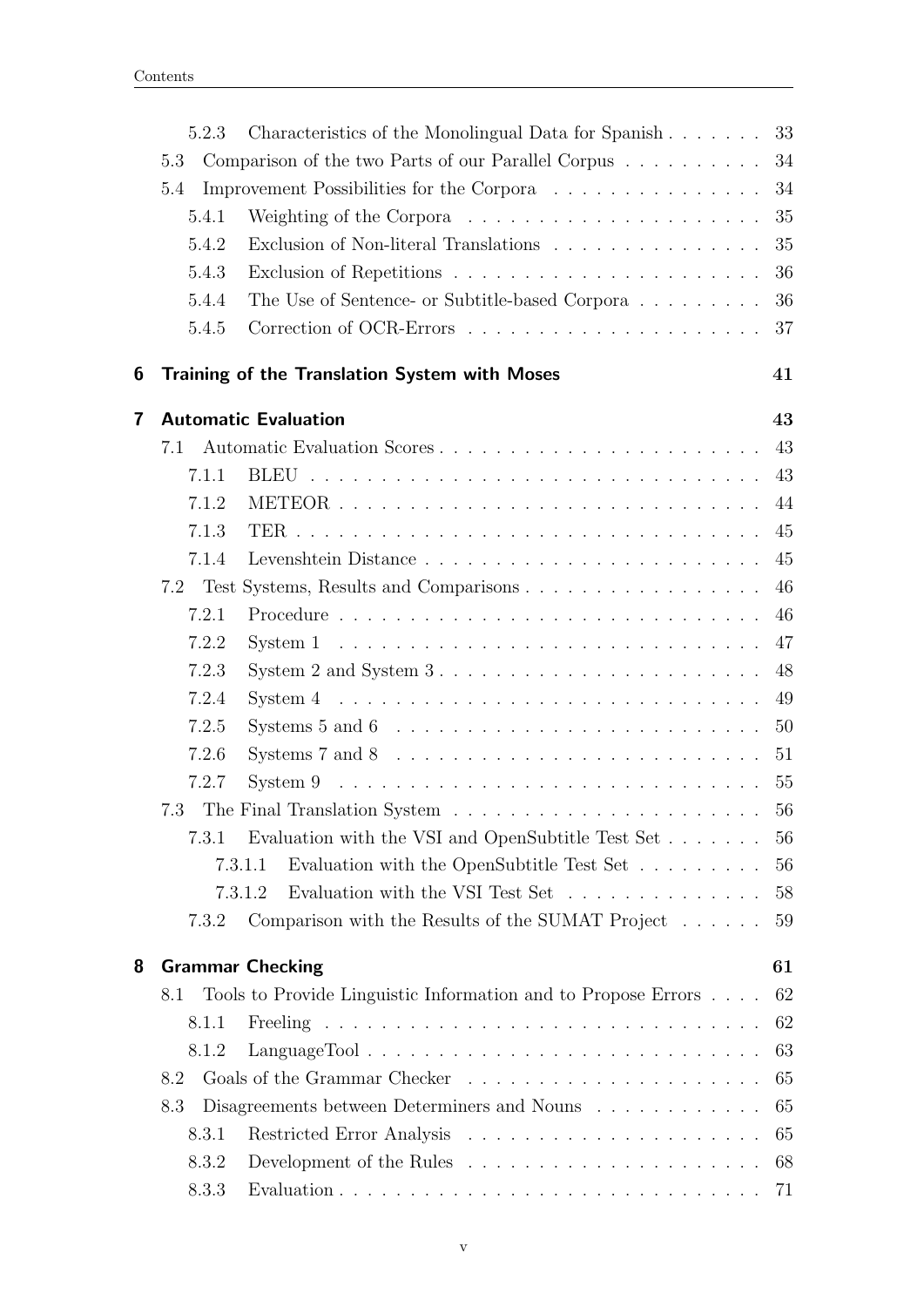| 8.3.3.1 |                                                                         | 71 |
|---------|-------------------------------------------------------------------------|----|
| 8.3.3.2 | Results for the SUMAT Test Set Translated with the SUMAT                |    |
|         |                                                                         | 73 |
| 8.3.3.3 | Results for the SUMAT Test Set Translated with System $9$               | 73 |
| 8.3.3.4 | Results for the VSI Test Set Translated with System 9                   | 74 |
| 8.3.3.5 | Results of the OpenSubtitle Test Set Translated with Sys-               |    |
|         |                                                                         | 75 |
| 8.3.3.6 | Comparison of the Results of the Test Sets                              | 75 |
| 8.3.3.7 | Discussion of the False Positives                                       | 75 |
| 8.3.3.8 | Results of the Test Suites                                              | 76 |
| 8.4     | Disagreements between Adjectives and Nouns                              | 78 |
| 8.4.1   |                                                                         | 78 |
| 8.4.2   |                                                                         | 80 |
| 8.4.3   |                                                                         | 82 |
| 8.4.3.1 | Results for the SUMAT Test Set Translated with the SUMAT                |    |
|         |                                                                         | 82 |
| 8.4.3.2 | Results for the SUMAT Test Set Translated with System 9                 | 83 |
| 8.4.3.3 | Results for the VSI Test Set Translated with System 9                   | 84 |
| 8.4.3.4 | Results for the OpenSubtitle Test Set Translated with Sys-              |    |
|         |                                                                         | 85 |
| 8.4.3.5 | Comparison of the Results of the Test Sets                              | 85 |
| 8.4.3.6 | Discussion of the False Positives                                       | 86 |
| 8.4.3.7 | Discussion of the Errors in the Corrections $\ldots \ldots \ldots$      | 86 |
| 8.4.3.8 | Results of the Test Suites                                              | 87 |
| 8.5     | Disagreements between Determiners and Adjectives                        | 88 |
| 8.5.1   |                                                                         | 88 |
| 8.5.2   |                                                                         | 90 |
| 8.5.3   | Evaluation and Improvement $\dots \dots \dots \dots \dots \dots \dots$  | 90 |
| 8.5.3.1 | Results for the SUMAT Test Set Translated with the SUMAT                |    |
|         |                                                                         | 90 |
| 8.5.3.2 | Results for the SUMAT Test Set Translated with System 9                 | 91 |
| 8.5.3.3 | Results for the VSI Test Set Translated with System $9 \quad . \quad .$ | 92 |
| 8.5.3.4 | Results for the OpenSubtitle Test Set Translated with Sys-              |    |
|         |                                                                         | 92 |
| 8.5.3.5 | Comparison of the Results of the Test Sets                              | 93 |
| 8.5.3.6 | Discussion of the False Positives                                       | 93 |
| 8.5.3.7 | Results of the Test Suites                                              | 94 |
| 8.6     |                                                                         | 95 |
| 8.6.1   |                                                                         | 95 |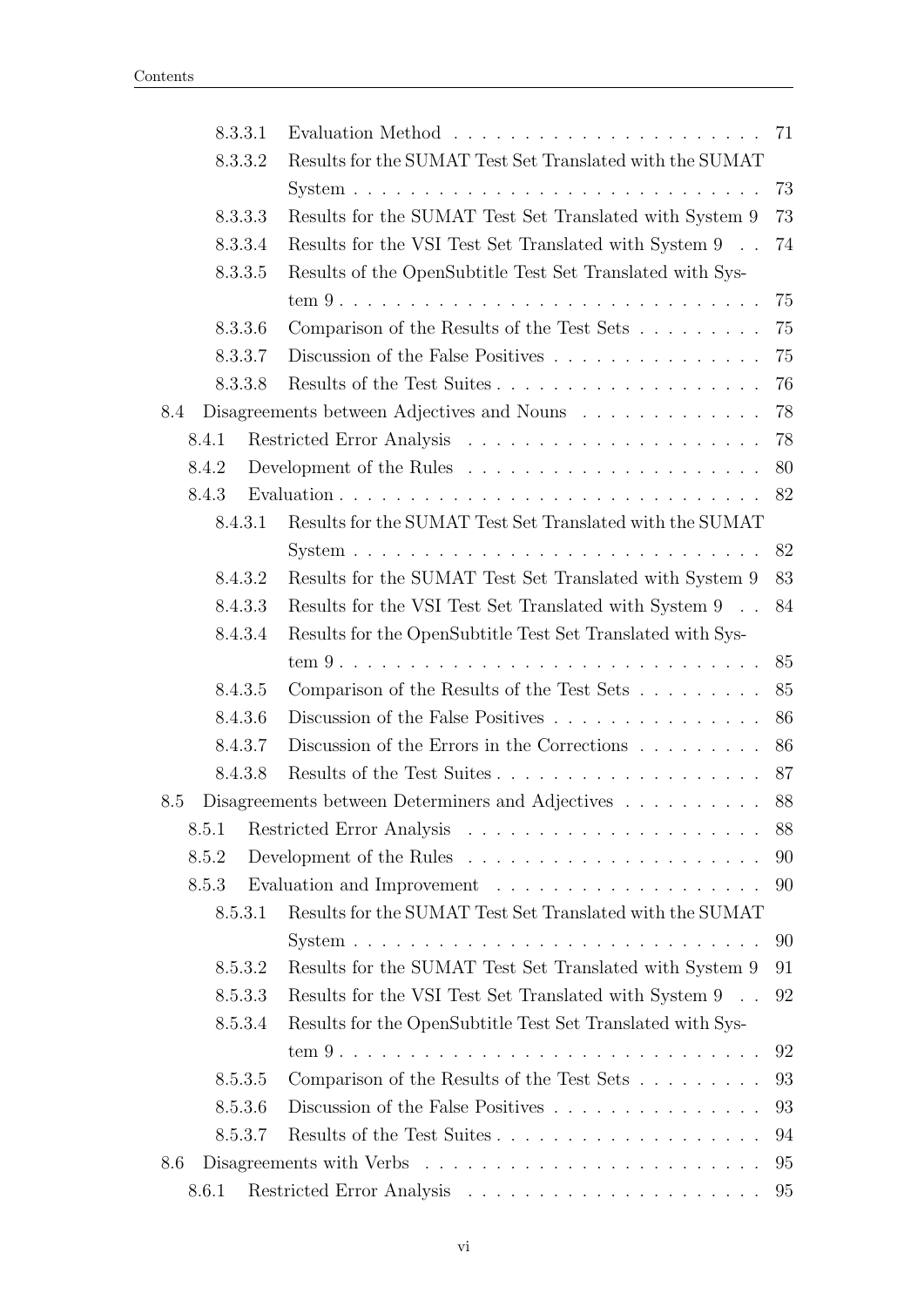|   | 8.7               |                                                                                    | 98         |
|---|-------------------|------------------------------------------------------------------------------------|------------|
|   | 8.7.1             |                                                                                    | 98         |
|   | 8.7.2             |                                                                                    | 98         |
|   | 8.7.3             |                                                                                    | 99         |
|   | 8.8               | Evaluation of the Grammar Checker 101                                              |            |
|   | 8.8.1             | Evaluation with Subtitle Test Sets 101                                             |            |
|   | 8.8.2             | Application of the Script to another Type of Text $\dots \dots \dots \dots 102$    |            |
| 9 | <b>Conclusion</b> |                                                                                    | 104        |
|   | <b>References</b> |                                                                                    | 107        |
|   |                   | A The Application of the Grammar Checker on the Test Suites                        | <b>110</b> |
|   |                   | A.1 Disagreements between Determiners and Nouns 110                                |            |
|   | A.1.1             |                                                                                    |            |
|   | A.1.2             | Correct Sentences of the Test Suites 111                                           |            |
|   |                   | A.2 Disagreements between Adjectives and Nouns 112                                 |            |
|   | A.2.1             |                                                                                    |            |
|   | A.2.2             | Correct Sentences of the Test Suites 113                                           |            |
|   |                   | A.3 Disagreements between Determiners and Adjectives 113                           |            |
|   | A.3.1             | Incorrect Sentences of the Test Suites 113                                         |            |
|   | A.3.2             | Correct Sentences of the Test Suites 114                                           |            |
|   |                   | B Corrections Made by our Grammar Checker in the Test Sets                         | 115        |
|   |                   | B.1 SUMAT Test Set (2012) Translated with the SUMAT System 115                     |            |
|   | B.1.1             |                                                                                    |            |
|   |                   |                                                                                    |            |
|   | B.1.3             | Impossible to Decide $\ldots \ldots \ldots \ldots \ldots \ldots \ldots \ldots 120$ |            |
|   |                   | B.2 SUMAT Test Set (2012) Translated with our Final System 121                     |            |
|   | B.2.1             |                                                                                    |            |
|   | B.2.2             |                                                                                    |            |
|   | B.2.3             |                                                                                    |            |
|   |                   | B.3 VSI Test Set Translated with our Final System 124                              |            |
|   | <b>B.3.1</b>      |                                                                                    |            |
|   | <b>B.3.2</b>      |                                                                                    |            |
|   | <b>B.3.3</b>      | Impossible to decide $\ldots \ldots \ldots \ldots \ldots \ldots \ldots \ldots 127$ |            |
|   |                   | B.4 OpenSubtitle Test Set Translated with our Final System 128                     |            |
|   | <b>B.4.1</b>      |                                                                                    |            |
|   | <b>B.4.2</b>      |                                                                                    |            |
|   | <b>B.4.3</b>      |                                                                                    |            |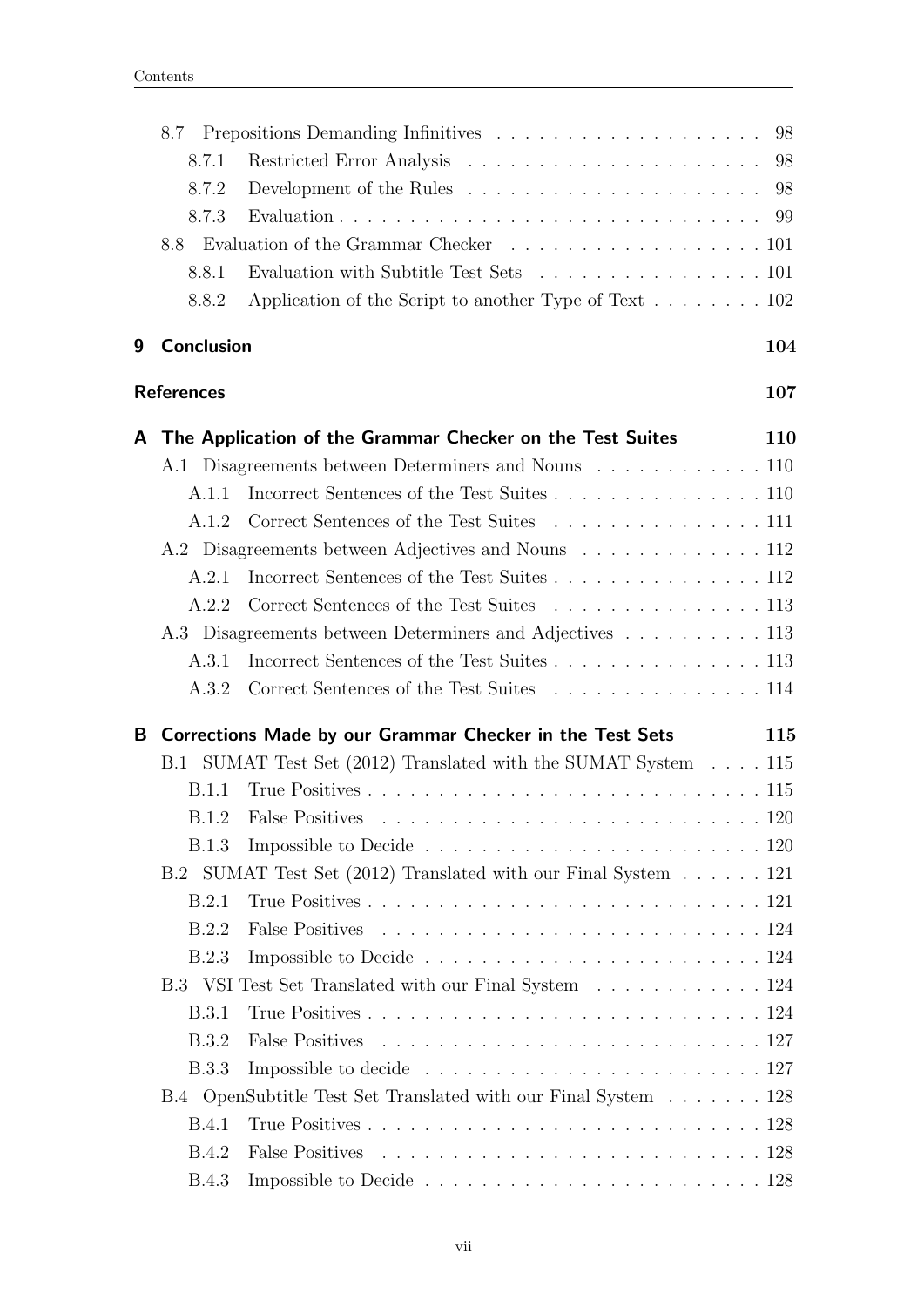|  | C Corrections Made by our Grammar Checker in the DVD User Manual 129 |  |
|--|----------------------------------------------------------------------|--|
|  |                                                                      |  |
|  |                                                                      |  |
|  |                                                                      |  |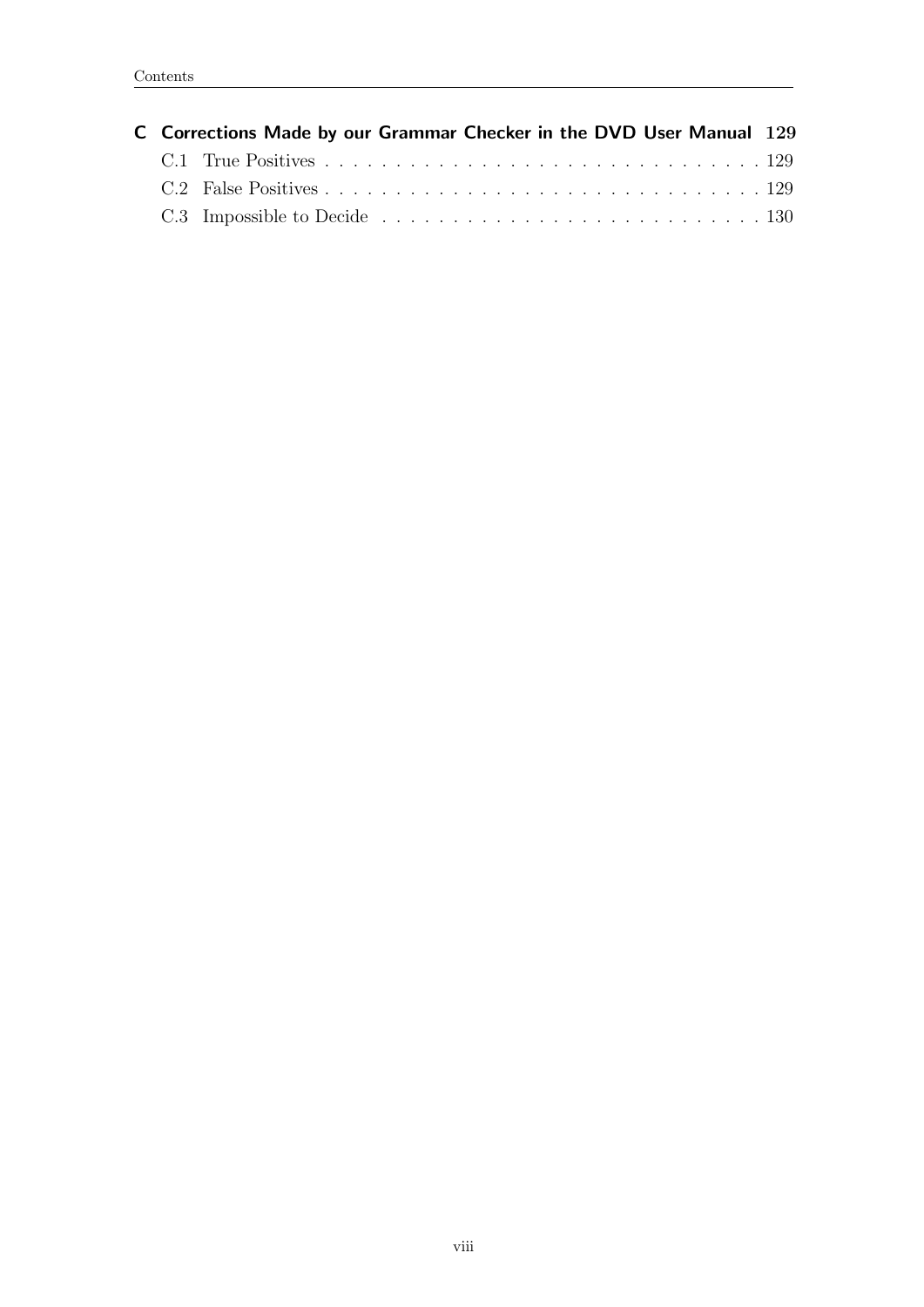# <span id="page-9-0"></span>List of Tables

| $\mathbf{1}$   |                                                                                                 | 16     |  |
|----------------|-------------------------------------------------------------------------------------------------|--------|--|
| $\overline{2}$ | Interjections and suspension points in the English part of the VSI                              |        |  |
|                |                                                                                                 | 25     |  |
| 3              | Interjections and suspension points in the Spanish part of the VSI                              |        |  |
|                |                                                                                                 | 26     |  |
| $\overline{4}$ | Interjections and suspension points in the English part of the Open-                            |        |  |
|                |                                                                                                 | 31     |  |
| $\overline{5}$ | Interjections and suspension points in the Spanish part of the Open-                            |        |  |
|                |                                                                                                 | 31     |  |
| 6              |                                                                                                 | 39     |  |
| 7              | System 1: Training with the parallel OpenSubtitle corpus $\ldots \ldots$                        | 47     |  |
| 8              | Comparison of system 1 and system $2 \ldots \ldots \ldots \ldots \ldots$                        | $48\,$ |  |
| 9              |                                                                                                 | 48     |  |
| 10             | Comparison of system 2 and system $4 \ldots \ldots \ldots \ldots \ldots \ldots$                 | 49     |  |
| 11             | Comparison of system 2 and system $5 \ldots \ldots \ldots \ldots \ldots \ldots$                 | 50     |  |
| 12             | Comparison of system $5$ and system $6 \ldots \ldots \ldots \ldots \ldots$                      | 51     |  |
| 13             | Comparison of system $5$ and system $7 \ldots \ldots \ldots \ldots \ldots \ldots$               | $52\,$ |  |
| 14             |                                                                                                 | 52     |  |
| 15             | Manual comparison of the sentences that were translated differently                             |        |  |
|                |                                                                                                 | 53     |  |
| 16             | Levenshtein distance and exact matches of system $6$ and $8$                                    | $54\,$ |  |
| 17             | System 6,8 and 9: Levenshtein distance, sentences of different length.                          | $54\,$ |  |
| 18             |                                                                                                 | 55     |  |
| 19             | Evaluation of system 9 with the SUMAT test set, OpenSubtitle test                               |        |  |
|                | set and VSI test set $\dots \dots \dots \dots \dots \dots \dots \dots \dots \dots \dots$        | 57     |  |
| 20             | Levenshtein distance for sentences of different lengths (test sets: SUMAT)                      |        |  |
|                |                                                                                                 | 58     |  |
| 21             | Comparison of system 9 and the SUMAT system (version 2012) $\ldots$                             | 59     |  |
| 22             | Comparison of system 9 and the SUMAT system (version $2013$ )                                   | 60     |  |
| 23             | Restricted Error Analysis: Disagreements between determiners and                                |        |  |
|                | a de la caractería de la caractería de la caractería de la caractería de la caractería<br>nouns | 66     |  |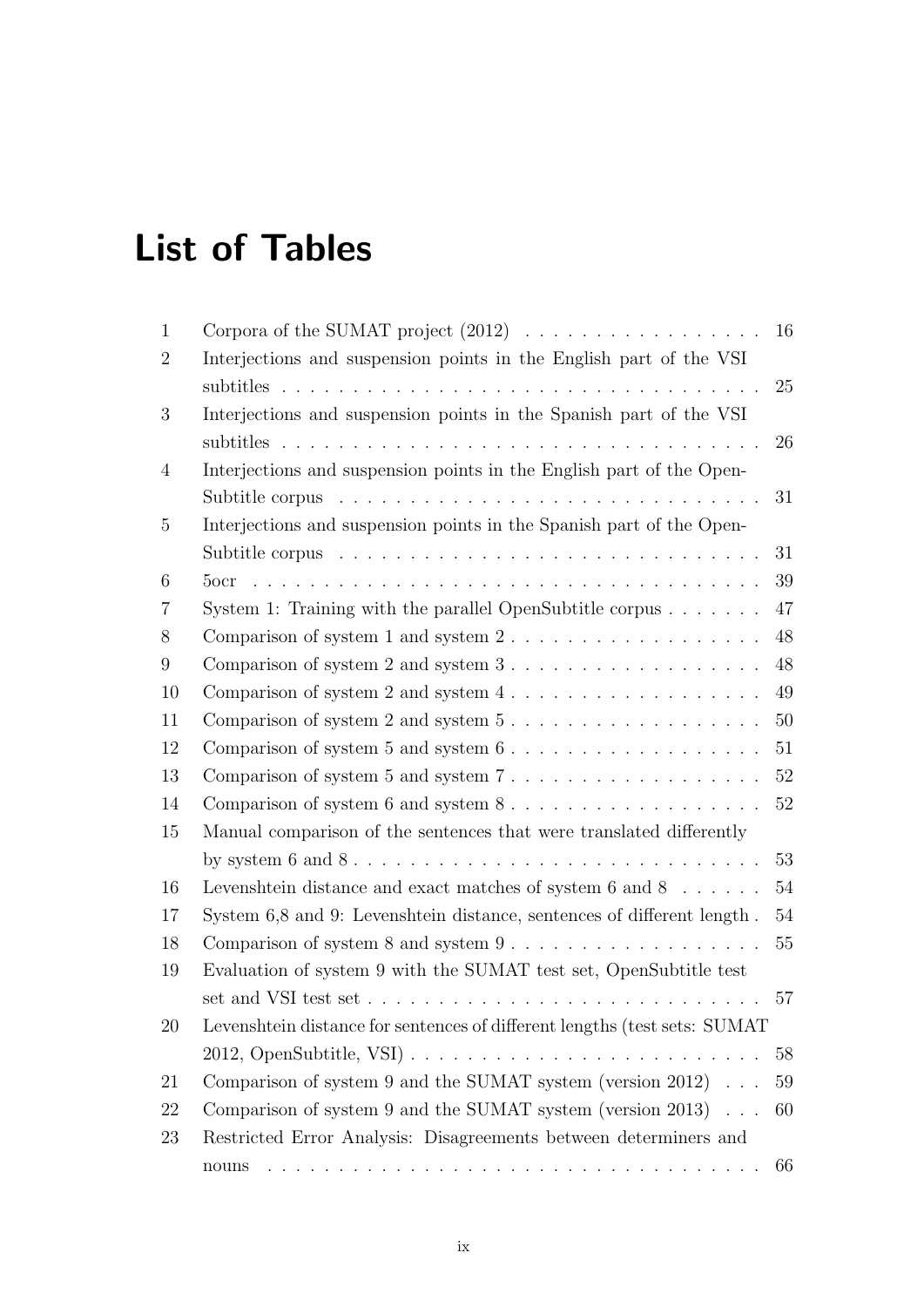| 24 | SUMAT testset translated by the SUMAT system: Disagreements                                            |      |
|----|--------------------------------------------------------------------------------------------------------|------|
|    | between determiners and nouns                                                                          | 73   |
| 25 | SUMAT test set translated by system 9: Disagreements between de-                                       |      |
|    | terminers and nouns $\ldots \ldots \ldots \ldots \ldots \ldots \ldots \ldots \ldots \ldots$            | 74   |
| 26 | VSI test set translated by system 9: Disagreements between deter-                                      |      |
|    |                                                                                                        | 74   |
| 27 | Restricted error analysis: Disagreements between adjectives and nouns                                  |      |
|    | (the adjective precedes the noun) $\ldots \ldots \ldots \ldots \ldots \ldots$                          | 78   |
| 28 | Restricted error analysis: Disagreements between adjectives and nouns                                  |      |
|    |                                                                                                        | 79   |
| 29 | SUMAT test set translated by the SUMAT system: Disagreements                                           |      |
|    | between adjectives and nouns $\dots \dots \dots \dots \dots \dots \dots$                               | 83   |
| 30 | SUMAT test set translated by system 9: Disagreements between ad-                                       |      |
|    | jectives and nouns $\dots \dots \dots \dots \dots \dots \dots \dots \dots \dots \dots$                 | 84   |
| 31 | VSI test set translated by system 9: Disagreements between adjec-                                      |      |
|    | tives and nouns $\ldots \ldots \ldots \ldots \ldots \ldots \ldots \ldots \ldots \ldots$                | 84   |
| 32 | OpenSubtitle test set translated by system 9: Disagreements between                                    |      |
|    | adjectives and nouns $\dots \dots \dots \dots \dots \dots \dots \dots \dots \dots$                     | 85   |
| 33 | Restricted error analysis: Disagreements between determiners and                                       |      |
|    |                                                                                                        | 89   |
| 34 | SUMAT test set translated by the SUMAT system: Disagreements                                           |      |
|    |                                                                                                        | 91   |
| 35 | SUMAT test set translated by system 9: Disagreements between de-                                       |      |
|    | terminers and adjectives $\ldots \ldots \ldots \ldots \ldots \ldots \ldots \ldots$                     | 91   |
| 36 | VSI test set: Disagreements between determiners and adjectives 92                                      |      |
| 37 | OpenSubtitle test set: Disagreements between determiners and ad-                                       |      |
|    | $\text{jectives } \ldots \ldots \ldots \ldots \ldots \ldots \ldots \ldots \ldots \ldots \ldots \ldots$ | 92   |
| 38 | Restricted error analysis: Disagreements between personal pronouns                                     |      |
|    | and verbs $\ldots \ldots \ldots \ldots \ldots \ldots \ldots \ldots \ldots \ldots \ldots$               | 96   |
| 39 | Restricted error analysis: Prepositions demanding infinitives                                          | 98   |
| 40 | Evaluation: Prepositions demanding infinitives $\dots \dots \dots \dots$                               | - 99 |
| 41 | Evaluation: Prepositions demanding infinitives, after the improvement 100                              |      |
| 42 |                                                                                                        |      |
| 43 | Application of the grammar checker to another type of text 102                                         |      |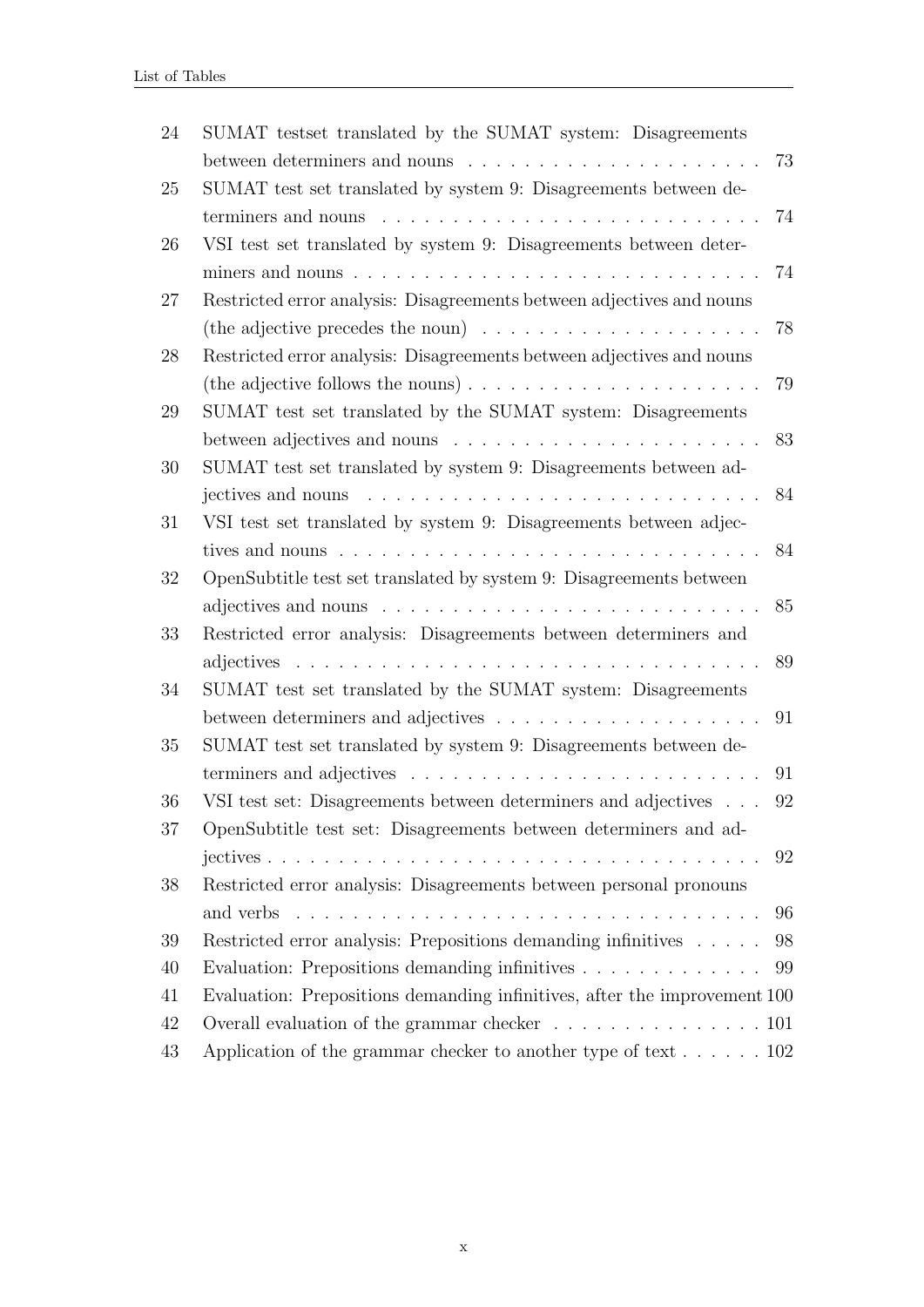# <span id="page-11-0"></span>List of Acronyms

BLEU Bilingual Evaluation Understudy EM algorithm Expectation Maximum Algorithm MT Machine Translation SMT Statistical Machine Translation NER Named Entity Recognition MERT Minimal Error Rate Training METEOR Metric for Evaluation of Translation with Explicit ORdering NLP Natural Language Processing OCR Optical Character Recognition OPUS Open Parallel corpUS POS Part-Of-Speech SUMAT SUbtitling by MAchine Translation TER Translation Error Rate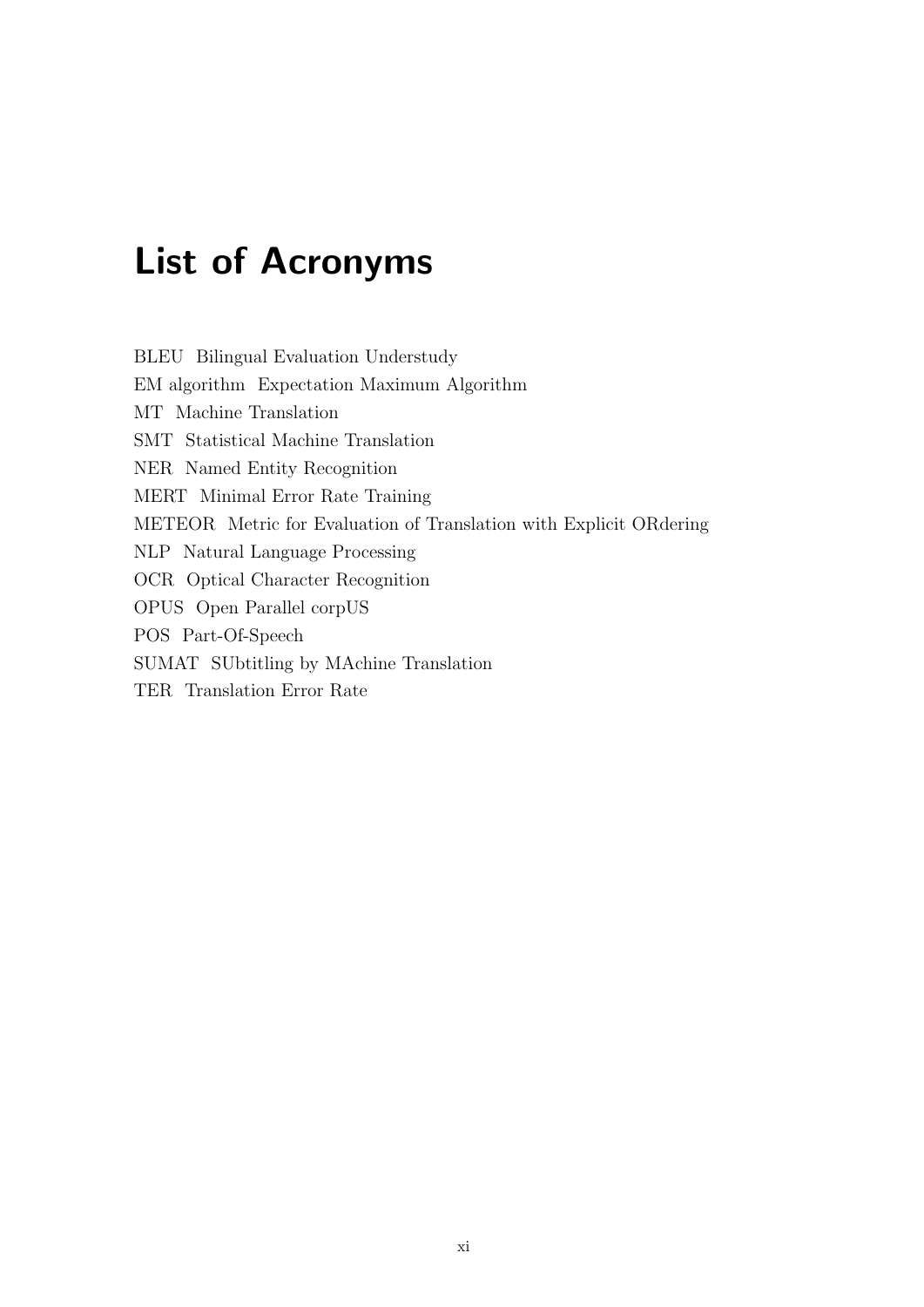# <span id="page-12-0"></span>1. Introduction

### <span id="page-12-1"></span>1.1. Motivation

Nowadays, large amounts of subtitles are produced. "Ideally subtitles are created for each language independently, but for efficiency reasons they are often translated from one source language to one or more target languages" [\(Volk et al., 2010,](#page-120-0) 53). Recent research projects, for example the  $SUMAT\text{-}project^1$ , have tested and evaluated the use of statistical machine translation systems for the translation of film subtitles. Since subtitles are generally short and syntactically simple, they are well suitable for statistical machine translation.

Other projects combine statistical and rule-based approaches or include additional linguistic information for the training of the statistical machine translation system  $(e.g. SUMAT<sup>2</sup> and Hardmeier 2008)$  $(e.g. SUMAT<sup>2</sup> and Hardmeier 2008)$ . Most of these projects did not achieve significant improvement of the translation quality.

Up until now, the translation quality of machine translation systems has been improved considerably. Nevertheless, the translations are rarely perfect and require a human revision. Among others, grammatical errors occur in the automatically translated texts.

### <span id="page-12-2"></span>1.2. Project and Research Questions

In this project, we combined a SMT system with a rule-based grammar checker. We trained and tuned the SMT system with  $M$ oses<sup>3</sup> (see section [6\)](#page-52-0). The training corpus comprises two sub-corpora with parallel subtitles in English and Spanish: First, the OpenSubtitles corpus<sup>4</sup> (in total almost 33 million subtitles per language)

<sup>1</sup>http://www.sumat-project.eu/

<sup>2</sup> internal reports of 2012 and April 2013

<sup>3</sup>http://www.statmt.org/moses/

 $^{4}$ http://opus.lingfil.uu.se/OpenSubtitles\_v2.php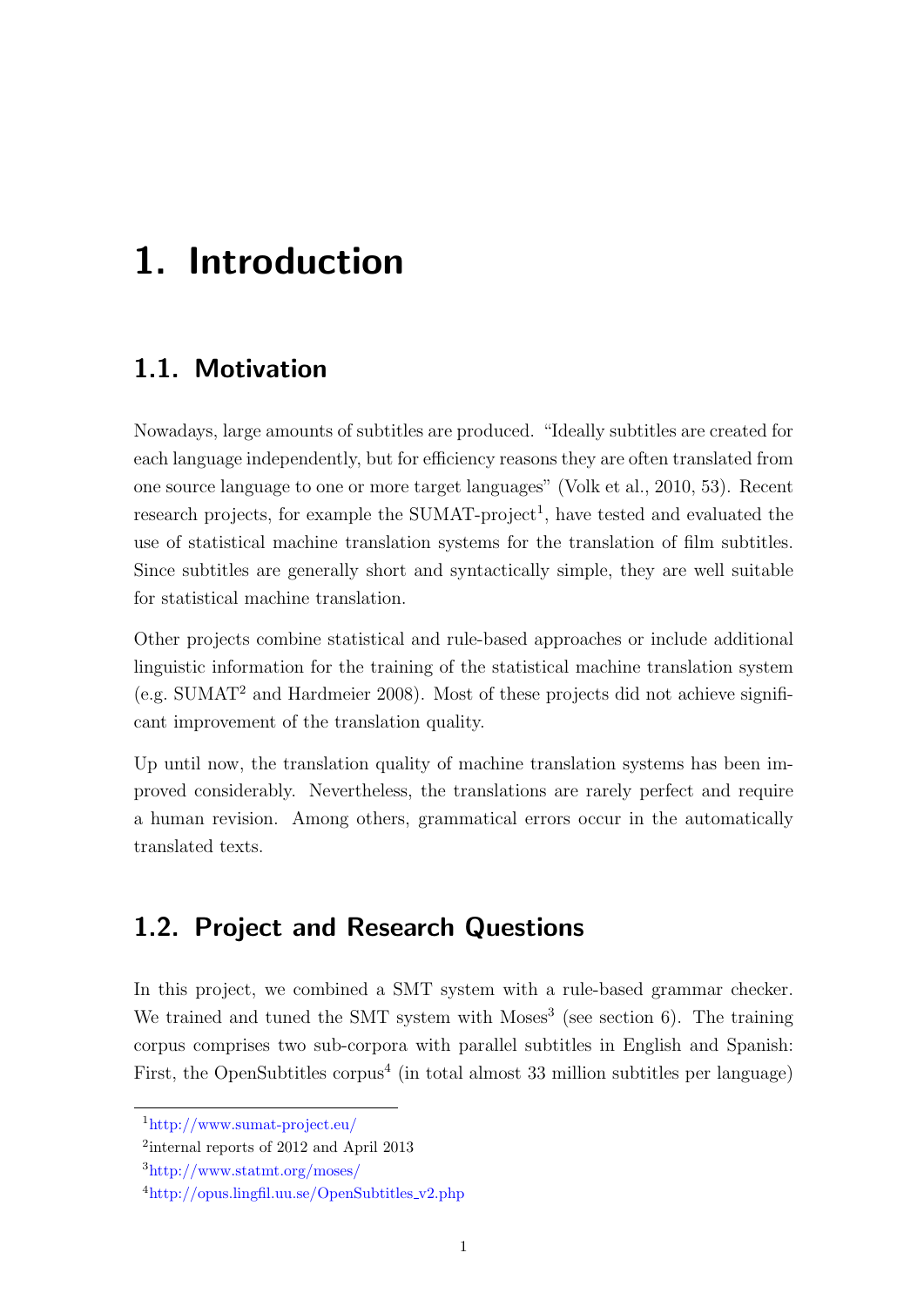arranged and aligned by Jörg Tiedemann and second, almost 80'000 professionally translated subtitles per language provided by the VSI Group<sup>5</sup>. In the beginning we extracted a part of the corpus which we used as development and test set. With the available data, we then tried to train the best possible SMT system. We evaluated the trained systems with automatic evaluation scores and compared the results to the SUMAT project.

In a further step, we tried to improve the translated output with a rule-based grammar checker. We chose  $Python<sup>6</sup>$  as programming language for the grammar checker. The rules of our grammar checker are based on the part-of-speech tags and morphological analysis generated by Freeling<sup>7</sup>. Freeling is "an open source language analysis tool suite" which provides different NLP tools, such as part-of-speech tagging, morphological analysis and named entity recognition, for various languages [\(Center,](#page-118-1)  $2012, 2$  $2012, 2$ ). We also included the style and grammar checker LanguageTool<sup>8</sup> in order to improve the precision. LanguageTool is an open source spelling- and grammarchecker for more than 20 different languages. Finally, we evaluated manually the corrections made by our grammar checker.

The main research questions which shall be answered in this thesis are:

- Does the combination of a statistical system with a rule-based grammarchecker improve the quality of the translation?
- Is the combination of a statistical system with a rule-based grammar-checker recommendable in terms of the cost-benefit ratio?
- How can we improve our approach in order to improve the translation quality?

In order to answer the third question, we have to consider the improvement of the SMT system and the improvement of the grammar checker as well. Thus, we will also answer the following additional questions.

Questions concerning the improvement of the SMT-system:

- What should be considered in the composition of the training, development and test corpora for the training of the SMT-system?
- How can the training data be improved?
- Is the combination of amateur and professional subtitles recommendable?

 $5$ http://www.vsi.tv/

<sup>6</sup>http://www.python.org/

<sup>7</sup>http://nlp.lsi.upc.edu/freeling/

<sup>8</sup>http://www.languagetool.org/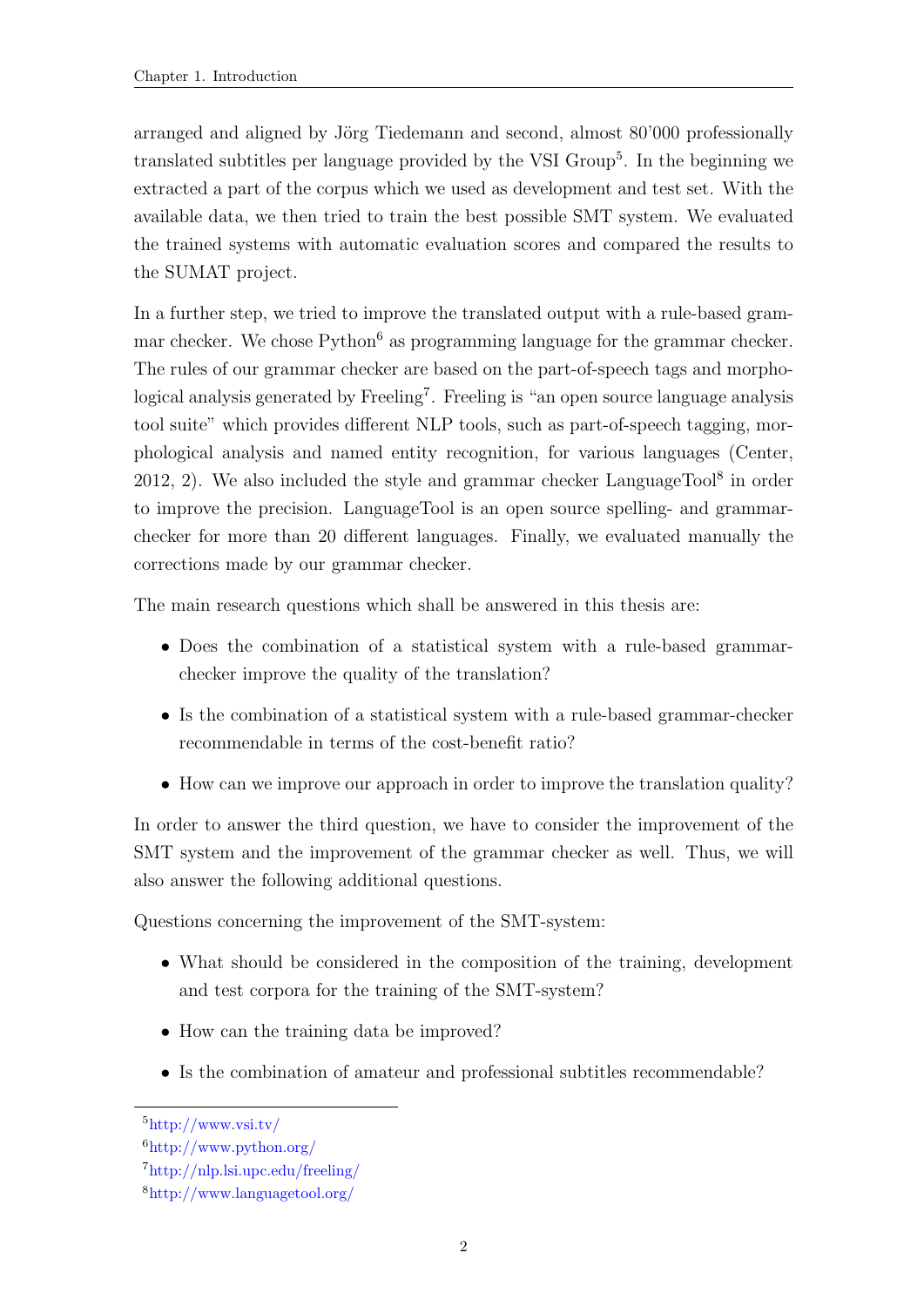Questions concerning the improvement and expansion of the grammar checker:

- Which kind of errors can be corrected with the grammar checker?
- or which error classes with low precision do the grammar checker rules have to be improved?
- Which possibilities do exist to extend the grammar checker?

Apart from answering these research questions, one of the main goals of this project is to investigate and evaluate this approach for future projects. We focus on a detailed description of all the steps of the project and mention open research questions.

#### <span id="page-14-0"></span>1.3. Thesis Structure

In this project we trained a SMT system for film subtitles from English to Spanish and applied a grammar checker in order to correct some of the grammatical errors.

This paper contains nine sections. In this introduction, we present the setting of the project, the objectives and the research questions. These are followed by an introduction into statistical machine translation (see section 2). We explain the subtitling process and the characteristics of subtitles in section 3. This is important in order to understand certain characteristics of the corpora which influence the translation quality. Then we create an overview about statistical machine translation for subtitles (see section [4\)](#page-26-0). In this context, we present the SUMAT project. In section [5](#page-30-0) we describe and discuss the composition of the corpus, its characteristics and influence into the translation quality of the statistical machine translation system. In section [6](#page-52-0) we explain the training of the translation system with Moses. This is followed by the evaluation and comparison of the qualities of the trained systems (see section [7\)](#page-54-0). For the translation of the test sets, we use the best of our trained systems. In section 8 we present the self-created grammar checker. For each considered error class, we render a restricted error analysis, describe the development and structure of the rules and evaluate the corrected sentences. An overall evaluation of the grammar checker follows (see section [8.8.1\)](#page-112-1). Additionally, we test if the grammar checker is text type specific (see section [8.8.2\)](#page-113-0). The last section summarizes the results, answers the research questions and discusses open questions and future perspectives.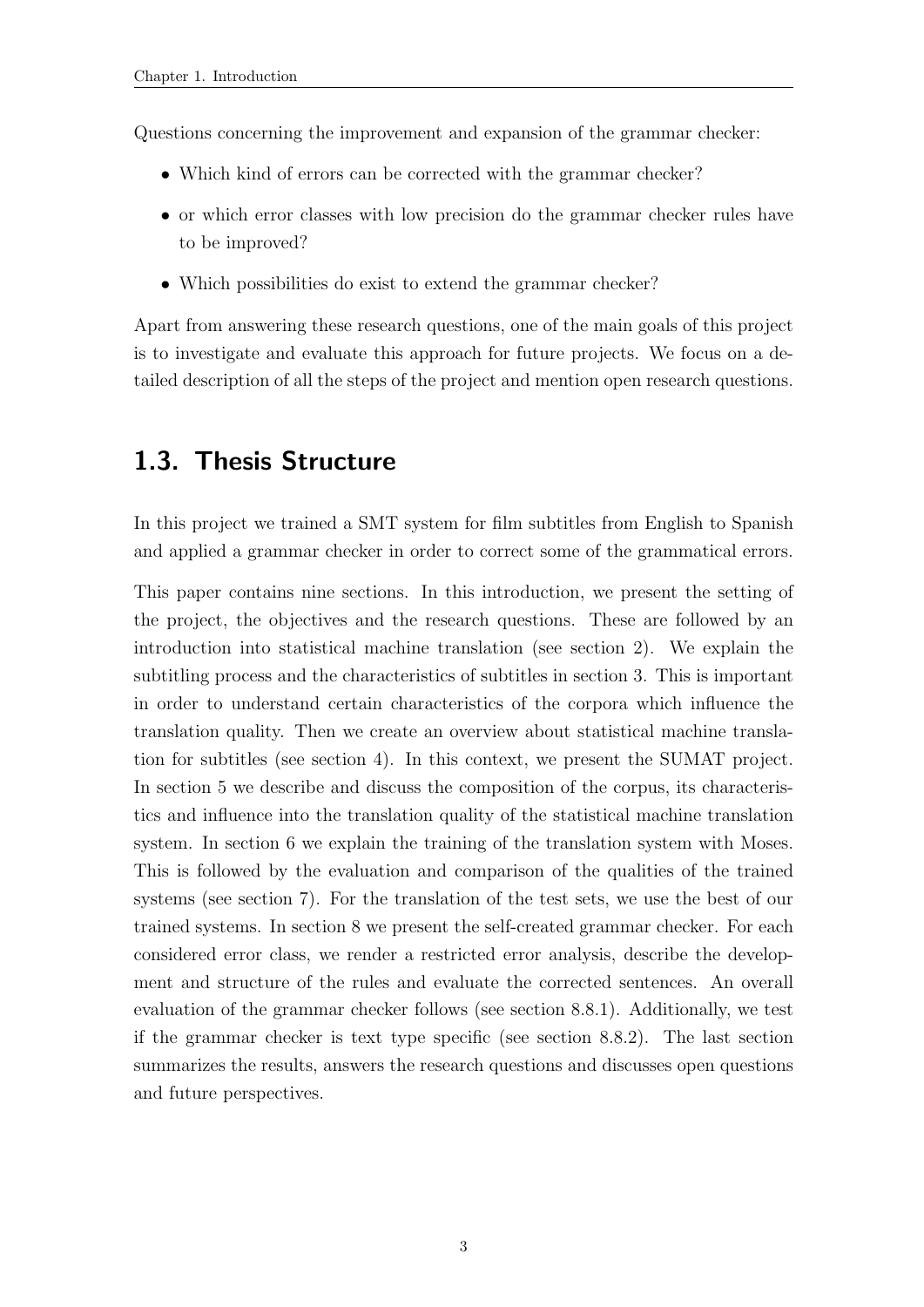# <span id="page-15-0"></span>2. Statistical Machine Translation

In statistical machine translation systems, statistical methods are applied to produce translations from a source language into a target language. The translation model is the statistical model that proposes translation options and their probabilities. The translation model is trained with a parallel training corpus. Large amounts<sup>9</sup> of parallel and human-translated texts for the corresponding language pair are required [\(Carstensen et al., 2010,](#page-118-2) 647f.).

The parallel corpus must be sentence-aligned in order to know which sentence of the source text corresponds to which sentence of the target text. To achieve the sentencealignment, the lengths (number of characters) of the sentences of the source and target language are compared and anchor points are used. Anchor points are tokens that are identical or at least similar in the source and the target language, such as numbers or proper names. Note that many-to-one and one-to-many alignments of sentences are possible as well [\(Carstensen et al., 2010,](#page-118-2) 648). The aligned sentences are used as input for the training of the translation model with Moses.

The translation model calculates the translation options and the corresponding probabilities for the input sentences. For the generation and calculation can be used the IBM models which apply the expectation maximization algorithm. The IBM models are based on generative modeling, which means that the generation of the translation is broken into smaller steps. In word-based models each word is translated independently and the corresponding word translation probabilities are used to calculate the translation probability of the whole sentence [\(Koehn, 2010,](#page-119-1) 86f.). In order to translate individual words and to calculate the corresponding translation probabilities, the words of the source and target sentences have to be aligned, and we need the lexical translation probability distribution [\(Koehn, 2010,](#page-119-1) 82f.). The difficulty is that the word alignment and the probability distribution interdepend. To calculate the probability distribution we need the word alignment, and to calculate the word alignment, we need the probability distribution. In other words, changes in the word alignment cause changes in the probability distribution and vice versa.

<sup>9</sup>at least about 1 mio. words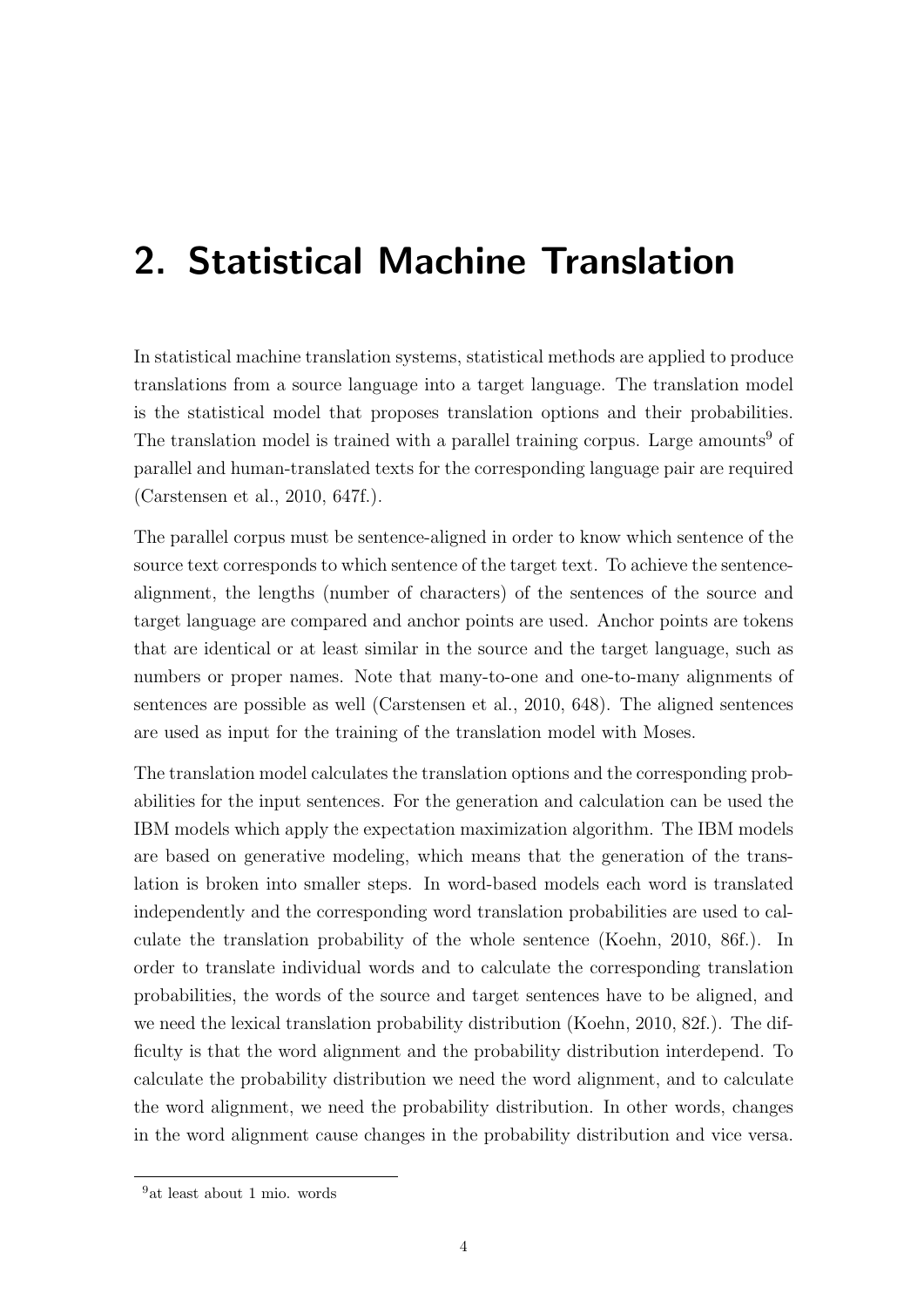Therefore, we apply the expectation maximization algorithm (abbreviated EM algorithm). This means that in a first step, the model is initialized with uniform distributions and applied to the data. This is the expectation step (we expect the alignments) with the result that the words of the sentences in the source and target language are aligned. In the following maximization step, we calculate the lexical translation probabilities based on the expected alignments. Then, we estimate the alignments again, based on the calculated lexical translation probabilities. These steps are iterated various times until convergence [\(Koehn, 2010,](#page-119-1) 88). The calculated probabilities for each word pair are saved in so-called translation tables or t-tables. For the translation of each word we use the most probable aligned word of the target language. This approach is called maximum likelihood estimation [\(Koehn, 2010,](#page-119-1) 83). The translation system must also consider many-to-one and one-to-many alignments, differences in the word order in the source and target language and words without equivalents in the target language [\(Carstensen et al., 2010,](#page-118-2) 649).

Today, the majority of the translation models are phrase-based. In phrase-based models, words and tokens are not translated independently, instead, phrases (multiword units, sequences of words) are translated and combined. The phrase pairs and their probabilities are saved in phrase translation tables with the corresponding probability [\(Koehn, 2010,](#page-119-1) 128-131). After the translation, the phrases have to be reordered because the order of phrases of the source and target language often show differences. Therefore a distance-based reordering model is used [\(Koehn, 2010,](#page-119-1) 127- 129).

In addition to the translation model, a language model for the target language is created. For the training of the language model, we need a corpus in the target language. Obviously, we can use the texts in the target language of our training corpus. Optionally, we can complement this corpus with additional monolingual data. The language model contains information about typical word groups and word order of the target language [\(Carstensen et al., 2010,](#page-118-2) 650). In other words, it "measures how likely it is that a sequence of words would be uttered" by a speaker of the target language. We use the language model in order to guarantee the fluency and correct word order of the output and to improve the word choice. To achieve this, the language model takes each possible target sentence and calculates the probability that it is uttered [\(Koehn, 2010,](#page-119-1) 181). Language models are based on the calculation of probabilities of n-grams, which are the likelihood that certain words follow each other. The probability of n-grams can be calculated with the Markov chain [\(Koehn, 2010,](#page-119-1) 182). The Markov chain decomposes the n-gram  $(=$ word sequence) to calculate the probabilities. First the probability of the appearance of the first word of the sequence is calculated. Second, the Markov chain calculates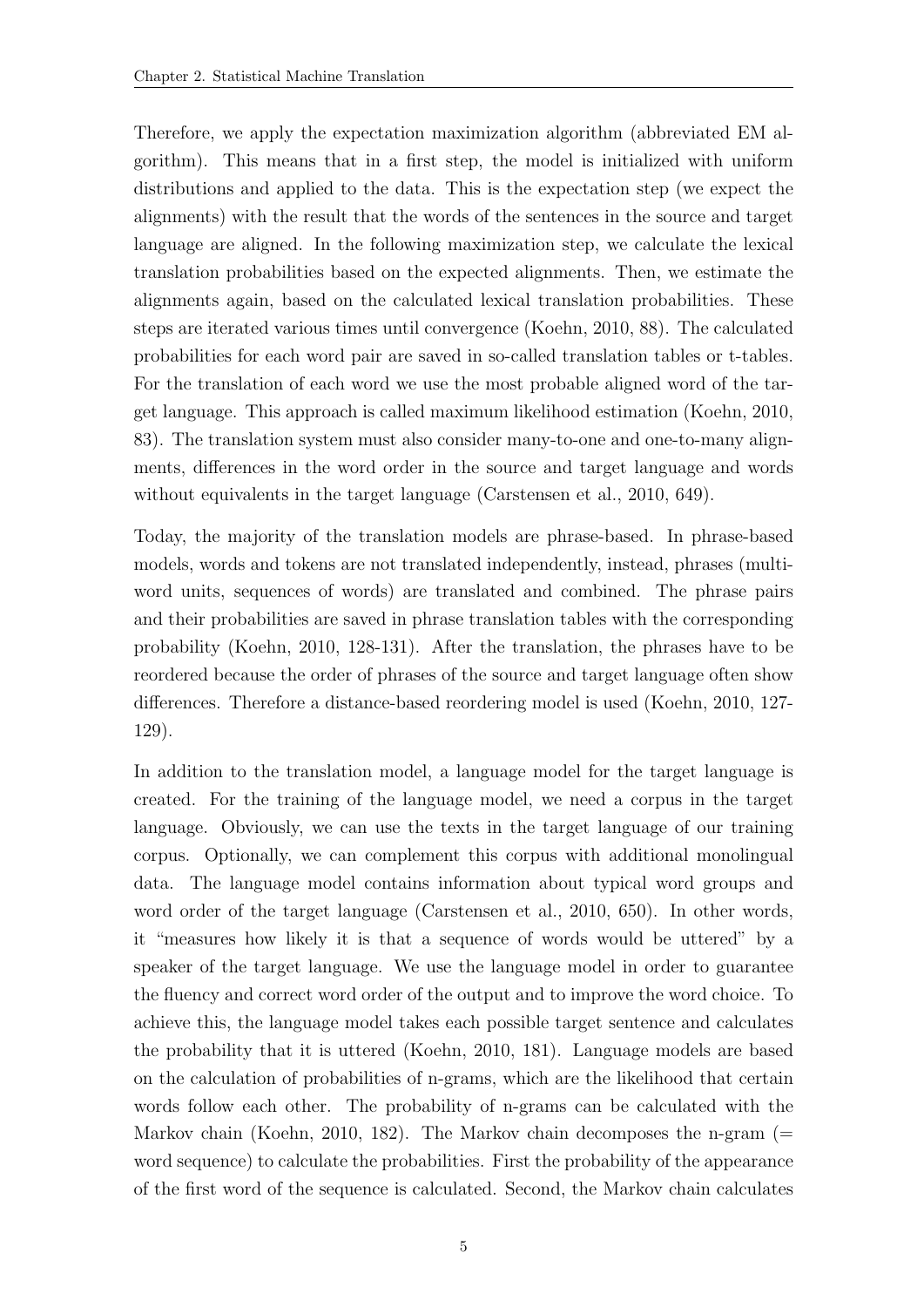the probability that the second word is located after the first word of the sequence (conditioned probability), then the Markov chain calculates the probability that the third is located after the first two words of the sequence (conditioned probability) and so on. The probability of the complete n-gram is the product of all of these calculated probabilities [\(Koehn, 2010,](#page-119-1) 182):

$$
p(w_1, w_2, ..., w_n) = p(w_1) \cdot p(w_2|w_1)...p(w_n|w_1, w_2, ..., w_{n-1})
$$

It is impossible to consider all sizes of word sequences. Therefore, the Markov assumption is used to reduce the complexity. The Markov assumption claims that "only a limited number of previous words affect the probability of the next word" [\(Koehn, 2010,](#page-119-1) 182). It is common to use trigrams for the training of the language model, which means that up to two preceding words are considered [\(Koehn, 2010,](#page-119-1) 183).

The main goal for the translation of a text is to create and choose the most probable sentences of the target language for the translation of a text [\(Carstensen et al., 2010,](#page-118-2) 651):

 $\widehat{T} = argmax_T p(T|S)$  $(T =$  sentence in the target language,  $S =$  sentence in the source language)

With the Bayes' theorem this formula can be transferred into the following formula [\(Carstensen et al., 2010,](#page-118-2) 651):

$$
\widehat{T} = argmax_{T} p(T) \cdot p(S|T)
$$

The language model calculates  $P(T)$  the the probability of the sentence being uttered in the target language.  $P(S|T)$  is the conditioned probability. Finally, the translation model chooses the sentence of the target language with the highest probability  $(T)$  [\(Carstensen et al., 2010,](#page-118-2) 651).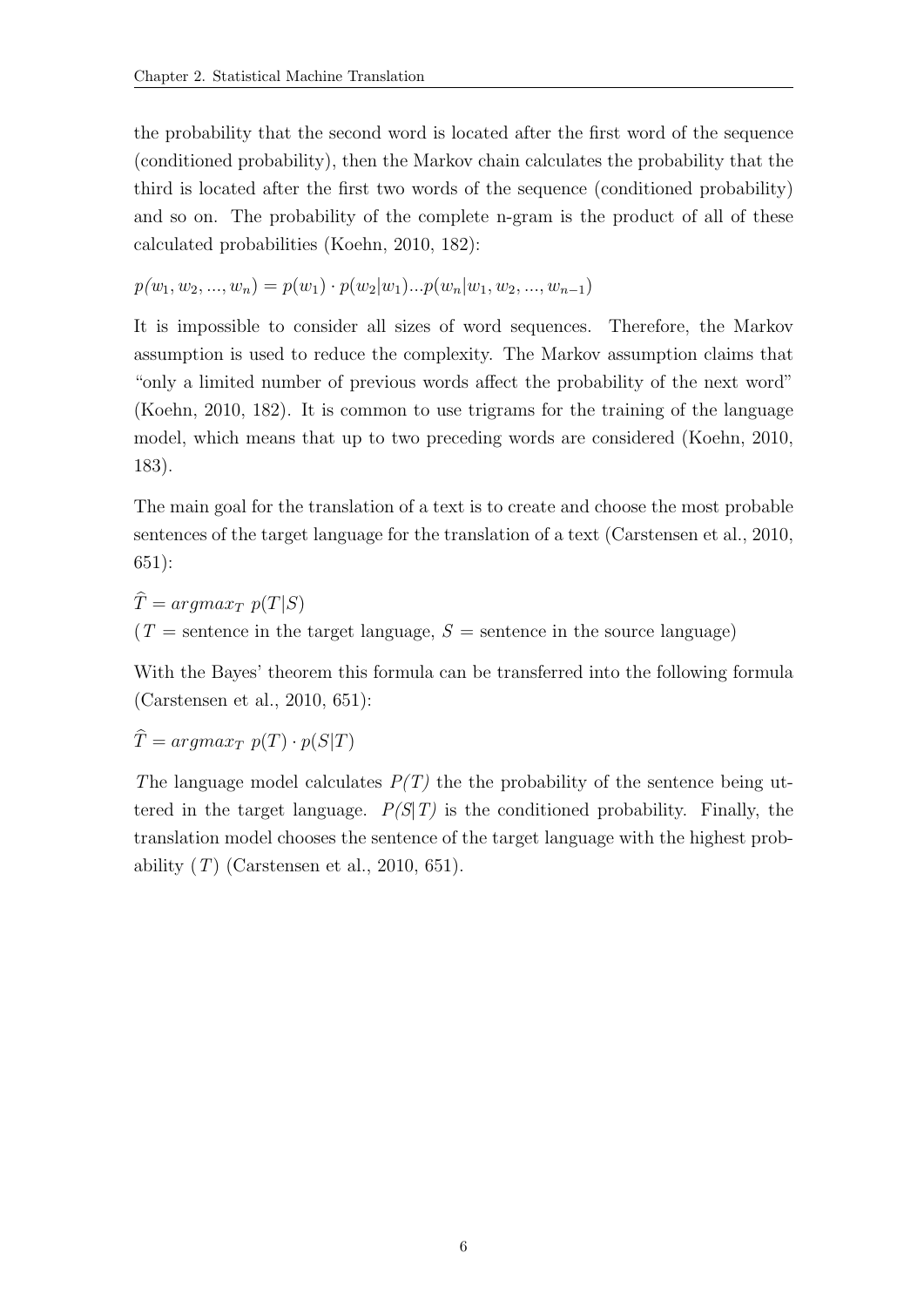## <span id="page-18-0"></span>3. Subtitles and their Translation

#### <span id="page-18-1"></span>3.1. Introduction into Subtitling and Subtitles

Subtitling belongs to audiovisual translation. "Audiovisual translation" stands for "different translation practices used in the audiovisual media – cinema, television, VHS – in which there is a transfer from a source to a target language, which involves some form of interaction with sound and images" (Díaz Cintas and Remael, [2007,](#page-118-3) 12). For example, it includes subtitling, dubbing, voice-over, narration and interpreting.

Subtitling is to present the dialogue and all the other considerable linguistic elements of a film, for example, inserts, graffiti, song texts, noises or letters, in a written form  $(Díaz Cintas, 2009b, 5)$ . The subtitles are usually located at the bottom of the screen and are synchronized with the corresponding dialogue and image (Díaz Cintas and [Remael, 2007,](#page-118-3) 8). Subtitles are an additional mode to carry the meaning of a scene to the viewer [\(Nagel et al., 2009,](#page-119-2) 52). They are integrated into the semiotic system and have to interact with the visual and audio mode (Díaz Cintas and Remael, [2007,](#page-118-3) 45). Elements or messages that are not expressed adequately by the subtitles can be compensated by another mode, for example, with gestures, voice, actions or movements of a person [\(Fong, 2009,](#page-118-5) 93f.). In other words, subtitles do not replace but complement the other, or at least some of the other semiotic modes (Díaz Cintas [and Remael, 2007,](#page-118-3) 11f.). Subtitling is a multi-modal process. Thus, the creation of subtitles is very complex: the subtitler has to consider both the audio and the visual mode [\(Fong, 2009,](#page-118-5) 83). In order to guarantee the harmony of the different modes and channels, the duration of the dialogue should be more or less equivalent to the time the viewers need on average to read the subtitles (Díaz Cintas, 2009a, 46f.).

The function of the subtitles can vary. From a linguistic point of view, one distinguishes between intralingual, interlingual and bilingual subtitling. Intralingual subtitles are used for the deaf and the hard-of-hearing, for language learners, for karaoke effects or to represent dialectal speech in the standard language (Díaz Cin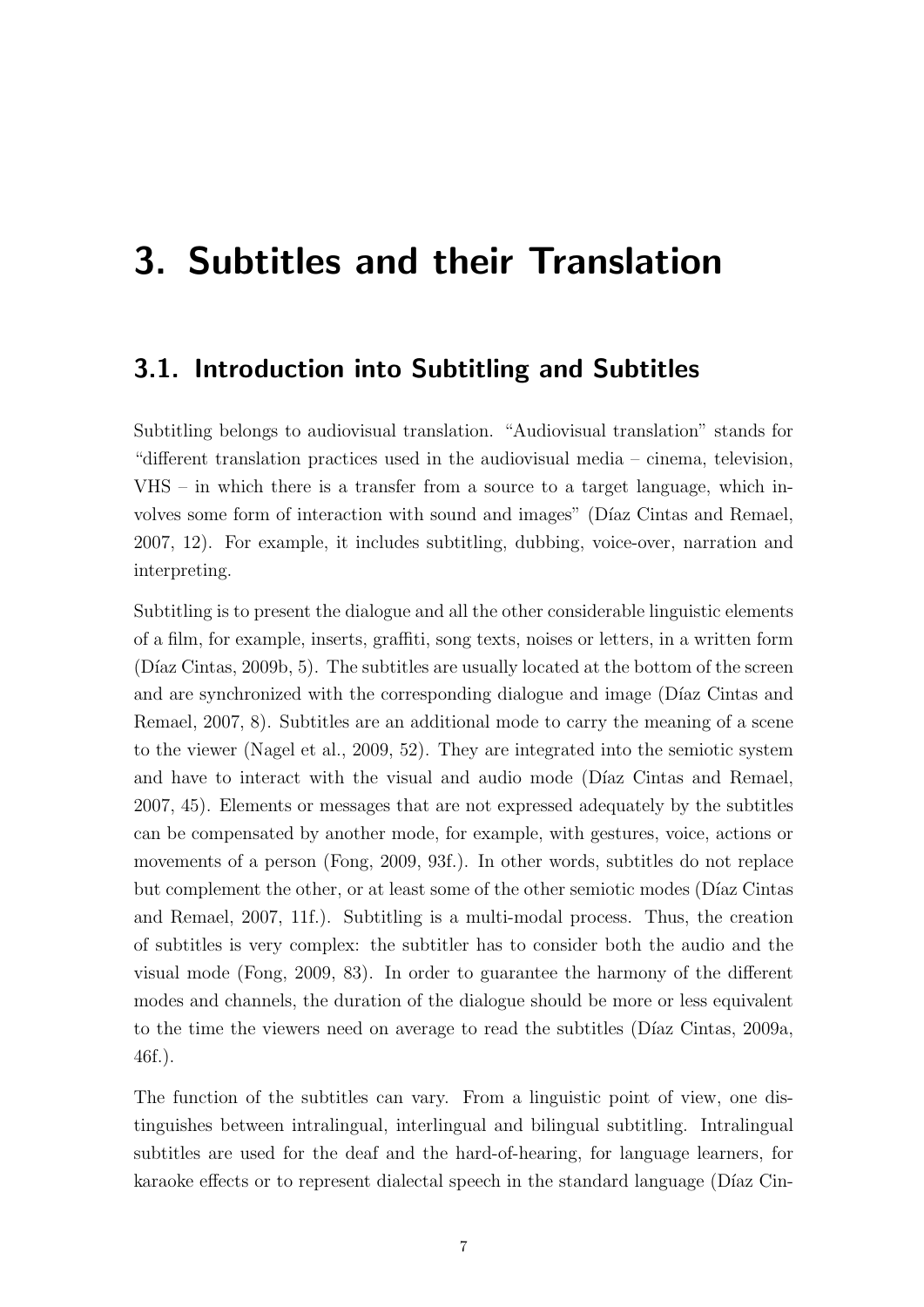[tas and Remael, 2007,](#page-118-3) 13f.). The speakers are sometimes indicated with different font colors so that deaf people can distinguish them without difficulties. Furthermore, paralinguistic information has to be included in the subtitles, for instance in order to indicate sound effects (Díaz Cintas and Remael, 2007, 14). In this project, we are interested in interlingual subtitles. They are produced through translation, adaption and conversion from a spoken dialogue in a source language into a written dialogue in a target language. This process is called "diagonal subtitling", because it results in a change of mode (spoken to written) and language (Díaz Cintas and [Remael, 2007,](#page-118-3) 17). Bilingual subtitles are particularly used in bilingual areas or at film festivals. In the case of bilingual subtitles, one subtitle line is reserved for one language and the other one for the other language. This causes additional space constraints for the subtitles (Díaz Cintas and Remael, 2007, 18).

The subtitling process contains various challenges and difficulties, for example, the conversion of idiolects, sociolects or dialects, overlapping speech and the inclusion of overlapping noises and music into the subtitles ( $Díaz Cintas$ , 2009b, 4). Additionally, subtitlers have to consider the different perceptions of correctness and informality in the spoken and written language. For example, subtitles often contain milder vulgarisms and swearwords than the original spoken dialogue [\(Goldstein, 2009,](#page-118-7) 36) [\(Fong, 2009,](#page-118-5) 92). Furthermore, there are stylistic differences between written and spoken language. The written subtitles are often verbalized in a more formal way and with less colloquial expressions. A transcription of the dialogue would be inappropriate as subtitles [\(Nagel et al., 2009,](#page-119-2) 57f.). Moreover, it is sometimes difficult to include important gestures, for example a nod of the head, into the subtitles (Díaz [Cintas and Remael, 2007,](#page-118-3) 52).

Given the mentioned difficulties, if the subtitler has enough time, he or she watches the entire film before subtitling and takes notes about problematic or difficult issues. He or she should consider five aspects in particular: elements of the dialogue with polysemious reading,"the gender and number of some nouns, pronouns and adjectives that are not marked in English", "the degree of familiarity shown among the characters", deictic units with referents on the screen and "exclamations with no fixed meaning" (Díaz Cintas and Remael, 2007, 31). Then the translator can start with the translation process. Nowadays subtitlers have a lot of programs and tools which support the subtitling process. They use word processing programs and a time code reader. They run some seconds of the film with the time codes, time the subtitles and put them to the right place on the screen [\(Fong, 2009,](#page-118-5) 10f.). Ideally the subtitler receives, beside the film, a script of the dialogue. Sometimes the subtitler even has to work without the film, only with the script of the dialogue (Díaz Cintas [and Remael, 2007,](#page-118-3) 30). This can reduce the translation quality because the subti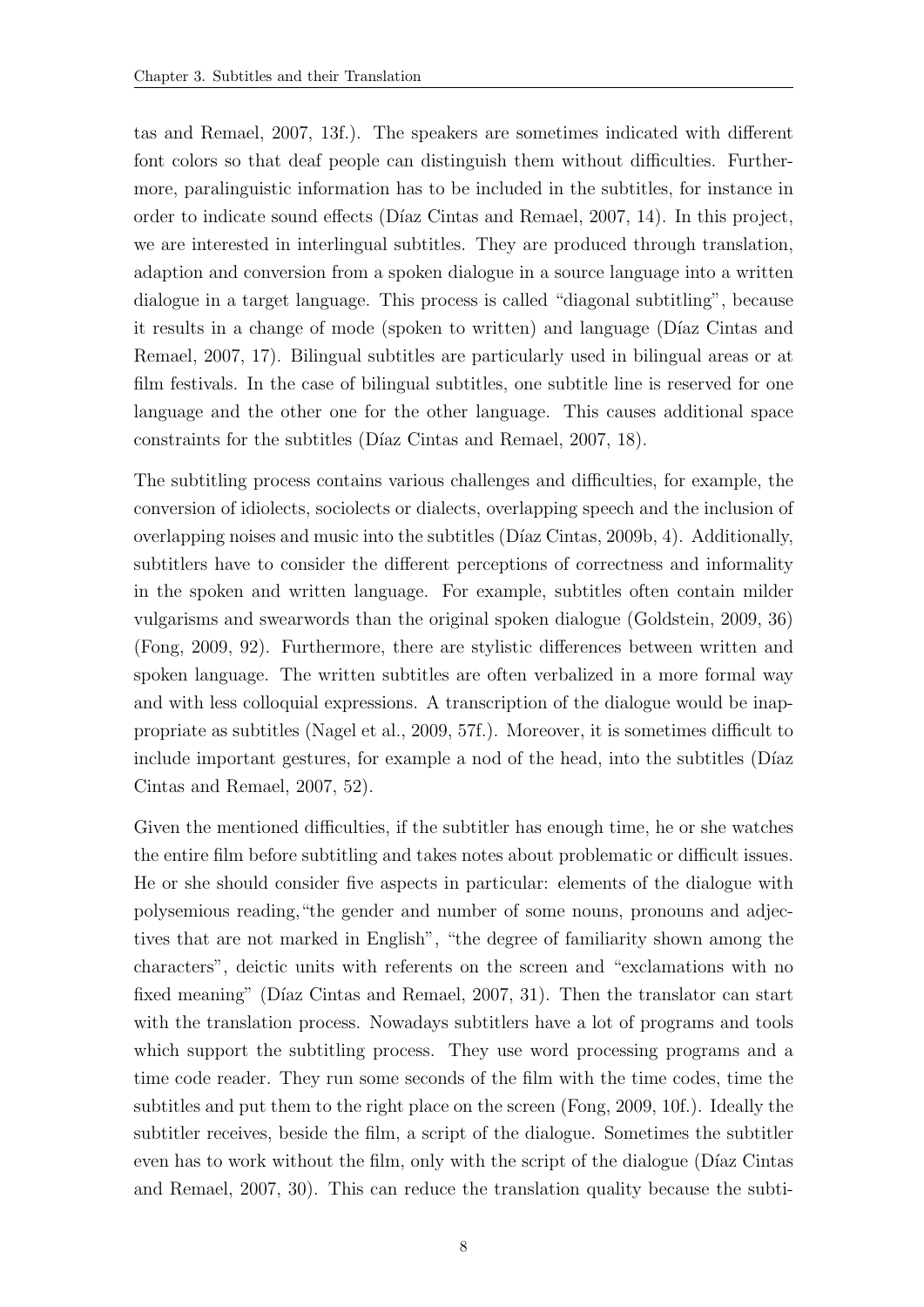tler does not know the other channels and it might be difficult to understand the message of a dialogue [\(Goldstein, 2009,](#page-118-7) 67f). The next subtitling step is the revision and proofreading which is possibly done by another person. Finally, the simulation of the whole film allows the possibility to make some further amendments. Some of the described steps may be skipped due to time and cost constraints (Díaz Cintas [and Remael, 2007,](#page-118-3) 33f.).

The discussed aspects will help us to understand and elaborate the characteristics of subtitles (see section [3.2\)](#page-20-0), which we require in order to understand the advantages and disadvantages of subtitles for machine translation (see section [3.5\)](#page-24-0).

#### <span id="page-20-0"></span>3.2. Characteristics of Subtitles

Subtitles are heterogeneous. Although some general conventions exist, they depend on the individual guidelines of the companies, on the wishes of the clients and on the medium (Díaz Cintas and Remael, 2007, 23). Subtitles are used to express the message together with the visual channel and, if the subtitles are not for the deaf and hearing-aided, also with the acoustic channel. It is sometimes difficult to understand them without the context (Díaz Cintas, 2009a, 37).

Space and time constraints are typical for subtitles. Space constraints depend on the format of the subtitles, often two lines can be shown simultaneously on the screen (Díaz Cintas, 2009a, 21f.). The number of characters contained in a line depends on the workstation and the different subtitling companies, typically a line contains 32-41 characters (Díaz Cintas and Remael, 2007, 9). Some film festivals use subtitles up to 43 characters, whereas television stations generally use a maximum of 37 characters per line. This means that cinema subtitles present a major part of the original spoken dialogue in contrast to subtitles of television stations and DVDs. Obviously, different subtitle scripts exist for the same film depending on the media. Sometimes even various subtitle versions for the same media exist. For example, different TV stations have their own subtitle versions. A film of 90 minutes results in 900 subtitles in the cinema version, compared to 750 subtitles in the DVD version and 650 subtitles in the TV version. Sometimes the same subtitles are used for all media to avoid extra-costs, although this reduces their readability (Díaz Cintas and [Remael, 2007,](#page-118-3) 24). Remember that a good timing of the subtitles is important, because the viewer must be able to read the whole subtitle and the length of the dialogue must correspond to the time the viewer needs to read the corresponding  $subtitle(s)$  (Díaz Cintas, 2009a, 21f.).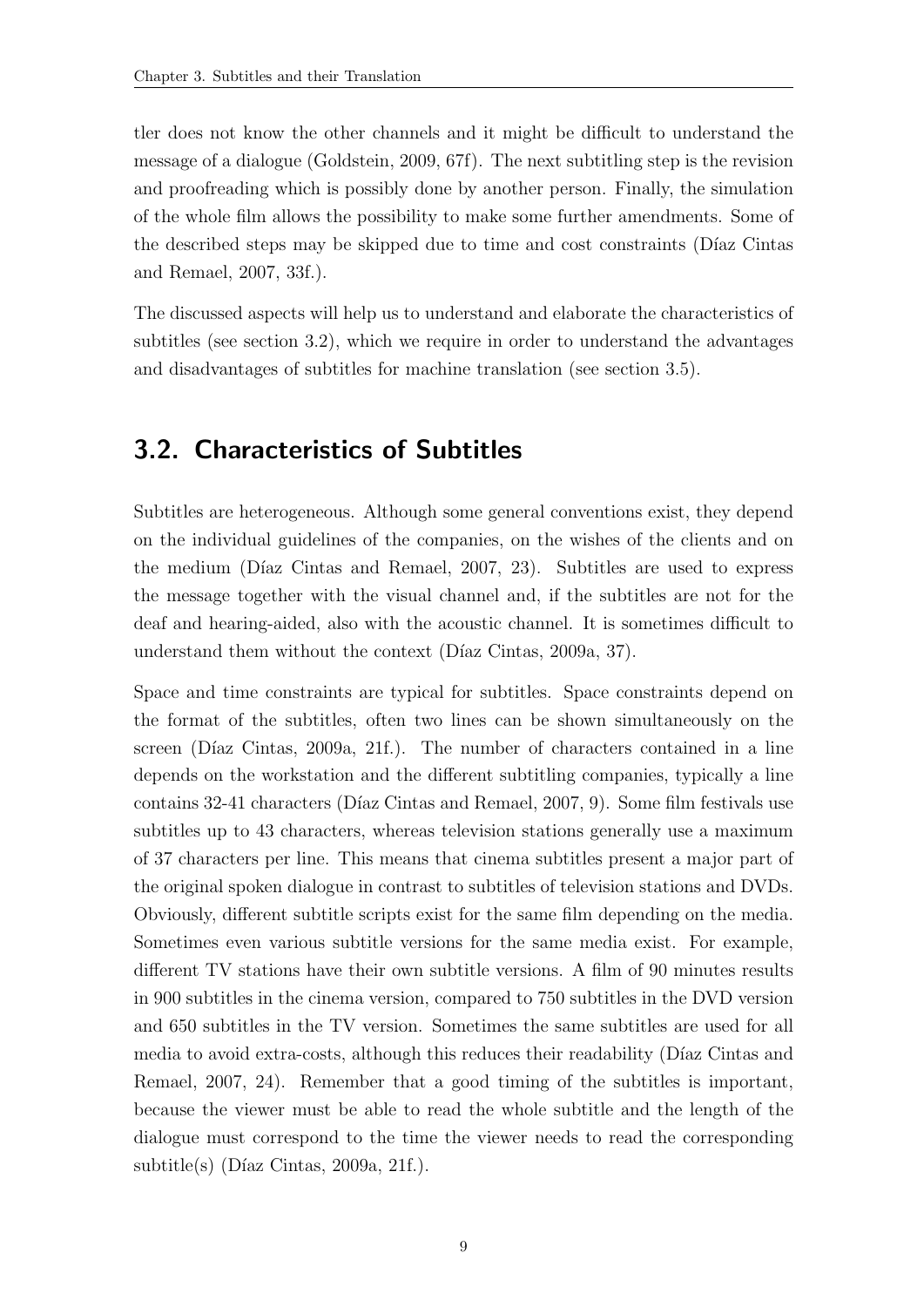In a subtitled film the text in the original language (speech) and the text in the target language (subtitles) co-exist. The viewer has the possibility to judge the translation immediately and to compare the source and target text. This has an impact on creating and translating subtitles: The subtitler tries to maintain words or expressions with phonetic and morphological similarities in the source and target language, in order that the viewer can recognize them in the spoken dialogue. For the same reason, the subtitler tries to avoid omissions of prominent words or expressions, otherwise the viewers would think that the subtitler forgot to include them into the subtitles (Díaz Cintas and Remael, 2007, 55f). At the same time, it is important that all reformulations are idiomatic, that they sound natural and that they do not contain many calques (Díaz Cintas and Remael, 2007, 150). However, it is sometimes difficult to satisfy these needs, because of the mentioned time and space constraints (Díaz Cintas and Remael,  $2007, 9$ ).

As we already mentioned, a subtitler must include all important information in the subtitles. Typically, condensation, reformulation, reduction omissions and ellipsis occur in subtitles, because of space and time constraints [\(Fong, 2009,](#page-118-5) 95). This means that subtitling is an adaption and not only a conversion from speech to written text (Díaz Cintas and Remael, 2007, 9). Reductions of the original dialogue are very common, whereas the original script is hardly ever expanded [\(Hillman,](#page-119-3) [2011,](#page-119-3) 385). Subtitlers often omit elements like "explications, vocatives, appellatives, proper names, circumstantials and modifiers" [\(Fong, 2009,](#page-118-5) 95). To decide if certain expressions or elements might be omitted, Cintas says "the question to be asked in case of doubt is: What requires more effort on the part of the viewer? A shorter subtitle with less information (quicker reading, more thinking)? Or a slightly longer subtitle with more information (slower reading, less thinking)?" (Díaz Cintas [and Remael, 2007,](#page-118-3) 148). This shows another important characteristic of subtitles: their readability. For the viewer it should be as convenient as possible to read and understand the subtitles. This has an impact on the grammar and word order of the subtitles. The subtitler often rearranges the sentences of the spoken dialogue because the syntactic structure should be as simple and as common as possible. Line breaks within the subtitles have a significant impact on the readability of the subtitles. For example, if we have a sentence consisting of a main and a subordinate clause, the break should be between these two clauses. Also, if the sentence does not contain subordinate clauses, the breaks should be at grammatically and syntactically reasonable locations (Díaz Cintas, 2009a, 23f.). "Subtitled text should appear segmented at the highest syntactic nodes possible." (Díaz Cintas and Re[mael, 2007,](#page-118-3) 173). Thus, subtitles are as independent as possible from each other and frequently subtitles are clauses with a simple syntax. In other words: subtitles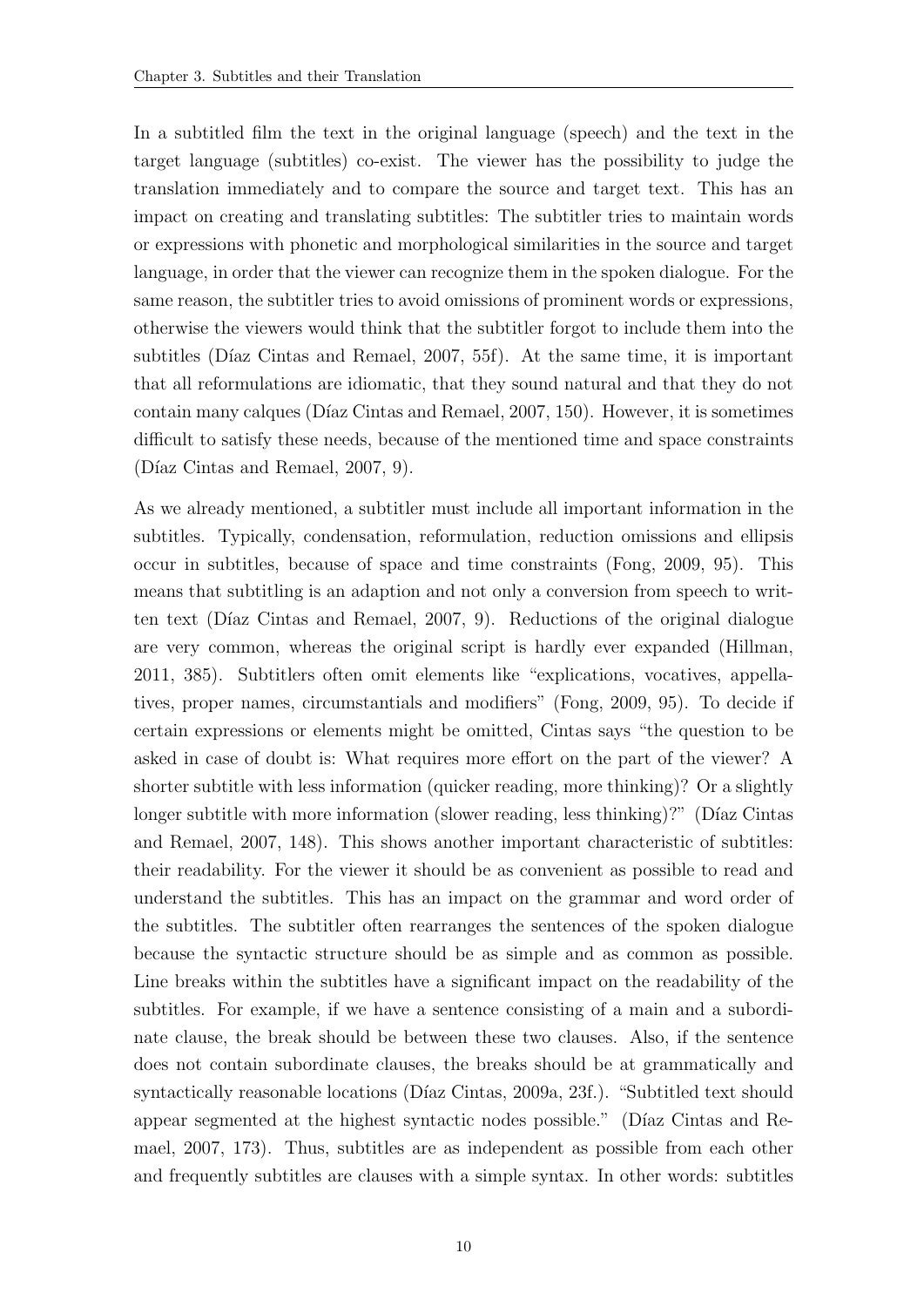should be structured "that they are semantically and syntactically self-contained" (Díaz Cintas and Remael,  $2007, 172$ ). Subtitles therefore divide long and complex sentences into various smaller ones.

In order to reformulate and condensate the spoken dialogue, subtitlers often apply the following modifications: simplifying verbal periphrases, generalizing enumerations, using a shorter near-synonym or equivalent expressions, using simple rather than compound tenses, changing word classes, short forms and contractions, changing negations or questions into affirmative sentences or assertions, indirect questions into direct questions, simplifying indicators of modality, turning direct speech into indirect speech, changing the subject of a sentence or phrase, manipulating of theme and rheme, turning long or compound sentences into simple sentences, active sentences into passive or vice versa, using pronouns (demonstrative, personal, possessive) and other deictics to replace nouns, or noun phrases and merging two or more phrases/sentences into one [\(D´ıaz Cintas and Remael, 2007,](#page-118-3) 151-162). "Most subtitles display a preference for conventional, neutral word order, and simple well-formed stereotypical sentences" (Díaz Cintas and Remael, 2007, 185).

Dialogues of films often contain colloquial speech which the subtitlers must transfer to a written form [\(Romero, 2011,](#page-119-4) 19). Subtitles present spoken language in a written form, thus containing characteristics of spoken as well as written language [\(Hillman, 2011,](#page-119-3) 386). The spoken dialogue is also based on a script which is a form of prefabricated spoken language and thus differs from spontaneous spoken language [\(Romero, 2011,](#page-119-4) 19f.). For example, the prefabricated dialogues of films only contain a limited number of colloquial words or expressions and are clearer and more coherent than spontaneous speech

The discussed characteristics show that subtitles use a special and unique style: "Grammar and lexical items tend to be simplified and cleaned up, whereas interactional features and intonation are only maintained in some extent" (Díaz Cintas [and Remael, 2007,](#page-118-3) 63f.).

### <span id="page-22-0"></span>3.3. Fansubs

In the last years, the technology for audiovisual translation has developed very fast and nowadays, subtitling programs are accessible and affordable for individuals as well. This has facilitated fansubbing (also called amateur subtitling). Fansubs came up in the 1980s, when Europeans and Americans wanted to watch and understand Japanese animated films. Because few or no subtitles were available in foreign lan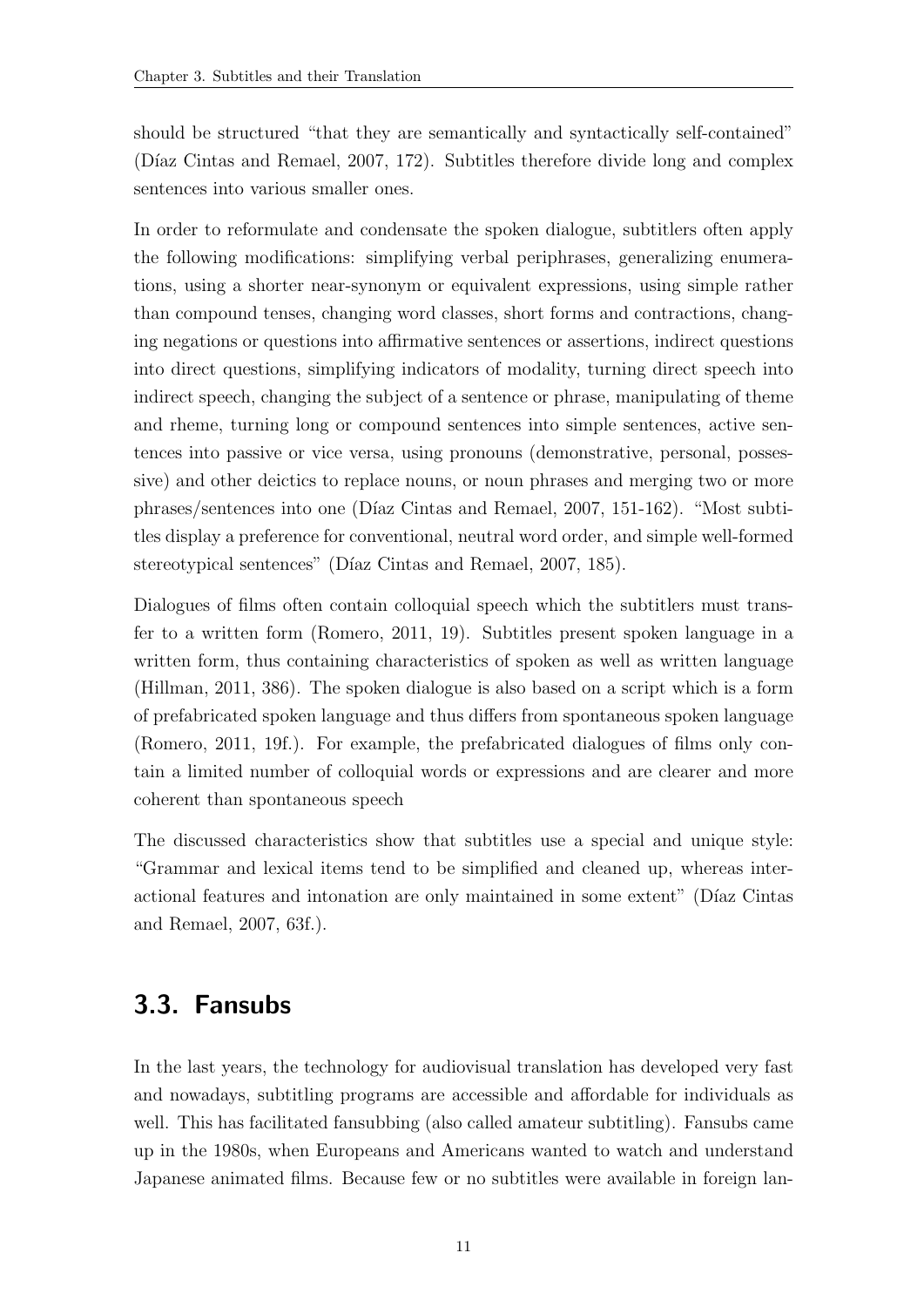guages, the fans decided to create the subtitles by themselves and to make them available in the Internet for free. Today, fansubs are not restricted to Japanese films anymore but created for different kinds of film and language pairs (Díaz Cintas and [Remael, 2007,](#page-118-3) 23-25). Fansubs often appear shortly after the premiere of a film, which often causes a competition between different fansubs for the same film. Because of this, producers of fansubs need to work as quickly as possible, which often results in a reduction of quality. In order to save time, the amateur subtitlers often use the intralingual subtitles for the deaf and hard of hearing instead of the original dialogue and translate them into their language. Some fansubs communities also pay attention to a good quality. The quality is of fansubs is thus heterogeneous [\(Goldstein, 2009,](#page-118-7) 32). Also note that a producer of fansubs has neither the equipment and material available nor the expertise of a professional subtitler (Díaz [Cintas, 2009a,](#page-118-6) 49f.).

Fansubs often make use of different font colors in order to identify the speakers and introduce glosses and meta linguistic notes to explain certain film scenes, actions or elements. In contrast to professional subtitles, fansubs can contain more than two lines per subtitle, mostly however they consist of two lines. Additionally, the allowed number of characters in fansubs is higher than in professional subtitles (Díaz Cintas [and Remael, 2007,](#page-118-3) 23-25).

#### <span id="page-23-0"></span>3.4. The Translation of Subtitles

Díaz (2009b) states that "with an average  $30\%$  to  $40\%$  expansion rate from English into most other European languages, reduction is obviously the most important strategy in subtitling." (Díaz Cintas, 2009a, 26). This may cause non-verbatim translations. The indicated expansion rate is surprisingly high and cannot be confirmed with our corpora and translations from English to Spanish.

The actions and dialogues of films are embedded in cultural contexts. For the translation the subtitler has to consider that the cultural contexts of the source and target language differ. It is difficult to translate sentences, expressions or words referring to a cultural context (= culture-bound terms) that are only known in the source culture, but not in the target culture (Díaz Cintas and Remael, 2007, 45). To deal with these cultural differences, the subtitler has three possibilities: foreignization, neutralization and naturalization. In the case of foreignization, the translator tries to maintain all source-culture elements (e.g. personal relations, institutions or social customs) without changing them. The viewer has to adapt his or her point of the target culture of the film. In contrast, in the case of naturalization, the subtitler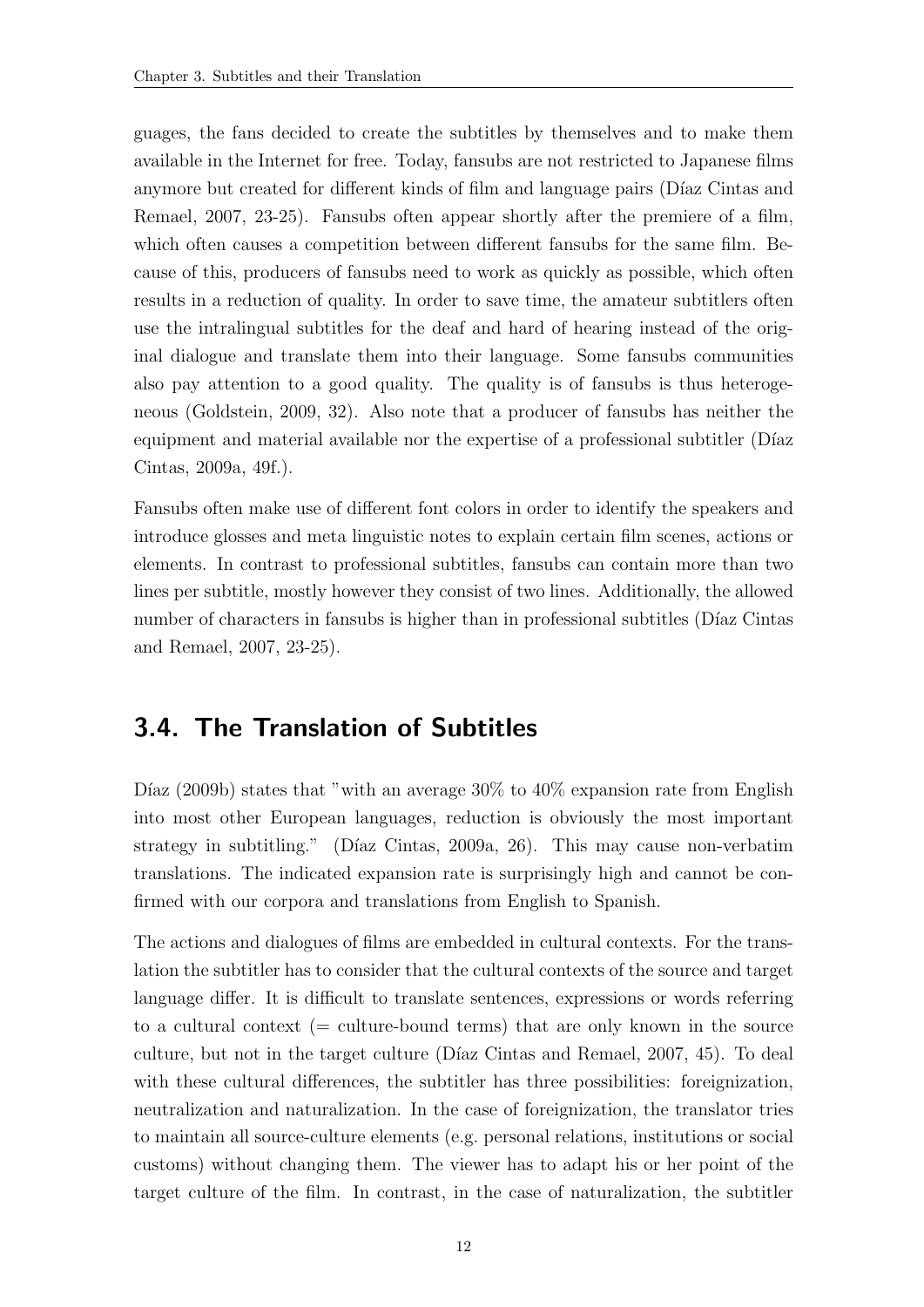tries to familiarize. This means that elements of the source culture (culture of the source language) are adapted or replaced by similar elements of the target culture (culture of the target language). In the case of neutralization the subtitler tries to avoid the identification with any culture. These approaches are often combined in subtitled films [\(Fong, 2009,](#page-118-5) 43).

Ambiguities are another challenge to the translation of subtitles. In translations from English to Spanish for example, the second form of address causes difficulties: the English pronoun you can be used in formal and informal situations, whereas in Spanish two different forms exist ( $t\acute{u}$  as informal pronoun of address, usted as formal pronoun of address). The subtitler has to consider the context and decide for each situation, which Spanish address form would be adequate (Díaz Cintas and Remael, [2007,](#page-118-3) 189f.).

### <span id="page-24-0"></span>3.5. Consequences for Statistical Machine Translation

Compared to other types of texts, subtitles are suitable for the statistical machine translation. The space and time constraints (see section [3.2\)](#page-20-0) have a positive and negative impact for the SMT of subtitles. The advantage is that each subtitle is semantically and syntactically as self-contained as possible. Thus, we can consider each subtitle as an independent sentence or at least as an independent clause. A subtitle-based input for the training of the translation and language model is possible. In addition, we discussed that subtitles are syntactically and grammatically as simple as possible, what facilitates the automatic translation. Furthermore, subtitles are short (generally up to 41 characters). This is also an advantage for statistical machine translation. The heterogeneity and especially different guidelines of the subtitling companies are a disadvantage for SMT, especially if the training corpus for the SMT system contains subtitles from different companies. The output of the SMT has to be adapted to the rules of the corresponding company again. Especially for fansubs (see section [3.3\)](#page-22-0), the heterogeneity and the differences in quality are substantial.

The translation of culture-bounded terms (see section [3.4\)](#page-23-0) and marked speech can be difficult as well, because a statistical machine translation system cannot choose between neutralization, foreignization and naturalization. Thus, translators or proofreaders must check manually if the SMT system translated the culture-bounded terms and marked speech adequately.

We discussed that subtitles contain characteristics from spoken as well as written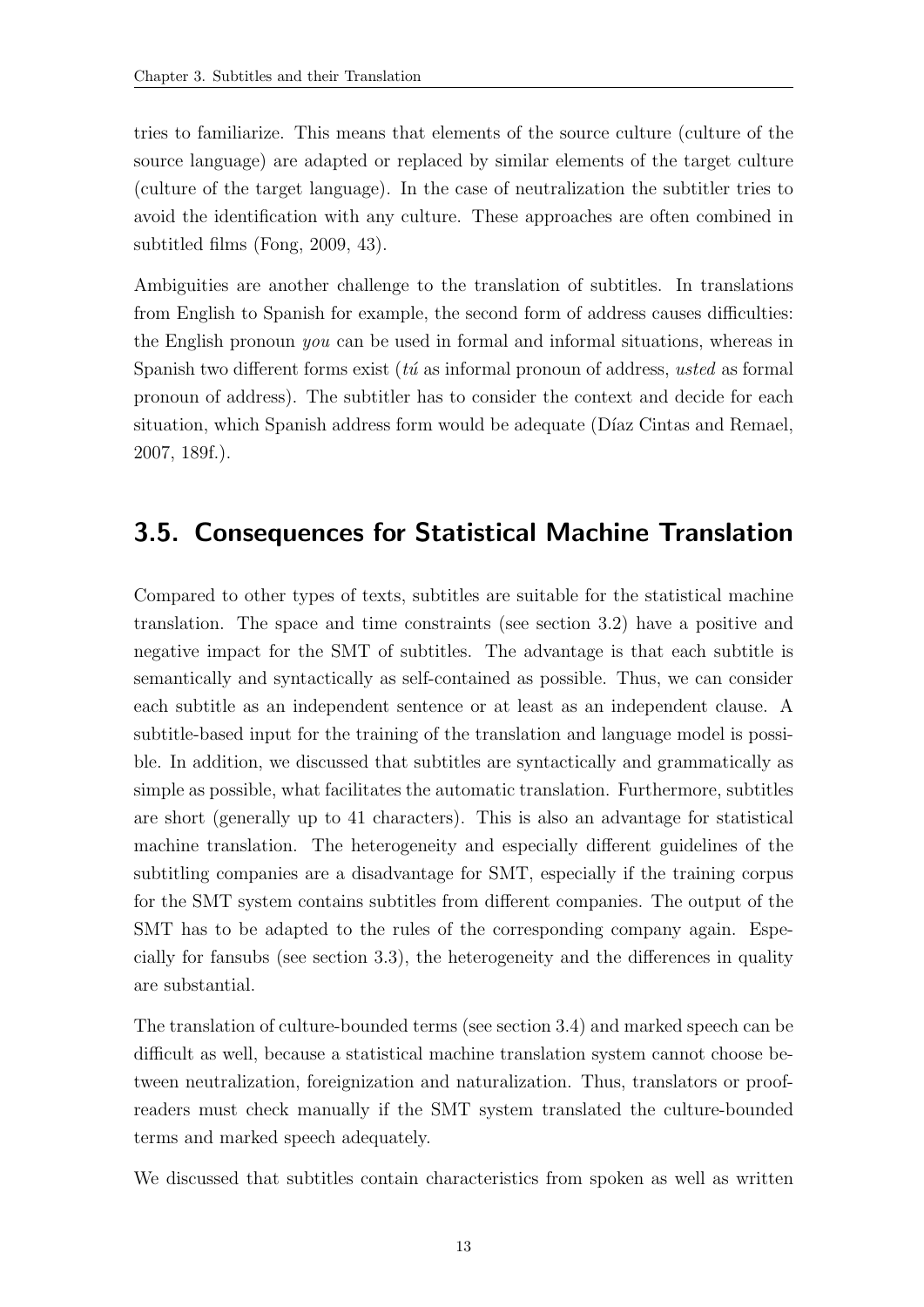language (see section [3.2\)](#page-20-0). This might not have a considerable impact for the statistical machine translation of subtitles as the system is trained with a corpus which already contains these characteristics. It might be tested in other projects if these characteristics augment the heterogeneity of the subtitles.

The consistent use of standard language and the correction of grammatical and phonetic errors reduce the heterogeneity of the subtitles. This probably has a positive impact on the translation quality.

The omissions and reductions from the dialogue to the subtitles (see section [3.2\)](#page-20-0) do not have a considerable impact on the machine translation because the adaptions have already been made in the subtitles of the source language.

We have discussed the difficulty to understand the subtitles without the acoustic and visual mode. Manual evaluations of SMT-systems for subtitles can be problematic because without the acoustic and visual mode it may be difficult to decide if a translation is adequate or not.

Some of the subtitle characteristics are especially suitable for SMT whereas others cause difficulty for the automatic translation. A post correction and adaption of the produced translation remains indispensable when using a state of the art SMT system for automatic translation.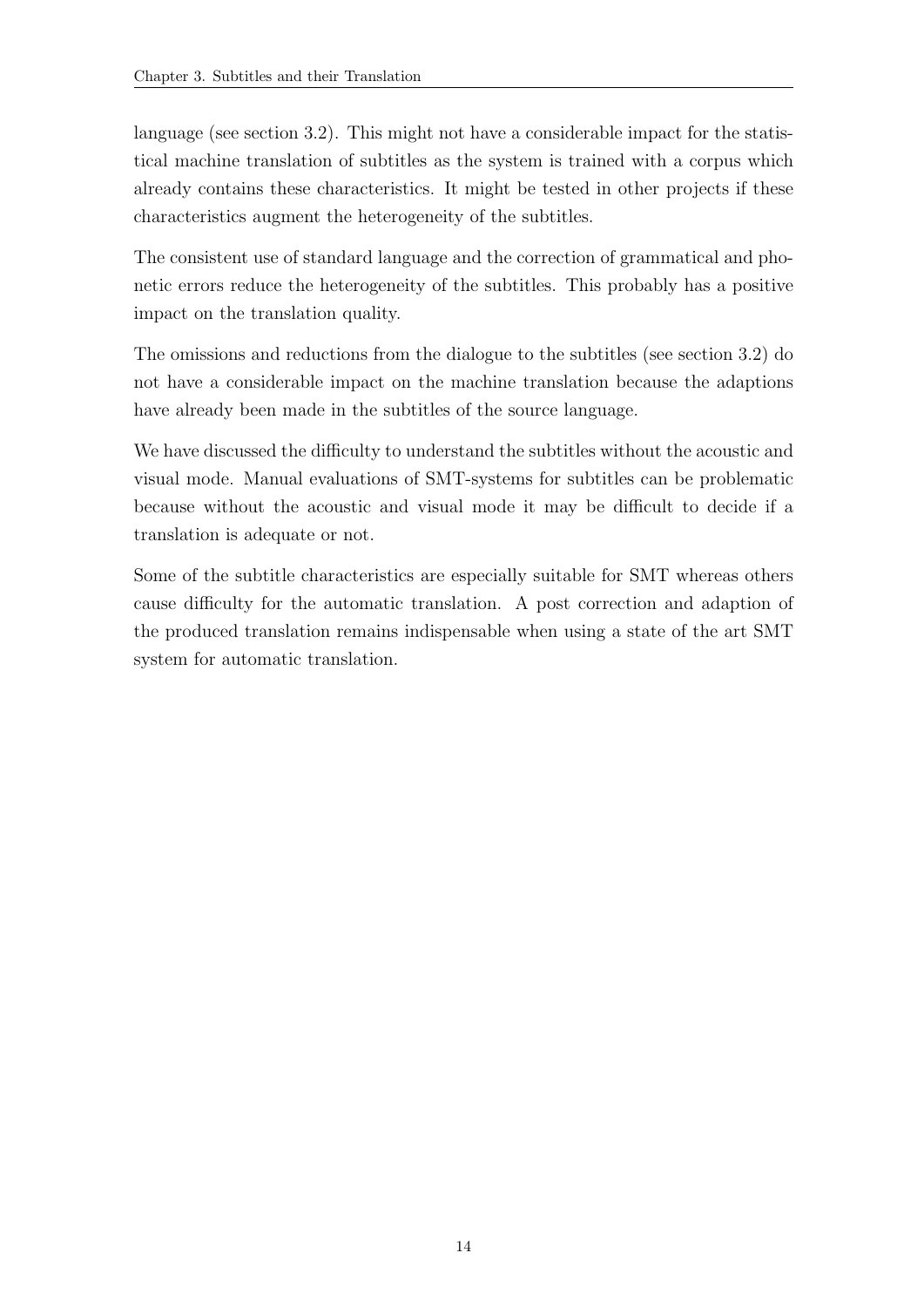# <span id="page-26-0"></span>4. Statistical Machine Translation of Film Subtitles: SUMAT

In this chapter, we will present the state of the art in the development of statistical machine translation systems for film subtitles. We focus on translation systems for the language pair English-Spanish. Until now "no effective tools or services that can provide automatic subtitle MT services" [\(Petukhova et al., 2012,](#page-119-5) 21) have been available. For the training of a translation system, large amounts of high quality parallel subtitles are necessary. "Such data is available for some language pairs, e.g., in the OPUS OpenSubtitle corpus [\(Tiedemann, 2009\)](#page-120-1), but being based on openly available subtitles with no quality checking, their usefulness has yet to be determined" [\(Petukhova et al., 2012,](#page-119-5) 21).

### <span id="page-26-1"></span>4.1. The SUMAT Project

 $SUMAT<sup>10</sup>$  stands for "Service for SUbtitling by MAchine Translation" and is a European project with the goal "to increase the efficiency and productivity of the European subtitle industry, while enhancing the quality of its results, thanks to the effective introduction of SMT technologies in the subtitle translation processes" [\(SUMAT, 2012,](#page-120-2) 3). Therefore, the partners which cooperate with the SUMAT project will provide an online translation service in order to semi-automate the translation of subtitles [\(Petukhova et al., 2012,](#page-119-5) 21). The partners that cooperate with SUMAT are Vicomtech, Athens Technology Center, Invision Ondertiteling, VoiceScript International, Applied Language Solutions, Deluxe Digital Studios, University Of Maribor and Titelbild Subtitling and Translation. Moreover, SUMAT subcontracted TextShuttle.

In total the SUMAT project covers nine European languages in total. The partners of the SUMAT project develop machine translation systems for 14 language pairs. "The targeted language pairs are: English-Dutch; English-French; English-German;

<sup>10</sup>www.sumat-project.eu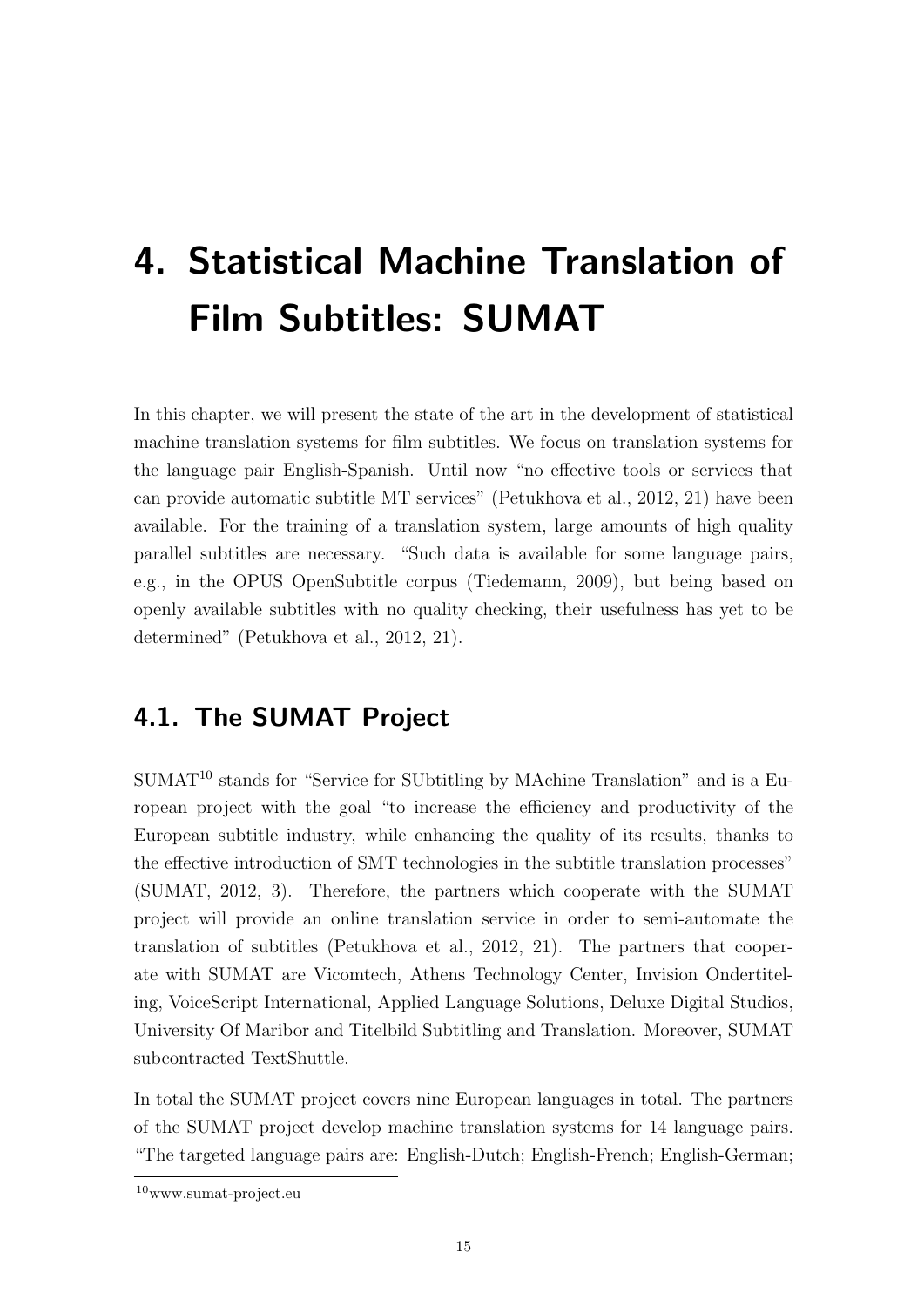English-Portuguese; English-Spanish; English-Swedish and Serbian-Slovenian. The translation service will be working in both directions"[\(SUMAT, 2012,](#page-120-2) 3). The main project is divided into four steps:

- 1. Collection and preparation of the corpora
- 2. Development of the statistical machine translation systems
- 3. Development of an online platform to access the translation systems
- 4. Evaluation (user-based)

For the training corpus, at least 700'000 subtitles per language pair are needed. The partners of the SUMAT project decided to use the professionally translated subtitles from the project partners of the SUMAT project. Until 2012, the project collected 987'818 parallel subtitles for the language pair English-Spanish (see tabl[e1\)](#page-27-0).

| Language pair      | number of parallel subtitles |
|--------------------|------------------------------|
| English-Dutch      | 1'452'963                    |
| English-French     | 1'566'431                    |
| English-German     | 2'282'329                    |
| English-Portuguese | 762'716                      |
| English-Spanish    | 987'818                      |
| English-Swedish    | 959'304                      |
| Serbian-Slovenian  | 215'097                      |
| Total              | 8'226'658                    |

<span id="page-27-0"></span>Table 1.: Corpora of the SUMAT project (2012) [\(SUMAT, 2012,](#page-120-2) 4)

For the training of the language model, the partners of the SUMAT project used additional monolingual subtitles of the target language. They plan to do experiments in which they include parallel subtitles from EuroparlTV<sup>11</sup>, TED<sup>12</sup> and OpenSubti $t$ les<sup>13</sup> for the training of the translation and language model [\(SUMAT, 2012,](#page-120-2) 5). The subtitles of the OpenSubtitle corpus were produced by amateurs and the quality is therefore not guaranteed (see section [5.2\)](#page-38-0). So far the partners which cooperate with the SUMAT project have used the OpenSubtitle corpus only for language pairs for which not sufficient professional subtitles are available [\(Petukhova et al., 2012,](#page-119-5) 24).

All subtitles provided by the project partners were produced by "professionally trained translators and experienced freelancers" [\(Petukhova et al., 2012,](#page-119-5) 22) and

<sup>11</sup>http://www.europarltv.europa.eu/en/home.aspx

<sup>12</sup>http://www.ted.com/

<sup>13</sup>http://www.opensubtitles.org/en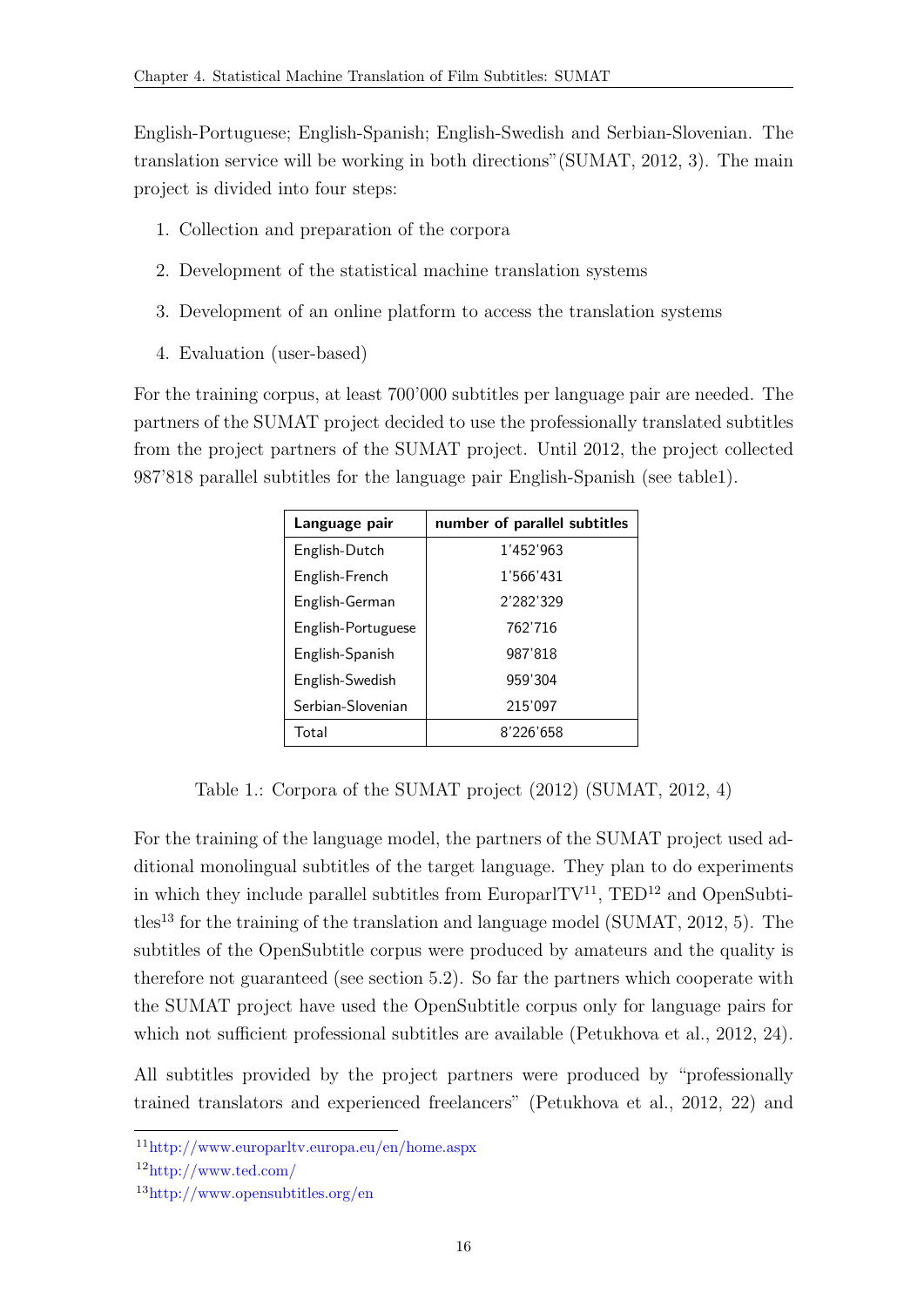the target language is always their mother tongue. After the translation, editors, proofreaders and reviewers revise the subtitles. The subtitles have to fullfill the following criteria:

- the subtitles are not longer than two lines
- the character number is adequate
- "all proper names have been consistently treated"
- the punctuation marks are correctly used
- the capitalization is correct
- the line breaks are appropriate
- all important and essential elements are translated
- no considerable changes of meaning between the source and target language
- no grammatical, syntactical and spelling mistakes [\(Petukhova et al., 2012,](#page-119-5) 22f.)

The partners of the SUMAT project use Moses (see section [6\)](#page-52-0) for the training of the SMT system. For each language pair a different part of the corpus was used as development and test set. For the training of the language model, they used the IRST Language Modeling toolkit (see section [6\)](#page-52-0) which is freely available [\(SUMAT, 2012,](#page-120-2) 5f). "The scores obtained on the subtitles training and test sets are quite promising having obtained BLEU scores above 20 (except for Slovenian-Serbian, Serbian-Slovenian and English-German), that can be translated into reasonable quality for the majority of the SUMAT systems" [\(SUMAT, 2012,](#page-120-2) 7). In the SUMAT project the SUMAT test set of 2012 (4000 lines per language) was used for the evaluation of the English-Spanish system (version 2012). The obtained BLEU score was 25.5%<sup>14</sup>. In our project (see section 8) we used the translation of the SUMAT test set to develop our grammar checker and to make a restricted error analysis. We did not find out the size of the used training corpus and how the test set was extracted. In 2013, the partners of the SUMAT project trained a new translation system for the language pair English-Spanish. They used different training, test and development sets than for the system of 2012. For the training of the translation model of 2013 they used 803'064 parallel subtitles and the development set contained  $2'000$  subtitles<sup>15</sup>. For the translation of their test set of 2013 (4000 lines) they obtained a BLEU score of

<sup>14</sup>internal report of 2012

<sup>15</sup>internal information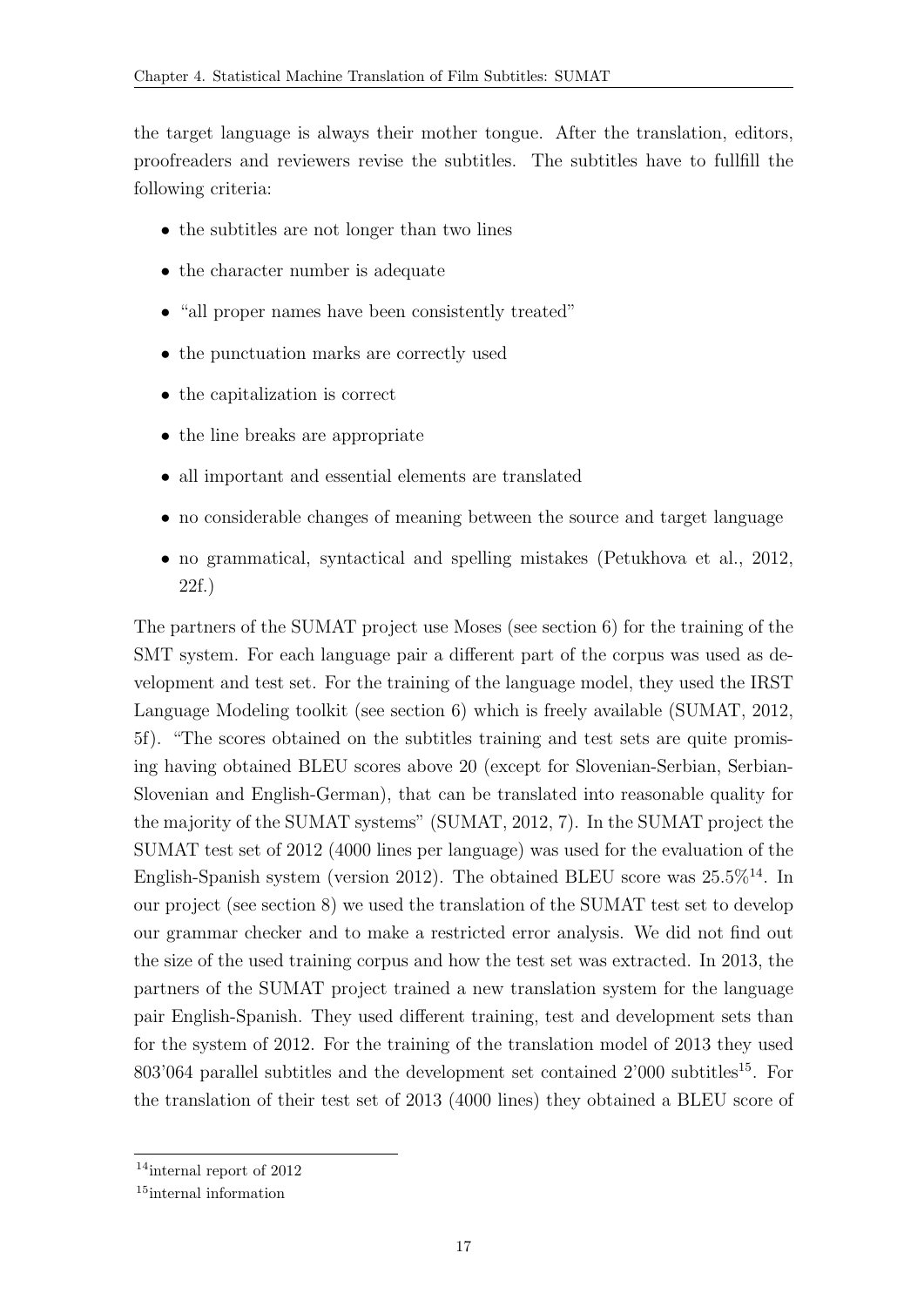#### $29.3\%$  <sup>16</sup>.

To improve the results, the SUMAT researchers tried to include linguistic features and annotations for the training of the models. They applied POS-tagging, lemmatization, dependency parsing, compound splitting, named entity recognition and phrase tables filling. They tested each of these linguistic features on one Romanic and one Germanic language and plan corresponding experiments with Slavic languages [\(SUMAT, 2012,](#page-120-2) 7). The first experiments for the language pair English-Spanish showed that the inclusion of linguistic features (Part-of-Speech Tags, Lemma on target side, syntactic information on target side and their combination) cause a reduction of the automatic evaluation scores in the system of 2012 as well as in the system of 2013<sup>17</sup>. Christian Hardmeier (2008) also made experiments with SMT translations of film subtitles in which he included additional linguistic information like part of speech tags and morphological information. He observed that the achieved improvement was small. "On the whole, none of the gains was large enough to justify the effort of producing the annotations" [\(Hardmeier, 2008,](#page-119-0) 78). Therefore, in our project, we train the statistical translation system without including any of these linguistic features.

<sup>16</sup>internal report of April 2013

<sup>&</sup>lt;sup>17</sup>internal reports of 2012 and April 2013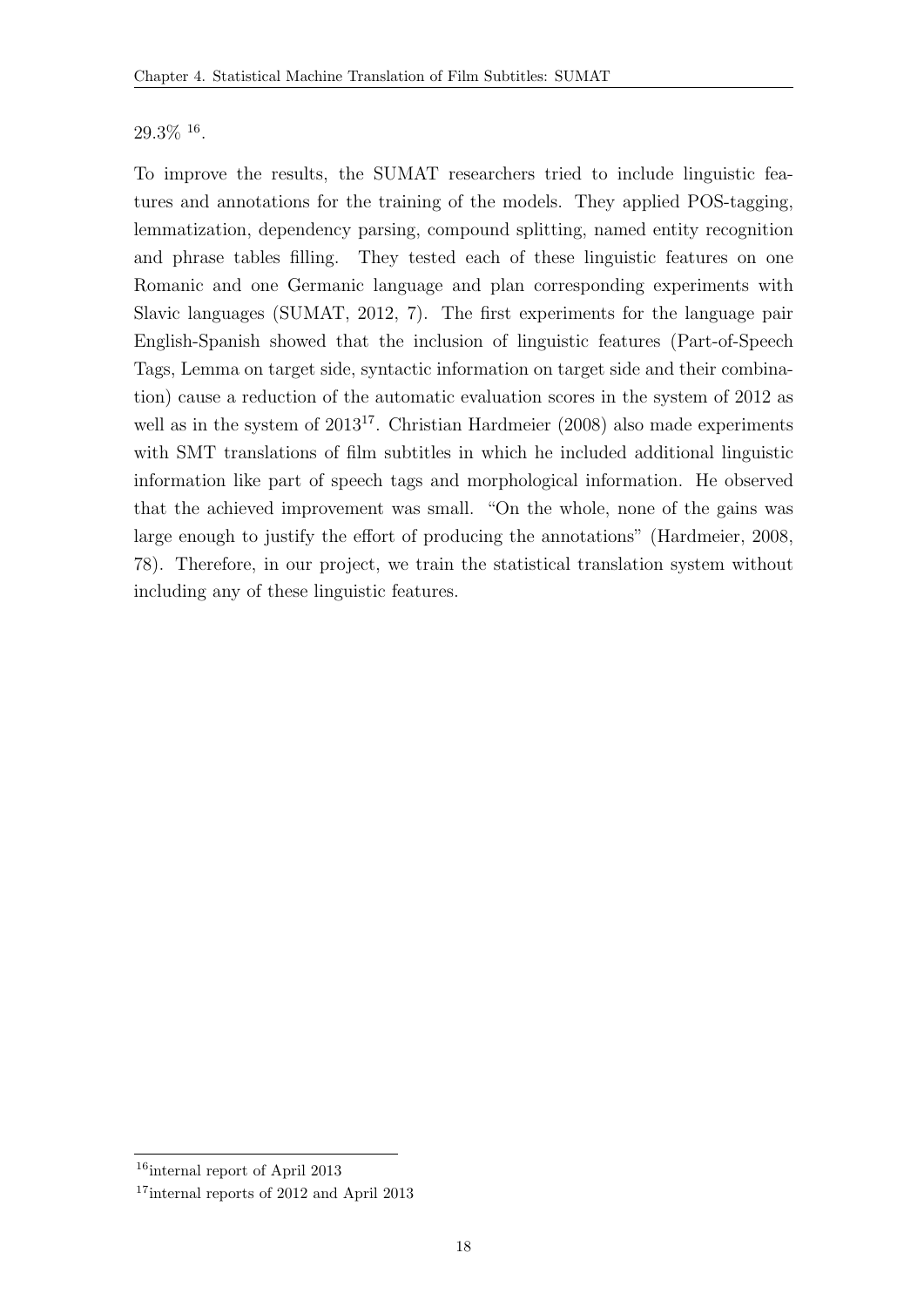# <span id="page-30-0"></span>5. Corpora

The corpus we used for the training of our SMT system consists of two parts: the OpenSubtitle corpus and the VSI subtitles. In this chapter we will discuss the composition and some characteristics of the corpus in order to understand the positive and negative impacts on the performance of our SMT systems and to elaborate possibilities for the improvement of the training corpus. We will discuss the characteristics of subtitles (see section [3.2\)](#page-20-0) and fansubs (see section [3.3\)](#page-22-0) and their expected impacts for SMT (see section [3.5\)](#page-24-0).

Each part of our parallel corpus consists of two files, one with the English subtitles and the other with the aligned Spanish subtitles. For both corpora there is only a little meta-information. For example, we cannot identify the film boundaries nor do we have complete information about the included films and the original film language. Furthermore, there are no time codes or names of the subtitlers available.

One line in our corpus always refers to one subtitle, which is either one or two lines displayed simultaneously on the screen.

For the rest of this document, we always refer to only one line of our corpus when we talk about a subtitle.

### <span id="page-30-1"></span>5.1. Parallel Corpus of VSI Subtitles

The VSI<sup>18</sup> Group (Voice and Script International) is an international dubbing and subtitling company and provided a set of 77'781 parallel subtitles for English-Spanish for this project. In the following subsections we discuss the composition and characteristics of the VSI subtitle corpus.

 $18$ http://www.vsi.tv/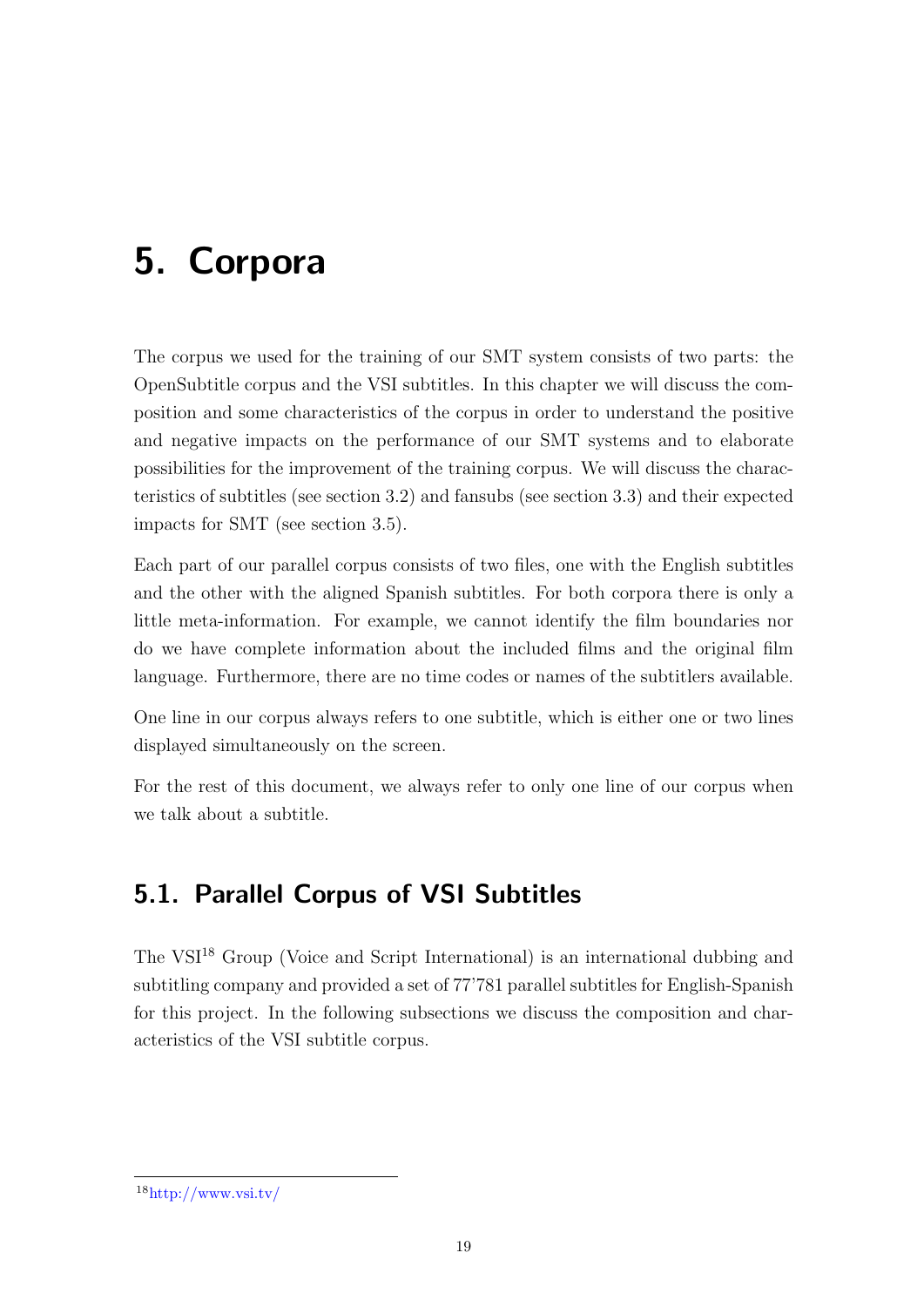### <span id="page-31-0"></span>5.1.1. Composition and Preparation of the Parallel Corpus in SUMAT

The researchers of the SUMAT project also used the VSI subtitles as part of their training corpus. The VSI subtitles which we used were extracted from the complete SUMAT corpus after preprocessing. We describe the preparation of the SUMAT corpus in detail in order to understand the characteristics of the parallel subtitles from VSI.

The subtitling companies provided the subtitles in the original format and with the original names. The corresponding genre and domain were available as metainformation. Additionally, they distinguished between subtitles of scripted and unscripted films. Scripted means that the dialogue of the film is based on a prefabricated script, for example in series, dramas etc. Unscripted means that no prefabricated script of the spoken dialogue exists, as for example, in talk shows, reality shows or interviews<sup>19</sup>.

Most of the subtitles were in a text-based  $(xxt)$  or binary format  $(STL, 890, PAC,$  $\frac{0.32}{s32 \cdot 32}$ . The provided subtitles in the text-based format were heterogeneous. Each subtitle contained the index and time code at the beginning. Some subtitles additionally contained the duration information or fields named TIMEIN and TIMEOUT. In other subtitles, the end time was not indicated at all, which means that important information was missing.

The group of files in the  $\frac{\partial 32}{\partial 32}$  format "turned out to be too complicated to support without format specifications and was manually converted to .txt." [\(Fishel](#page-118-8) [et al., 2012,](#page-118-8) 3) . For subtitles in other formats, the partners of the SUMAT project used corresponding format converters. The success rate of the conversion was 99.4%, which means that in the conversion step  $0.6\%$  of the data was lost. The binary formats additionally included formatting information, such as fonts, text positioning and coloring. The partners of the SUMAT project excluded this information for the training step because only the subtitle text can be used for the training of the translation system. Therefore, the researchers of the SUMAT project extracted and separately saved the additional formatting information in order to integrate them again after the translation process [\(Fishel et al., 2012,](#page-118-8) 3f.)The partners of the SUMAT project converted all files to Unicode [\(Fishel et al., 2012,](#page-118-8) 4). Finally, all files were formatted in Unicode.

In the next step, the partners of the SUMAT project applied the Lingua:Ident

<sup>19</sup>internal information from Mark Fishel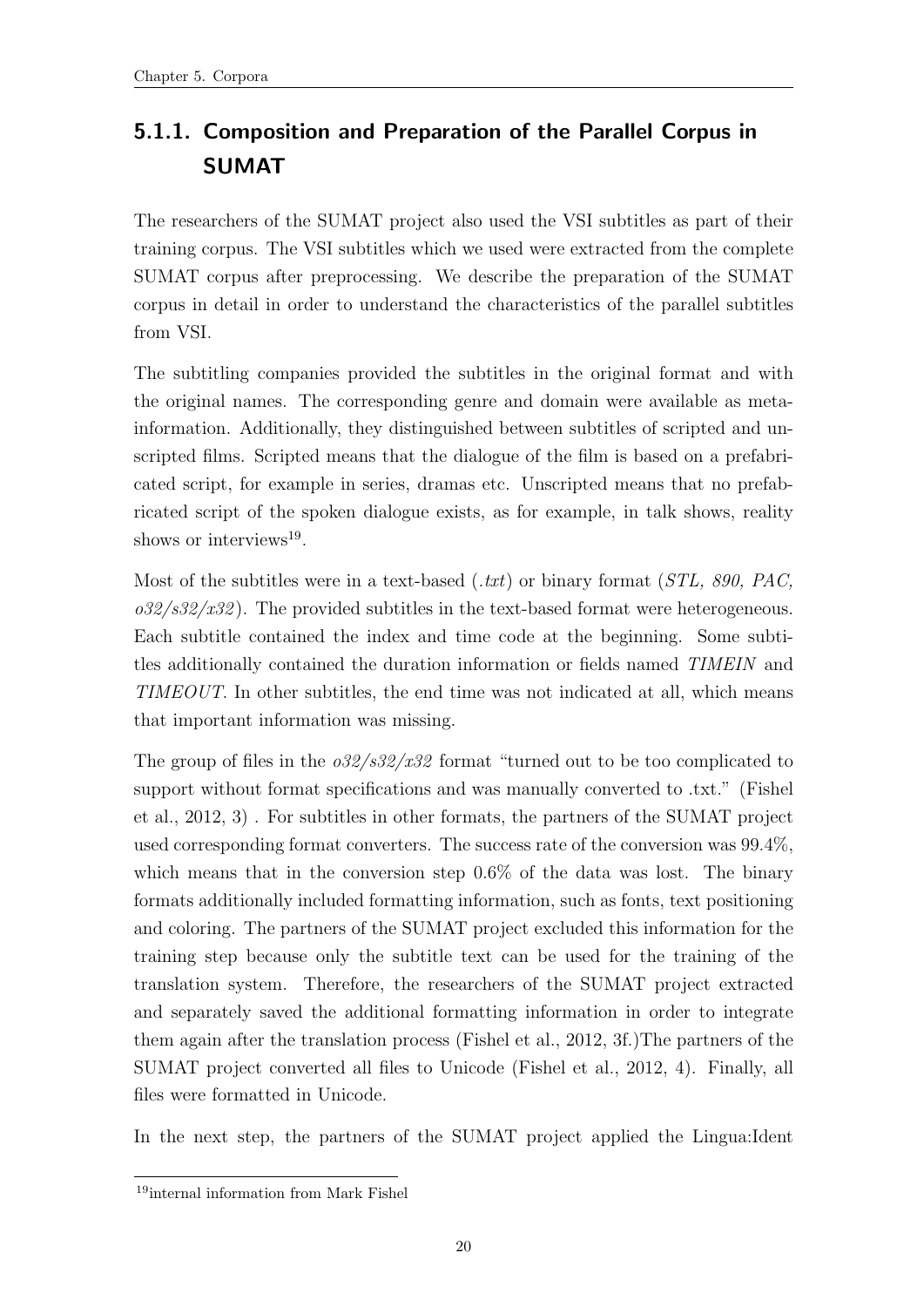package to identify the language of the subtitles and to filter out all the subtitles in languages which were not within the scope of the project. This caused the exclusion of 0.8% of the converted subtitles.

Then, the partners of the SUMAT project had to align the corresponding language versions of the provided subtitle files. The researchers of the SUMAT project realized the automatic document-alignment, the mapping between subtitles of the same film in different languages, by using the document names and the meta information. In most of the cases the document name consists of an arbitrary name representing the film and a language acronym (e.g. *Movie Title en.txt* and *Movie Title fr.txt*). This allows the documents to be aligned with the same name and different language acronyms. The documents' meta information contains genre and domain. The documents can only be aligned if they are labeled with the same genre and domain. With these techniques the partners of the SUMAT project were able to align more than half of the documents. Subsequently, they compared the time codes to align the remaining documents: "two documents are considered parallel if at least 90% of the time codes correspond to each other" [\(Fishel et al., 2012,](#page-118-8) 5). Finally, the partners of the SUMAT project aligned the remaining documents manually. In some cases no corresponding counterpart was found. In total, the partners of the SUMAT project aligned 83% of all the files. For the language pair English-Spanish were generated 1641 document pairs [\(Fishel et al., 2012,](#page-118-8) 5f).

In the next step, the subtitles of these document pairs had to be aligned. The basic idea was to match the subtitles with the same time code within the aligned documents. A difficulty was that some companies adjust the time codes during the translation process. Therefore, the partners of the SUMAT project implemented an algorithm which accepts certain shifts of the time codes with the condition that this shift "stays almost constant" [\(Fishel et al., 2012,](#page-118-8) 6). This algorithm also allows many-to-one alignments. With this method 85% of the subtitles in document-aligned files can be aligned. The partners of the SUMAT project aligned 779'500 subtitles in total for the language pair English-Spanish [\(Fishel et al., 2012,](#page-118-8) 6).

The partners of the SUMAT project also prepared a sentence-based corpus for experiments with linguistic features to verify if they obtain better results with a sentencebased training corpus. The sentence-based corpus did not improve the translation quality, sometimes the translation quality was even reduced which therefore lead to the decision to work with the subtitle-based corpus.<sup>20</sup>

<sup>20</sup>internal information from Mark Fishel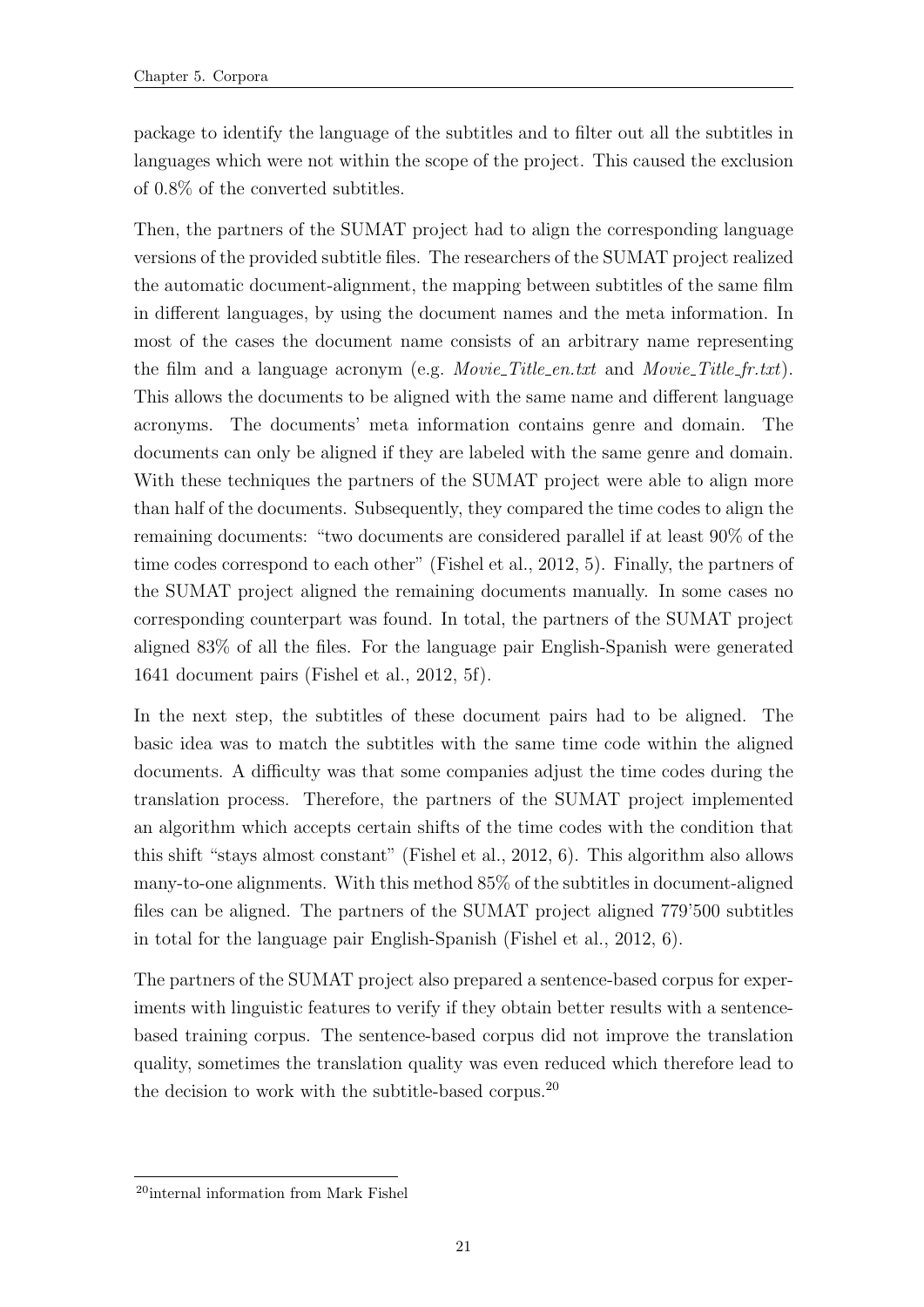#### <span id="page-33-0"></span>5.1.2. Characteristics of the VSI Subtitle Corpus

In this section we discuss the characteristics of the VSI subtitle corpus. In total, this corpus contains 77'781 parallel subtitles. In the Spanish part we found 76'817 different subtitles. This means that only 1.24% of the subtitles are repetitions. In the English part we detected  $76'724$  (=98.64%) different subtitles, which means that only 1.36% are repetitions. Many of the repetitions in the VSI subtitles are short and common expressions or clauses which are typical for spoken dialogues (see ex. [5.1\)](#page-33-1).

<span id="page-33-1"></span> $(5.1)$  I don't know. in the world. Okay. It's interesting. I couldn't believe it.

We also found some unexpected repetitions which contain proper names. (see ex.  $5.2 - 5.5$  $5.2 - 5.5$ ).

- <span id="page-33-4"></span><span id="page-33-2"></span>(5.2) That is an amazing run by Toby Dawson!
- <span id="page-33-5"></span>(5.3) Joining me now is CEO Lars Rebien Sørensen.
- <span id="page-33-3"></span>(5.4) I name this ship British Reliance.
- (5.5) so then we could call Ian and let him know his funds are available.

We can explain the first two examples (ex. [5.2](#page-33-2) and [5.3\)](#page-33-4) as coincidental. The repetitions occur in different contexts and we can assume that they occur in different scenes of the same film or serie. In examples [5.4](#page-33-5) and [5.5](#page-33-3) the contexts (the adjacent lines in the subtitle file) are very similar, which means that the adjacent lines differ only in the punctuation, line breaks and detailedness (compare ex. [5.6](#page-33-6) and [5.7\)](#page-34-0). We can conclude that our set contains different subtitle versions for the same film (see section [3.2\)](#page-20-0). The repetitions will most likely not have a considerable negative effect on our statistical machine translation system because of the small number of repetitions in relation to the big corpus.

<span id="page-33-6"></span>(5.6) In 604 years

of recorded ship building in Sunderland on the River Wear, no larger ship has been launched than this 16,000-tonne motor tanker. She's another addition to the fleet which carries the products of the Persian oilfields.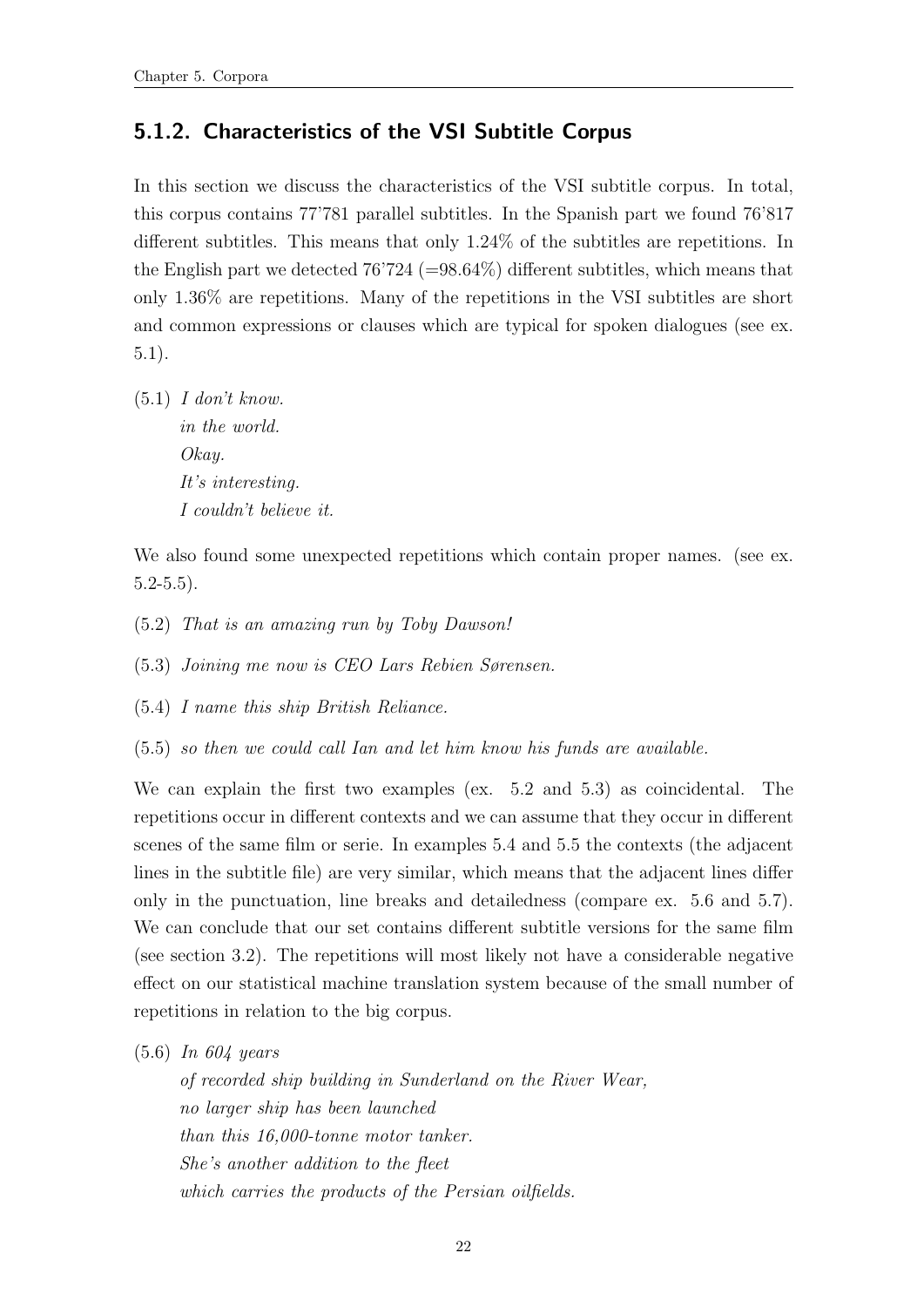I name this ship British Reliance. May God bless her and all who sail in her.

<span id="page-34-0"></span>(5.7) In 604 years of recorded shipbuilding, no larger ship has been launched than this 16,000-tonne motor tanker. She's an addition to the fleet, which carries the products of the Persian oil fields across the world. I name this ship British Reliance. May God bless her and all who sail in her.

An English subtitle contains on average 44.5 characters per subtitle and a Spanish subtitle contains on average 44.7 characters. The number of characters of the English and Spanish subtitles is almost the same. In total, the English version contains 733'813 tokens, on average 9.43 tokens per line. Excluding the tokens which only consist of punctuation marks or special characters, we counted in total 641'607 tokens and on average 8.25 tokens per line (= subtitle). In total, the Spanish version contains 683'031 tokens and on average 8.78 tokens per line (= subtitle). Excluding the tokens which only consist of punctuation marks or special characters, we counted in total 593'087 tokens and on average 7.63 tokens per subtitle. This shows that the Spanish version on average contains fewer tokens per line than the English one.

In the following, we will analyze the subtitles with the highest and lowest number of tokens. The shortest subtitles in both languages only contain one token. The longest Spanish subtitle (concerning the number of tokens, see ex. [5.8\)](#page-34-1) contains 26 tokens and the corresponding English sentence (see ex. [5.9\)](#page-34-2) only contains 17 tokens. The longest English sentence (see ex. [5.10\)](#page-34-3) even consists of 29 tokens, whereas the corresponding Spanish sentence (see ex. [5.11\)](#page-34-4) only consists of 11 tokens.

- <span id="page-34-1"></span>(5.8) De quien aspira a ser el hombre m´as r´apido del mundo, pasamos al hombre apodado "el hombre sin piernas más rápido del mundo"
- <span id="page-34-3"></span><span id="page-34-2"></span>(5.9) They didn't play much on court, and she retire<sup>21</sup> due to a foot injury.
- (5.10) And then saying, "What's stopping you getting on it?" Now most people, on it. What's stopping you getting on it."
- <span id="page-34-4"></span> $(5.11)$  Hay que determinar por qué no todos demuestran ese compromiso.

<sup>21</sup>error in the corpus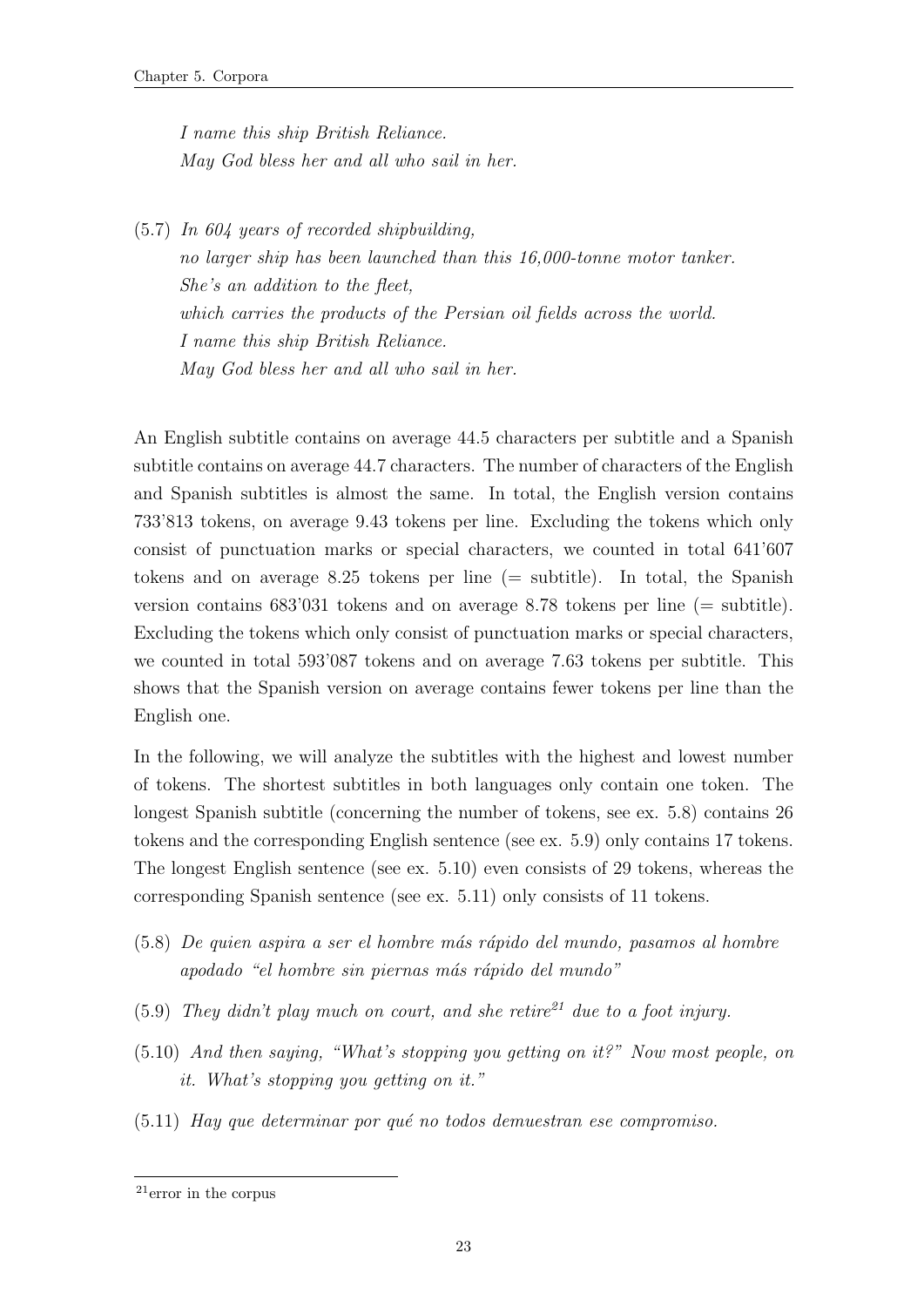In the longest sentences of both languages we observe a remarkable difference of the number of tokens in the source and target language. In both cases it is not a verbatim translation. The sentences of the source and target language do not correspond to each other, neither in regard to the grammatical structure nor to the lexical elements. We can explain these observations either by an adaptation and reformulation done by the subtitle translator or by an alignment error. If we consider the adjacent subtitles of the longest English subtitle (see ex. [5.12\)](#page-35-0) and compare them to the corresponding Spanish subtitles (see ex. [5.13\)](#page-35-1), we observe that the adjacent subtitles are aligned perfectly. Therefore, we assume that the reason for this non-verbatim translation in this example is a reformulation done by the translator. If we consider the adjacent subtitles of the longest Spanish line, we can observe, that they do not correspond to each other. Furthermore, the proper names in the adjacent subtitles of the source and target language differ. The Spanish subtitles (see ex. [5.14\)](#page-36-1) contain the proper names *Shanghái* and *Oscar Pistorius*, in contrast to the English subtitles (see ex. [5.15\)](#page-36-2), which contain Roger Federer and Basel. Therefore, we assume that the reason for the non-verbatim translation in this example is an alignment error. Non-verbatim translations can have a negative impact for the machine translation system. The examples showed that the corpus still contains some noise data. A criterion to exclude sentences which are not aligned correctly or not translated literally would be the comparison of the number of tokens in the English and Spanish subtitle. If the number of tokens in the source and target language differs considerably, as in the examples we discussed, we can assume a nonliteral translation or an alignment error.

<span id="page-35-0"></span>(5.12) The first thing is you've got to know where the bus is, where the bus is going. That's all about the strategy. And then saying, "What 's stopping you getting on it?" Now most people on it . What 's stopping you getting on it." Ultimately, the goal is you've got to be on the bus. If you're not on the bus and you don't want to go where it's going, then it isn't the right business for you.

<span id="page-35-1"></span> $(5.13)$  Primero, hay que saber dónde está, adónde va, es decir, entender la estrategia. Hay que determinar por qué no todos demuestran ese compromiso. Todos los empleados deben subirse al autobús. Los que no deseen hacerlo ni seguir su dirección, no deberían trabajar con nosotros.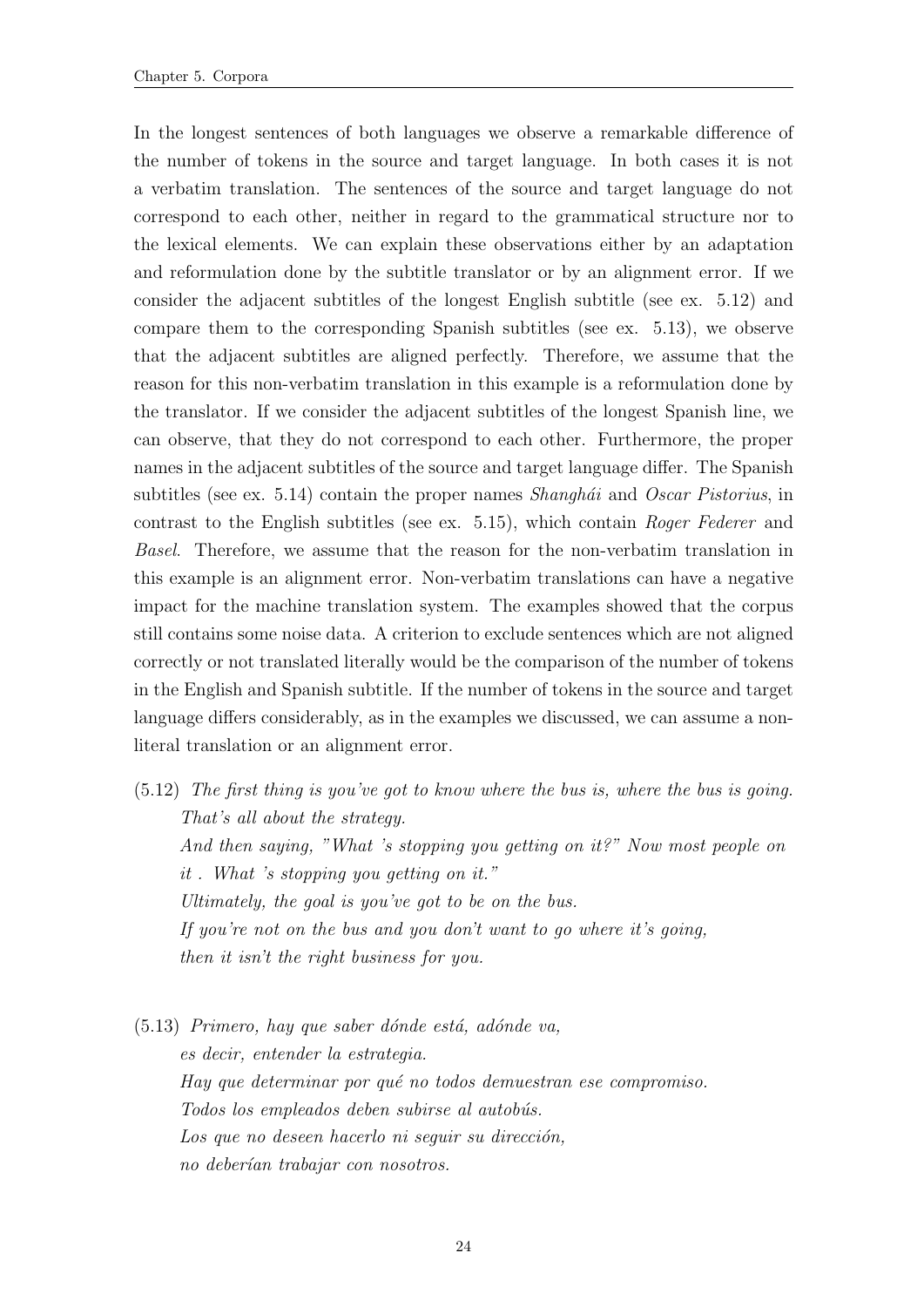$(5.14)$  Gay marcaría 9,71, el récord estadounidense, insuficiente semanas más tarde, un tiempo de 9,69 en Shanghái, le demostró al mundo De quien aspira a ser el hombre más rápido del mundo, pasamos al hombre apodado" el hombre sin piernas más rápido del mundo" A Oscar Pistorius le fueron amputadas las piernas Luego de lograr el oro en los 200m. y el bronce en los 100 m. la IAAF dictaminó que las prótesis que usa otorgan a Pistorius

(5.15) It was a fairytale story as she won the US Open in her 3rd comeback. Roger Federer met his wife through tennis, They didn't play much on court, and she retire due to a foot injury. She had the best seat in the house since They weren't rushed of upcoming nuptials, but in 2009, they were married in his hometown of Basel.

We discussed that subtitles should be semantically and syntactically as self-contained and independent as possible and that, in an optimal case, each subtitle represents one sentence or at least an independent clause (see section [3.2\)](#page-20-0). To get a notion of how many subtitles are full sentences, we counted all sentences which either end with a terminal punctuation mark and start with an uppercase letter, or which start and end with quotes. In the Spanish version we also had to consider the initial punctuation marks. In the English version 22'028 subtitles (28.32%) and in the Spanish version 21'020 subtitles (27.03%) are full sentences.

| Oral feature:       | absolute<br>frequency: | relative frequency<br>(in relation to the<br>number of lines): |
|---------------------|------------------------|----------------------------------------------------------------|
| (suspension points) | 1223                   | 1.57                                                           |
| hm/hmm              | 1                      |                                                                |
| ahem                | $\Omega$               |                                                                |
| shh                 | $\Omega$               |                                                                |
| ugh                 | $\Omega$               |                                                                |
| yeah                | 256                    | 0.33%                                                          |
| oh                  | 95                     | 0.12%                                                          |
| ah                  | $\overline{2}$         |                                                                |
| иh                  | 0                      |                                                                |

<span id="page-36-0"></span>Table 2.: Interjections and suspension points in the English part of the VSI subtitles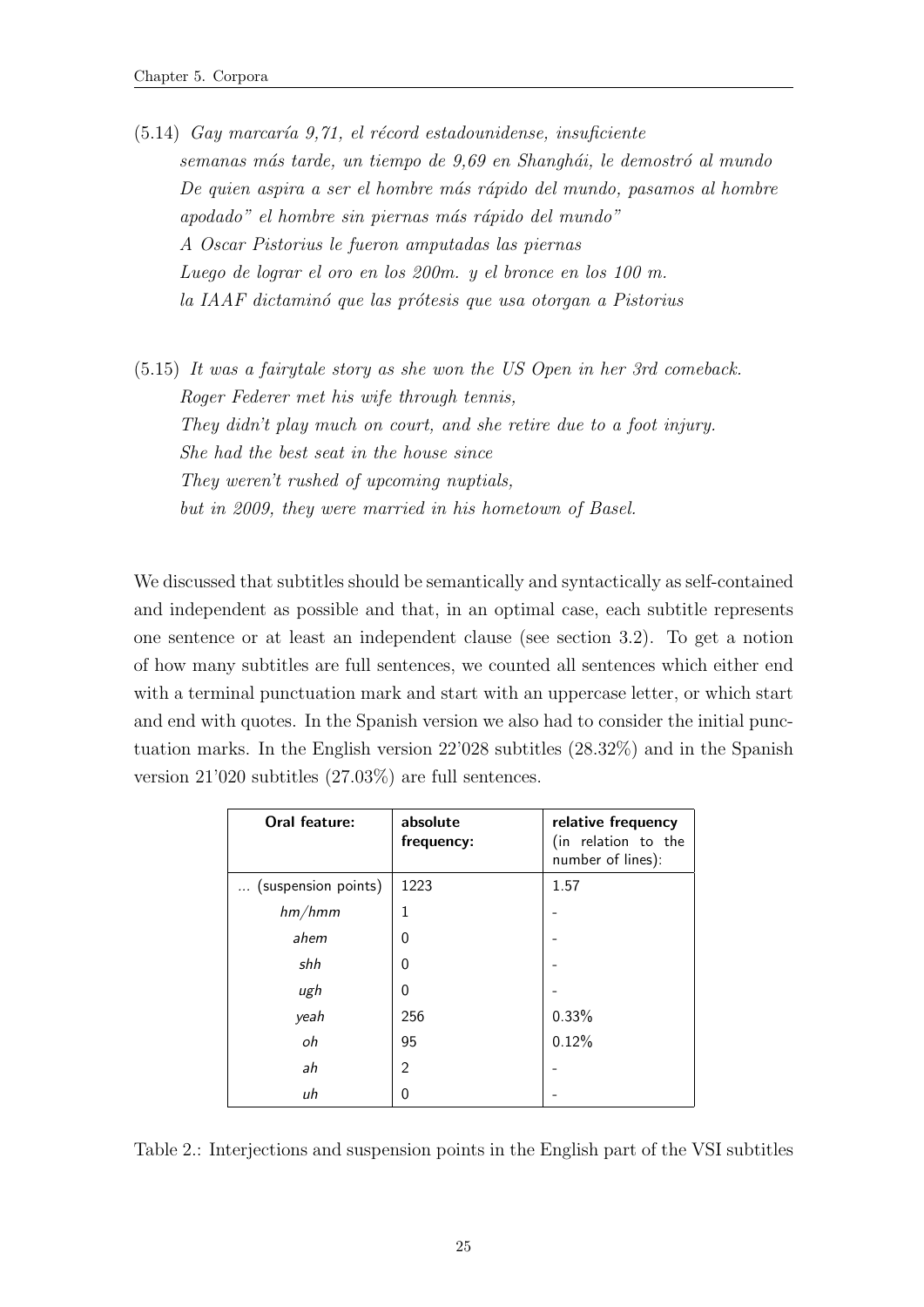We also discussed that subtitles have characteristics of spoken as well as written texts. To get a notion of the use of oral features in the corpus, we chose a random collection of oral features (interjections and suspension points) and investigated their frequencies in the corpus (see tables [2](#page-36-0) and [3\)](#page-37-0). This will be particularly interesting in comparison with their frequencies in the OpenSubtitle corpus. We used the lowercased corpus to count the frequencies and the relative frequencies are rounded on two right-of-comma positions. If the absolute frequency is low and the rounded relative frequency would is 0.00%, the relative frequency is not indicated. The result shows that only few of these interjections occur. The suspension points occur frequently in both languages.

| Oral feature:       | absolute<br>frequency: | relative frequency: |
|---------------------|------------------------|---------------------|
| (suspension points) | 958                    | 1.23%               |
| ay                  | $\overline{0}$         |                     |
| eh                  | 3                      |                     |
| ah                  | 3                      |                     |
| bah                 | $\Omega$               |                     |
| oh                  | 4                      |                     |
| uf                  | $\overline{0}$         |                     |
| uy                  | $\Omega$               |                     |

<span id="page-37-0"></span>Table 3.: Interjections and suspension points in the Spanish part of the VSI subtitles

Interestingly, we found some lines which are completely written in uppercase letters. Without watching the film it is difficult to understand what these uppercase letters stand for. They most likely represent written text which appears somewhere in the image (e.g. street names). It is important for SMT, that they occur in the source and target language and that they are translated literally. Examples (see ex. [5.16](#page-37-1) and [5.17\)](#page-37-2) show, that in the VSI subtitles uppercase subtitles are translated literally.

<span id="page-37-1"></span>(5.16) English:

WHY GOLDMAN SACHS ASSET MANAGEMENT FOR ABSOLUTE RETURN INVESTING? Spanish: ¿POR QUE GOLDMAN SACHS ASSET MANAGEMENT ´ PARA INVERTIR EN RETORNO ABSOLUTO?

<span id="page-37-2"></span> $(5.17)$  English:

FOR FURTHER INFORMATION ON THE GS US EQUITY ABSOLUTE RETURN PORTFOLIO,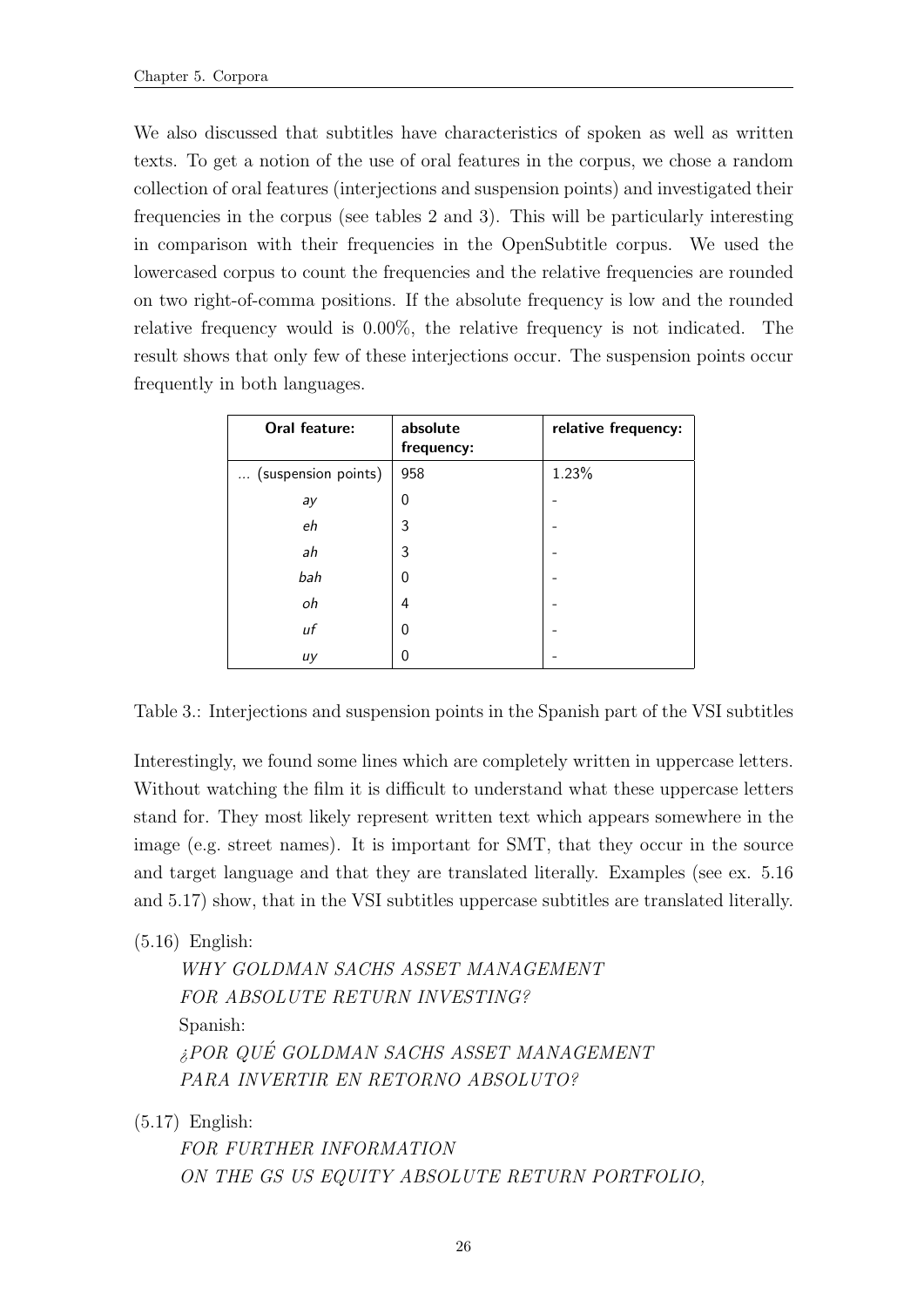OR VISIT www.gs.com / gsam. Spanish: PARA MÁS INFORMACIÓN SOBRE EL GS US EQUITY ABSOLUTE RETURN PORTFOLIO, O VISITE www.goldmansachsfunds.es

## <span id="page-38-1"></span>5.2. OpenSubtitle Corpus

 $OPUS<sup>22</sup>$  is an open multilingual parallel corpus which consists "of translated open source documents available on the Internet" [\(Tiedemann and Nygaard, 2004,](#page-120-0) 1). The available corpora were already preprocessed, so that they can be used directly for other applications, for instance, as training corpora for the training of an SMT system with Moses. Currently, the OPUS corpus consists of manuals of open-source software, texts from the European Union, film subtitles and biomedical data.

For the training of our SMT system we used the OpenSubtitle corpus, in addition to the VSI subtitles. The OpenSubtitle corpus is "a parallel corpus of movie subtitles", contained in OPUS [\(Tiedemann, 2009,](#page-120-1) 2). The corpus contains 32'947'747 sentences per language and was processed and composed by Jörg Tiedemann.

#### <span id="page-38-0"></span>5.2.1. Composition of the OpenSubtitle Corpus

The website www.OpenSubtitles.org provides a large amount of freely available movie subtitles. These subtitles were created by fans and amateurs and therefore, high quality is not guaranteed. Consequently, the database contains a lot of noise data, thus preprocessing and filtering is advisable [\(Tiedemann, 2009,](#page-120-1) 2).

To create the corpus, Jörg Tiedemann (2009) used all the files which were available in the subviewer-format and converted all the files in the microDVD format to the subviewer-format. Then he converted the files to Unicode and applied "textcat", a language identification tool, to check if for each file the right language is indicated as meta information. If "textcat" confirmed the indicated language, the file was used for the corpus. With this technique he excluded a large amount of noise data. A disadvantage is that "textcat" is only trained for 46 languages and consequently, all the files in other languages were excluded [\(Tiedemann, 2009,](#page-120-1) 2).

<sup>22</sup>http://opus.lingfil.uu.se/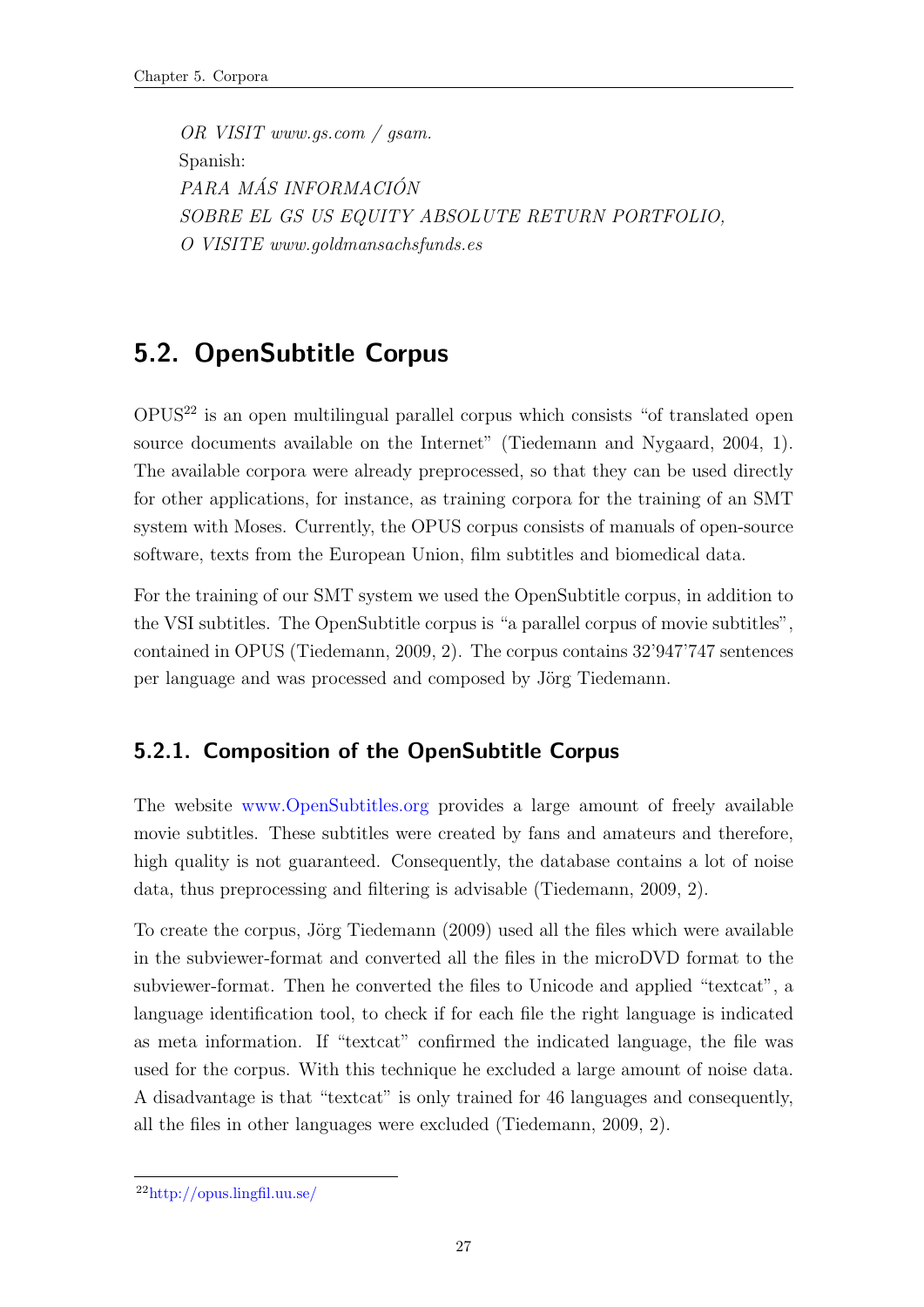Another challenge was that often multiple subtitle uploads for the same movies exist. In these cases, Jörg Tiedemann and his team only included the most current version. "However, we include multiple copies of subtitles for the same movie if they correspond to different video files and have a corresponding subtitle file in a different language in the database" [\(Tiedemann, 2009,](#page-120-1) 3). In consequence, there are various identical or at least similar subtitle files in the OpenSubtitle corpus.

Then, Jörg Tiedemann converted all files which should be included in the corpus to xml. Additionally, he tokenized and split the subtitles at the sentence boundaries with regular expressions. Consequently, the corpus is sentence-based and not subtitle-based like the VSI corpus [\(Tiedemann, 2009,](#page-120-1) 3).

For the alignment Jörg Tiedemann used the timing information, which caused several problems. The corpus is sentence-based, but the time-slots are adjusted to subtitles. Hence the given time-slots do not really correspond to the sentences (one sentence  $=$  one line in the corpus). Therefore, Tiedemann adjusted the time-slots of the subtitles for sentences [\(Tiedemann, 2007,](#page-120-2) 4). In order to do this, he used a script which interpolated the time-slots and "used the nearest "time events" and calculated the time proportional to the strings in between"[\(Tiedemann, 2007,](#page-120-2) 4). Finally, the script verified the adjusted time information. If the script detected decreasing or identical time indications, it added 0.0001 seconds. This was done iteratively until the time indications were consistent. In the next step, each sentence of the source language was aligned with the sentence of the target language which shows the highest time overlap. An advantage is that with this approach, insertions, deletions and supplementary information are not aligned, which is correct [\(Tiedemann, 2007,](#page-120-2) 6).

A disadvantage of this approach is that "time information is unfortunately not very reliable. There are often slight differences in the timing that cause devastating errors when aligning purely based on this information" [\(Tiedemann, 2009,](#page-120-1) 4). Consequently, the subtitle files have to be synchronized before the alignment step. Jörg Tiedemann used the speed (duration of the subtitle) and the starting time of subtitles as indicators for timing differences. Generally the speed is continuous in the subtitles of the source language as well as in the subtitles of the target language. Therefore, the difference in the speed can be calculated with automatically detected anchor points. This enables the calculation of the different starting times. With this approach the time information of the target language was adjusted and they yielded better alignment-results than with length-based approaches [\(Tiedemann, 2007,](#page-120-2) 5f.).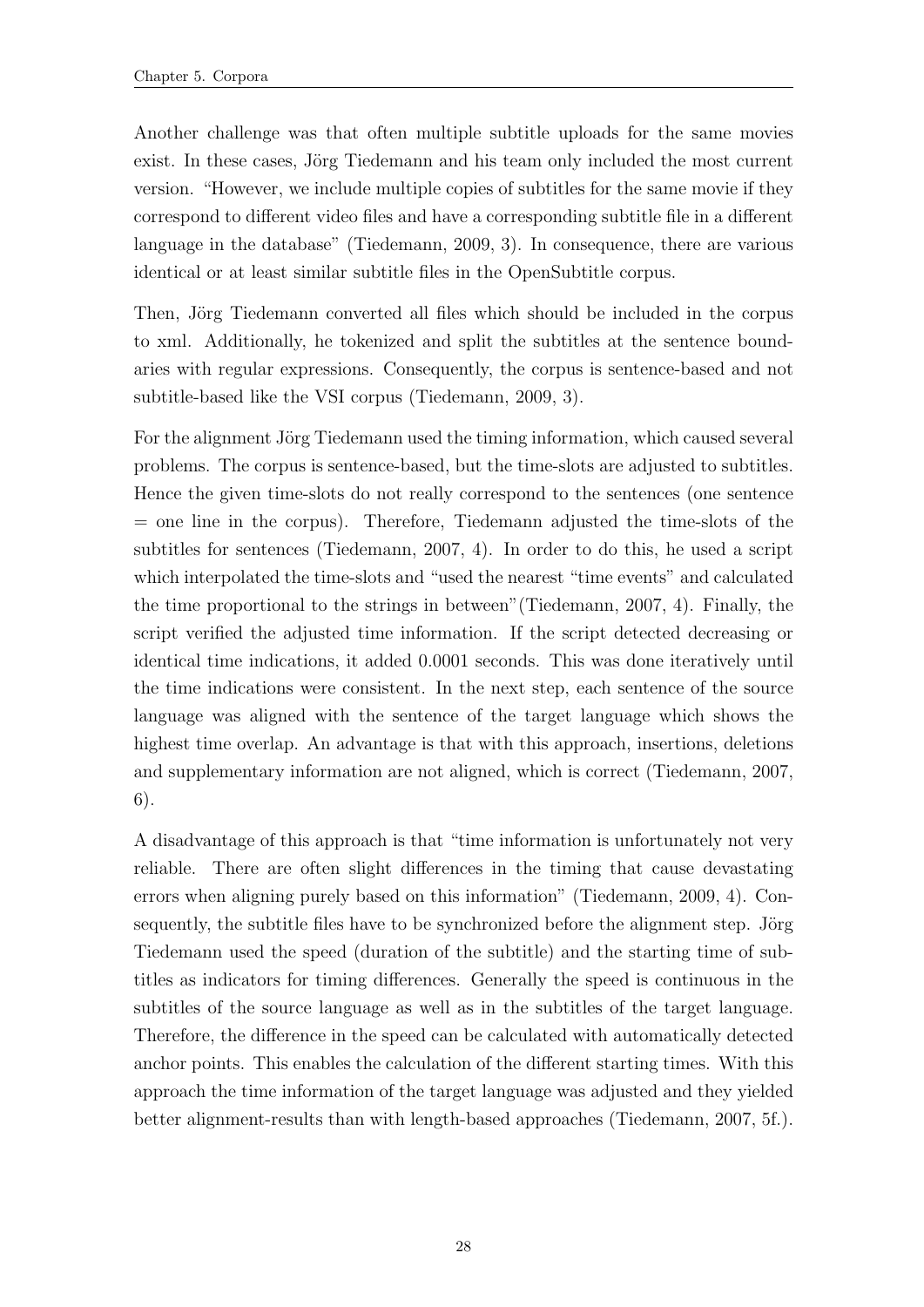#### <span id="page-40-2"></span>5.2.2. Characteristics of the Parallel OpenSubtitle Corpus

In total, the corpus contains 32'947'747 sentences per language. In the Spanish part we counted 11'146'550 and in the English part, 9'136'575 different sentences. This means that in the Spanish part 66.17% and in the English part 72.27% of the sentences are repetitions. We cannot explain the high quantity of repetitions to be coincidence. We observed that not only short and common sentences, but also longer and rarer sentences are repeated. The reason for the high number of repetitions are different subtitle versions, respectively film versions, included in the corpus (see sectio[n5.2.1\)](#page-38-0). In order to get a notion of how many versions of a film are included in the corpus, we tested it with two well-known films:  $My Sister's Keeper$  and Into the Wild. We counted five versions of My Sister's Keeper and nine versions of Into the Wild. This high quantity of repetitions can cause two types of problems for SMT. On one hand, it makes an extraction of a development and test set complicated, because the probability of the sentences of these sets appearing is high, which would manipulate the results. On the other hand, the repeated sentences will receive more weight than the sentences of films of which only one version is included. It must be tested if the repetitions really have a negative or manipulating impact on the translation quality.

Besides the exact repetition of sentences, passages and complete movies, we found sentences which are not identical but very similar. In most of these cases, we identified only slight typographical differences. Comparing the examples [5.18](#page-40-0) and [5.19,](#page-40-1) we notice that the only difference are the missing quotes in the end of the third line in example [5.19.](#page-40-1) Because the corpus is sentence-based, there are no differences concerning the line breaks, as we observed it in the VSI-subtitles (see section [5.2.2\)](#page-40-2). In a lot of cases in which we observe little typographic differences, the adjacent sentences are also identical or similar and therefore, we assume that they are from different subtitle versions of the same movie.

- <span id="page-40-0"></span>(5.18) Chris was writing his story, and it had to be Chris who would tell it. "To call each thing by its right name. "By its right name."
- <span id="page-40-1"></span>(5.19) Chris was writing his story, and it had to be Chris who would tell it. "To call each thing by its right name. "By its right name.
- <span id="page-40-4"></span><span id="page-40-3"></span>(5.20) You just know it... ...through and through.
- $(5.21)$  You just know it. . . . . through and through.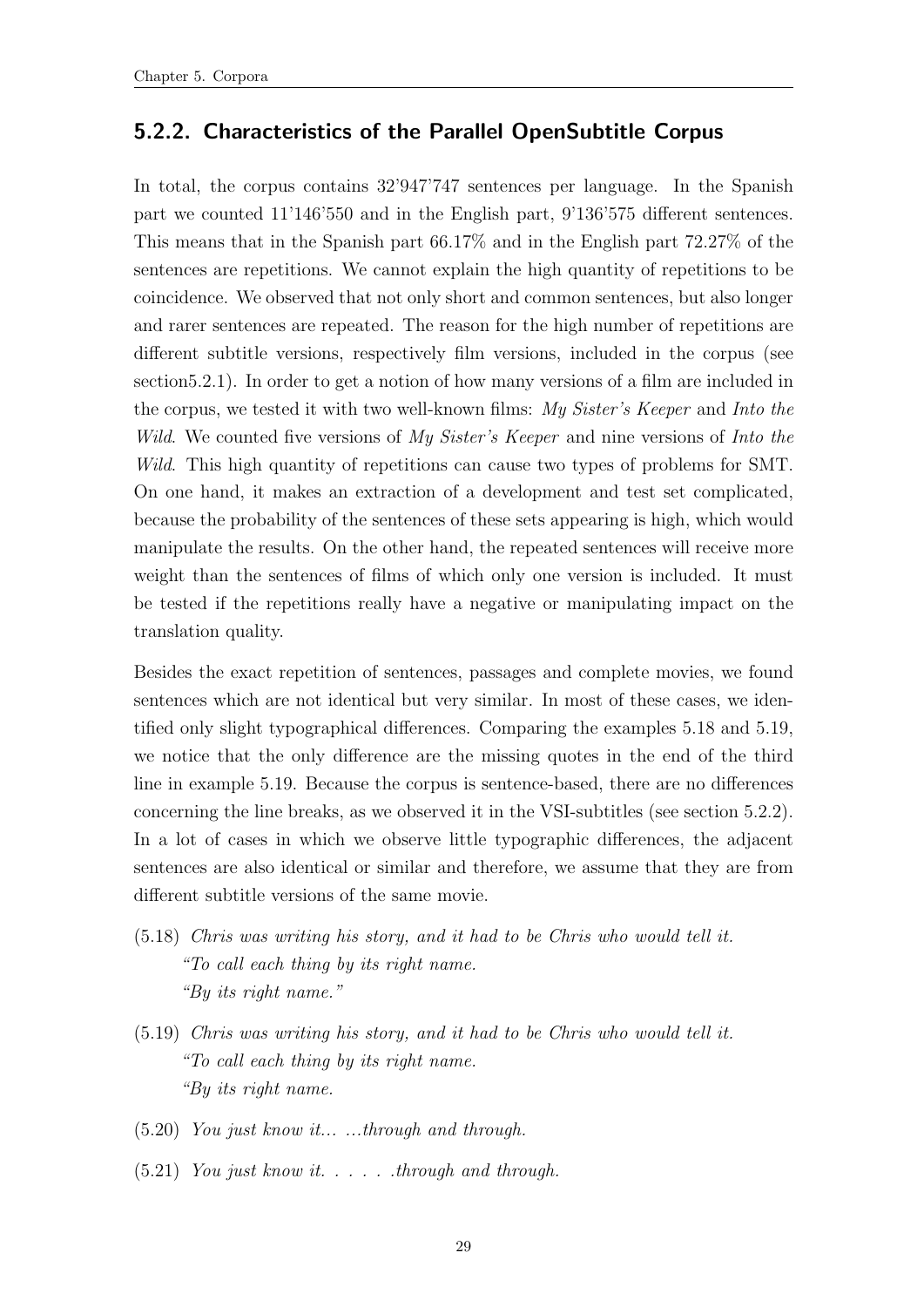Examples [5.20](#page-40-3) and [5.21](#page-40-4) also show typographic differences. In the second example (ex. [5.21\)](#page-40-4), the suspension points are tokenized. Additionally, this example shows another interesting characteristic of the corpus: in both languages the suspension points are often doubled. The reason is probably that the subtitles are spread over two lines on the screen. In other words: In the original, the first line on the screen ends with suspension points and the second line starts with suspension points. For the parallel corpus, the two lines shown simultaneously on the screen are connected and therefore, the suspension points appear twice. Further projects might test if the double use of the suspension points has any effect (positive or negative) on the translation quality of the corpus.

The English version of the OpenSubtitle corpus contains 253'880'611 tokens and on average 7.71 tokens per sentence. If we only take the tokens which contain at least one letter or digit into consideration, we count a total of 203'496'702 tokens and an average of 6.2 tokens per sentence. In the Spanish version we count a total of 239'972'272 tokens and an average of 7.28 tokens per sentence. Excluding all tokens which only consist of punctuation marks or special characters, we count in total 179'724'765 tokens and on average 5.45 tokens per sentence. The number of tokens in the English and Spanish sentences is similar. On average, the English sentences contain about one token more. As in the VSI corpus (see section [5.1.2\)](#page-33-0), the shortest sentences of both languages only contain one token. The longest English sentence consists of 819 tokens, which we found out to be a song text. The corresponding Spanish subtitle does not include the song text, instead, there is a link to a blog. The longest Spanish sentence contains 416 tokens and seems to be a senseless combination of words. Both examples show that the corpus contains some extremely long sentences which are not useful for our SMT systems, because they are not verbatim translations.

The English version contains per sentence on average 31.45 characters, whereas a Spanish sentence contains on average 33.87 characters. The number of characters of the English and Spanish sentences is almost the same, as we observed for the number of tokens already.

We calculated the frequencies for some oral features (selected interjections and suspension points) as we did for the VSI subtitles (see tables [4](#page-42-0) and [5\)](#page-42-1). We used the lowercased corpus again to count the frequencies. If an interjection or suspension points occur more than once in a line, we count them only once.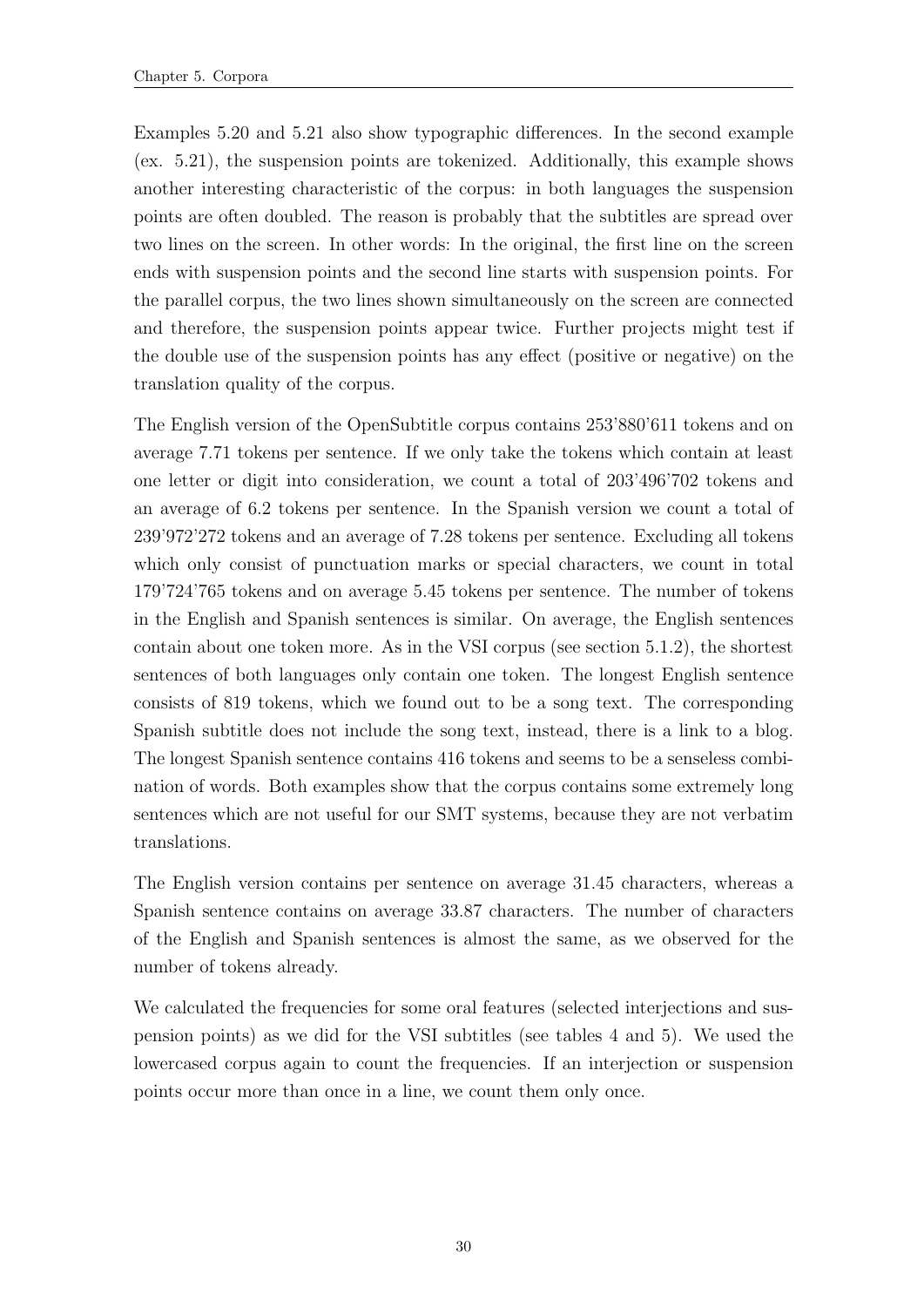The results show that for both languages, the suspension points occur in 6-8% of the sentences. Regarding interjection, we note that in English yeah  $(0.54\%)$ , oh  $(0.28\%)$  and ah  $(0.02\%)$  occur often. In Spanish, the most frequent of the selected interjections are  $ah(0.08\%)$ ,  $eh(0.17\%)$ ,  $ay(0.05\%)$  and  $oh(0.17\%)$ .

| Oral feature:       | absolute frequency: | relative frequency: |
|---------------------|---------------------|---------------------|
| (suspension points) | 11986527            | 6.03%               |
| hm/hmm              | 5561                | 0.02%               |
| ahem                | 337                 | $0.00\%$            |
| shh                 | 1991                | 0.01%               |
| ugh                 | 409                 |                     |
| yeah                | 176984              | 0.54%               |
| оh                  | 93725               | 0.28%               |
| ah                  | 6228                | 0.02%               |
| иh                  | 64660               | 0.20%               |

<span id="page-42-0"></span>Table 4.: Interjections and suspension points in the English part of the OpenSubtitle corpus

| Oral feature:       | absolute frequency: | relative frequency: |
|---------------------|---------------------|---------------------|
| (suspension points) | 2587600             | 7.85%               |
| ay                  | 15210               | 0.05%               |
| eh                  | 56557               | 0.17%               |
| ah                  | 24847               | $0.08\%$            |
| bah                 | 258                 | $0.00\%$            |
| oh                  | 55063               | 0.17%               |
| uf                  | 156                 | $- \frac{0}{2}$     |
| uy                  | 451                 | $-$ %               |

<span id="page-42-1"></span>Table 5.: Interjections and suspension points in the Spanish part of the OpenSubtitle corpus

Some of the sentences also contain information which does not appear in the spoken dialogue, for example, the description of certain actions, gestures or the name of a speaker (see ex. [5.22,](#page-43-0) [5.23,](#page-43-1) [5.24](#page-43-2) and [5.25\)](#page-43-3). Probably, this additional information in the subtitles occurs because the creators of amateur subtitles sometimes do not differentiate between interlingual subtitles for foreigners and intralingual subtitles for the deaf and hearing-aided. All of this information is written in uppercase letters and sometimes, this information is additionally indicated with brackets. When the non-dialogic information expresses the speaker name, a colon follows the name (see ex. [5.24\)](#page-43-2). Considering the corresponding Spanish translations, we observe that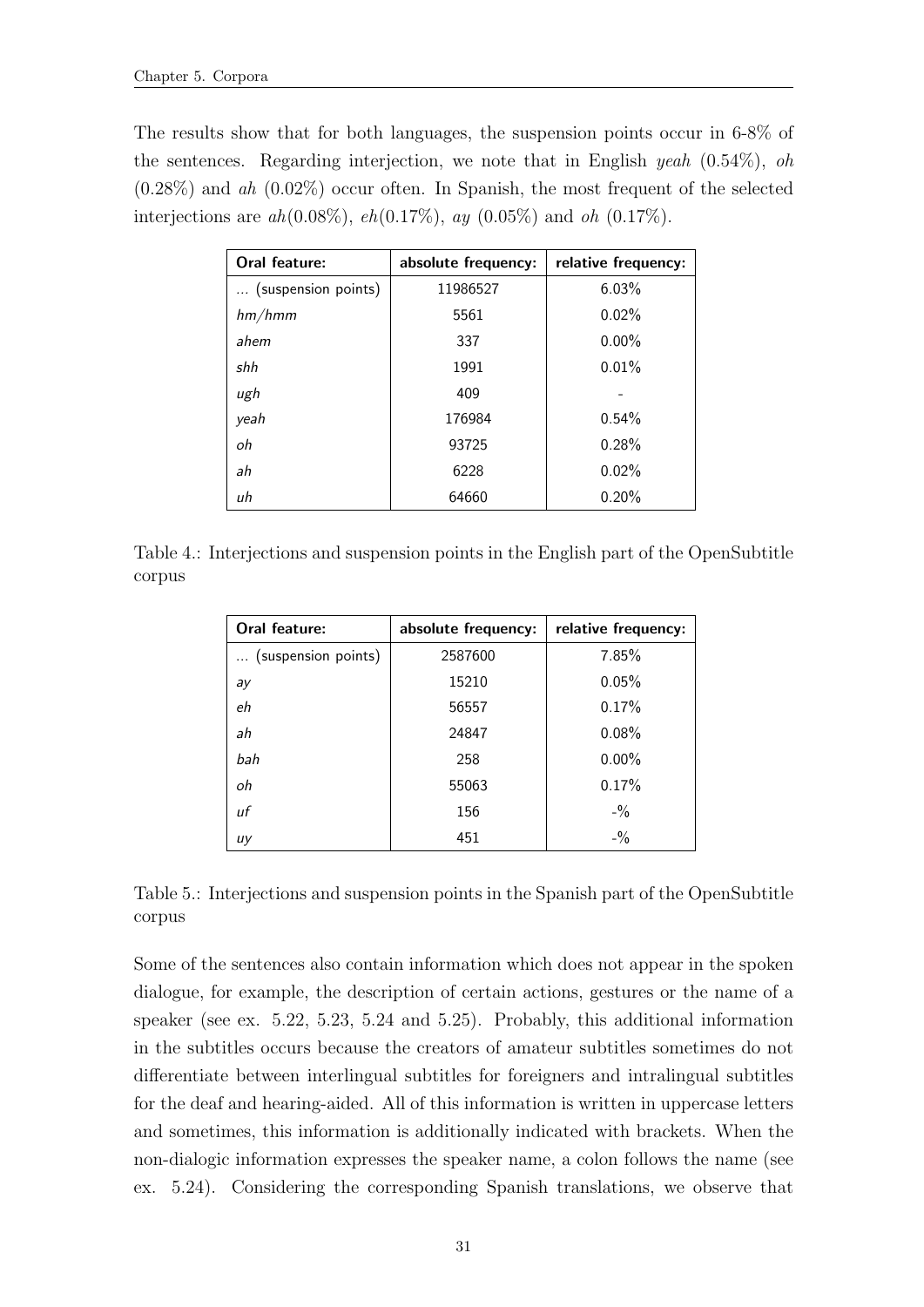the additional information was not translated literally, but the information was included in the dialogue. In the first two examples (see ex. [5.22](#page-43-0) and [5.23\)](#page-43-1) in the English subtitles, dialogic and non-dialogic information is combined. In the corresponding Spanish subtitles, the non-dialogic information is omitted. In the other two examples (see ex. [5.24](#page-43-2) and [5.25\)](#page-43-3), the English subtitles only consist of non-dialogic information. In the corresponding Spanish subtitles this information was integrated into the dialogue. For example, the indication of *Melvin* as a speaker (ex. [5.24\)](#page-43-2) in the English subtitles was replaced by a vocative in the Spanish subtitles. The described action banging on door in example [5.25](#page-43-3) was replaced by a command in the Spanish subtitles (translated in English: open the door!). The integration into the dialogue as well as the omission cause a change of the content of the subtitles and the translations cease to be literal. This can have a negative impact on the performance of the SMT.

Furthermore, we found additional meta information about the film in some sentences, for example information such as the name of the company or person who synced the film (see ex. [5.26\)](#page-43-4). We found out that they are translated literally and therefore, this should not have a negative impact on the translation quality of the SMT system.

- <span id="page-43-0"></span> $(5.22)$  English:  $I...$   $(LAUGHING)$ Spanish:  $iAh!$
- <span id="page-43-1"></span>(5.23) English: (STAMMERlNG) I'il just tell you it is perfect. Spanish: Tengo que decirte que es perfecto.
- <span id="page-43-2"></span> $(5.24)$  English: -  $MELVlN$ : - Mama, Frank's on the phone! Spanish: ¡Melvin!  $i_D$ Dónde está mamá? -  $i_Q$ ué? - ¡Que Frank está al teléfono! - ¡Eh, mamá!  $i_{\mathcal{E}}$ Cómo estás, Frankie?
- <span id="page-43-3"></span>(5.25) English: (BANGlNG ON DOOR) Spanish: ¡Abran la puetra, joder!
- <span id="page-43-4"></span>(5.26) English: Subs synched by ShooCat Thx to javaopera for providing them Spanish: Subs sincronizados por ShooCat Gracias a javaopera por ofrecerlos

In the English as well as in the Spanish sentences, we found spelling mistakes which look like OCR errors (see ex. [5.27](#page-44-0) - [5.35\)](#page-44-1), also visible in the examples above). The mistakes are mainly confusions between letters which look similar to each other, for example I and  $l$ , i and  $l$  or f and t. These mistakes could have a negative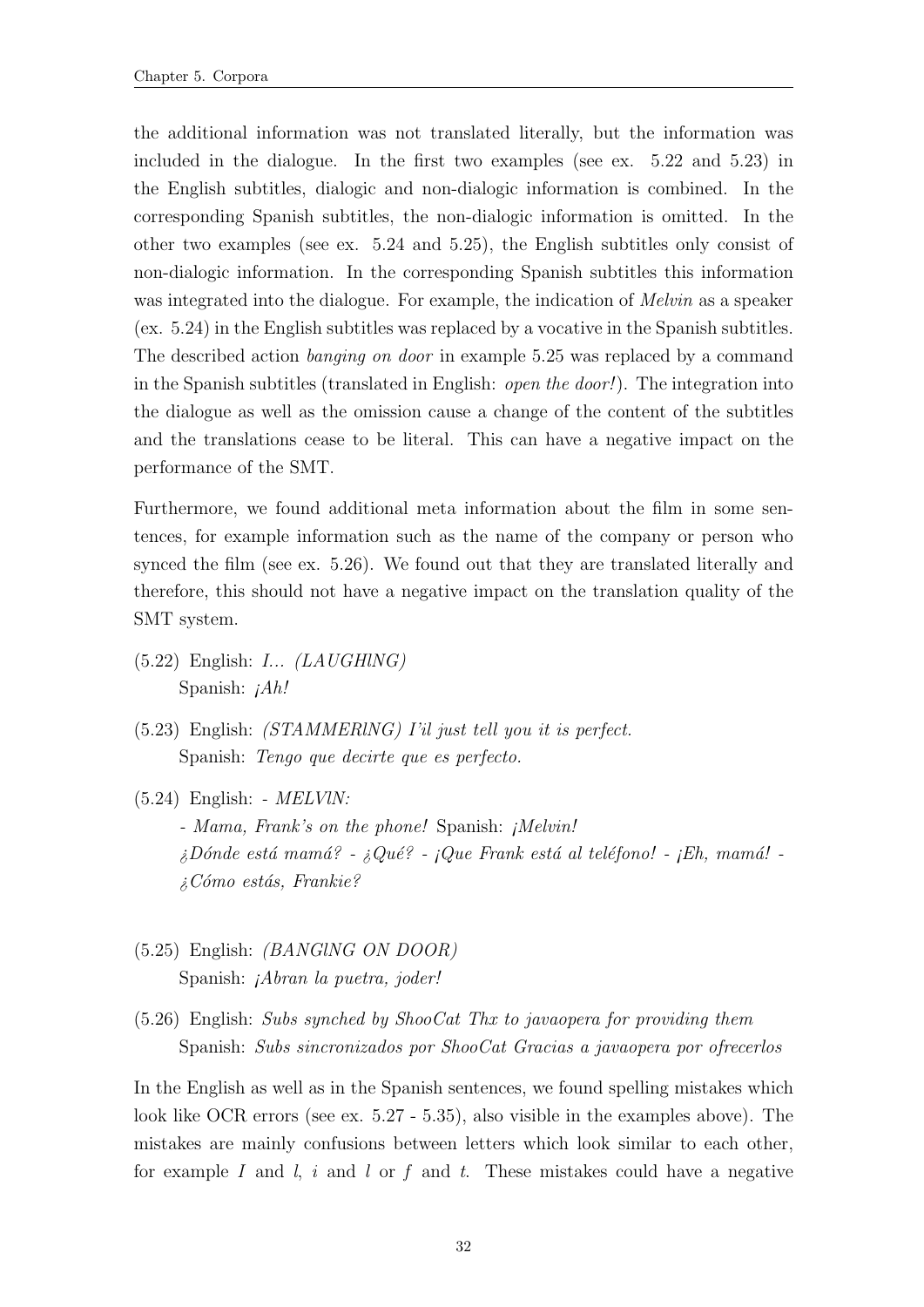effect on the word-alignment and translation quality, as well as result in additional ambiguities (e.g. if and it are confused).

- <span id="page-44-0"></span> $(5.27)$  *I said I'il fix it, didn't I?* (*I'il* instead of *I'll*)
- $(5.28)$  l think I can find a way out. (l instead of I)
- $(5.29)$  ln the glow how fair you shine! (ln instead of In)
- (5.30) I had thought he would refuse... fhat he would quit the French Navy. (fhat instead of that)
- $(5.31)$  Hey, what'd you stop tor? (tor instead of for)
- $(5.32)$  Será el legado de ml Reino. (ml instead of mi)
- $(5.33)$  Intentó levantarme como al tipo de Islandia. (Islandia instead of Islandia)
- <span id="page-44-1"></span> $(5.34)$  Tú nl ves lo que haces. (nl instead of ni)
- (5.35) Lo fengo fodo lisfo para fi Lo fengo fodo listo para ti (fengo instead of tengo, fodo instead of todo, lisfo instead of listo, fi instead of  $t_i$ )

#### 5.2.3. Characteristics of the Monolingual Data for Spanish

The OpenSubtitle corpus also contains monolingual subtitle data. In our project we use the Spanish monolingual part of the corpus to complement the training data of the language model. Our experiments have shown that not all sentences from the parallel corpus for the language pair English-Spanish are contained in the monolingual corpus for Spanish and vice versa. Therefore, we combined both corpora for the training of the language model. The monolingual corpus contains 84'961'910 sentences. In total, the corpus consists of 624'048'972 tokens and an average of 7.35 tokens per sentence. Excluding the tokens, which only consist of punctuation marks or special characters, we count in total 465'212'694 tokens and an average of 5.48 tokens per sentence. The average number of tokens per sentence is almost the same as in the Spanish part of the parallel OpenSubtitle corpus.

In total, the monolingual Spanish corpus contains 19'949'864 different lines, which means that 76.52% of the lines are repetitions. Consequently, we assume that the monolingual corpus also contains various subtitle versions for the same film.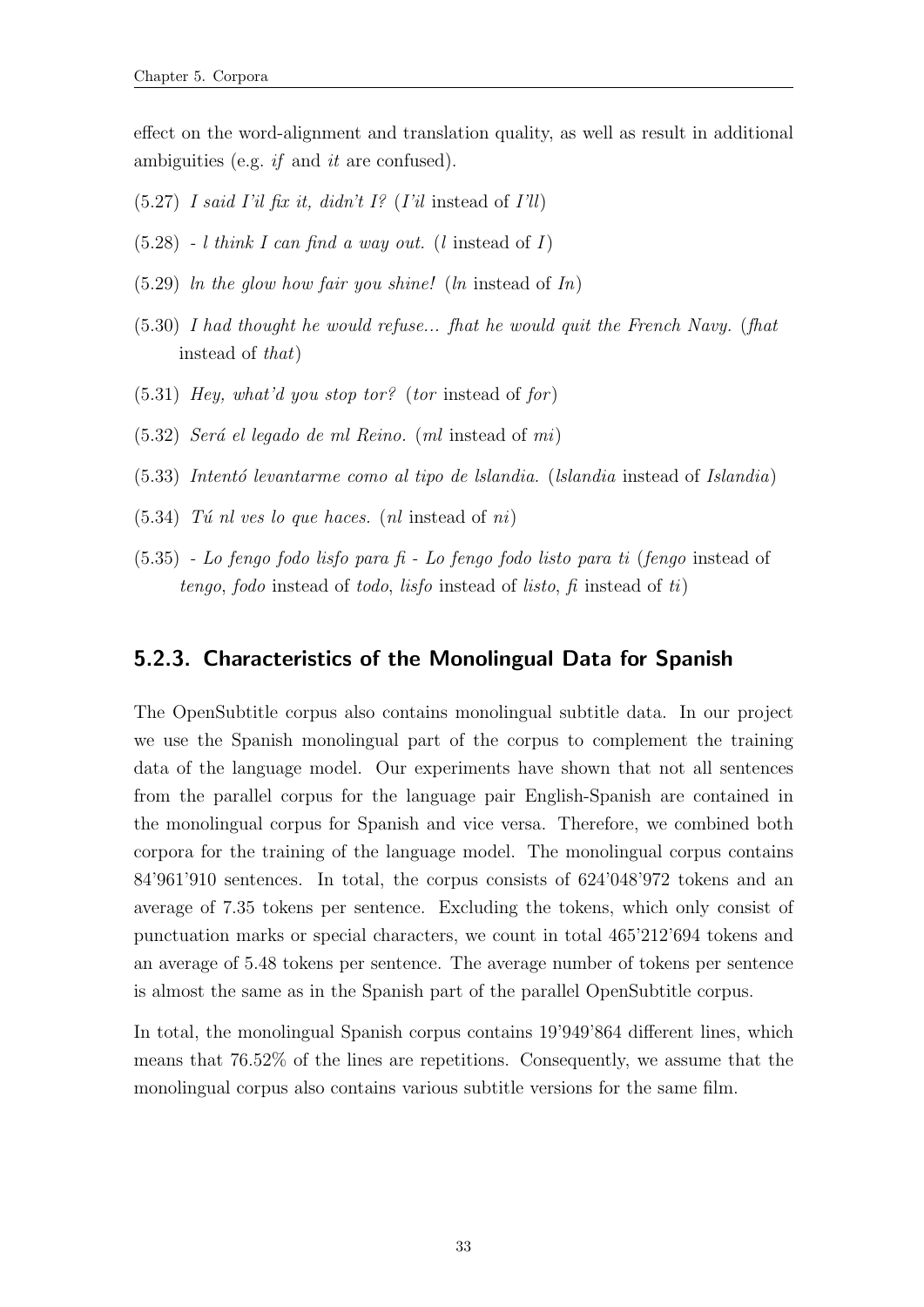## <span id="page-45-1"></span>5.3. Comparison of the two Parts of our Parallel Corpus

The corpus which we used for the training of our SMT system contains the VSI corpus and the OpenSubtitle corpus. In the last two sections (see section [5.1](#page-30-0) and [5.2\)](#page-38-1) we analyzed the characteristics of both corpora. In the present section we compare their characteristics and predict possible influences on the performance of the machine translation system.

First, we observe that the OpenSubtitle corpus contains 431 times as many lines as the VSI corpus. Therefore, the subtitles of VSI will have a lower impact on the translation quality of our system than the OpenSubtitles. Additionally, the quality of the two corpora differs. The VSI corpus contains only professional subtitles, whereas the Opensubtitle corpus consists of amateur subtitles. We have discussed that the OpenSubtitle corpus contains OCR-like errors which do not appear in the VSI subtitles. Furthermore, the use of non-dialogic information in the source and target language of the OpenSubtitle corpus is inconsistent. As a consequence, the OpenSubtitle corpus contains subtitle pairs which are not literal translations. In addition, we observed that the Opensubtitle corpus contains much more repetitions (in other words: various subtitle versions for the same film) than the VSI subtitles.

On average, the VSI subtitles contain more tokens than the subtitles of the Open-Subtitle corpus. A possible explanation is that the VSI subtitles are subtitle-based, whereas the OpenSubtitles are sentence-based. Further projects might investigate whether the combination of a sentence-based and a subtitle-based corpus has an impact on the translation quality. Another difference is that the VSI-Subtitles were already tokenized in the SUMAT project whereas the OpenSubtitles must still be tokenized.

We conclude that the two corpora are heterogeneous in different aspects, for example, the amount of subtitles, quality and length of the lines. The impact of this heterogeneity on the SMT-system might still be investigated with a systematic analysis.

## <span id="page-45-0"></span>5.4. Improvement Possibilities for the Corpora

The characteristics of the two parts of our corpus (described in section [5.1.2](#page-33-0) and [5.2.2\)](#page-40-2) showed that there are various aspects which can have a negative impact on the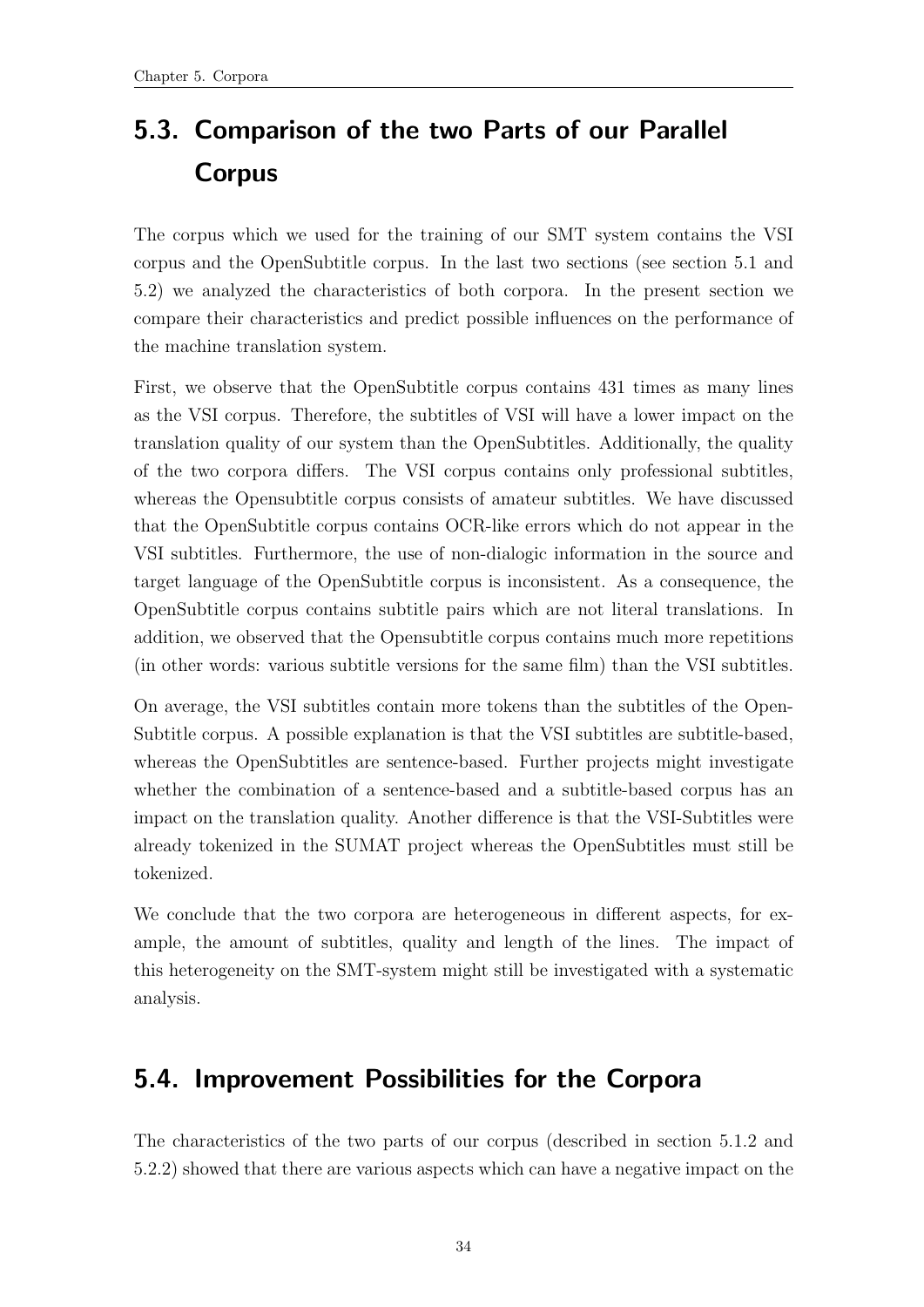translation quality. We will propose some possibilities of how to improve the corpora. Furthermore, we will include some of the proposed improvements in our project, further projects might analyze systematically if the improvement steps would improve the translation system.

### 5.4.1. Weighting of the Corpora

The impact of the high quality subtitles (VSI subtitles) on the translation quality is low due to the significantly smaller number of subtitles compared to the number of OpenSubtitles. Further projects might test if models with weighted corpora yield better translation qualities. [\(Sennrich, 2012\)](#page-119-0) proposes and describes different possibilities in order to automatically calculate the weights for the combination of different corpora (in- and out-of-domain corpora). These approaches may be tested and applied for the combination of our subtitle corpora of heterogeneous quality.

#### 5.4.2. Exclusion of Non-literal Translations

The discussed examples of both corpora lead to the assumption that long sentences are often not translated literally, what can have a negative impact on our SMT system. We discovered that the numbers of tokens of these sentences respectively subtitles in the source and target language differ considerably from each other. Additionally, we showed that on average the number of tokens in the English and Spanish sentences is almost the same. Therefore, we propose to test an approach in which we filter out long subtitles that have a considerable difference of the numbers of tokens in the source and target language. Moreover, this approach can be used for the error detection and confidence estimation in the translated output: If the difference of the number of tokens is considerable it is probable that the sentence or subtitle, has not been translated literally and that it has to be translated or corrected manually.

In this project, we filtered out lines (of both languages) which contain more than 35 tokens. Further projects might investigate if this number of maximal tokens can be improved.

Another source for non-literal translations is non-dialogic information (see section [5.2.2\)](#page-40-2). Non-dialogic information is marked in the English text what enables the detection of non-dialogic information. It might be tested if an exclusion of all sentencepairs which non-dialogic information improves the translation quality.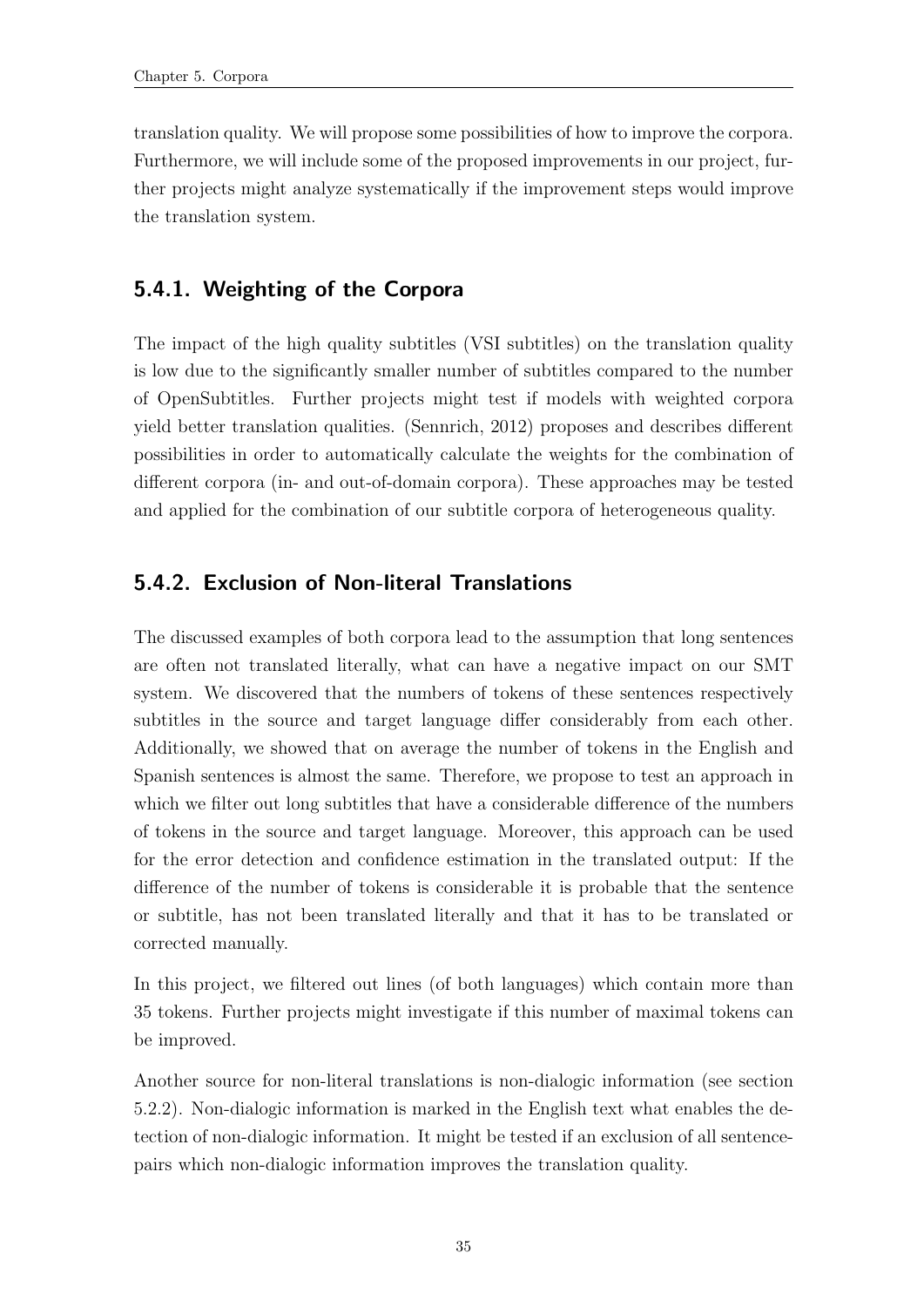#### 5.4.3. Exclusion of Repetitions

Another problem we detected was the high number of repetitions in the OpenSubtitle corpus, which occurred because different and similar subtitle versions for the film were in the corpus. To avoid (negative) impacts on the translation quality, we tried to filter out the repetitions. In a first experiment, we filtered out all repeated sentence-pairs of the English and Spanish corpus. With this approach we did not only filter out the non-coincidental repetitions of subtitles for the same movie, but also coincidental repetitions, for example, short and common expressions. The exclusion of non-coincidental repetitions caused a decline of the translation quality (see section [7.2\)](#page-57-0). In order to ascertain that we only exclude identical sentences of different subtitle versions for the same movie, we applied the following criteria for the exclusion of repetitions. A sentence-pair is only filtered out if:

- the English sentence appears more than once in the English part of the corpus
- the Spanish translations of these repeated English sentences are also identical
- ten preceding and following sentences of the considered English sentence and its repetition are identical

The filtered results showed, that we did not exclude many of the repetitions of subtitle versions for the same film, because of little typographical differences (e.g. blanks) in one of the adjacent lines. Therefore, we decided to consider only 5 preceding and following sentences of the considered English sentence and its repetition. With this approach we reduced the corpus to 26'850'109 lines. Control samples showed that the corpus still contains a lot of repetitions of different versions for the same film.

In the monolingual Spanish data we did not filter out the repetitions.

#### 5.4.4. The Use of Sentence- or Subtitle-based Corpora

The experiments of SUMAT showed that the use of a sentence-based corpus does not improve the quality of the SMT system<sup>23</sup>. The OpenSubtitle corpus is only available as sentence-based version. Therefore, further projects might investigate if it is more recommendable to mix sentence- and subtitle-based corpora or to use the sentence-based corpus of VSI subtitles in combination with the sentence-based version of the OpenSubtitle corpus.

<sup>23</sup>internal information from Mark Fishel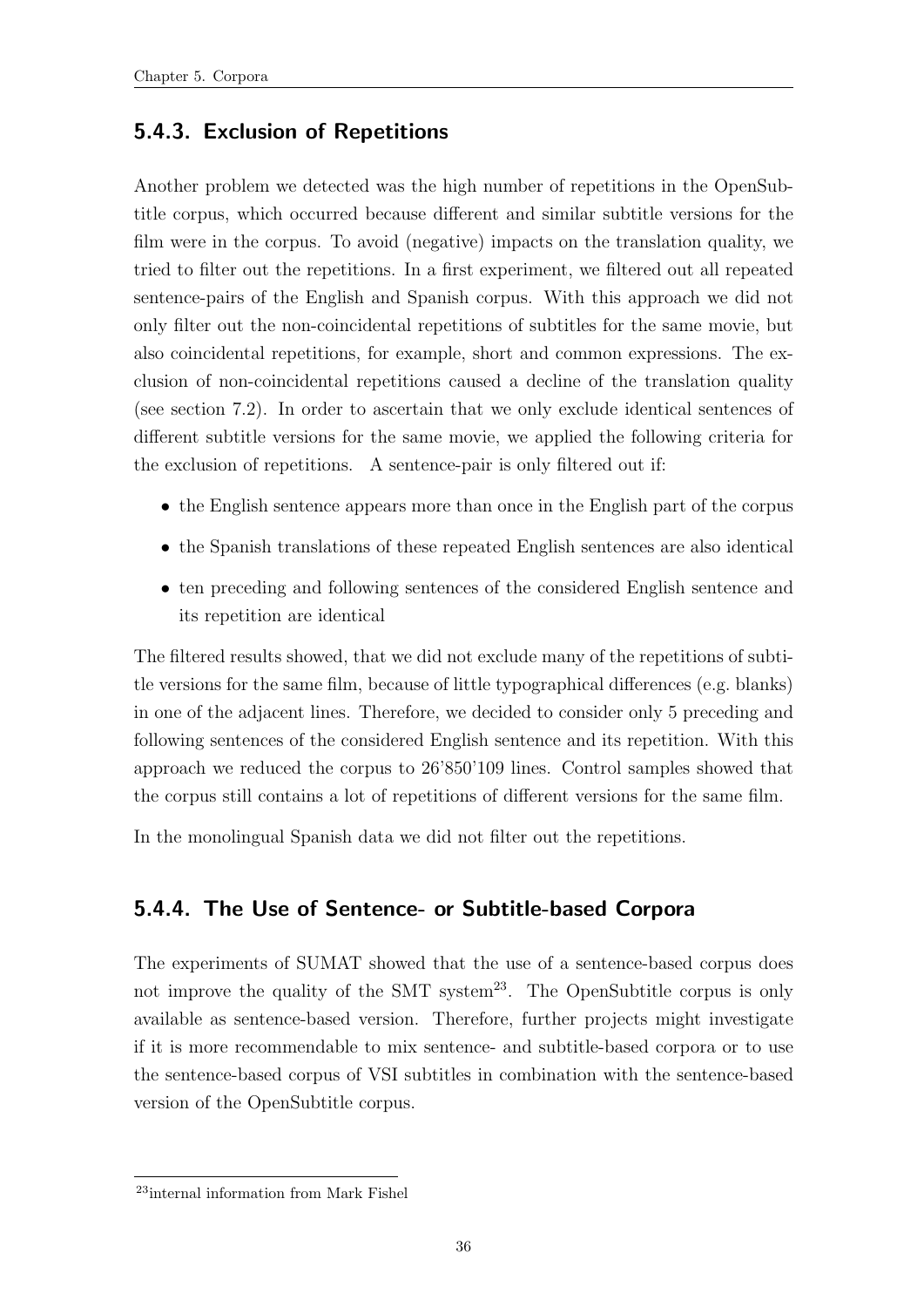#### 5.4.5. Correction of OCR-Errors

In the OpenSubtitle corpus we found OCR-like errors (see section [5.2.2\)](#page-40-2). In a first attempt we used a spell checker to detect and correct spelling mistakes. Most of the automatic spell checkers only detect mistakes and propose correction possibilities but do not correct the errors automatically. We decided to use the spell checker of LanguageTool (see section [8.1.2\)](#page-74-0) using the option to automatically apply the most probable correction possibility automatically. We tried to correct the examples discussed above (see ex. [5.22](#page-43-0) - [5.35\)](#page-44-1). Only in a few cases did the spelling work perfectly, for example LanguageTool corrected BANGlNG to banging (see ex [5.41\)](#page-48-0)and lslandia to Islandia (see ex [5.43\)](#page-48-1). Note that the correction process of LanguageTool changed the uppercase letters of BANGlNG to lowercase letters. In some other cases LanguageTool did not detect and correct the spelling mistakes at all. LanguageTool only uppercase the first letters when they occurred at the beginning of the sentence. For instance l was corrected to L instead of I (see ex [5.37\)](#page-48-2) or ln was corrected to  $Ln$ instead of  $In$  (see ex [5.38\)](#page-48-3). In the remaining cases the correction of LanguageTool was completely wrong. LanguageTool changes for instance *fhat* to *chat* instead of that (see ex [5.39\)](#page-48-4), fengo to fango instead of tengo (see ex [5.45\)](#page-49-0) and fodo to godo instead of todo (see ex [5.45\)](#page-49-0). The results show that it is not appropriate to use the spell checker of the LanguageTool to correct the OCR-like errors in our corpus.

- $(5.36)$  I said I'il fix it, didn't I? was changed to I said I'Al fix it, didn't I? (I'Al instead of I'll)
- <span id="page-48-2"></span> $(5.37)$  l think I can find a way out. was changed to L think I can find a way out.  $(L \text{ instead of } I)$
- <span id="page-48-3"></span>(5.38) ln the glow how fair you shine! was changed to Ln the glow how fair you shine! (Ln instead of In)
- <span id="page-48-4"></span>(5.39) I had thought he would refuse... fhat he would quit the French Navy. was changed to I had thought he would refuse... chat he would quit the French Navy. (chat instead of that)
- (5.40) Hey, what'd you stop tor? was changed to Hey, what'd you stop tor? (tor instead of for)
- <span id="page-48-0"></span>(5.41) (BANGlNG ON DOOR) was changed to (banging ON DOOR) (correct)
- $(5.42)$  Será el legado de ml Reino. was changed to Será el legado de mal Reino. (mal instead of mi)
- <span id="page-48-1"></span> $(5.43)$  Intentó levantarme como al tipo de Islandia. was changed to Intentó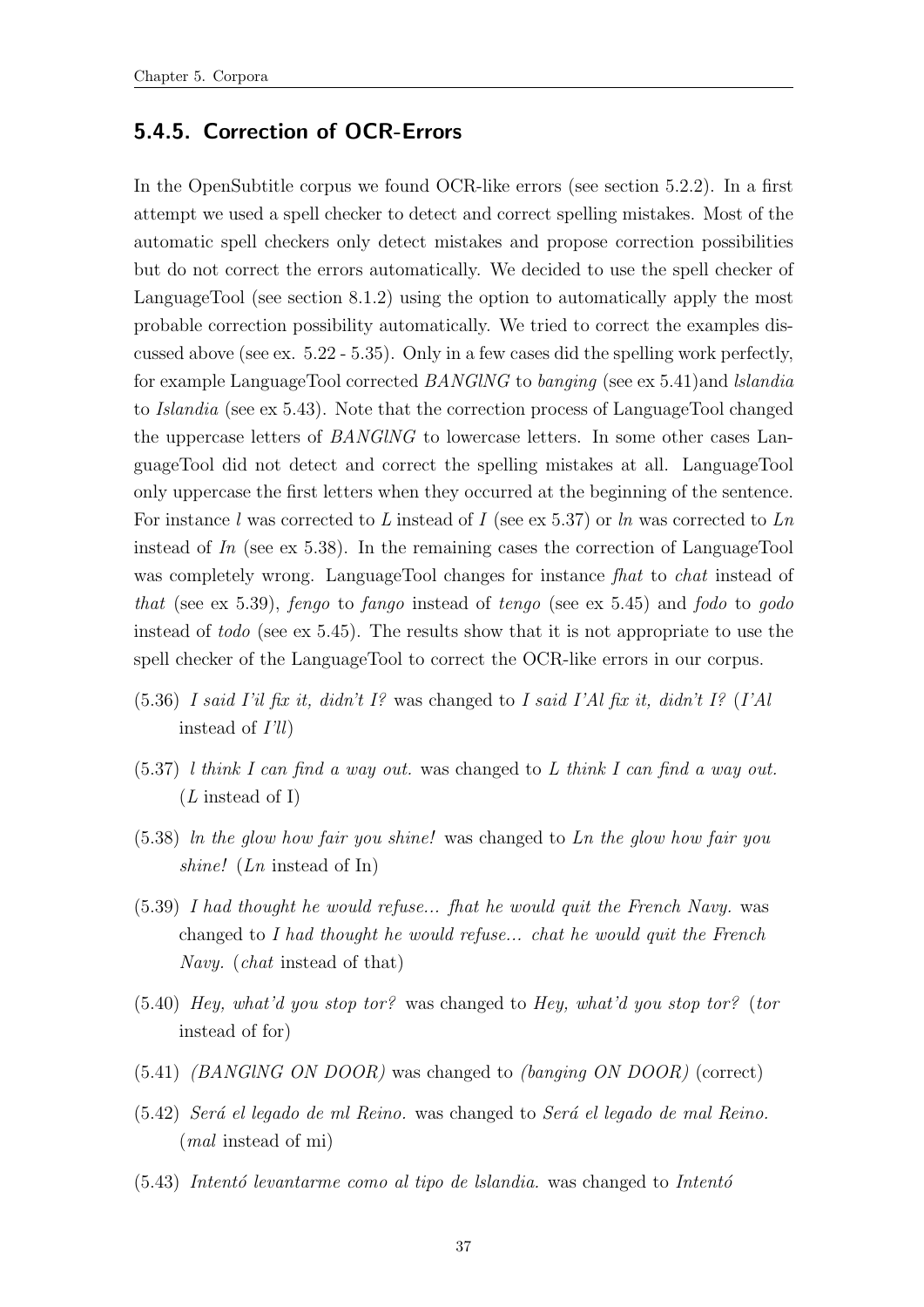levantarme como al tipo de Islandia. (correct)

- $(5.44)$  Tú nl ves lo que haces. was changed to Tú na ves lo que haces. (na instead of ni)
- <span id="page-49-0"></span> $(5.45)$  Lo fengo fodo lisfo para fi - Lo fengo fodo listo para ti was changed to Lo fango godo silfo para di - Lo fango godo listo para ti (fango instead of tengo, godo instead of todo)

We decided to apply manually created rules to correct at least some of the frequent OCR errors. We applied these rules before the tokenization, because OCR errors can cause tokenization errors. A disadvantage is that a correction of OCR errors in the untokenized corpus is more complicated, because the words are sometimes combined with punctuation marks. Our rules only consider single words or combinations of words with quotes. We only created correction rules for a selection of common words. A manual analysis showed that sometimes *if* is used instead of it. Our rules do not correct such ambiguous errors, because we cannot decide automatically if if or it is meant.

We applied our correction rules after the elimination of repetitions. Table [6](#page-50-0) shows which and how many words we corrected with our rules. In the table we do not distinguish between uppercase and lowercase words. The results show that our rules corrected much more words in the English part of the corpus than in the Spanish part. Possible reasons for this are our selection of common words for the correction rules and the development of more rules for the correction of English words than for the correction of Spanish words.

In a further experiment we tested the application of the following generalized rules for the correction of the English lines:

- 1. If I occurs at the end of a token and the letter before is lowercase, it is separated with a space because in most of the cases it is due to a tokenization error.
- 2. If I occurs in the middle of a word (if it is neither the first nor the last letter) between lowercase letters, it is changed to l because normally I does not appear in the middle of a word.

<span id="page-49-1"></span>In total these generalized rules modified 61'132 words (see ex. [5.46-](#page-49-1)[5.50\)](#page-51-0). Example [5.50](#page-51-0) shows, that the first rule causes some errors. In a test sample we observed that our rules never change correct words, but often our rules are able to correct wrong words.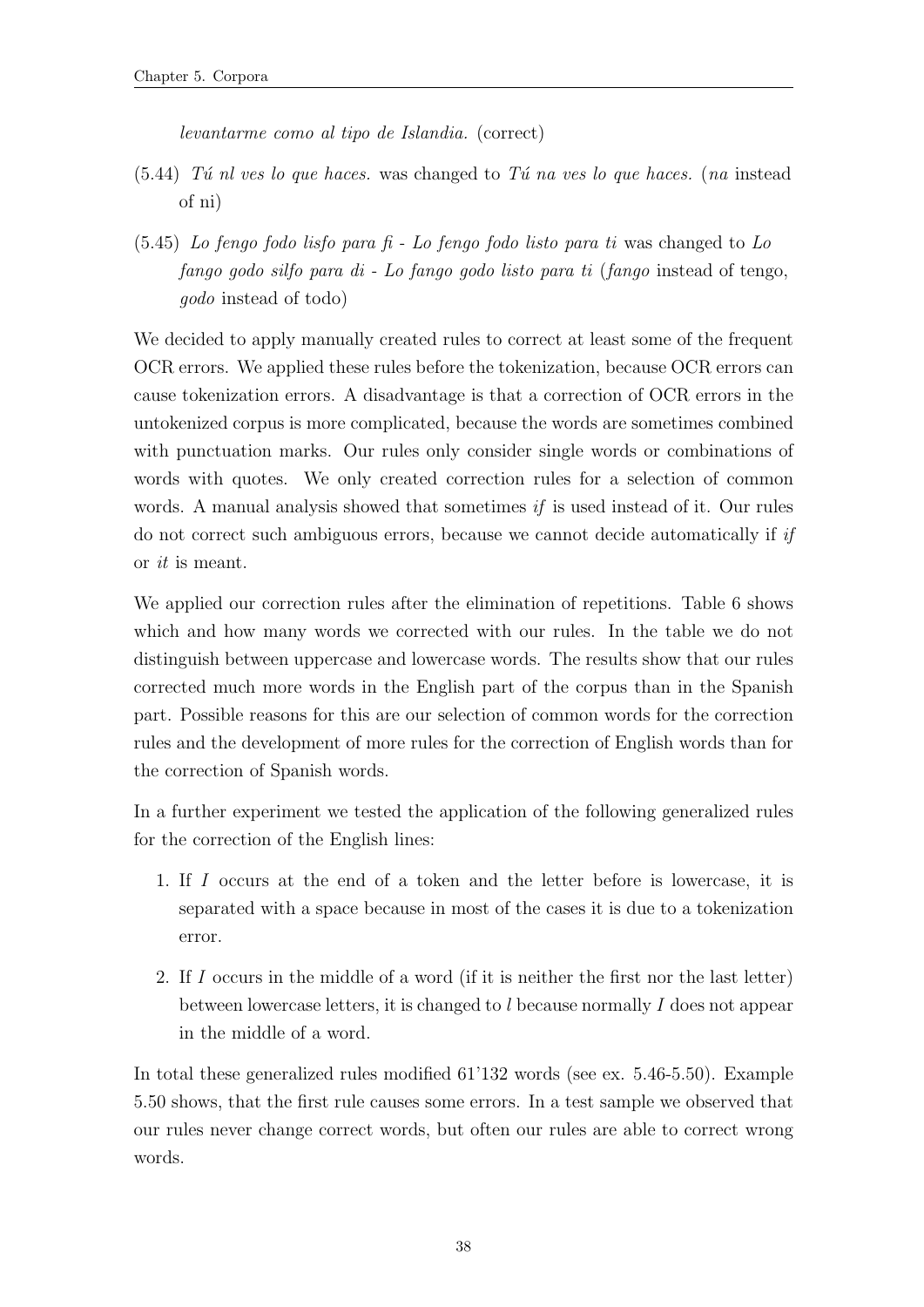| <b>English corrections:</b> | <b>Number</b><br>of<br>corrections: | <b>Spanish corrections:</b> | Number cor-<br>rections: |
|-----------------------------|-------------------------------------|-----------------------------|--------------------------|
| In changed to in            | 7'361                               | Ir changed to ir            | 71                       |
| Is changed to is            | 9'987                               | nl changed to ni            | 100                      |
| It changed to it            | 211                                 | ml changed to mi            | 183                      |
| If changed to if            | 17'777                              | tl changed to ti            | 1                        |
| 'il changed to 'll          | 620'853                             | sl changed to si            | 49                       |
| 'Il changed to 'Il          | 14'054                              | conmlgo changed to conmigo  | 5                        |
| I've changed to I've        | 482                                 | contlgo changed to contigo  | 8                        |
| I changed to I              | 1'240                               | proplo changed to propio    | 8                        |
| I'm changed to I'm          | 560                                 | propla changed to propia    | 5                        |
| 'ii changed to 'll          | 12                                  | ei changed to el            | 360                      |
| fo changed to to            | 123                                 | dei changed to del          | 201                      |
| tor changed to for          | 267                                 | ai changed to al            | 117                      |
| foo changed to too          | 31                                  | eiia changed to ella        | 13                       |
| nof changed to not          | 19                                  | eiias changed to ellas      | $\overline{2}$           |
| fhing changed to thing      | 14                                  | eiios changed to ellos      | 4                        |
| fhat changed to that        | 13                                  | ia changed to la            | 409                      |
| fhis changed to this        | 409                                 | ias changed to las          | 113                      |
| fhese changed to these      | 3                                   | io changed to lo            | 319                      |
| fhose changed to those      | $\overline{0}$                      | ios changed to los          | 186                      |
| whaf changed to what        | 11                                  | ie changed to le            | 66                       |
| buf changed to but          | 9                                   | ies changed to les          | 18                       |
| fhere changed to there      | $\overline{2}$                      |                             |                          |
| fhe changed to the          | 116                                 |                             |                          |
| 'f changed to 't            | 781                                 |                             |                          |
| total:                      | 674'335                             | total:                      | 2'594                    |

Table 6.: Correction of OCR-errors

- <span id="page-50-0"></span>(5.46) There are times whenI can only stand you as a human being. was changed to There are times when I can only stand you as a human being. (correct, rule 1)
- (5.47) You're the kind of counsellorI like in my courtroom. was changed to You're the kind of counsellor I like in my courtroom. (correct, rule 1)
- (5.48) FoIlow me. was changed toFollow me. (correct, rule 2)
- (5.49) "Frodo was reaIly courageous, wasn't he, Dad?" was changed to "Frodo was really courageous, wasn't he, Dad?" (correct, rule 2)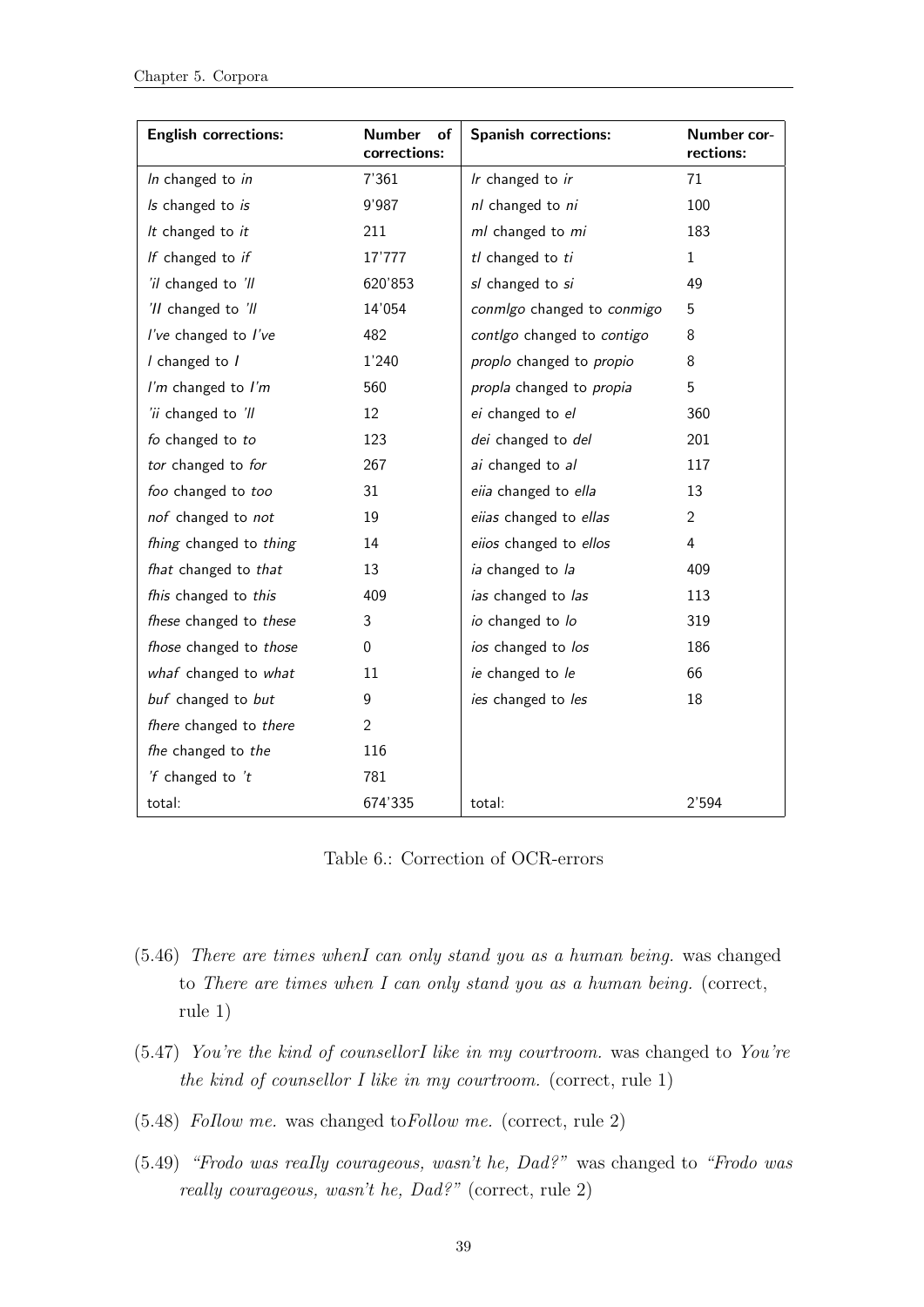<span id="page-51-0"></span>(5.50) Did you know your girI belonged to those Japanese patriotic organizations? was changed to Did you know your gir I belonged to those Japanese patriotic organizations? (incorrect:  $gir I$  instead of girl, rule 1)

For the correction of the Spanish part of the corpus we applied only one rule which corrected 92'798 words:

1. I is always changed to l if it does not occur in the initial position of a word

To the monolingual data we only applied the generalized rules.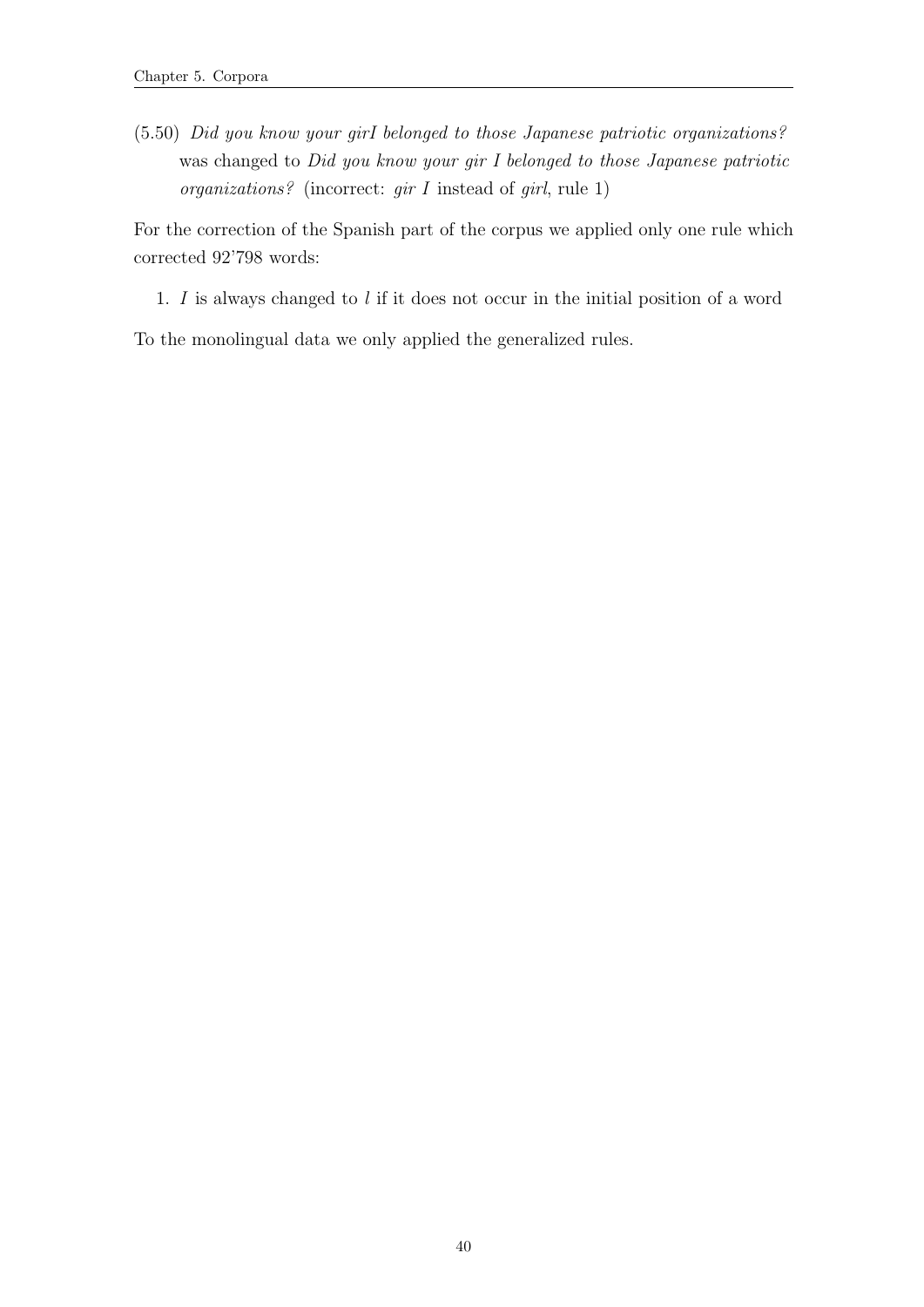# <span id="page-52-0"></span>6. Training of the Translation System with Moses

For the training of the SMT system and the preprocessing of the corpora we used the tools and scripts provided by  $M$ oses<sup>24</sup>. Moses is an open source implementation for SMT, available since 2005. Users can train SMT systems with their own parallel corpora. "The two main components in Moses are the training pipeline and the decoder" [\(Koehn, 2013,](#page-119-1) 12). The training pipeline consists of tools written in Perl and C++ which create a SMT system that takes plain text as input. The decoder is written in C++ and uses the created SMT system to translate a text from the source language into the target language [\(Koehn, 2013,](#page-119-1) 12).

Moses needs two sentence aligned files as input. One of the files contains the English text and the other file the corresponding Spanish translation. The user manual of Moses recommends the use of a sentence-based corpus, where each line should consist of one sentence. The input files should not contain empty lines or sentences which are longer than 100 tokens and the whole input text should be lowercase [\(Koehn,](#page-119-1) [2013,](#page-119-1) 169).

In this project we used the OpenSubtitle corpus and the VSI subtitles for the training. First we preprocessed both already aligned corpora. The OpenSubtitle corpus is sentence-aligned and the VSI corpus is subtitle-aligned. The VSI subtitles were tokenized in the SUMAT project already. We tokenized the OpenSubtitle corpus with the tokenizer provided by Moses. Then we applied the cleaning script of Moses. With this script we filtered out sentences which contain more than 35 tokens and empty lines. Finally, we lowercased the whole corpus with a script provided by Moses.

The training-script does the word alignment and creation of the lexical translation tables (see section [2\)](#page-15-0) with  $Giza++^{25}$  based on the IBM models, the extraction and scoring of the phrases (phrase-based model, see sectio[n2\)](#page-15-0), the creation of the lexi-

<sup>24</sup>http://www.statmt.org/moses/

 $^{25}$ http://www.statmt.org/moses/giza/GIZA++.html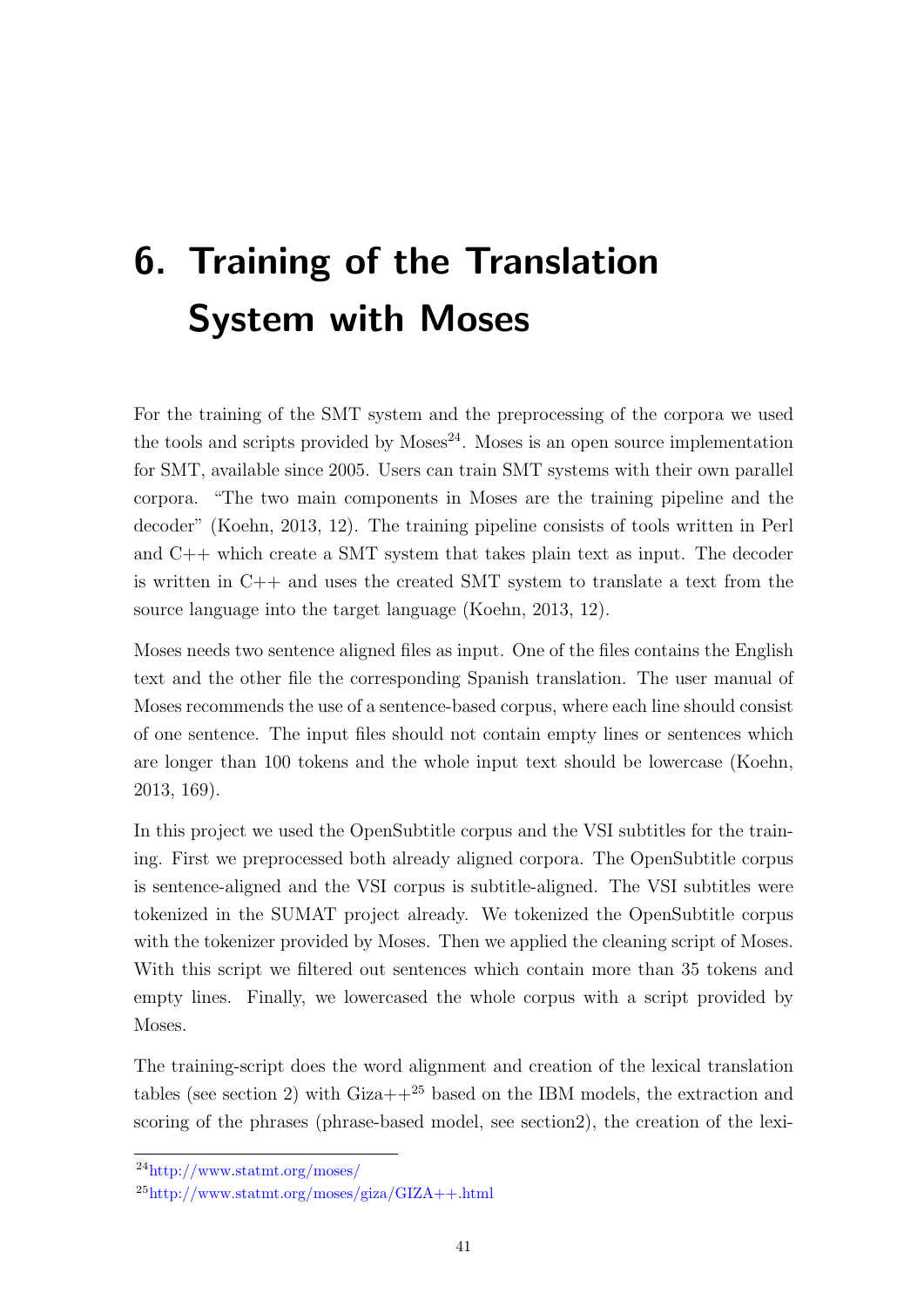calized reordering model and the building of the generation models and the config-uration file [\(Koehn, 2013,](#page-119-1) 167). The language model was built with the IRSTLM<sup>26</sup> toolkit.

After the training of the SMT system, we improved the SMT system with minimum error rate training (MERT). Moses provides a MERT-script for this. Different models (e.g. language model, translation model, reordering model) are involved to find the optimal translation for an input sentence. In order to combine the probabilities, a discriminative linear model is used [\(Bertoldi et al., 2009,](#page-118-0) 1). The log probabilities of the different models are the features of this discriminative linear model and can be weighted differently. MERT finds a set of weights that will offer the best translation quality [\(Bertoldi et al., 2009,](#page-118-0) 2). For the calculation of these weights, the script uses a development set, which consists of a small part of the corpus which was not used for the training.

It must be noted that repetitions of this experiment may yield slightly different results. This is due to the fact that "Machine Translation training is non-convex. This means that there are multiple solutions and each time you run a full training job, you will get different results. In particular, one will see different results when running  $\text{Giza++}$  (any flavour) and MERT."<sup>27</sup>.

<sup>26</sup>http://hlt.fbk.eu/en/irstlm

<sup>27</sup>http://www.statmt.org/moses/?n=Moses.FAQ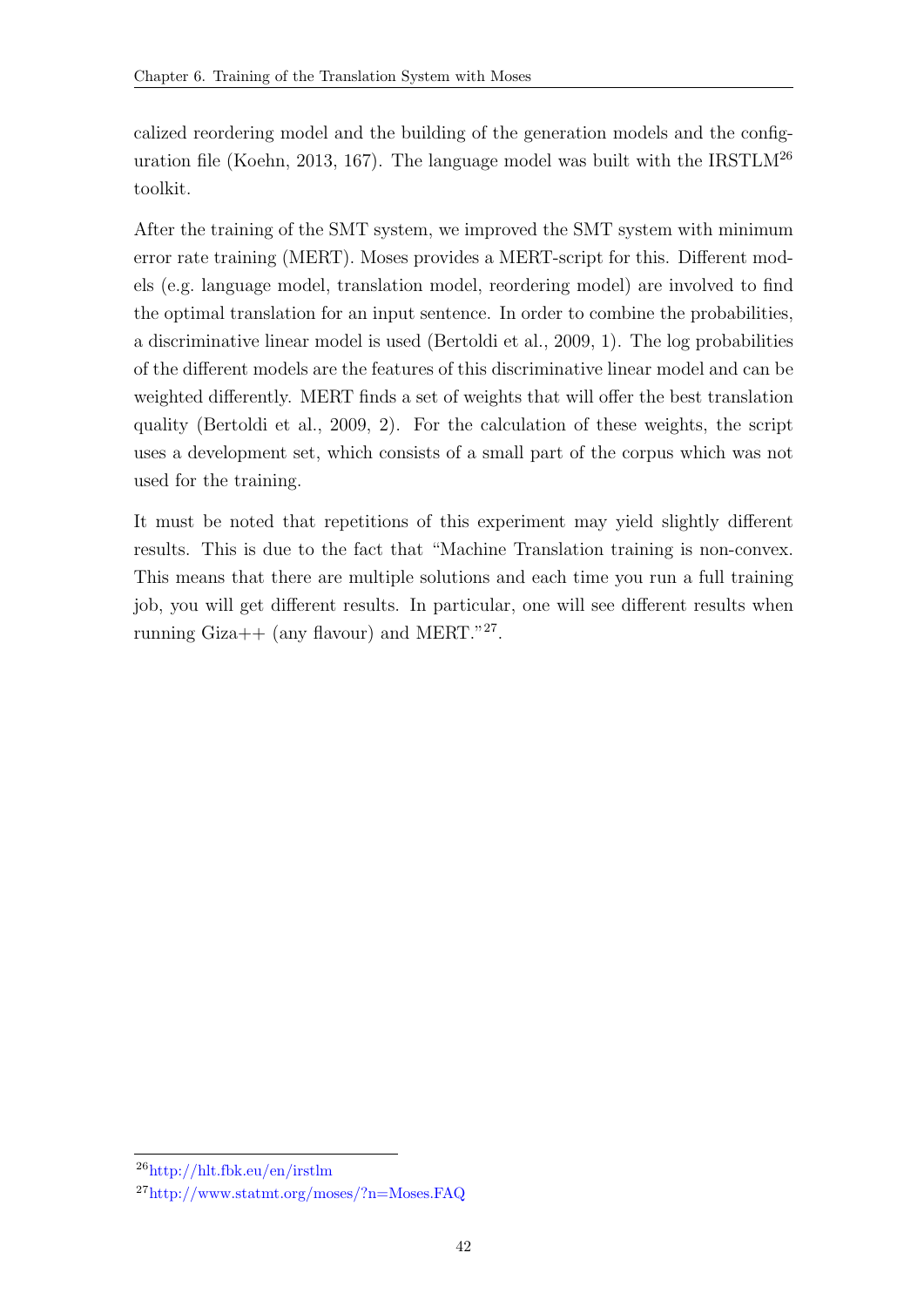## 7. Automatic Evaluation

In this chapter we describe the automatic evaluation of our trained translation systems. The first section (see section [7.1\)](#page-54-0) gives a brief introduction into the functionality of the applied automatic evaluation scores and section [7.2](#page-57-0) will show and discuss the performance scores we obtained for the trained SMT systems.

## <span id="page-54-0"></span>7.1. Automatic Evaluation Scores

An advantage of automatic evaluation scores is that they are cheaper than human evaluations and take less time. A main idea of most automatic evaluation scores is: "The closer a machine translation is to a professional human translation, the better it is." [\(Papineni et al., 2002,](#page-119-2) 311). For the automatic evaluation of a translation we need a metric to calculate the evaluation score and reference translations.

#### <span id="page-54-1"></span>7.1.1. BLEU

BLEU stands for Bilingual Evaluation Understudy and is based on the word error rate metric (WER). The BLEU score is based on the comparison of n-grams (sequences of n tokens) in the evaluation translation and reference translation(s). The more n-grams of the translation and the reference translation(s) are the same, the better the translation and the higher the BLEU score [\(Papineni et al., 2002,](#page-119-2) 312). Each n-gram of the reference translation can be mapped only once to a corresponding n-gram of the evaluated translation, which means that the BLEU score requires a one to one relationship. For the comparison the modified n-gram precision is calculated. The modified n-gram precision is defined as the number of identical n-grams of the translation and the reference translation(s) divided by the total number of n-grams in the translation. The BLEU score is calculated from the combined modified n-gram precisions with the following formula [\(Papineni et al., 2002,](#page-119-2) 315) [\(Koehn, 2010,](#page-119-3) 226):

BLEU score = brevity penalty \*  $exp(\sum_{i=1}^{n} w_i log precision_i)$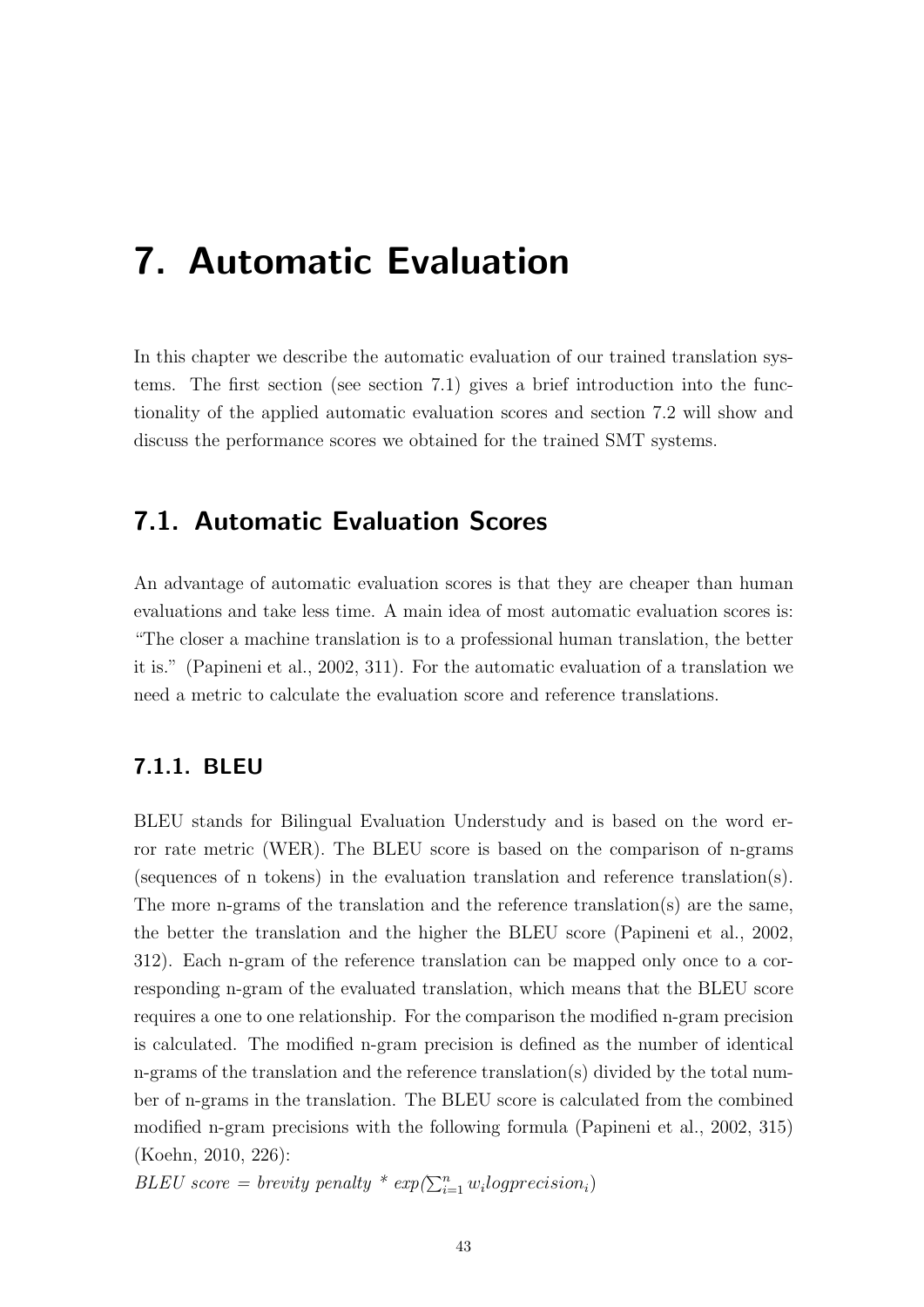$(n =$  the maximum order of n-grams to be matched, typically 4)

 $(w =$  the weights for the different precisions, typically 1)

The logarithm of the modified precisions is used because "the modified n-gram precision decays roughly exponentially with n" [\(Papineni et al., 2002,](#page-119-2) 314). Weights are introduced to improve the combination of the modified n-gram precisions. Typically, the BLEU score is calculated using only the modified n-gram precisions for unigrams, bigrams, trigrams and fourgrams.

The formula for the BLEU score also considers the length of the translated sentence compared to the reference translation. In the optimal case, the length of the evaluated translation is the same as the length of the reference translation(s). In case the evaluated translation is longer than the reference translation, the length difference has a negative impact on the modified n-gram precisions, because not all n-grams of the evaluated translation can be mapped. In the reverse case, the length difference has no impact on the modified precision [\(Papineni et al., 2002,](#page-119-2) 314). Therefore, a multiplicative "brevity penalty factor" was introduced in the formula. "With this brevity penalty in place, a high-scoring candidate translation must now match the reference translations in length, in word choice, and in word order" [\(Papineni et al., 2002,](#page-119-2) 315). The brevity penalty factor is calculated with the formula  $e^{1-lengthreference/length translation}$ , except the factor is set 1 in case the sentence of the evaluated translation is longer than the reference translation [\(Callison-Burch](#page-118-1) [and Osborne, 2006,](#page-118-1) 2).

#### <span id="page-55-0"></span>7.1.2. METEOR

METEOR stands for Metric for Evaluation of Translation with Explicit Ordering. The higher the METEOR score, the better the translation. The calculation of the METEOR score is "based on explicit word-to-word matches between the translation and a given reference translation" [\(Lavie and Agarwal, 2007,](#page-119-4) 1), this means that METEOR only considers unigrams. METEOR executes word alignment between the strings of the evaluated translation and the reference translation(s) with different word-mapping modules. These modules also consider synonyms and apply stemming in order to improve the word alignment [\(Lavie and Agarwal, 2007,](#page-119-4) 1). First all possible matches of words are detected. Then METEOR selects the best matches considering the word alignment probability for the whole sentence. If there is more than one word-alignment choice for the sentence with the same probability, METEOR chooses the alignments for which the word order of the aligned words is most similar in the evaluated and reference translation (= least number of crossing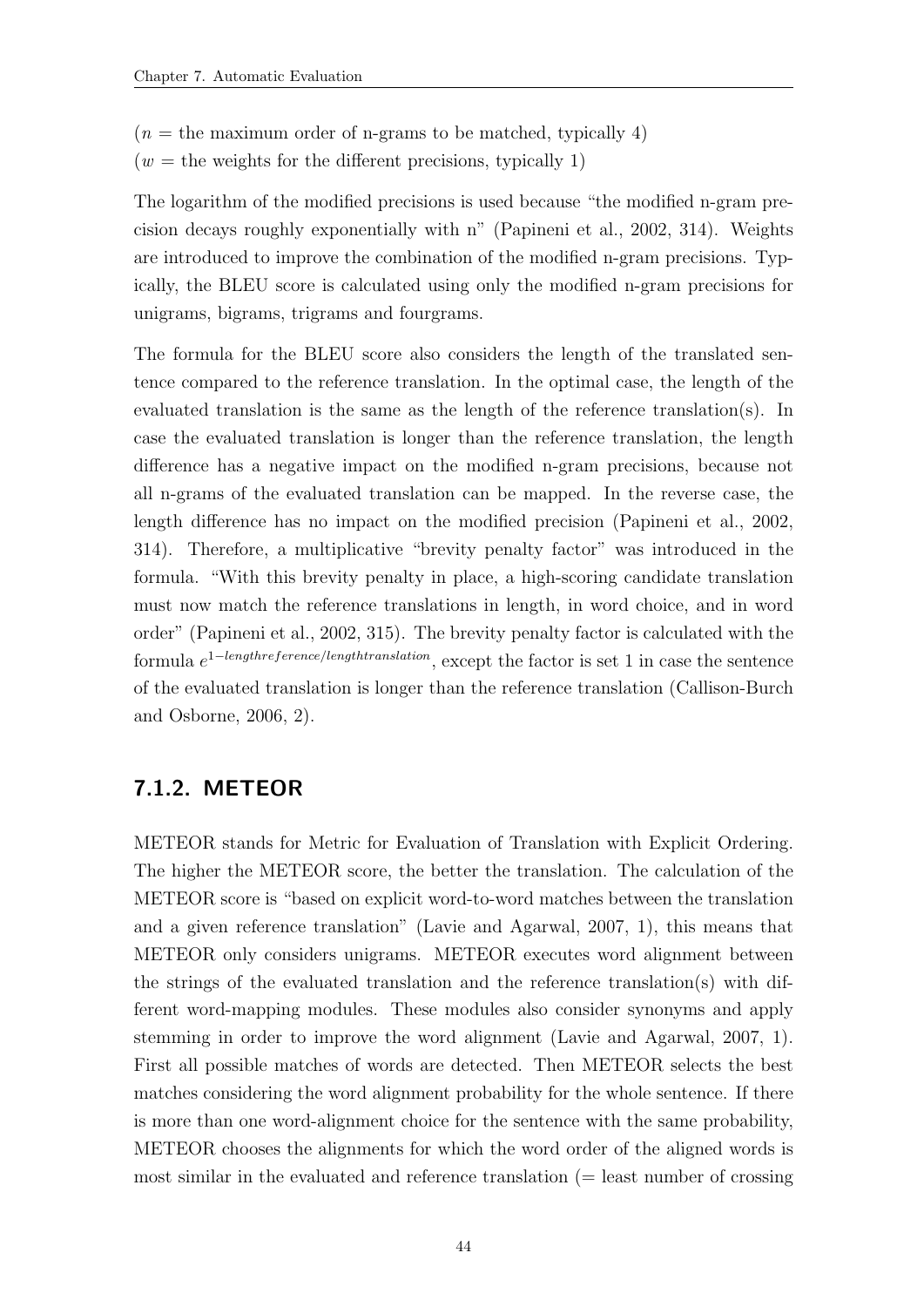unigram mappings) [\(Lavie and Agarwal, 2007,](#page-119-4) 2).

After the word alignment, the METEOR score can be calculated. First, METEOR calculates the precision dividing the number of mapped unigrams by the total number of unigrams (=tokens) in the evaluated translation. In contrast to BLEU score, METEOR additionally calculates the recall. To do this, METEOR divides the number of mapped unigrams by the total number of unigrams (=tokens) in the reference translation. Then, we compute the METEOR score by using the "parameterized harmonic mean of P and R" (= F mean) [\(Lavie and Agarwal, 2007,](#page-119-4) 2).

Additionally, the METEOR score considers the word order: if the word order of the aligned words in the evaluated translation is similar to the word order of the aligned words in the reference translation, the METEOR score is better than if the word order is completely different. To achieve this, a penalty score is introduced which calculates the number of chunks divided by the number of aligned words. A chunk is the biggest group of adjacent words occurring in the evaluated translation as well as in the reference translation [\(Lavie and Agarwal, 2007,](#page-119-4) 2).

The METEOR score is calculated with the following formula [\(Lavie and Agarwal,](#page-119-4) [2007,](#page-119-4) 2):

 $METEOR score = (1-penalty) * F_{mean}$ 

In case of more than one reference translation, the metric is calculated for each of these reference translations and the result with the highest probability is chosen.

#### <span id="page-56-0"></span>7.1.3. TER

TER stands for Translation Edit Rate. "TER is defined as the minimum number of edits needed to change a hypothesis so that it exactly matches one of the references, normalized by the average length (number of tokens) of the references." [\(Snover](#page-120-3) [et al., 2006,](#page-120-3) 3). The fewer edits, the lower the TER score is and the better the translation. Edits are either insertions, deletions or substitutions of words or shifts of token sequences. TER does not consider the shift distances and the number of tokens in the shifted sequences [\(Snover et al., 2006,](#page-120-3) 3).

#### <span id="page-56-1"></span>7.1.4. Levenshtein Distance

The Levenshtein distance between two strings is the number of edits which are needed to change one string (e.g. sentence of the evaluated translation) into a given target string (e.g. the reference translation). Edits are defined as insertions, deletions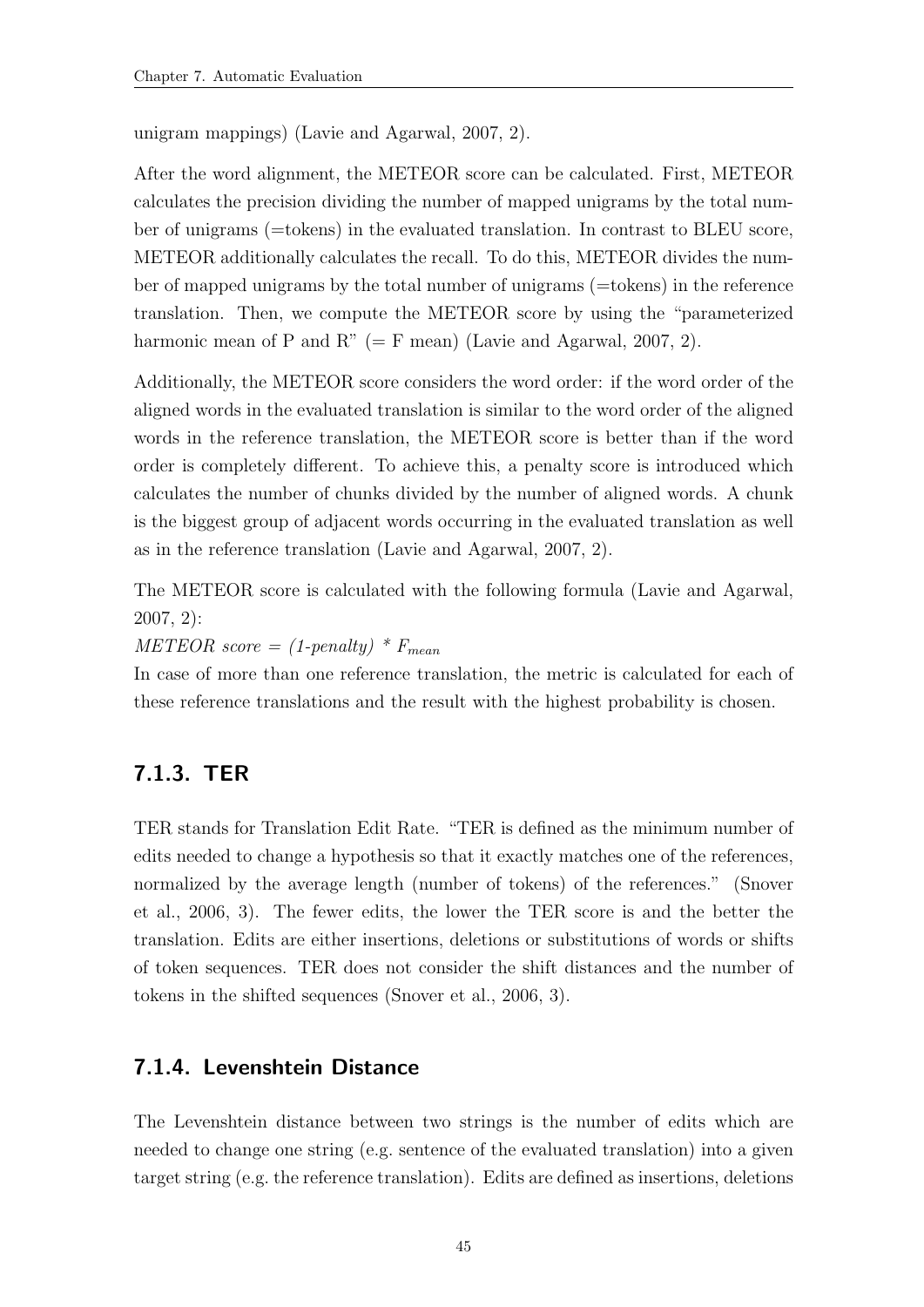or substitutions of characters [\(Carstensen et al., 2010,](#page-118-2) 557f.).

To calculate the Levenshtein distances we used a script provided by Mark Fishel. This script calculates the average number of required edits (keystrokes) per sentence to change the evaluated translation into the reference translation. Moreover, it calculates the average Levenshtein distance for sentences of different length and it calculates the percentage of exact matching sentences. Furthermore, the script counts how many sentences can be changed to the corresponding sentence of the reference translation with fewer than five edits  $(=$  lev-5-distance).

## <span id="page-57-0"></span>7.2. Test Systems, Results and Comparisons

#### 7.2.1. Procedure

First, we trained different systems and evaluated them automatically. The automatic evaluation scores enable the comparison of the performance of our different systems. We made experiments in which we changed the composition of the corpora, trying to improve their quality. For each experiment, we trained a SMT system which we describe, evaluate and compare in the following sections [7.2.2](#page-58-0) - [7.2.7.](#page-66-0) For the evaluation, we calculated three automatic evaluation scores with the tool MultEval<sup>28</sup>: BLEU (see section [7.1.1\)](#page-54-1), METEOR (see section [7.1.2\)](#page-55-0) and TER (see section [7.1.3\)](#page-56-0). If necessary we also calculated the Levenshtein distance. We used the test set of the SUMAT project (version 2012), which consists of 4000 lines and is subtitle-based. On average, it contains 10.83 tokens per line in the English version and 9.54 tokens per line in the Spanish version. Consequently, the lines of the SUMAT test set are on average about one token longer than in the VSI corpus and about two or three tokens longer than the lines in the OpenSubtitle corpus. The test set contains no repetitions and is already lowercased and tokenized. This means that for the evaluations, we had to compare the tokenized and lowercase translation of our SMT system with the reference translation.

Then we evaluated our best performing SMT system more in detail with two additional different test sets: the VSI test set and the OpenSubtitle test set. For the tokenization and lowercasing of these test sets we applied the scripts provided by MOSES.

Finally, we compared the results of our best performing system with the results of the SUMAT project for the language pair English-Spanish.

<sup>28</sup>https://github.com/jhclark/multeval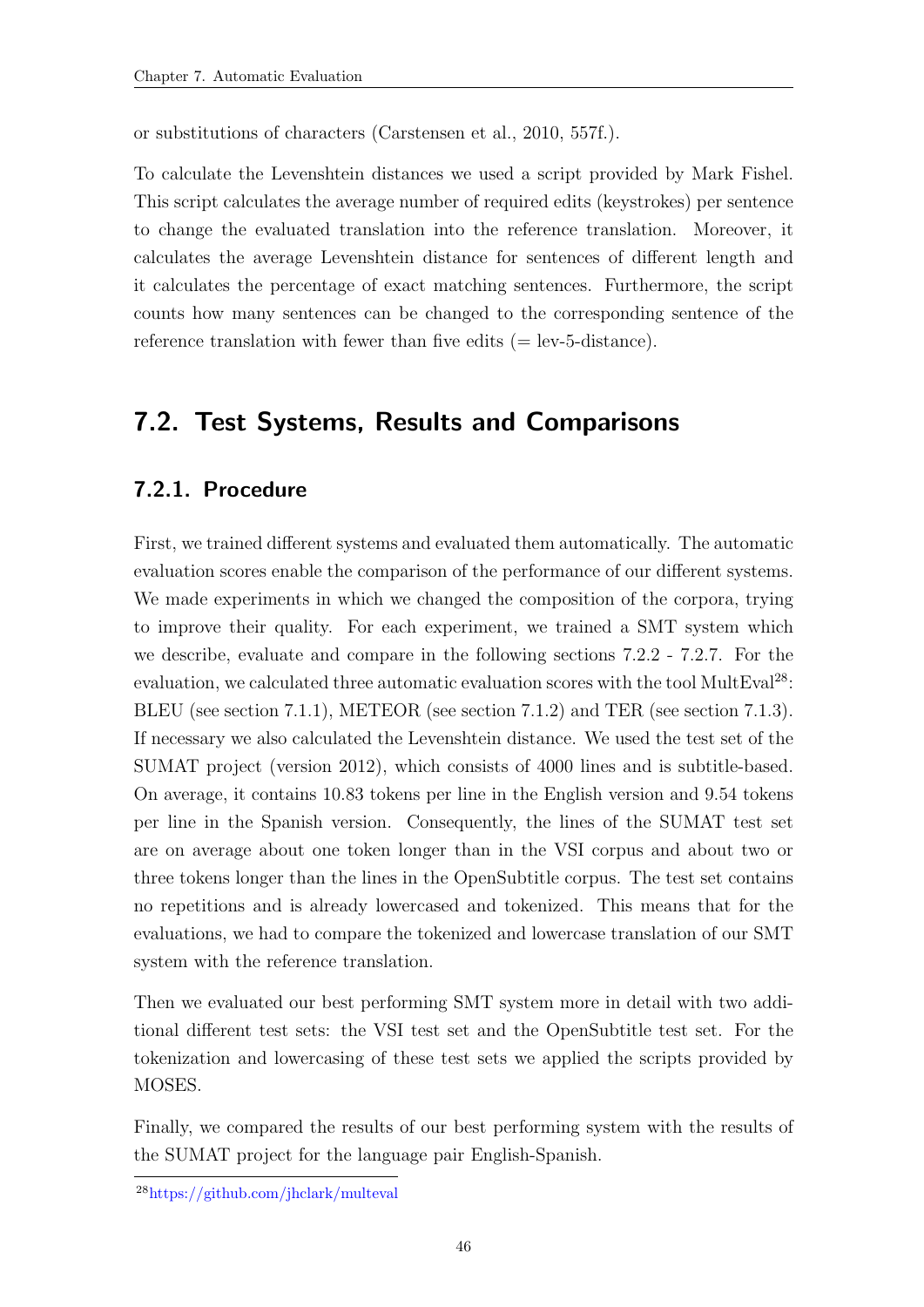## <span id="page-58-0"></span>7.2.2. System 1

We trained our first system (see table [7\)](#page-58-1) with the major part of the parallel Open-Subtitle corpus for English-Spanish provided by Jörg Tiedemann (2009). Because we planned to use additional test sets, we excluded most of the subtitle versions of two films My Sister's Keeper and Into the Wild. After the exclusion of the subtitle versions for these two films, the training set still contained 32'937'896 subtitles (original size of the corpus: 32'947'747 subtitles).

As we discussed in section [5.2.2,](#page-40-2) the different subtitle versions of a film are not always exactly the same and therefore we did not manage to exclude all subtitle versions of these two films. Therefore, most of the lines of the test sets also exist in the training set and this would result in good but not meaningful evaluation scores. As a result, we could not use these extracted films as test sets.

After running the cleanup-script provided by Moses, we trained the translation system with 32'766'356 parallel subtitles. We trained the language model with the Spanish part of the bilingual parallel corpus, which means 32'947'747 subtitles. For the corpus which we used to train the language model with, we decided not to run the cleaning-script, because it is not necessary to cut out long sentences.

The calculated BLEU Score for this system is 22%, the METEOR score is 45.7% and TER is 62.7%.

|                                                                                                       | System1                    |
|-------------------------------------------------------------------------------------------------------|----------------------------|
| $#$ of subtitles:<br>$($ = number of subtitles per language in total)                                 | 32'927'896 (OpenSubtitles) |
| $#$ of subtitles:<br>$($ = number of subtitles per language to train the<br>translation model)        | 32'766'356 (OpenSubtitles) |
| $#$ of subtitles:<br>$($ = number of subtitles in the target language to<br>train the language model) | 32'927'896 (OpenSubtitles) |
| $#$ of subtitles:<br>$($ number of subtitles per language in the de-<br>velopment set)                | 0                          |
| Test set of SUMAT (2012):                                                                             | 4'000 lines                |
| <b>BLEU:</b>                                                                                          | 22%                        |
| <b>METEOR:</b>                                                                                        | 45.7%                      |
| TER:                                                                                                  | 62.7%                      |

<span id="page-58-1"></span>Table 7.: System 1: Training with the parallel OpenSubtitle corpus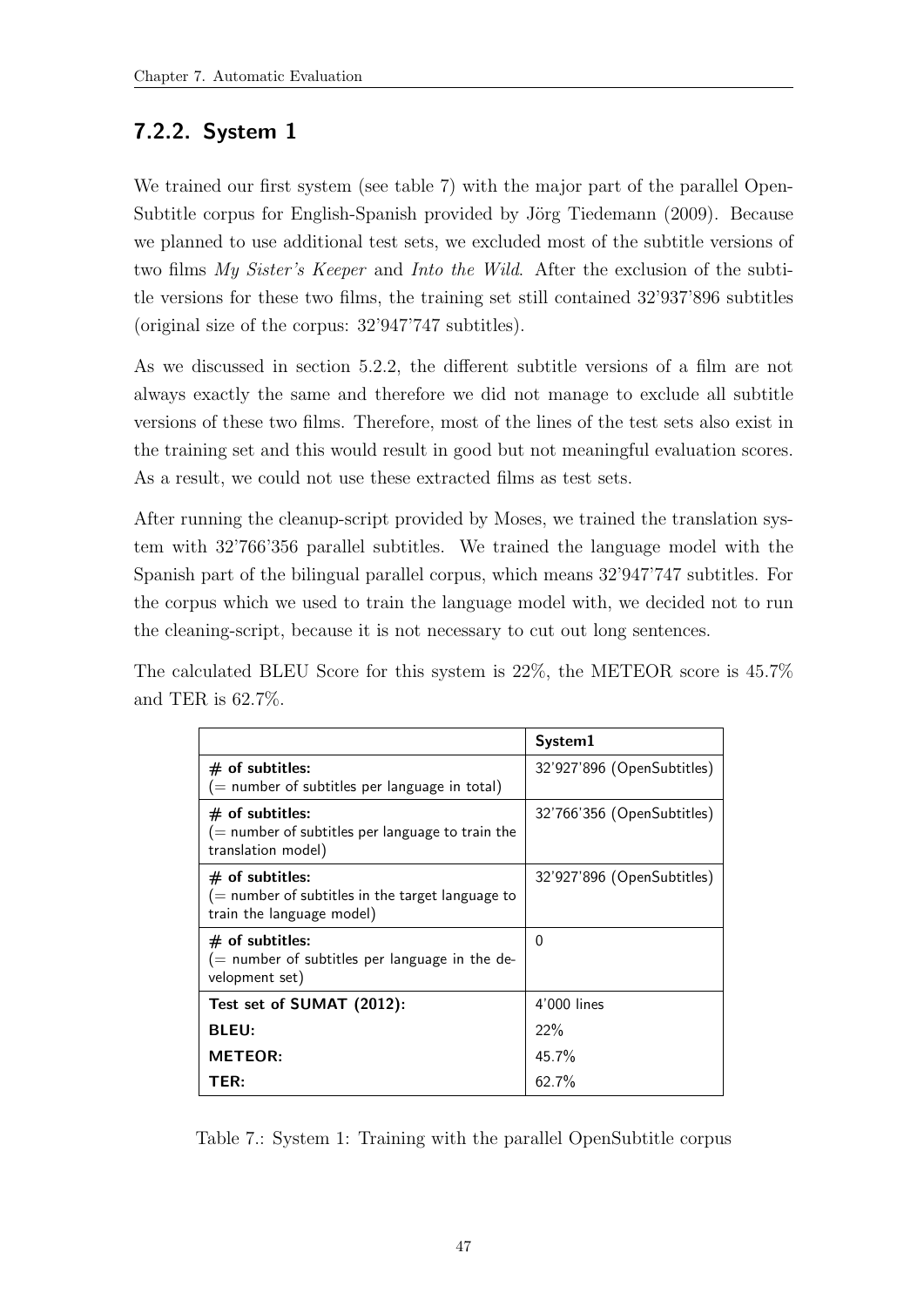## <span id="page-59-2"></span>7.2.3. System 2 and System 3

|                                   | System 1              | System 2                  |
|-----------------------------------|-----------------------|---------------------------|
| $#$ of subtitles (total):         | 32'927'896 (Opensub.) | 33'010'050 (Opensub.+VSI) |
| $#$ of subtitles to train the TM: | 32'766'356 (Opensub.) | 32'853'252 (OpenSub.+VSI) |
| $#$ of subtitles to train the LM: | 32'927'896 (Opensub.) | 33'010'050 (OpenSub.+VSI) |
| $#$ of subtitles in the dev. set: | $\Omega$              | 0                         |
| Test set of SUMAT (2012)          | 4'000 lines           | 4'000 lines               |
| <b>BLEU:</b>                      | 22%                   | 24.3%                     |
| <b>METEOR:</b>                    | 45.7%                 | $48.2\%$                  |
| TER:                              | 62.7%                 | 59.8%                     |

<span id="page-59-0"></span>Table 8.: Comparison of system 1 (only OpenSubtitles as training data) and system 2 (OpenSubtitles and VSI subtitles as training data)

For the training of the second model (see table [8\)](#page-59-0) we complemented the training set of system 1 with the VSI corpus. Accordingly, we used 33'010'050 subtitles for the training of the language model and 32'853'252 parallel subtitles for the training of the translation model.

We evaluated the translation quality with the SUMAT test set (version 2012). The BLEU score is 24.3% which shows that the addition of the VSI subtitles caused an increase of the BLEU score of 2.3 percentage points. We also got an increased METEOR score (48.2%) and TER score (59.8%) (see table [8\)](#page-59-0).

|                                   | System 2                  | System 3                  |
|-----------------------------------|---------------------------|---------------------------|
| $#$ of subtitles (total):         | 33'010'050 (Opensub.+VSI) | 33'010'050 (Opensub.+VSI) |
| $#$ of subtitles to train the TM: | 32'853'252 (OpenSub.+VSI) | 32'853'252 (OpenSub.+VSI) |
| $#$ of subtitles to train the LM: | 33'010'050 (OpenSub.+VSI) | 33'010'050 (OpenSub.+VSI) |
| $#$ of subtitles in the dev. set: | $\Omega$                  | $1'409$ (OpenSub)         |
| Test set of SUMAT (2012)          | 4'000 lines               | 4'000 lines               |
| <b>BLEU:</b>                      | 24.3%                     | 25.9%                     |
| <b>METEOR:</b>                    | 48.2%                     | 48.3%                     |
| TER:                              | 59.8%                     | 57.1%                     |

<span id="page-59-1"></span>Table 9.: Comparison of system 2 (not tuned) and system 3 (tuned). Both systems were trained with the same data (OpenSubtitles and VSI subtitles)

We decided to tune this system with the MERT script provided by Moses (see section [6](#page-52-0) and table [9\)](#page-59-1). For this we used a small development set containing 1'409 subtitles in total (1'234 different subtitles) as input for MERT. This tuning improved the BLEU Score to 25.9%. Also, the TER score (57.1%) shows a considerable improvement. In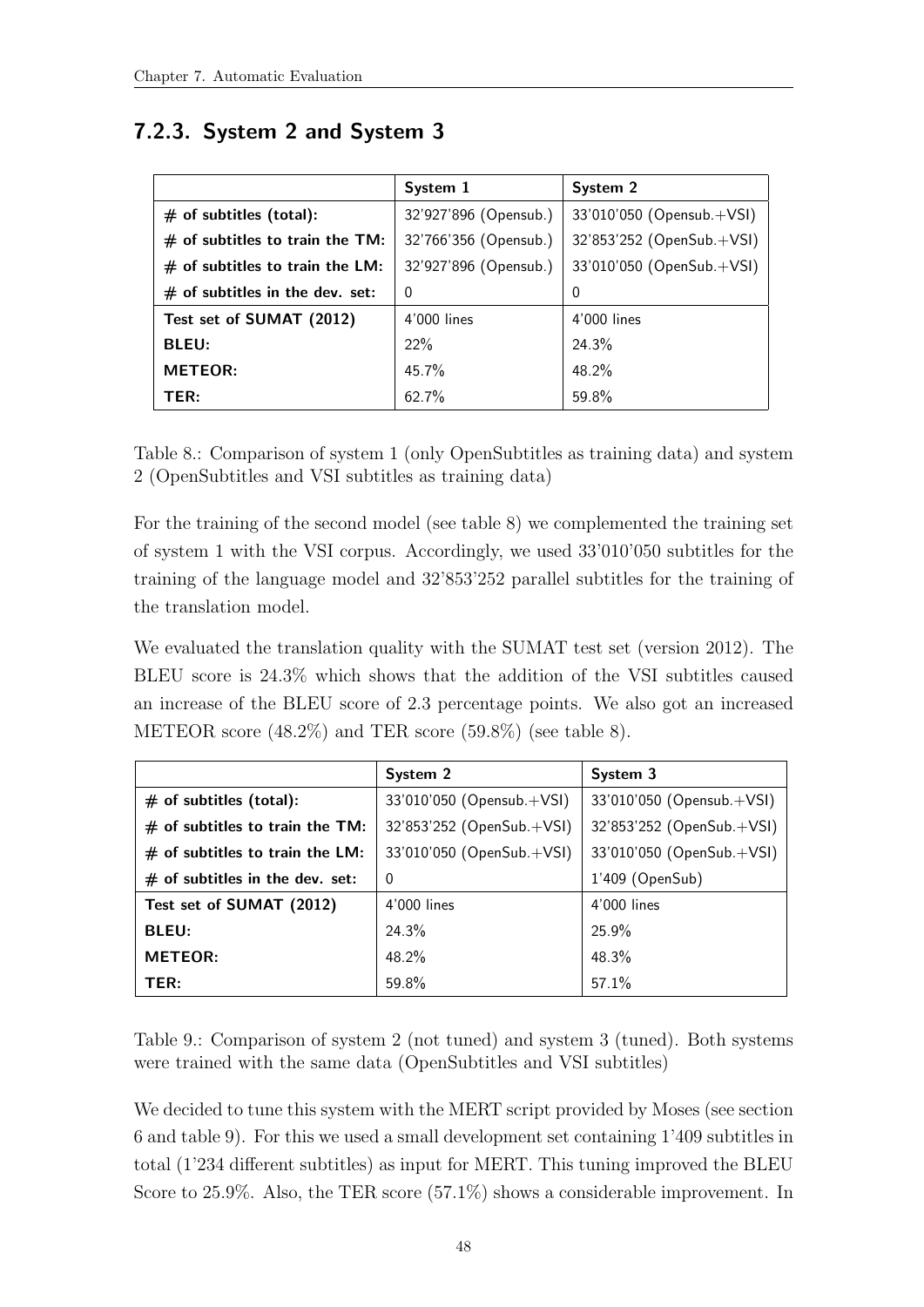the METEOR score (48.3%) we only observe a small improvement of 0.1 percentage points.

The results show (see section [7.2.3\)](#page-59-2) that the combination of the Opensubtitle corpus with the VSI corpus yields better results compared to the system that only uses the Opensubtitle corpus. Therefore, we used this combination for our further experiments.

## 7.2.4. System 4

For this experiment we used the cleaned training corpus of system 2. We excluded all repetitions (the identical subtitles of the source language which have identical translations in the target language) of the OpenSubtitles. This reduced the number of parallel subtitles in the training corpus to 19'644'742. With this approach we tried to avoid that some subtitles carry more weight purely because the corpus contains various subtitle versions for the same film (see section [5.2.2\)](#page-40-2). We did not exclude the repetitions of the VSI corpus, because of the small number of repetitions in the VSI corpus (see section [5.1.2\)](#page-33-0). For the training of the language model we used the Spanish part of the cleaned training corpus.

Compared to system 2 we observe a considerable decrease of all the evaluation scores (see table [10\)](#page-60-0). We conclude that the exclusion of all repetitions in the OpenSubtitle corpus has a negative impact on the translation quality. Therefore we decided not to refine or tune this system.

|                                   | System 2                  | System 4                  |
|-----------------------------------|---------------------------|---------------------------|
| $#$ of subtitles to train the TM: | 32'853'252 (OpenSub.+VSI) | 19'644'742 (OpenSub.+VSI) |
| $#$ of subtitles to train the LM: | 33'010'050 (OpenSub.+VSI) | 19'644'742 (OpenSub.+VSI) |
| $#$ of subtitles in the dev. set: | 0                         | 0                         |
| Test set of SUMAT (2012)          | 4'000 lines               | 4'000 lines               |
| <b>BLEU:</b>                      | 24.3%                     | 21.8%                     |
| <b>METEOR:</b>                    | 48.2%                     | 46.1%                     |
| TER:                              | 59.8%                     | 63.3%                     |

<span id="page-60-0"></span>Table 10.: Comparison of system 2 (training corpus includes repetitions, not tuned) and system 4 (training corpus does not include repetitions, not tuned)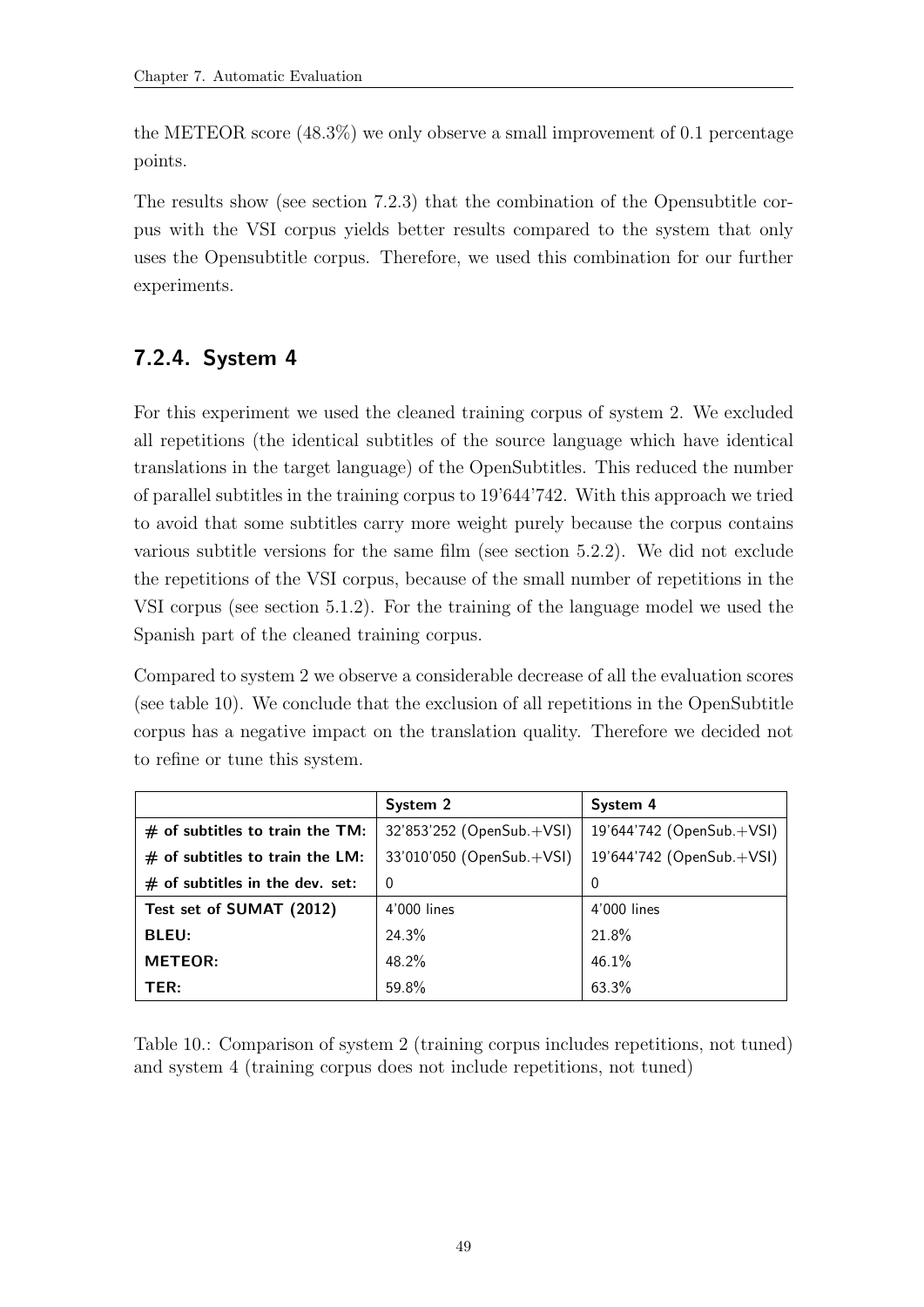## 7.2.5. Systems 5 and 6

For the training of system 5 (see table [11\)](#page-61-0) we improved the selection of the development and test set. We formed a test set by extracting a complete film (545 lines) from the complete OpenSubtitle corpus. We selected this film with 545 lines, because we had to choose a film which does not occur more than once in the corpus. To create the VSI test set we extracted 4'001 lines from the VSI corpus. We also extracted 15'001 lines from the VSI corpus and used them as a development set. We decided to only use VSI subtitles for the development set because they guarantee a high quality.

Moreover, we made several adaptions in the corpus. First, we excluded all repetitions of the OpenSubtitle corpus which have an identical Spanish translations and appear in the same context (5 identical preceding and following lines, see section [5.4\)](#page-45-0). This reduced the number of subtitles in the OpenSubtitle corpus to 26'850'109. In total the corpus we used to train the translation model contained 26'787'230 subtitles after the cleanup.

|                                   | System 2                       | System 5                                |
|-----------------------------------|--------------------------------|-----------------------------------------|
| $#$ of subtitles (total):         | 33'010'050 (Opensub.+VSI)      | 26'908'887 (Opensub.+VSI)               |
| $#$ of subtitles to train the TM: | 32'853'252 (OpenSub.+VSI)      | 26'787'230 (OpenSub.+VSI)               |
| $#$ of subtitles to train the LM: | 33'010'050<br>$(OpenSub.+VSI)$ | 111'870'797<br>(OpenSub.+VSI+monoling.) |
| $#$ of subtitles in the dev. set: | $\Omega$                       | $\mathbf 0$                             |
| Test set of SUMAT (2012)          | 4'000 lines                    | 4'000 lines                             |
| <b>BLEU:</b>                      | 24.3%                          | $25.0\%$                                |
| <b>METEOR:</b>                    | 48.2%                          | 48.8                                    |
| TER:                              | 59.8%                          | 59.1%                                   |

<span id="page-61-0"></span>Table 11.: Comparison of system 2 (not tuned) and system 5 (not tuned, additional monolingual data, improvement of the extraction of repetitions, correction of OCR errors)

Secondly, we added the Spanish monolingual data (84'961'910 sentences of the Open-Subtitle corpus) to the corpus for the training of the language model. This means that the corpus for the training of the language model consists of three parts: the VSI-Subtitles, the Spanish part of the parallel Opensubtitle corpus (without repetitions which occur in the same context) and the monolingual Spanish OpenSubtitle corpus (still containing all repetitions). In a third step we tried to correct some of the OCR-like errors in the OpenSubtitle corpus (see section [5.4\)](#page-45-0). We applied a script with rules to correct selected tokens and two generalized rules on the English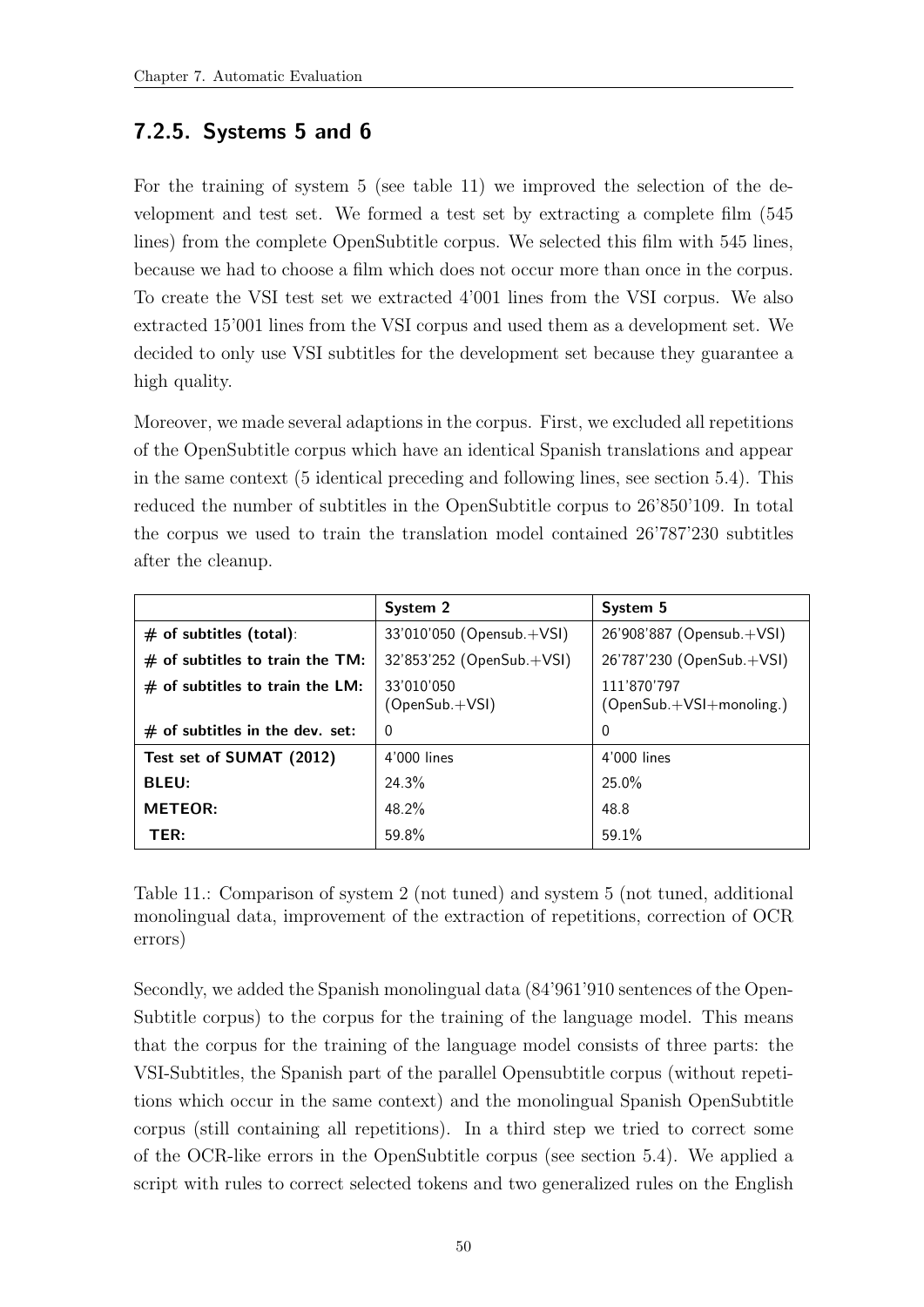part of the OpenSubtitle corpus. On the Spanish part we applied the rules which correct specific tokens, but no generalized rules. We corrected no OCR errors in the Spanish monolingual data of the OpenSubtitle corpus.

The results (see table [11\)](#page-61-0) show that these adaptions improve the translation quality. All evaluation scores increased. Therefore, we decided to tune this system by applying the MERT-script (see section [6\)](#page-52-0). The development set which we used for the tuning contained 15'001 parallel VSI subtitles. The tuning caused a further improvement of all the evaluation scores, for example, the BLEU score increased 1.7 percentage points (see table [12\)](#page-62-0).

|                                   | System 5                                | System 6                                |
|-----------------------------------|-----------------------------------------|-----------------------------------------|
| $#$ of subtitles (total):         | 26'908'887 (Opensub.+VSI)               | 26'908'887 (Opensub.+VSI)               |
| $#$ of subtitles to train the TM: | 26'787'230 (OpenSub.+VSI)               | 26'787'230 (OpenSub.+VSI)               |
| $#$ of subtitles to train the LM: | 111'870'797<br>(OpenSub.+VSI+monoling.) | 111'870'797<br>(OpenSub.+VSI+monoling.) |
| $#$ of subtitles in the dev. set: | $\Omega$                                | 15'001 (VSI)                            |
| Test set of SUMAT (2012)          | 4'000 lines                             | 4'000 lines                             |
| <b>BLEU:</b>                      | 25.0%                                   | 26.7%                                   |
| <b>METEOR:</b>                    | 48.8%                                   | 49.8%                                   |
| TER:                              | 59.1%                                   | 56.1%                                   |

<span id="page-62-0"></span>Table 12.: Comparison of system 5 (not tuned) and system 6 (tuned). Both systems were trained with the same corpus.

## 7.2.6. Systems 7 and 8

In the next experiment we improved the correction of OCR-errors. We extended our script with a generalized rule to correct OCR errors in the Spanish part of the training corpus (see section [5.4\)](#page-45-0). We also applied this rule to the monolingual Spanish data.

The BLEU score and TER score of system 7 (see table [13\)](#page-63-0) are equal as in system 5. The METEOR score of system 7 is even 0.1 percentage points worse than in system 5. The difference of this METEOR score is not significant and we can possibly explain it with the fact that training with Moses is non-convex (see section [6\)](#page-52-0). We conclude that the correction of OCR-like errors with the generalized rule for the Spanish part does not have an effect on the automatic evaluation scores.

We created a new system 8 by tuning system 7. We tuned system 7 with the same development set as used for system 6 (see table [12\)](#page-62-0) to check if the evaluation scores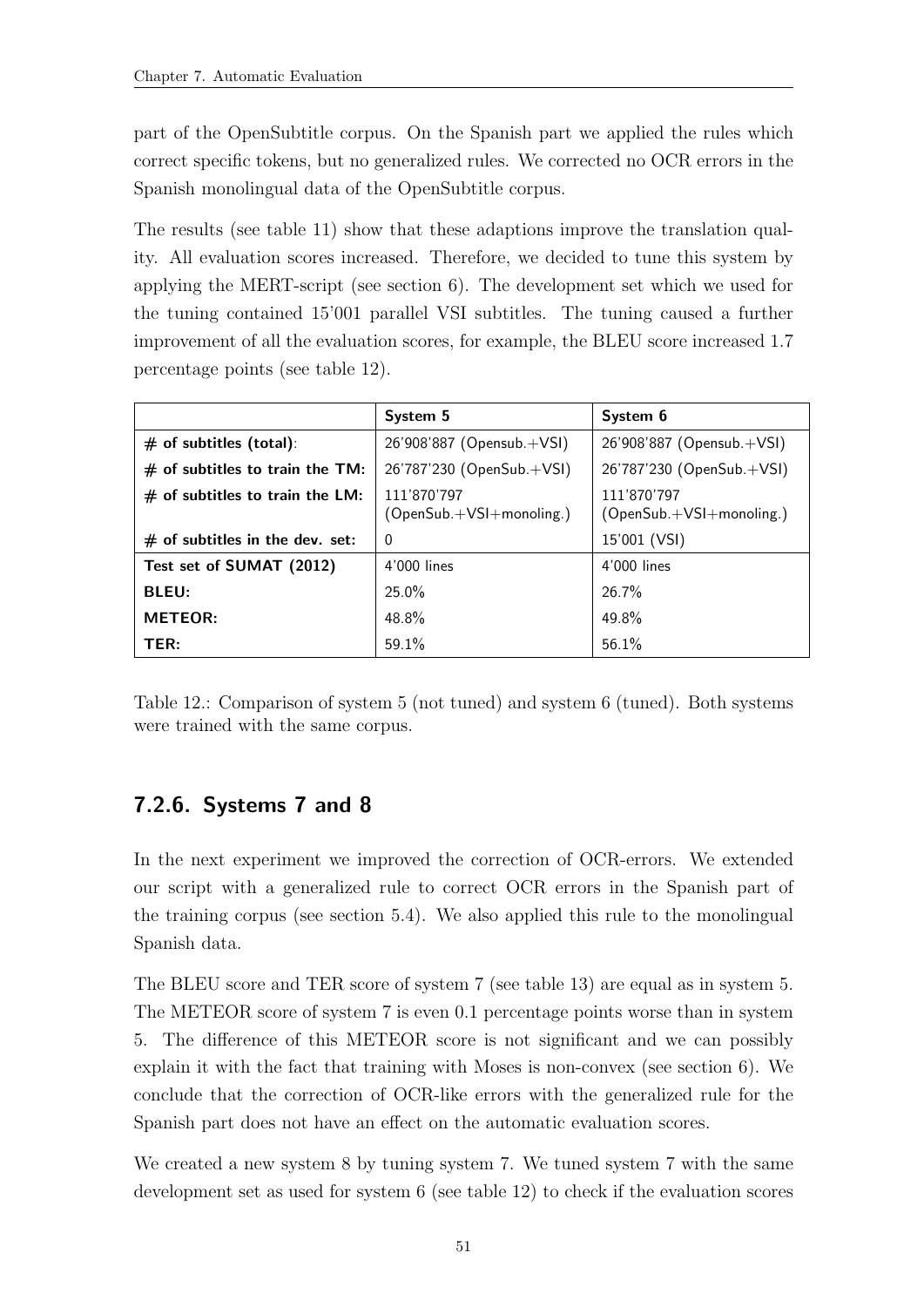of the tuned systems 6 and 8 show a significant difference. For system 8 (see table [14\)](#page-63-1) we observe almost the same evaluation scores as for system 6. The BLEU score and METEOR score of system 8 are 0.1 percentage points higher, whereas the TER score is 0.1 percentage points worse.

|                                   | System 5                                   | System 7                                |
|-----------------------------------|--------------------------------------------|-----------------------------------------|
| $#$ of subtitles (total):         | 26'908'887 (Opensub.+VSI)                  | 26'908'887 (Opensub.+VSI)               |
| $#$ of subtitles to train the TM: | 26'787'230 (OpenSub.+VSI)                  | 26'787'230 (OpenSub.+VSI)               |
| $#$ of subtitles to train the LM: | 111'870'797<br>$(OpenSub.+VSI+monolling.)$ | 111'870'797<br>(OpenSub.+VSI+monoling.) |
| $#$ of subtitles in the dev. set: | $\Omega$                                   | $\Omega$                                |
| Test set of SUMAT (2012)          | 4'000 lines                                | 4'000 lines                             |
| <b>BLEU:</b>                      | $25.0\%$                                   | $25.0\%$                                |
| <b>METEOR:</b>                    | 48.8%                                      | 48.7%                                   |
| TER:                              | 59.1%                                      | 59.1%                                   |

<span id="page-63-0"></span>Table 13.: Comparison of system 5 (not tuned) and system 7 (not tuned). In system 7 additional OCR errors were corrected.

|                                   | System 6                                | System 8                                |
|-----------------------------------|-----------------------------------------|-----------------------------------------|
| $#$ of subtitles (total):         | 26'908'887 (Opensub.+VSI)               | 26'908'887 (Opensub.+VSI)               |
| $#$ of subtitles to train the TM: | 26'787'230 (OpenSub.+VSI)               | 26'787'230 (OpenSub.+VSI)               |
| $#$ of subtitles to train the LM: | 111'870'797<br>(OpenSub.+VSI+monoling.) | 111'870'797<br>(OpenSub.+VSI+monoling.) |
| $#$ of subtitles in the dev. set: | $\Omega$                                | 15'001 (VSI)                            |
| Test set of SUMAT (2012)          | 4'000 lines                             | 4'000 lines                             |
| <b>BLEU:</b>                      | $26.7\%$                                | $26.8\%$                                |
| <b>METEOR:</b>                    | 49.8%                                   | 49.9%                                   |
| TER:                              | 56.1%                                   | 56.2%                                   |

<span id="page-63-1"></span>Table 14.: Comparison of system 6 (tuned) and system 8 (tuned, improved correction of OCR errors)

An automatic comparison showed that the systems 6 and 8 translated 1'082 of the 4'000 sentences differently. We decided to compare 50 differently translated sentences manually. This manual evaluation (see table [15\)](#page-64-0) should help to decide which system works better. We decided for each analyzed sentence which system translated better. Translations for which we were not able to decide the category are counted in the category impossible to decide. In most of the cases we had to consider the context, to decide which translation is better. Although this evaluation is based on a small number of translated sentences and contains subjective decisions,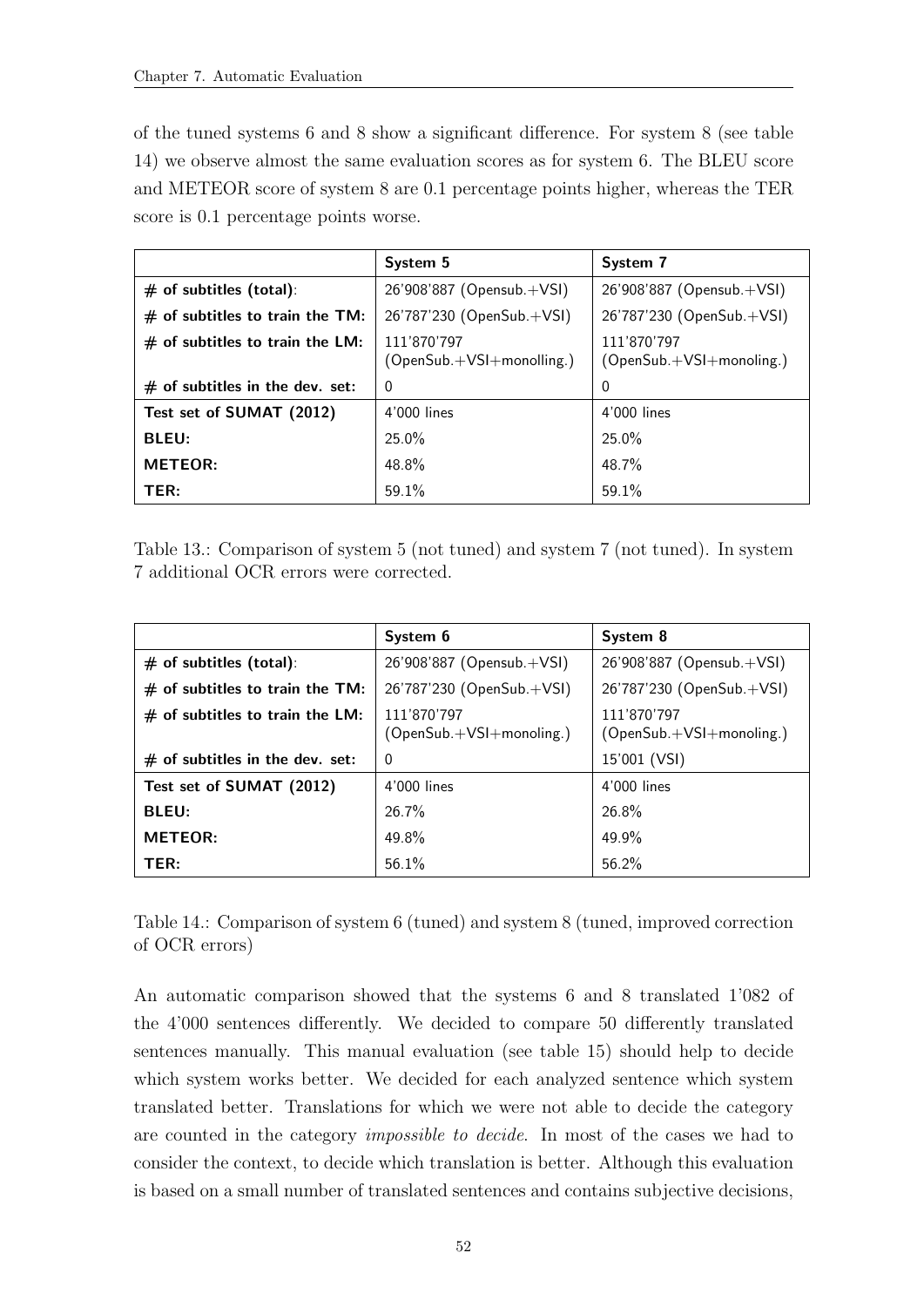| total:                      | 50 |
|-----------------------------|----|
| System 6 translates better: | 15 |
| System 8 translates better: | 11 |
| Impossible to decide:       | 9Δ |

it will give a perception of the performance of the two systems.

<span id="page-64-0"></span>Table 15.: Manual comparison of the sentences that were translated differently by system 6 and 8

For 24 of 50 sentences we were not able to decide which translation is better (see ex. [7.3\)](#page-64-1). Either both sentences were completely wrong or they showed lexical variations which are both possible. This shows that the quality of the translation is difficult to judge without any defined criteria and error classes to base the decision on. For 15 (30%) of the evaluated sentences system 6 produces a better translation, whereas for 11 (22%) sentences system 8 performs better (see ex. [7.1](#page-64-2) and [7.2\)](#page-64-3). In total, system 6 outperforms system 8 for more sentences than vice versa.

#### <span id="page-64-2"></span>(7.1) English subtitle:

it was a massive undertaking .

System 6: fue una tarea **enorme**. System 8: fue una tarea **masiva**. Comparison:

System 6 performs better.

#### <span id="page-64-3"></span>(7.2) English subtitle:

there was no such thing as multiple cameras , being synched together . System 6: no  $\boldsymbol{hay}$  nada como varias cámaras, están sincronizados juntos. System 8: no había tal cosa como varias cámaras, están sincronizados juntos. Comparison: System 8 performs better.

#### <span id="page-64-1"></span>(7.3) English sentence:

i 'm sure . when we did it , we weren 't even synched to film , **System 6:** estoy seguro . cuando lo hicimos , **no** estábamos sincronizados para filmar , System 8: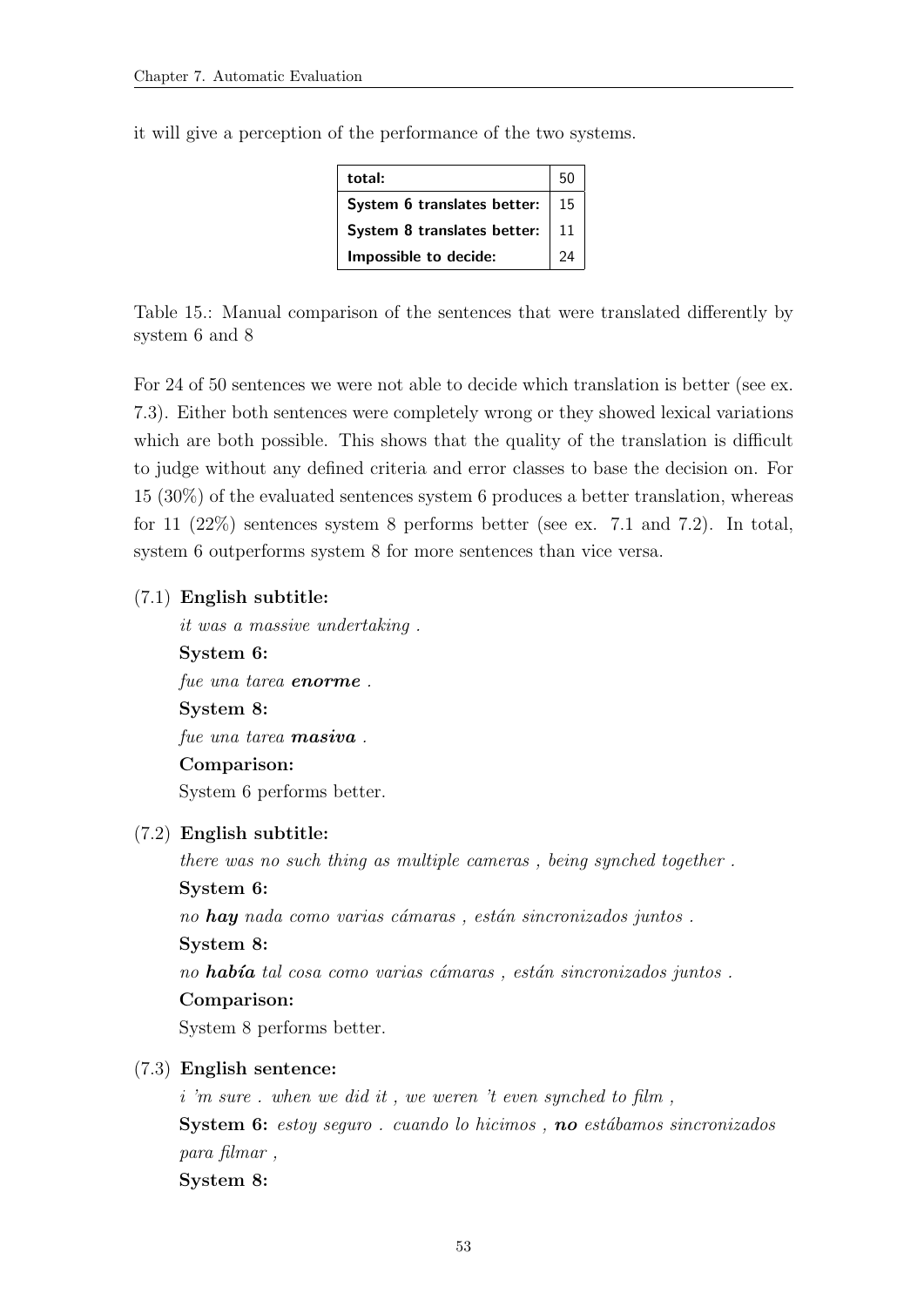estoy seguro . cuando lo hicimos, **ni siquiera** estábamos sincronizados para filmar,

#### Comparison:

Impossible to decide which system performs better.

For the comparison of system 6 and 8 we additionally used the Levenshtein distance and the percentage of exact matches (see section [7.1.4](#page-56-1) and table [16\)](#page-65-0). The results show that system 6 achieves 3.65% exact matches, which is slightly more than the percentage of exact matches for system 8 (3.48%). System 6 also yields slightly more lev-5-matches than system 8. In contrast, the average Levenshtein distance for system  $8$   $(22.16)$  is slightly better than for system 6  $(22.17)$ . The script also calculated the Levenshtein distance for sentences of different lengths (see table [17\)](#page-65-1). Generally, we observe that the longer the sentences are the more difficult is the translation. For the sentences of all lengths system 6 yields on average slightly more absolute matches than system 8. For the lev-5-matches we observe the same. Only for sentences with 4-6 tokens system 8 yields on average more lev-5-matches. Calculating the average Levenshtein distance, system 8 outperforms system 6, except for sentences containing 1-3 tokens. The observed differences between the absolute matches, lev-5-matches and the average Levenshtein distances are little and not significant.

|                             | System 6 | System 8   System 9 |          |
|-----------------------------|----------|---------------------|----------|
| Total absolute matches:     | $3.65\%$ | $3.48\%$            | $3.60\%$ |
| <b>Total Lev-5 matches:</b> | 10.35%   | 10.10%              | 9.85%    |
| Total average lev dist:     | 22.17    | 22.16               | 22 14    |

| tokens:                    | $1 - 3$  | $4-6$    | $7-9$    | $10 - 12$ | $13 - 15$ | $16 - 18$ | $19+$    |
|----------------------------|----------|----------|----------|-----------|-----------|-----------|----------|
| Absolute matches (syst.6): | 24.44%   | $9.08\%$ | 3.89%    | 0.79%     | 0.49%     | $0.00\%$  | $0.00\%$ |
| Lev-5 matches (syst.6):    | 45.56%   | 22.35%   | 12.18%   | 4.28%     | 2.63%     | 0.52%     | $0.00\%$ |
| Avg lev. dist. (syst.6):   | 7.53     | 12.83    | 18.55    | 25.42     | 30.81     | 35.75     | 40.93    |
| Absolute matches (syst.8): | 22.47%   | $9.03\%$ | $3.80\%$ | 0.60%     | 0.49%     | $0.00\%$  | $0.00\%$ |
| Lev-5 matches (syst.8):    | 46.07%   | 22.28%   | 11.83%   | 4.28%     | 2.30%     | 0.51%     | $0.00\%$ |
| Avg lev. dist. (syst.8):   | 7.65     | 12.73    | 18.48    | 25.32     | 30.64     | 35.75     | 39.73    |
| Absolute matches (syst.9): | 23.60%   | 8.97%    | 3.89%    | 0.61%     | 0.51%     | $0.00\%$  | $0.00\%$ |
| Lev-5 matches (syst.9):    | 46.07%   | 21.52%   | 11.19%   | 3.86%     | 2.37%     | 0.54%     | $0.00\%$ |
| Avg lev. dist (syst.9):    | $8.03\%$ | 12.83    | 18.58    | 25.66     | 30.94     | 35.87     | 40.00    |

<span id="page-65-0"></span>Table 16.: Levenshtein distance and exact matches of system 6 and 8

<span id="page-65-1"></span>Table 17.: System 6 and 8: Levenshtein distance, sentences of different length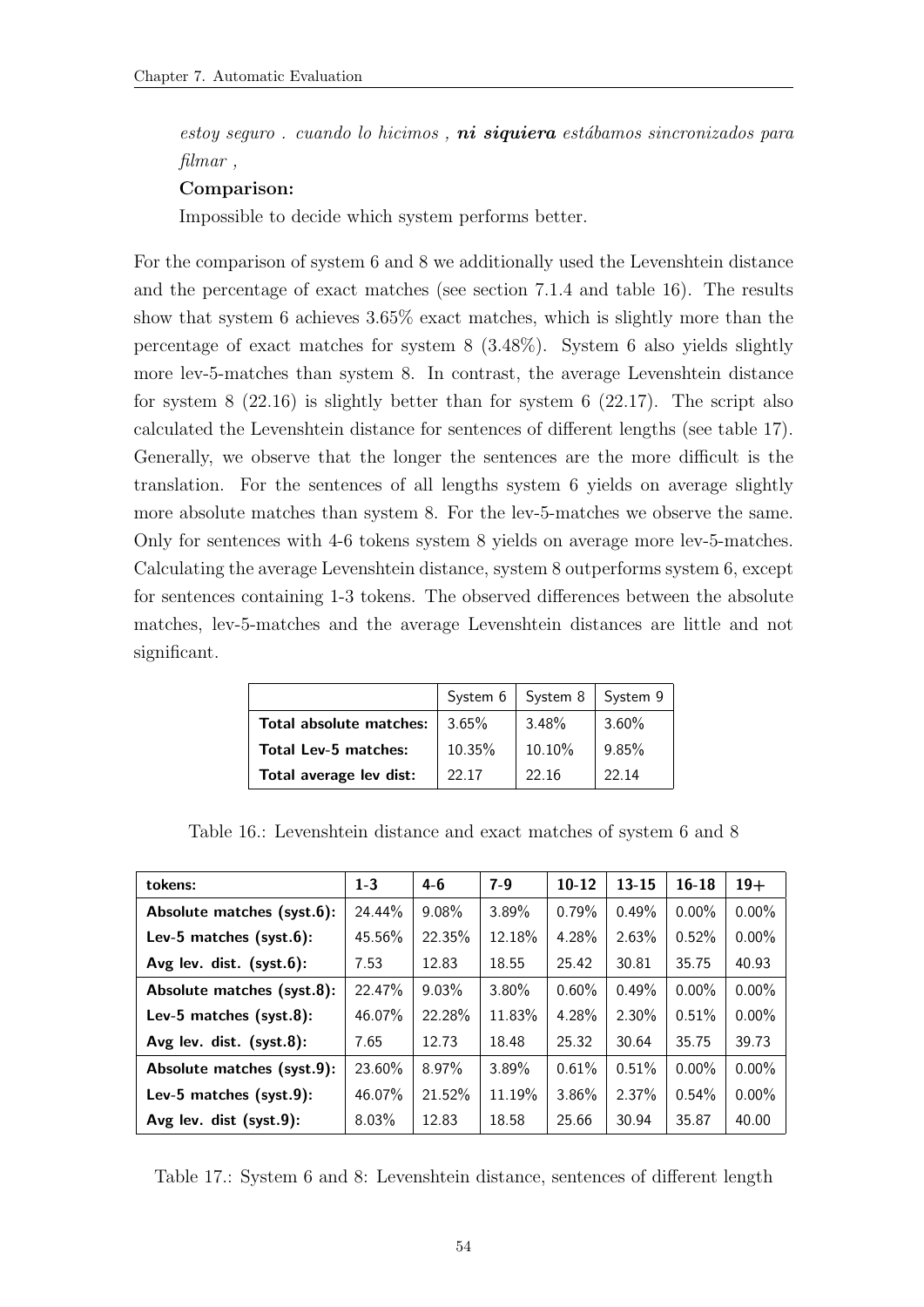The manual and automatic evaluation of systems 6 and 8 showed that the correction of the OCR errors in the Spanish part did not significantly improve the translation quality. We can think of three possible reasons: First, the comparison of two systems with small performance differences cannot provide significant results. The training with Moses is non-convex and, therefore, we get small performance variations which cannot be assigned to changes in the training corpora. Second, our rules possibly do not correct enough OCR-errors to result in a significant improvement of the translation quality. Third, the number of OCR errors in the training corpus is perhaps too small to negatively impact the translation quality. Further projects must investigate these possible explanations. Additionally, we might test if OCR errors are indicators for subtitles of bad quality and if we should exclude these sentences from the corpus.

Although the performance of both systems is almost the same, we decided to continue with the training corpora of system 8.

|                                   | System 8                                | System 9                                  |
|-----------------------------------|-----------------------------------------|-------------------------------------------|
| $#$ of subtitles (total):         | 26'908'887 (Opensub.+VSI)               | 26'908'887 (Opensub.+VSI)                 |
| $#$ of subtitles to train the TM: | 26'787'230 (OpenSub.+VSI)               | 26'787'230 (OpenSub.+VSI)                 |
| $#$ of subtitles to train the LM: | 111'870'797<br>(OpenSub.+VSI+monoling.) | 111'870'797<br>$(OpenSub.+VSI+monoling.)$ |
| $#$ of subtitles in the dev. set: | 15'001                                  | 15'001 (VSI)                              |
| Test set of SUMAT (2012)          | 4'000 lines                             | 4'000 lines                               |
| <b>BLEU:</b>                      | 26.8%                                   | $26.8\%$                                  |
| <b>METEOR:</b>                    | $49.9\%$                                | 49.5%                                     |
| TER:                              | 56.2%                                   | 56.0%                                     |

#### <span id="page-66-0"></span>7.2.7. System 9

<span id="page-66-1"></span>Table 18.: Comparison of system 8 (tuned) and system 9 (tuned, all special characters are escaped)

For system 9 (see table [18\)](#page-66-1) we improved the training corpus by escaping special characters of the VSI subtitles. We observed an inconsistency between the special characters in the VSI and OpenSubtitle corpus. The Moses tokenizer escapes special characters, for example, it replaces 'll with apos;ll. However, the VSI subtitles were not escaped, because the SUMAT project which tokenized the VSI subtitles works with non-escaped special characters. We decided to escape all special characters of our training corpus, development set and test sets. Apart from this modification we used the same corpora as for the systems 7 and 8. After the training, we tuned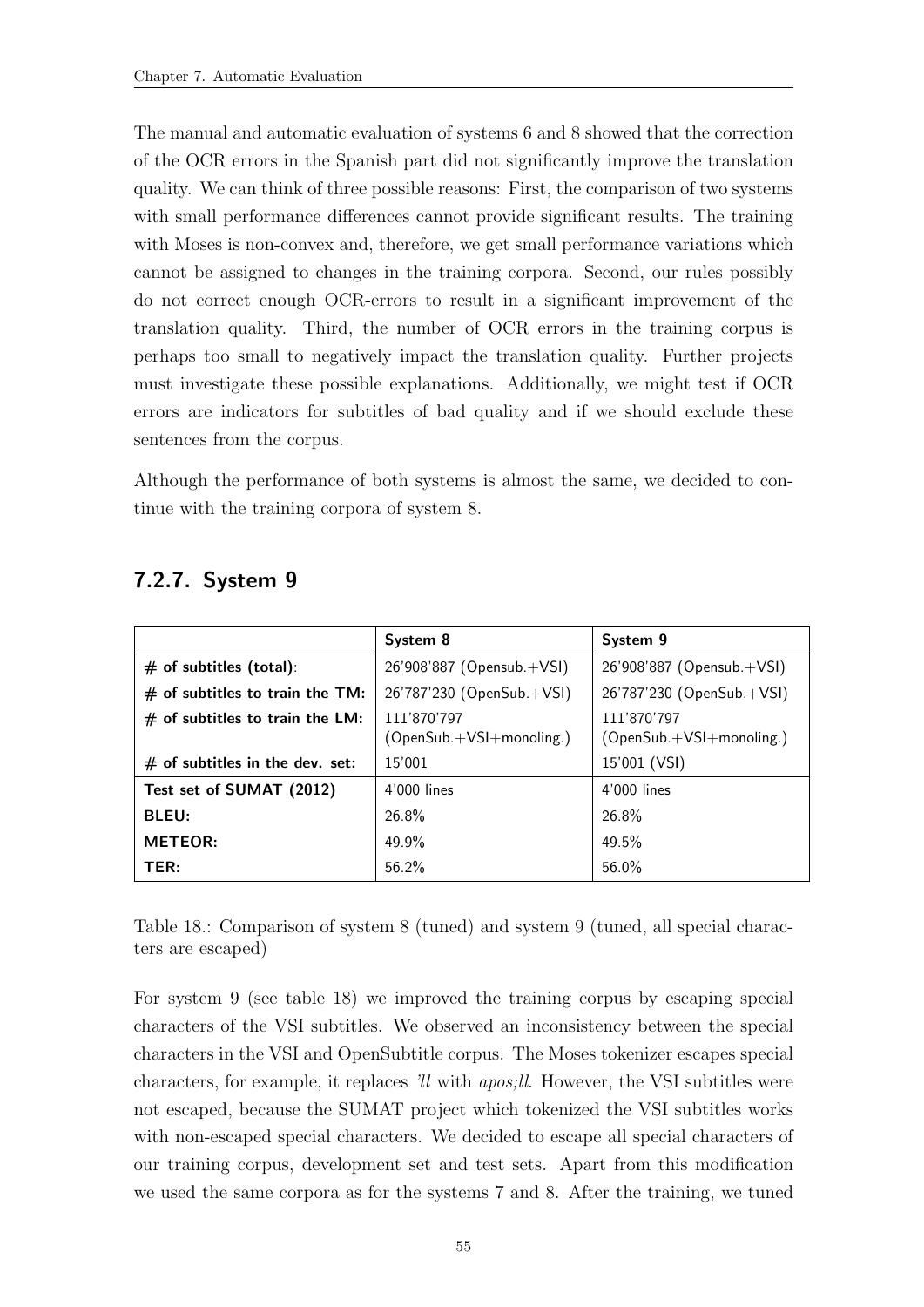the system with MERT. The BLEU score (see table [18\)](#page-66-1) is exactly the same as for system 8, the TER score is slightly better, whereas the METEOR score is slightly worse. We observe no significant differences in the evaluation scores.

The number of exact matches of system 9 compared to system 8 is slightly higher (see tables [16](#page-65-0) and [17\)](#page-65-1), whereas the percentage of Lev-5 matches is slightly lower. The average Levenshtein distance is almost the same in both systems. If we consider the number of absolute matches and the average Levenshtein distance for sentences of different lengths, we only observe small differences which are not significant.

We see that the automatic evaluation scores show no significant differences between systems 6, 8 and 9. We decided to use system 9 for the test set translations, which are used for the improvement and evaluation of the grammar checker (see section [8\)](#page-72-0).

## 7.3. The Final Translation System

In this section we evaluate our final Translation System (System 9) with additional test sets (see section [7.3.1\)](#page-67-0). Furthermore, we compare our system and its performance with the system of SUMAT for English-Spanish (see section [7.3.2\)](#page-70-0).

#### <span id="page-67-0"></span>7.3.1. Evaluation with the VSI and OpenSubtitle Test Set

We already evaluated system 9 with the SUMAT test set (version 2012) which contains 4000 lines (see tables [12,](#page-62-0) [16](#page-65-0) and [17\)](#page-65-1). Within the SUMAT test set no repetitions occur. 72 of the English sentences of the test set also occur in the training corpus and none of them occurs in the development set.

For the evaluation of our final system  $(=$  system 9), we additionally used the VSI test set and the OpenSubtitle test set.

#### 7.3.1.1. Evaluation with the OpenSubtitle Test Set

The OpenSubtitle test set contains 545 lines. Within the test set no repetitions occur. None of the test set sentences occurs in the training corpus or development set. We corrected the OCR-errors in the test set manually. On average, the English part of the test set contains 6.77 tokens per line. These are about 4 tokens less per line than in the SUMAT test set (version 2012).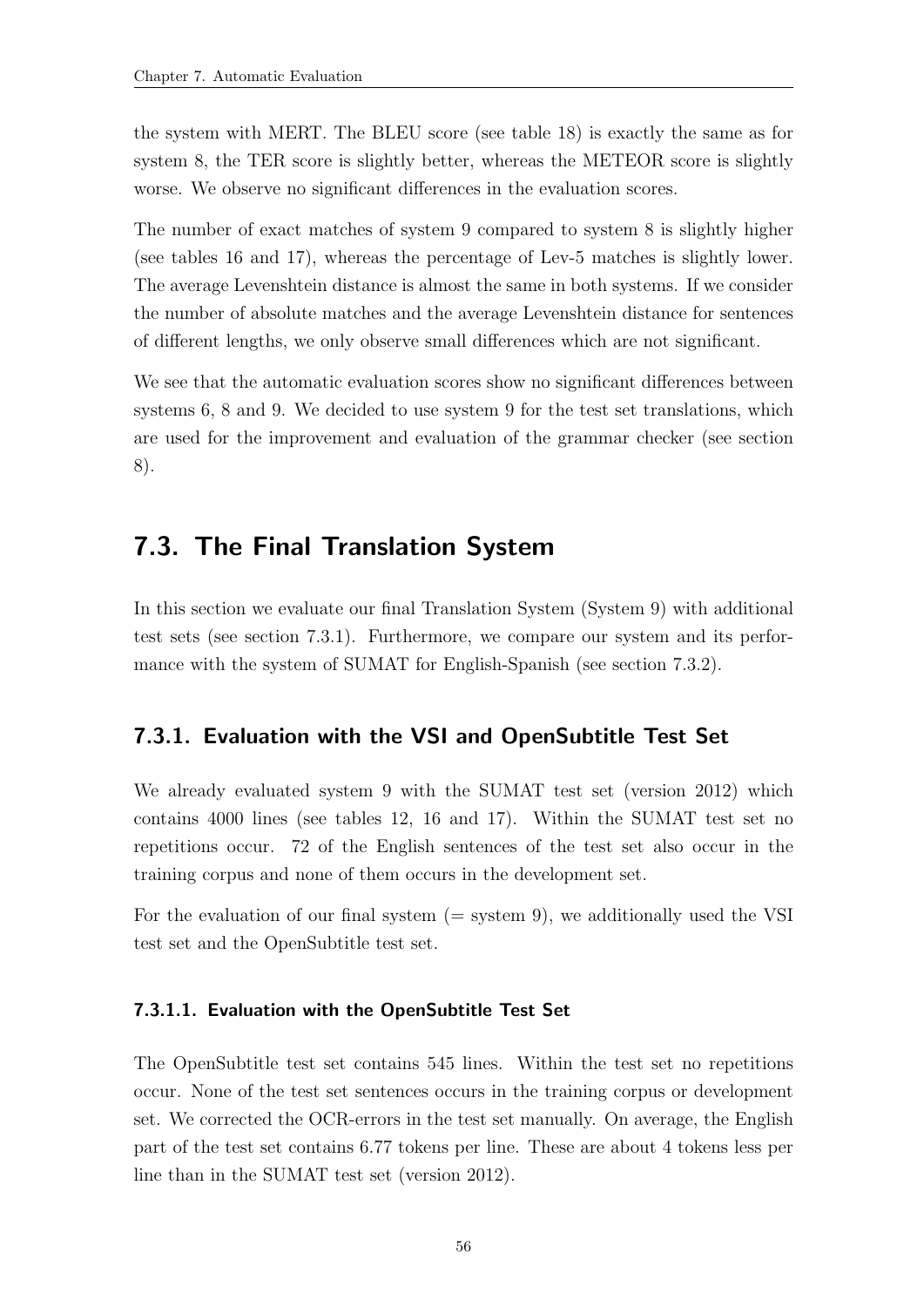|                   | <b>SUMAT</b> test set | <b>OpenSubtitle test set</b> | VSI test set |
|-------------------|-----------------------|------------------------------|--------------|
| $#$ of lines:     | 4'000                 | 545                          | 4'001        |
| <b>BLEU:</b>      | 26.8%                 | 35.5%                        | 25.4%        |
| <b>METEOR:</b>    | 49.5%                 | 57.6%                        | 47.6%        |
| TER:              | 56.0%                 | 45.9%                        | 58.8%        |
| Absolute matches: | $3.60\%$              | 17.80%                       | 3.75%        |
| Lev-5 matches:    | 9.85%                 | 34.86%                       | $9.80\%$     |
| Avg lev. dist.    | 22.14                 | 12.31                        | 21.33        |

<span id="page-68-0"></span>Table 19.: Evaluation of system 9 with the SUMAT test set, OpenSubtitle test set and VSI test set

System 9 yields a BLEU score of 35.5% for this test set (see table [19\)](#page-68-0), which is is 8.7 percentage points higher than the BLEU score of the SUMAT test set (version 2012). Also the TER score and METEOR score show considerably more satisfying results for the OpenSubtitle test set than for the SUMAT test set (version 2012). The Levenshtein distances for sentences of different lengths show that the performance of the system is better for short sentences than for long sentences (see tables [19](#page-68-0) and [20\)](#page-69-0). On average, the sentences of the OpenSubtitle test set are shorter than in the SUMAT test set. This is probably one of the reasons why the evaluation scores for this test set are considerably better than for the SUMAT test set (version 2012). Another possible reason is the composition of the corpus. In section 5 we discussed that the major part of our corpus are OpenSubtitles. Therefore, we assume that the OpenSubtitle test set is more similar to the training corpus than the SUMAT test set which may result in a higher translation quality. Furthermore, the OpenSubtitle test set contains a lot of dialogue with common expressions. As some of these common expressions exist already in the training corpus, it is more probable that our system translates them correctly.

These reasons also explain why we can find considerably more exact matches in the OpenSubtitle test set than in in the SUMAT test set (version 2012). In total, our final system translated 17.80% of the sentences of the OpenSubtitle test correctly (see table [19\)](#page-68-0). Moreover, we found in the OpenSubtitle test set 31.26% more lev-5-matches than in the SUMAT test set. Also, the average Levenshtein distance is considerably better than in the SUMAT test set of 2012.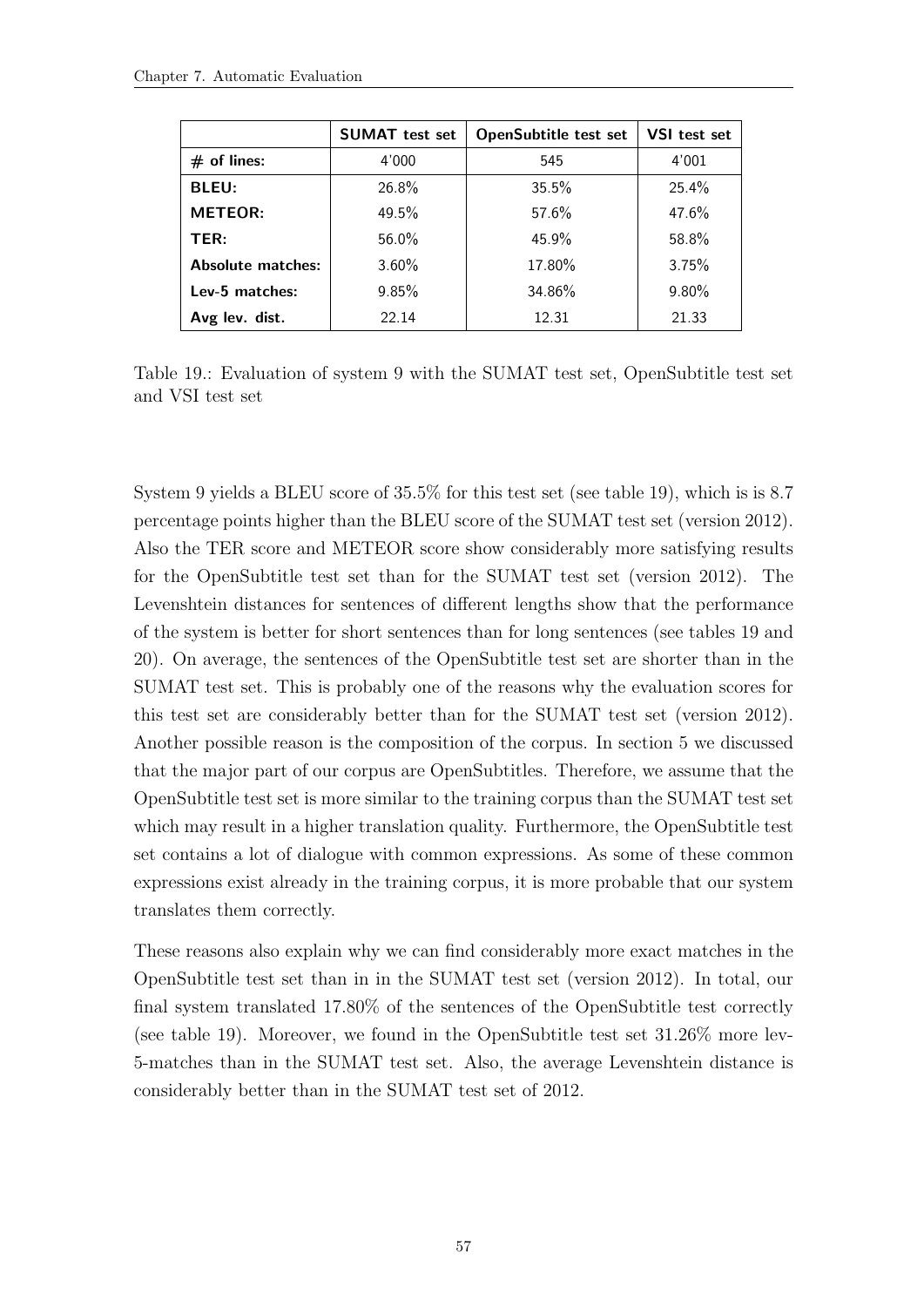| number of tokens:                | $1-3$  | $4-6$    | $7-9$  | $10-12$  | $13 - 15$ | $16 - 18$ | $19+$    |
|----------------------------------|--------|----------|--------|----------|-----------|-----------|----------|
| <b>Absolute matches (SUMAT):</b> | 23.60% | $8.97\%$ | 3.89%  | 0.61%    | 0.51%     | $0.00\%$  | $0.00\%$ |
| Lev-5 matches (SUMAT):           | 46.07% | 21.52%   | 11.19% | $3.86\%$ | $2.37\%$  | $0.54\%$  | $0.00\%$ |
| Avg lev. dist (SUMAT):           | 8.03%  | 12.83    | 18.58  | 25.66    | 30.94     | 35.87     | 40.00    |
| Absolute (OpenSub.):             | 38.26% | 16.30%   | 12.20% | 2.22%    | $0.00\%$  | $0.00\%$  | $0.00\%$ |
| Lev-5 (OpenSub.):                | 60.83% | 37.44%   | 23.58% | 11.11%   | $5.00\%$  | $0.00\%$  | $0.00\%$ |
| Avg lev. dist (OpenSub.):        | 5.3    | 10.31    | 13.78  | 22.00    | 26.15     | 31.86     | 41.12    |
| Absolute (VSI):                  | 16.22% | 10.99%   | 2.34%  | $0.94\%$ | 0.56%     | $0.00\%$  | $0.00\%$ |
| Lev-5 $(VSI)$ :                  | 36.49% | 23.58%   | 7.54%  | 4.12%    | 2.78%     | $0.00\%$  | $0.00\%$ |
| Avg lev. dist (VSI):             | 8.41   | 13.15    | 20.22  | 25.78    | 30.62     | 35.27     | 39.00    |

<span id="page-69-0"></span>Table 20.: Levenshtein distance for sentences of different lengths (test sets: SUMAT 2012, OpenSubtitle, VSI)

#### 7.3.1.2. Evaluation with the VSI Test Set

The VSI test set contains 4'001 VSI subtitles. There are no repeated lines within the test set. 96 of the subtitles of the test set also exist in the training set and 4 subtitles of the test set occur in the development set as well. In total, we counted 38'877 tokens in the test set, which means 9.72 tokens per line on average. These are about 3 tokens more than the OpenSubtitle test set and approximately 1 token less per line than the SUMAT test set (version 2012).

The evaluation scores for the translation of the VSI test set are the worst of all test sets (see table [19\)](#page-68-0). We can explain the difference compared to the OpenSubtitle test set with the fact that the largest part of the training corpus are OpenSubtitles which means that the OpenSubtitle test set is more similar to the training data than the VSI test set. Compared to the results for the SUMAT test set, the BLEU score (see table [19\)](#page-68-0) of the VSI test set is 1.4 percentage points worse, the METEOR score 1.9 percentage points worse and the TER score 2.8% worse.

The Levenshtein distance shows similar results (see table [19](#page-68-0) and [20\)](#page-69-0): the differences between the evaluation scores for the OpenSubtitle test set and the VSI subtitles is considerable, in contrast to the results for the SUMAT and VSI test set, where the evaluation scores are similar. The number of exact matches (the sentence of the translation and reference translation is the same) is slightly worse in the VSI test set, whereas the total average of the Levenshtein distance is slightly better than in the SUMAT test set.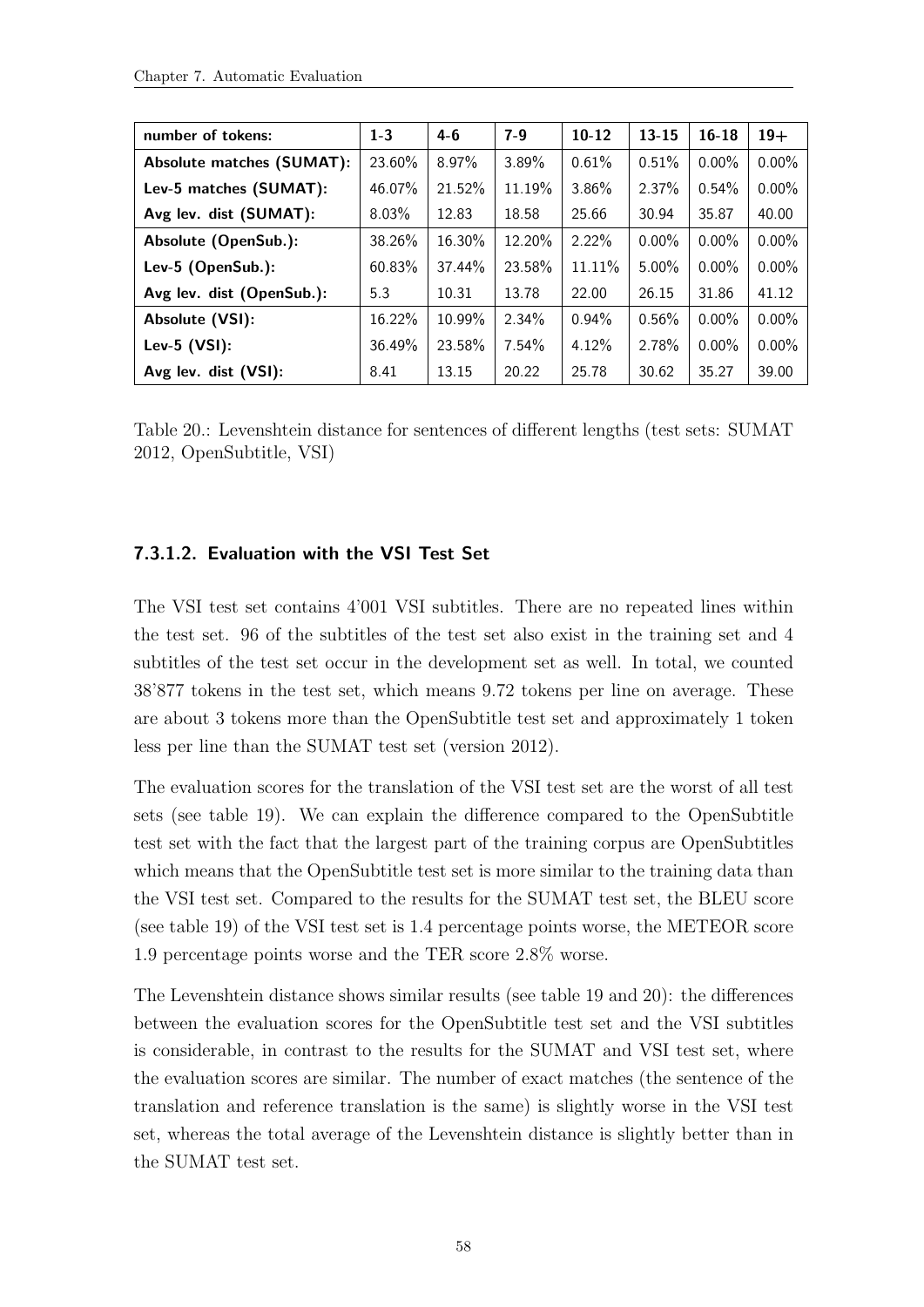We found significant differences between the test set of the OpenSubtitle corpus and the test sets which consist of SUMAT subtitles. This confirms the heterogeneity of the two parts of our corpus, which we discussed in section [5.3.](#page-45-1)

#### <span id="page-70-0"></span>7.3.2. Comparison with the Results of the SUMAT Project

In this section we compare the performance of our final system  $(=$  system 9) with the performance of the systems of the SUMAT project (versions 2012 and 2013). For the comparison of the performance, we used the BLEU score, the METEOR score and the TER score.

The results show (see table [21\)](#page-70-1) for our final system  $(=$  system 9) that the BLEU and METEOR score are slightly better than the corresponding scores for the SUMAT<sup>29</sup> system of 2012. In contrast, the TER score shows a slightly better result for the SUMAT system.

|                                   | System 9                              | <b>SUMAT</b> system<br>(version 2012) |
|-----------------------------------|---------------------------------------|---------------------------------------|
| $#$ of subtitles (total):         | 26'908'887 (Opensub.+VSI)             | ???                                   |
| $#$ of subtitles to train the TM: | 26'787'230 (OpenSub.+VSI)             | ???                                   |
| $#$ of subtitles to train the LM: | 111'870'797<br>$(OpenSub.+VSI+mono.)$ | ???                                   |
| $#$ of subtitles in the dev. set: | 15'001 (VSI)                          | 777                                   |
| Test set of SUMAT (2012)          | 4'000                                 | 4'000                                 |
| <b>BLEU:</b>                      | 26.8%                                 | $25.5\%$                              |
| <b>METEOR:</b>                    | $49.5\%$                              | 47.7%                                 |
| TER:                              | 56.0%                                 | 54.6%                                 |

<span id="page-70-1"></span>Table 21.: Comparison of system 9 (system trained in this project) and the SUMAT system (version 2013)

We also compared our final system with the SUMAT system of 2013<sup>30</sup>. For the training of the SUMAT system (version 2013), the SUMAT project used 803'064 parallel subtitles. Their development set consisted of 2'000 subtitles. For the performance evaluation of our final system  $(=$  system 9), we used the same test set as the SUMAT project for the evaluation of their system of 2013. Note that for the evaluation, they used another test set than for the evaluation of the system of 2012. The results (see table [22\)](#page-71-0) show, that the BLEU score of our system final is 1.3%

<sup>29</sup>The scores for the SUMAT system are extracted from an internal report of SUMAT of 2012. We did not find out how much training data the SUMAT project used.

<sup>30</sup>the scores for the SUMAT system are extracted from an internal report of SUMAT of April 2013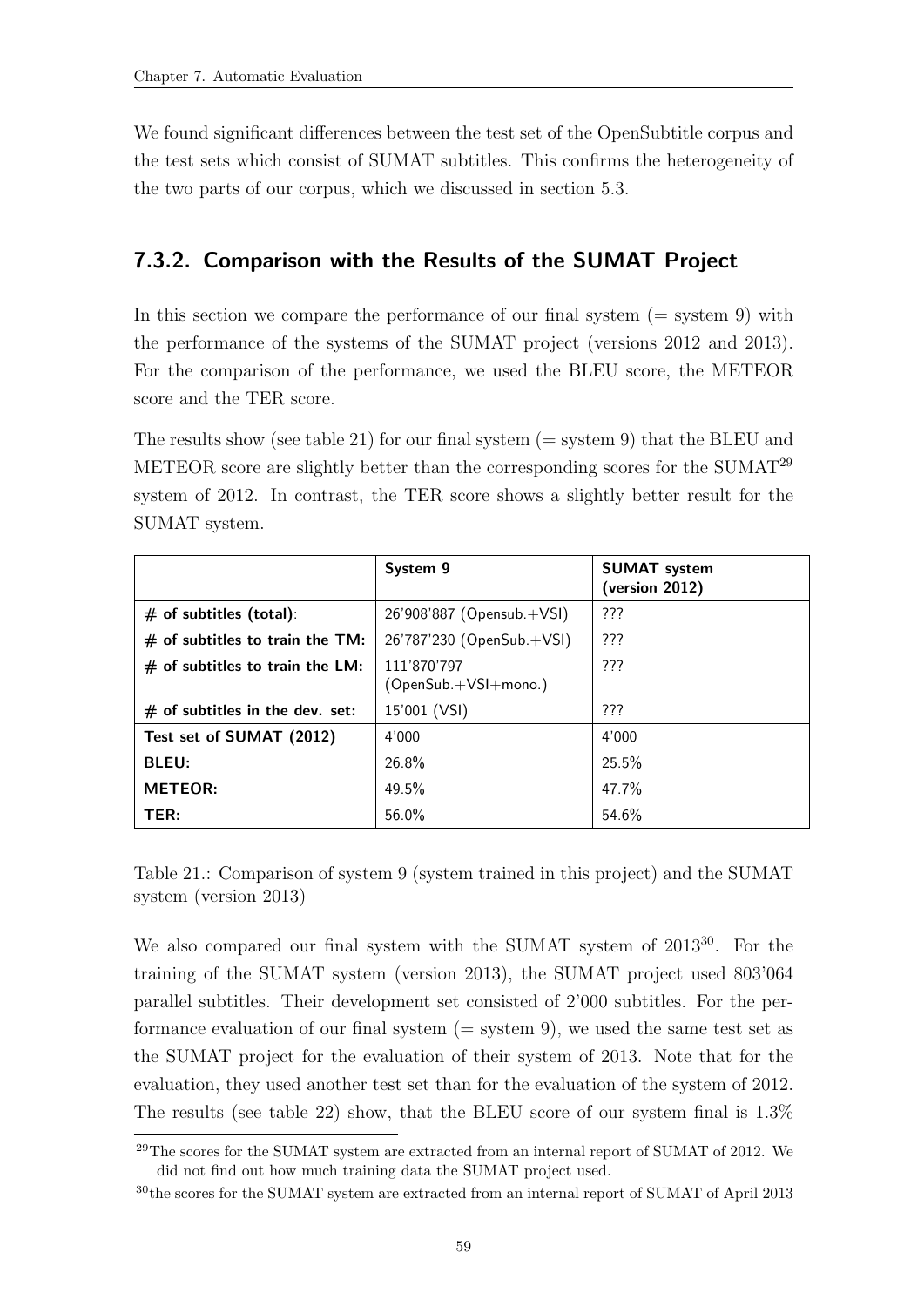better than for the SUMAT system of 2013. The METEOR score of both systems is similar, but our final system achieves a slightly better score (0.4% higher) than the SUMAT system of 2013. The TER score of our final system is 1.7% better than for the translation of the SUMAT system of 2013.

|                                   | System 9                               | <b>SUMAT</b> system<br>(version 2012) |
|-----------------------------------|----------------------------------------|---------------------------------------|
| $#$ of subtitles (total):         | $26'908'887$ (Opensub. $+\text{VSI}$ ) | ???                                   |
| $#$ of subtitles to train the TM: | 26'787'230 (OpenSub.+VSI)              | 803'064                               |
| $#$ of subtitles to train the LM: | 111'870'797<br>(OpenSub.+VSI+mono.)    | ???                                   |
| $#$ of subtitles in the dev. set: | 15'001 (VSI)                           | 2'000                                 |
| Test set of SUMAT (2012)          | 4'000                                  | 4'000                                 |
| <b>BLEU:</b>                      | 30.6%                                  | 29.3%                                 |
| <b>METEOR:</b>                    | 51.5%                                  | 51.1%                                 |
| TER:                              | 52.6%                                  | 54.3%                                 |

<span id="page-71-0"></span>Table 22.: Comparison of system 9 (system trained in this project) and the SUMAT system (version 2013)

The comparison shows that the performance of our final system is slightly better than the performance of the SUMAT systems. For our final system we used considerably more training data than the SUMAT project did. We conclude that an inclusion of amateur subtitles can be useful to improve the performance of the translation system, although the amateur subtitles do not guarantee a high quality.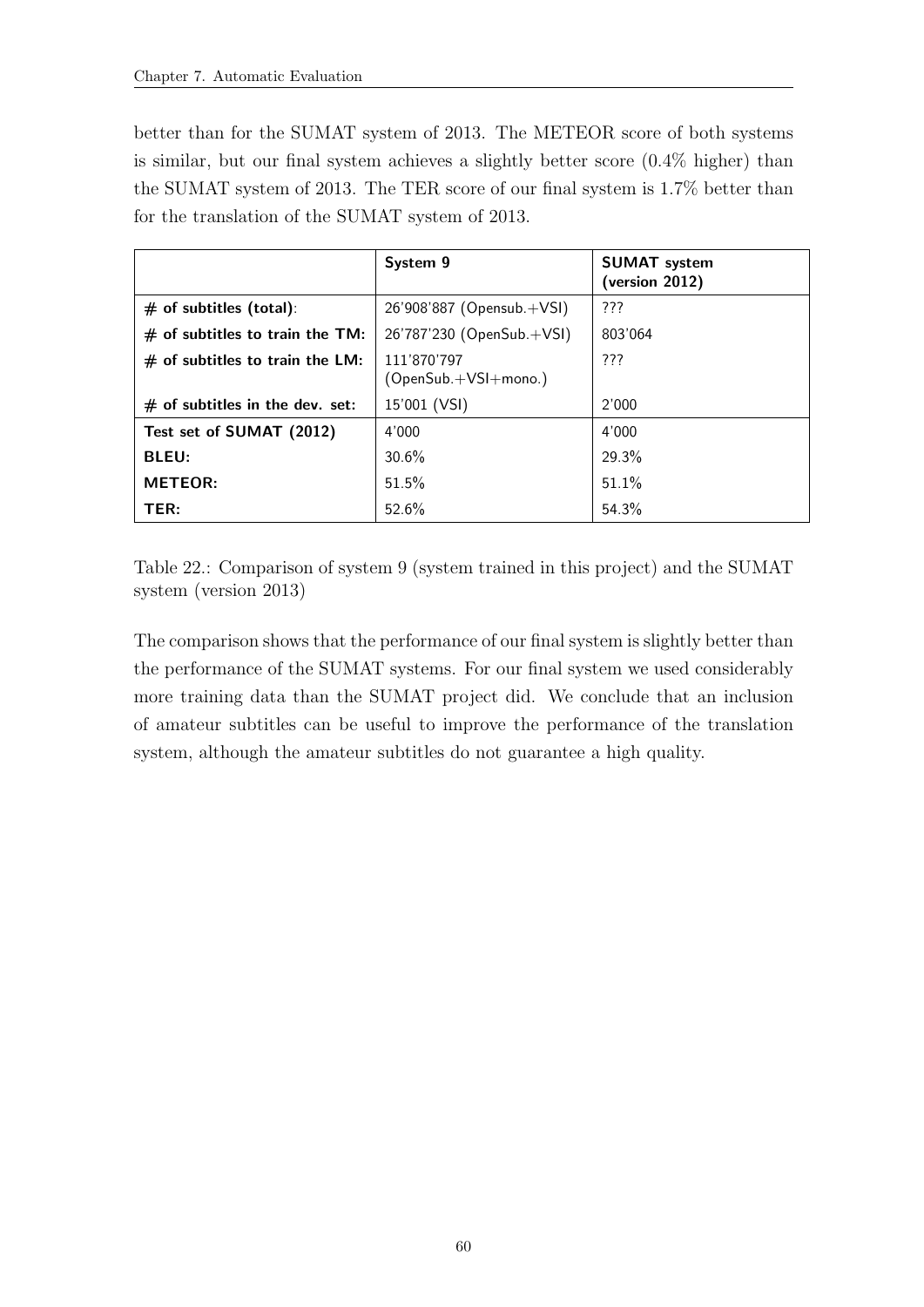# 8. Grammar Checking

In this chapter we will correct the translation produced by the SMT system (see section [7\)](#page-54-0) with a rule-based grammar checker. We need linguistic information for the formulation of the grammar rules. Freeling (see section [8.1.1\)](#page-73-0) provides the partof-speech tags and the morphological analysis of the Spanish sentences.

For each of our error classes (see section [8.2\)](#page-76-0) we make a restricted error analysis based on the SUMAT test set. Then we use the analyzed errors for the development of the rules. Some of the developed rules compare the errors detected by our grammar checker with the errors found by LanguageTool. Based on these rules, we design a grammar checker program and then the grammar checker corrects the translated test sets. Finally, we evaluate the corrections and discuss improvements such as DVD manuals (see section [8.8.2\)](#page-113-0).



Figure 1: Program flow of our grammar checker

Our grammar checker program consists of three steps (see figure 1): In a first step, the grammar checker detects possible grammatical errors with the part-of-speech tags and the morphological analysis of the Freeling output. Then the grammar checker selects which of the detected errors will be corrected. To decide which errors should be corrected, the grammar checker uses different sources: the detected errors of LanguageTool, the English original text and/or the morphological analysis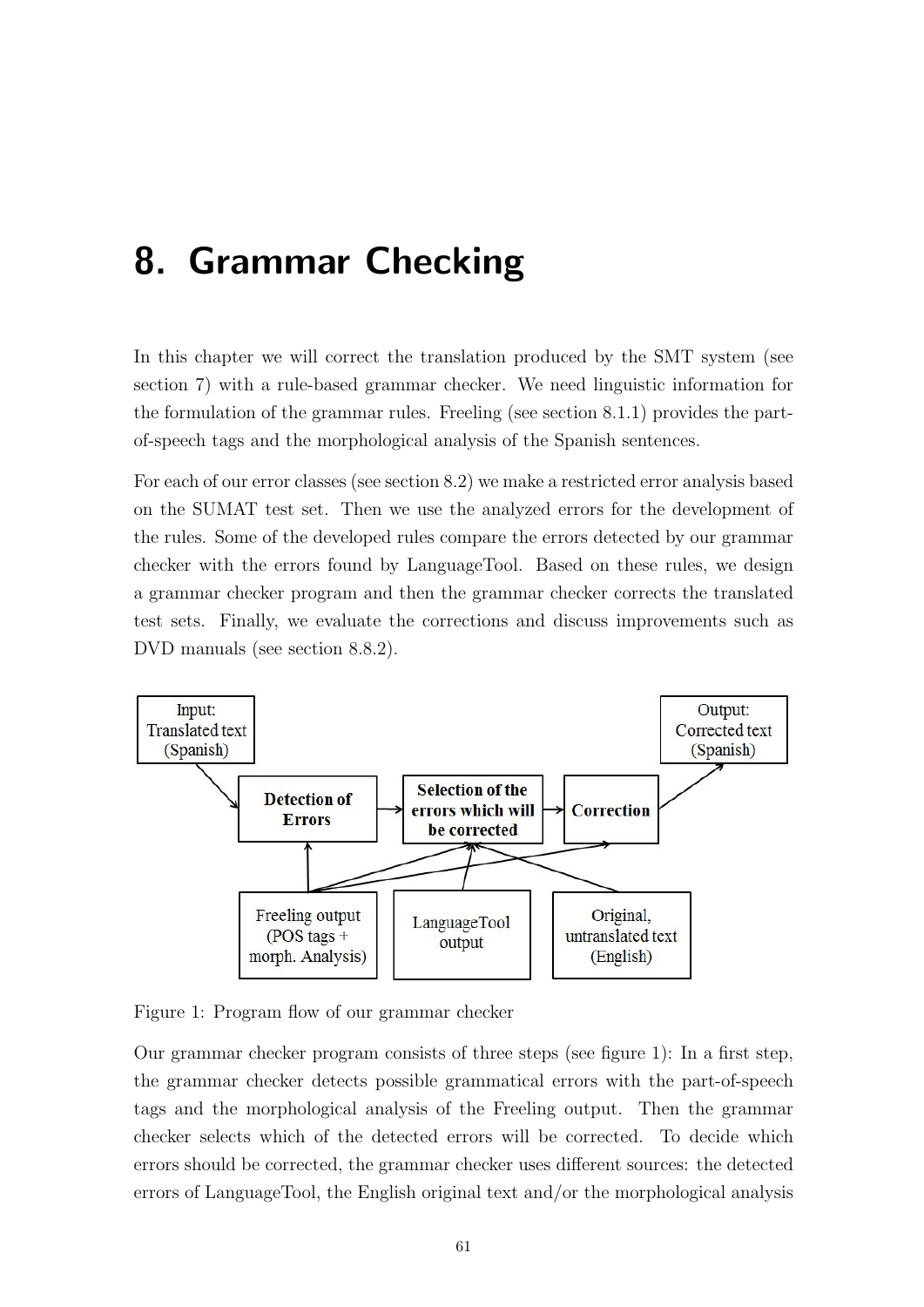of the Freeling output. Finally the grammar checker corrects the selected errors, for this the grammar checker uses the developed rules which require the morphological analysis of the Freeling output.

# 8.1. Tools to Provide Linguistic Information and to Propose Errors

This section describes the application of Freeling and LanguageTool.

# <span id="page-73-0"></span>8.1.1. Freeling

Freeling<sup>31</sup> is "an open source language analysis tool suite" [\(Center, 2012,](#page-118-0) 2) for the languages Spanish, English, Galician, Italian, Portuguese, Russian, Asturian, Catalan and Welsh. Freeling is maintained by the TALP Research Center of the "Universitat Politècnica de Catalunya" and provides among other things tools for POS-tagging, morphological analysis (also number, quantity and date detection, multiword detection) and named entity recognition [\(Center, 2012,](#page-118-0) 2).

In this project we use Freeling for the morphological analysis. Three input formats are available: plain text, tokenized text (one token per line) or split text (one token per line whereby a new line indicates a new sentences). The input has to be detokenized and recased in order to ensure a correct morphological analysis. For example, the uppercase letters at the beginning of a word are used as an indicator for proper names. We did the recasing and tokenisation with Perl-scripts provided by Moses.

For all input formats, Freeling applies its own tokenization and sentence-splitting. Because of this, the line breaks in the input and output of Freeling differ considerably and a mapping of the sentences of the output with the corresponding sentences of the input is difficult. Without this mapping, a correction is impossible. We applied Freeling using the option to consider a line break in the input file as a start of a new sentence. The result contained too many line breaks because Freeling introduces additional line breaks when enabling this option. Therefore, we tested another approach. We mapped the Freeling output with the corresponding sentence of the input file by counting the tokens. However, this approach did not work because Freeling applies its own tokenization. For example, the token del is separated into

<sup>31</sup>http://nlp.lsi.upc.edu/freeling/index.php?option=com content&task=view&id=13&Itemid=42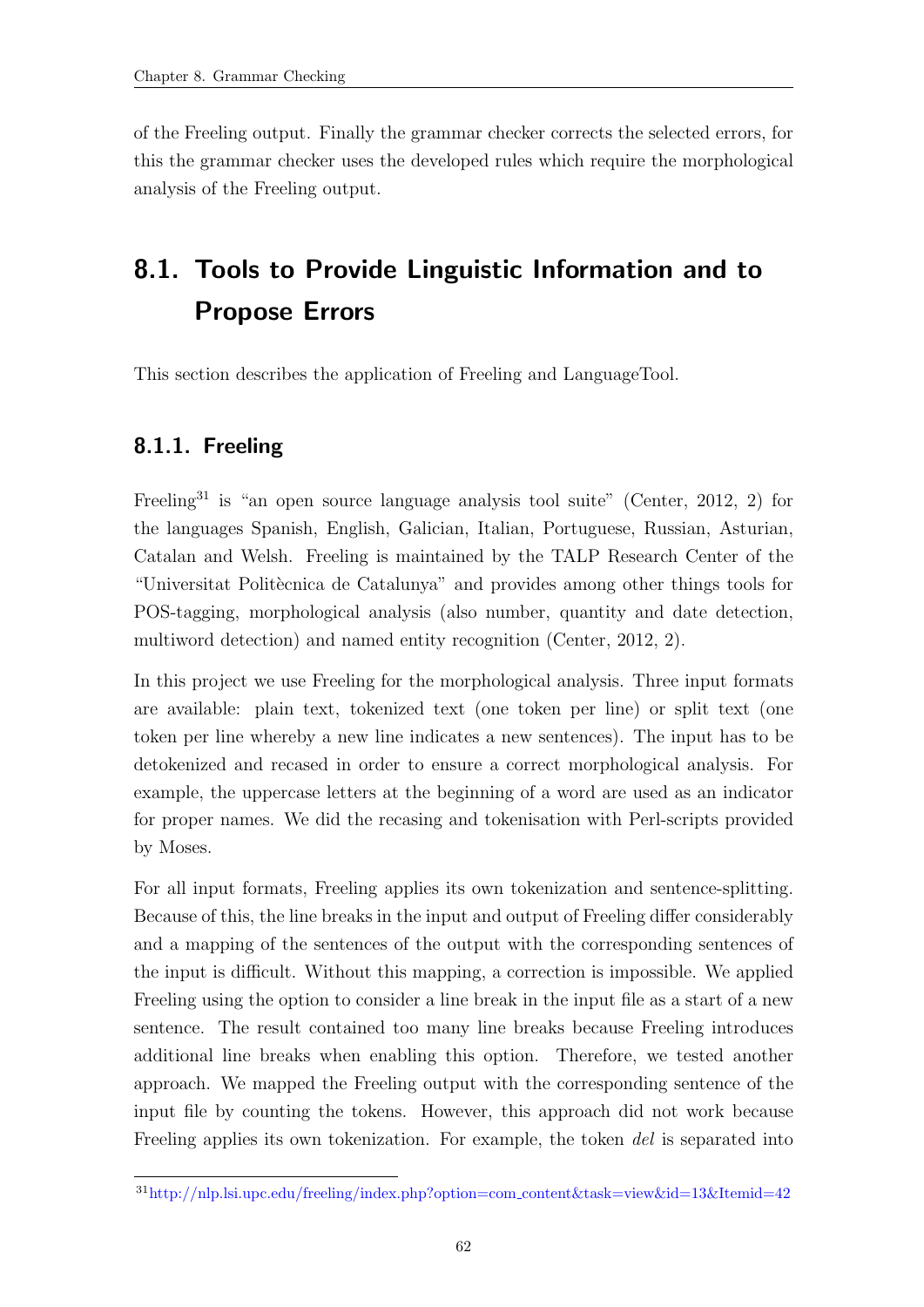the two tokens de and el. Thus, we introduced the line number at the beginning of each line before the analysis with Freeling, and the mapping succeeded.

The result of Freeling contains the original token, the corresponding lemma, the different possible morphological analyses and their probabilities.

The Freeling output format is:

 $\langle line\text{-}number\rangle\langle token\rangle\langle lemma\rangle\langle morph.\text{-}analysis\rangle\langle prob.\rangle\langle alt.\text{-}morph.\text{-}analysis\rangle\langle prob.\rangle...$ 

<span id="page-74-0"></span>The examples  $8.1-8.3$  $8.1-8.3$  show some lines of the Freeling output<sup>32</sup>

- <span id="page-74-2"></span> $(8.1)$  3994 canciones canción NCFP000 1
- <span id="page-74-1"></span>(8.2) 471 estaba estar VAII1S0 0.5 estar VAII3S0 0.5
- (8.3) 456 medio medio AQ0MS0 0.314286 medio NCMS000 0.262338 medio RG 0.262338 medio PI0MS000 0.158442 mediar VMIP1S0 0.0025974

Freeling uses the EAGLES tag set for the morphological annotation. The morphological information is represented by a combination of uppercase alphabetic characters. The first character indicates the part-of-speech. The meaning of the other alphabetic characters depends on the part-of-speech tag. In ex. [8.1](#page-74-0) N indicates that it is a noun;  $C$  shows that it is a common noun;  $F$  represents the gender (feminine), and P indicates the number. Freeling sets  $\theta$  if a value cannot be derived. This may have two reasons: Either this criterion was not analyzed by Freeling (but forms part of the EAGLES tag set) or a special characteristic was not identified. For example (see ex. [8.1\)](#page-74-0), the next two  $\theta$  at the positions 5 and 6 show that we did not apply semantical classification (not analyzed). The last  $\theta$  shows that it is neither a diminutive nor an augmentative (no special degree was identified). In example [8.2,](#page-74-2) two different morphological analyses are possible. The verb form can either refer to the first or to the third person. Both analyses have a probability of 50%. Example [8.3](#page-74-1) shows even five different possibilities of analysis. The possibilities are always sorted according to their probability.

# 8.1.2. LanguageTool

LanguageTool<sup>33</sup> is an open source spelling- and grammar-checker for more than  $20$ different languages. For Spanish 103 rules for the monolingual mode and one rule for the bilingual mode are registered. These rules are not sufficient to detect all

 $32$ The input string was *canciones estaba medio*. Freeling applies sentence-splitting and tokenizes the input string. Afterwards Freeling analyzes each token

<sup>33</sup>http://www.languagetool.org/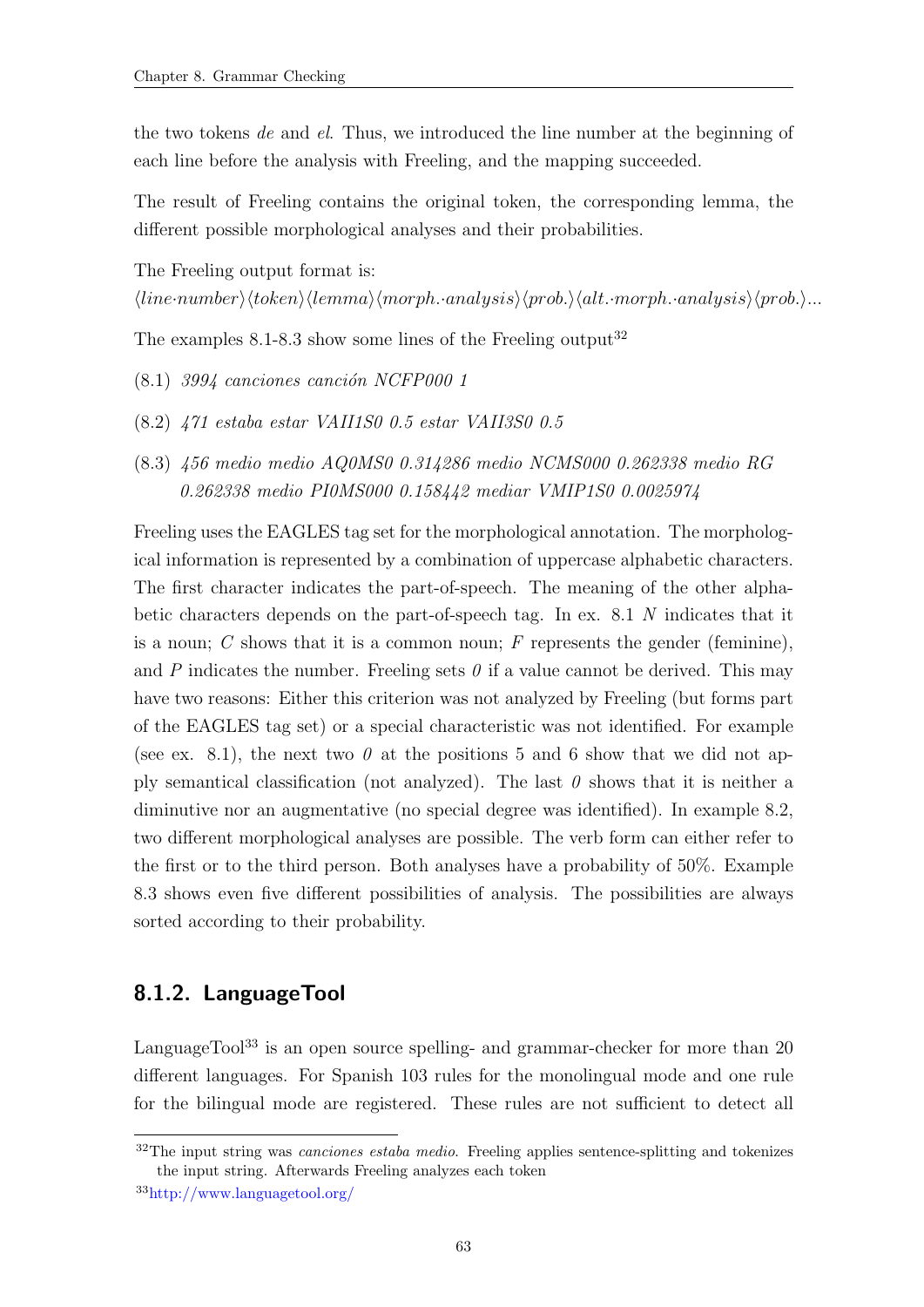grammatical errors in Spanish texts.

Many different options are available in LanguageTool, for example: language detection, detection of errors with the existing rules, suggestions for the correction of errors, automatic correction of errors, indication of the mother tongue to find false friends and checking of the text in a bilingual mode. In addition, the users can create their own rules<sup>34</sup> and enable or disable certain rules.

In this project we used LanguageTool to confirm some of the grammatical errors our grammar checker detected. We selected the monolingual mode because only one rule is available for the bilingual mode. LanguageTool provides an option for the automatic correction of the detected errors. Corrections can only be made if the rules provide correction suggestions (see ex. [8.6\)](#page-75-0). Especially for grammar errors, such suggestions are rare. Therefore, we did not select this option. We applied LanguageTool on the recased and retokenised translation of the SUMAT test set (version 2012) without selecting any additional options.

- <span id="page-75-1"></span>(8.4) 54.) Line 33, column 18, Rule ID: DET NOM PLUR[3] Message: Posible falta de concordancia de número entre «las» y «película». así se agotaron las película al mismo tiempo.
- (8.5) 5523.) Line 3808, column 33, Rule ID: EL NOM MASC[4] Message: Posible falta de concordancia de género entre «el» y  $\infty$ omnipotencia. si me pregunta, ¿debo entender el omnipotencia divina
- <span id="page-75-0"></span>(8.6) 5529.) Line 3812, column 53, Rule ID: MI FINAL1[8]  $Message: El pronombre personal 'mi' lleva tilde.$ Suggestion: mí ...avoured constantemente expresar en la música mi tormento

LanguageTool found 3'868 errors in our data set (see ex. [8.4-](#page-75-1)[8.6\)](#page-75-0). From this result we extracted 238 grammatical errors, because the output contains, beside the grammatical errors, other errors as well. Our grammar checker then checks each error against the errors found with LanguageTool in order to confirm the detected errors.

<sup>&</sup>lt;sup>34</sup>We decided to develop our own grammar checker instead of creating own rules with Language Tool, because in this way we had the possibility to include external sources such as the English original text or the alternative morphological analyses of the Freeling output.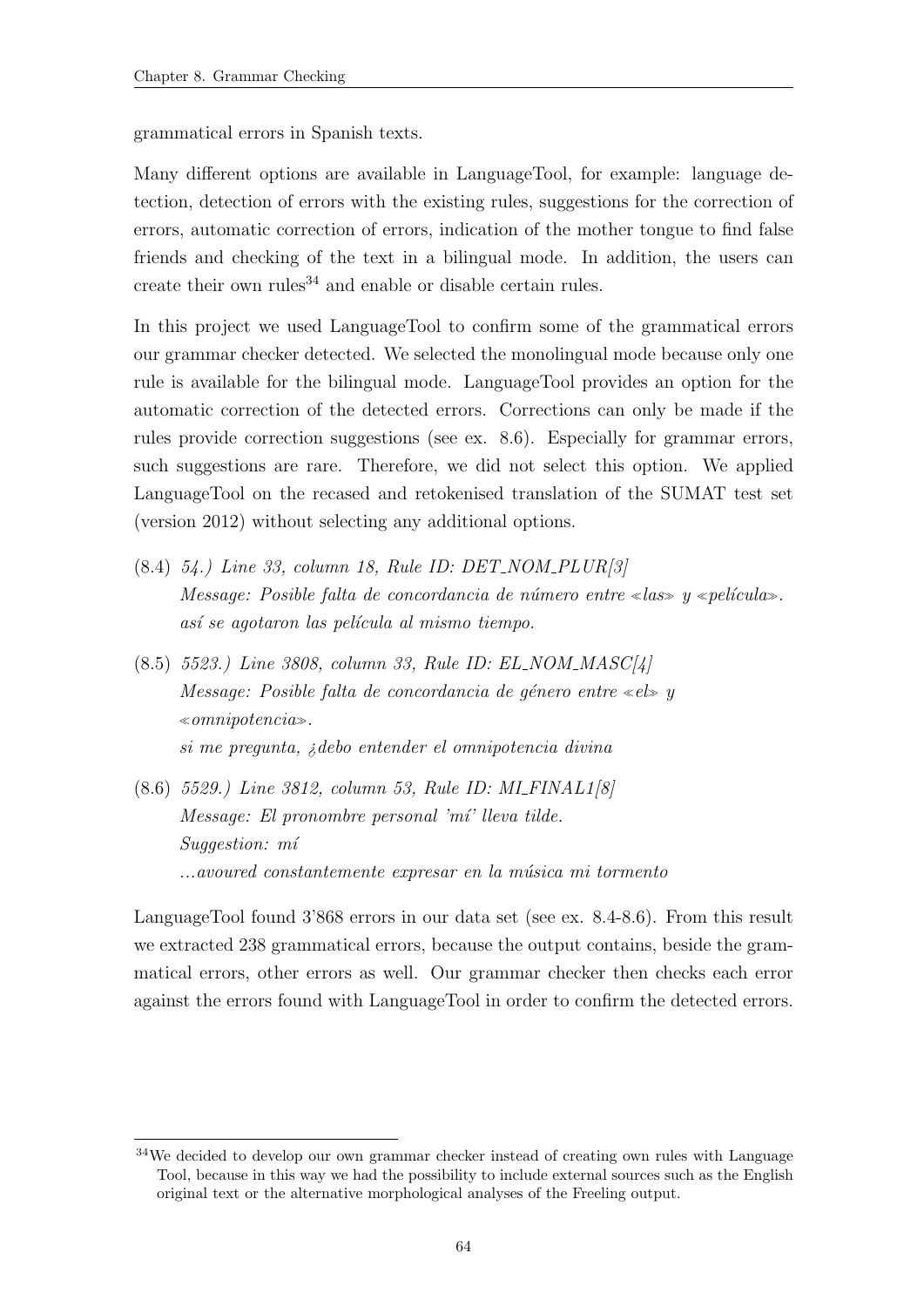# <span id="page-76-0"></span>8.2. Goals of the Grammar Checker

The focus of this grammar checker lies on precision. This means that we pay attention to the prevention of creating new errors. In other words, it should be possible to use the grammar checker without the risk to produce new errors. The precision of the grammar checker depends on the detection and correction. The goal of this project is a precision above 75% for each error class that is included in the grammar checker.

First, we concentrate on the correction of agreement errors. We study disagreements between nouns, determiners and adjectives (see sections [8.3](#page-76-1)[-8.5\)](#page-99-0). Disagreements with verbs are versatile and, therefore, we only take into account specific cases of disagreements between verbs and subjects (see section [8.6\)](#page-106-0). Additionally, we consider word combinations in which prepositions require an infinitive if the following token is a verb (see section [8.7\)](#page-109-0).

# <span id="page-76-1"></span>8.3. Disagreements between Determiners and Nouns

# 8.3.1. Restricted Error Analysis

Disagreements between determiners and nouns are the first error class that the grammar checker examines. Determiners and nouns can morpho-syntactically disagree in gender and number.

Spanish distinguishes two genders: masculine and feminine. The Freeling coding of the morphological analysis is: M for masculine, F for feminine and C if the masculine and feminine form of a word is identical. Freeling only codes C if the change of gender does not result in a change of meaning. If a word can be masculine as well as feminine and these two forms have different meanings, Freeling selects the most probable gender. For example final is always tagged as feminine. Concerning the gender two cases of disagreement can occur: Either the determiner is feminine and the noun masculine or vice versa.

Spanish distinguishes two numbers: singular and plural. Therefore, two cases of disagreements can be found: either the article is singular and the noun plural or vice versa. English distinguishes also between singular and plural. The regular plural markers of both languages are identical  $(-s \text{ or } -es)$ . So Freeling assigns the correct number to untranslated English words which means that we can also correct the number of untranslated words.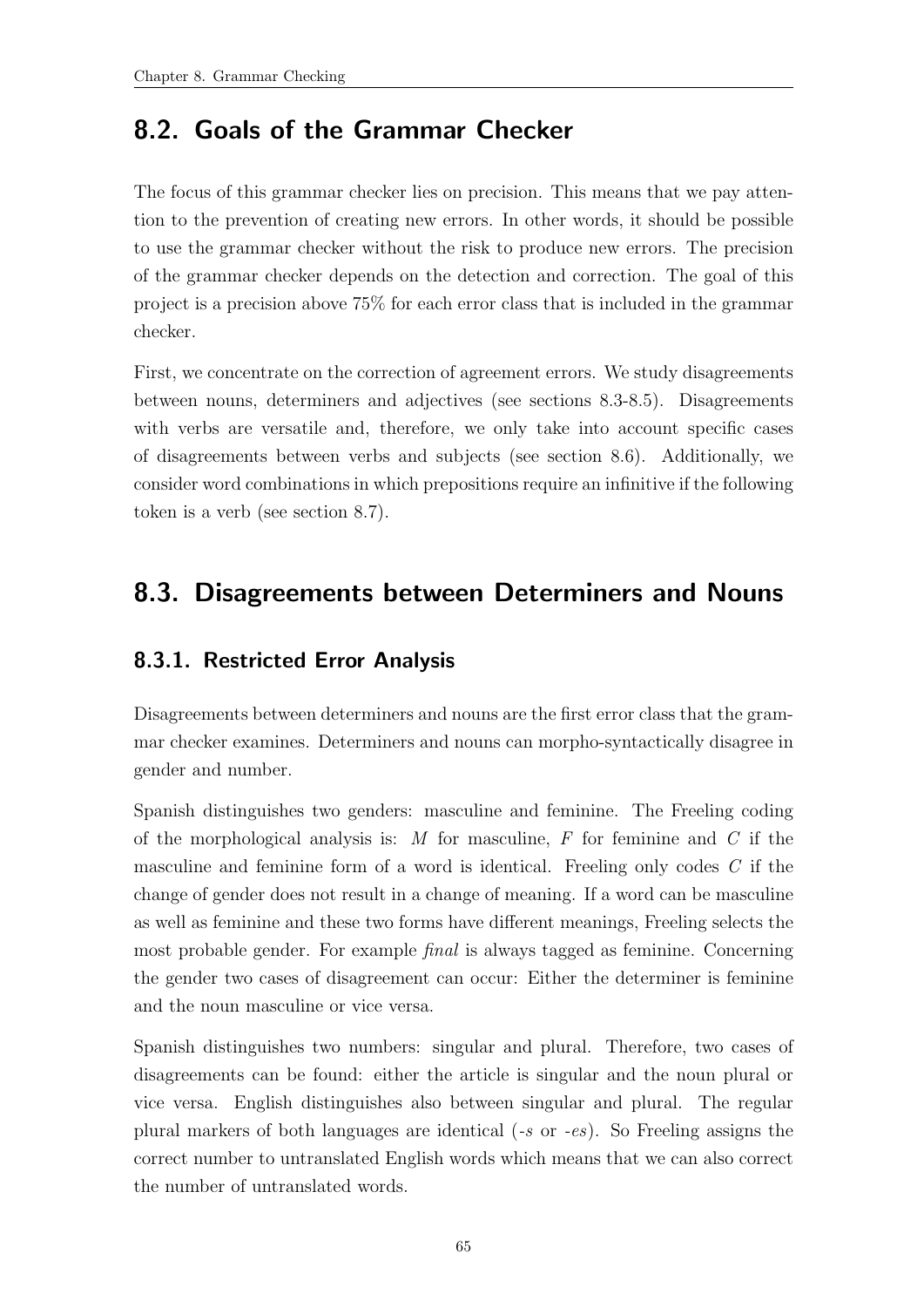For the restricted error analysis<sup>35</sup> our script searches all disagreements between determiners and nouns in the output of Freeling. The input for Freeling was the SUMAT test set (version 2012) translated with the SUMAT system (version 2012). The script selects cases in which the noun follows the determiner directly. Finally we count and classify the detected disagreements manually.

| Disagreement:               |     |    |    | Detected: True Positives: False Positives: Impossible to decide: |
|-----------------------------|-----|----|----|------------------------------------------------------------------|
| Det. $(m)$ + noun (f):      | 64  | 21 | 42 |                                                                  |
| Det. $(f)$ + noun $(m)$ :   | 25  | 13 |    |                                                                  |
| Det. $(sg)$ + noun (pl):    | 26  | 23 |    |                                                                  |
| Det. $(pl)$ + noun $(sg)$ : | 15  | 6  |    | h                                                                |
| Total:                      | 130 | 64 | 50 | 16                                                               |

<span id="page-77-0"></span>Table 23.: Restricted Error Analysis: Disagreements between determiners and nouns

For the error classification we defined the categories "true positives", "false positives" and "impossible to decide". True positives are cases in which the detected disagreements are real errors and must be corrected. False positives are cases in which the manual evaluation shows no disagreement and must not be corrected. "Impossible to decide" is a category for the cases which are neither true positives nor false positives. In these cases the translations are often completely wrong or the syntax structure is unclear. In the same category we find cases with untrans-lated nouns that do not exist in the target language<sup>37</sup>[\(RAE, 2011\)](#page-119-0) and for which it is impossible to determine the gender. For the development of the rules only true positives and false positives were considered.

In total, the script detected 130 disagreements (see table [23\)](#page-77-0). In 64 of these disagreements the determiner is masculine and the noun feminine. 21 of the 64 disagreements are true positives and must be corrected (see ex. [8.7\)](#page-78-0). One of the 64 disagreements we classify as "impossible to decide". It is impossible to decide if *llama* is a verb and los a pronoun or if *llama* is a noun and los the corresponding article (see ex. [8.8\)](#page-78-1). 42 of the 64 disagreements are false positives. Some false positive appear because of ambiguous nouns that are used in feminine and masculine forms (with a change of meaning). A typical example is the noun final (see ex. [8.9\)](#page-78-2). Final can occur as masculine (en: the end) as well as feminine (en: the finale). Other false positives

 $35$ We choose the term *restricted error analysis* because we only consider the disagreements which we can detect automatically with our script<sup>36</sup> and the morphological analysis of the Freeling output. For a complete error analysis for disagreements between determiners and nouns we would have to search the disagreements manually and this would be time-consuming.

<sup>37</sup>"untranslated" stands for all words that do not appear in the Spanish reference dictionary of the Real Academía Española: http://www.rae.es/rae.html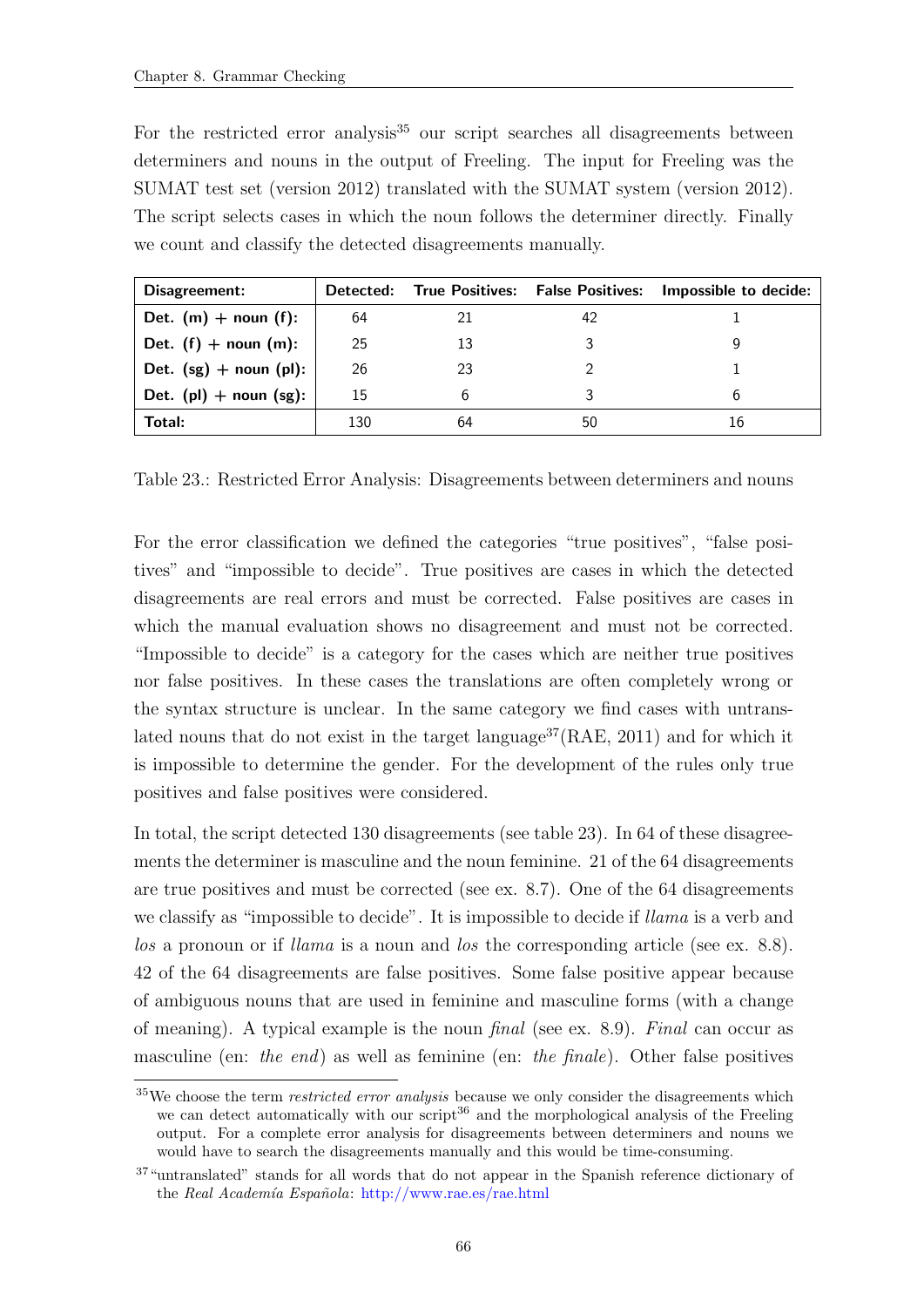occur because of singular feminine nouns which begin with a stressed  $a$ . In these cases the preceding article has to be masculine, because of phonetic reasons (see ex. [8.9](#page-78-2) [\(Raya, 2008,](#page-119-1) 30). For example, alma is a feminine noun beginning with a stressed *a* and thus the masculine article  $un$  is used<sup>38</sup>.

- <span id="page-78-0"></span> $(8.7)$  y comprobado ambos su edad y **un melancolía** bordering en amargura. (masculine article un instead of the feminine article una)
- <span id="page-78-2"></span><span id="page-78-1"></span> $(8.8)$  y dave solo para **los llama**, lib.
- $(8.9)$  pero hay algo **al final**, que pongamos en el final. (correct)

Our script found 25 cases in which a feminine determiner precedes a masculine noun. A manual evaluation of these cases showed that 12 of them are true positives (see es. [8.10\)](#page-78-3). Only 3 of them are false positives. All of the false positives are incorporated loanwords. For example  $demo^{39}$ , an abbreviation of the English noun *demonstration*, was incorporated in the Spanish vocabulary and is used with feminine determiners (see ex. [8.11\)](#page-78-4). 9 other cases are classified as "impossible to decide" because some English words were copied untranslated into the Spanish text (see ex. [8.12\)](#page-78-5) and the gender cannot be determined.

- <span id="page-78-3"></span> $(8.10)$  las compañeros constante desde su infancia, (feminine article las instead of the masculine article los)
- <span id="page-78-4"></span> $(8.11)$  como una droga fue un proceso muy sencillo porque **la demo** terminó. (correct)
- <span id="page-78-5"></span> $(8.12)$  esto es antes de la carretera y pasar todas **las dustbins** (dustbin is an English noun)

We found 26 disagreements in which the determiner is singular and the noun plural. 23 of the 26 disagreements are true positives and should be corrected. 15 of the true positives contain Spanish nouns (ex. [8.13\)](#page-78-6) and 9 of them contain untranslated English nouns (ex. [8.14\)](#page-78-7). 2 of the 26 detected determiner-noun disagreements are false positives. In example [8.15](#page-78-8) the verb haces is tagged wrongly (as a noun) and the pronoun lo is also tagged wrongly (as a determiner).

- <span id="page-78-6"></span> $(8.13)$  busca, irónicamente, que los rusos están vendiendo su grabaciones en el oeste . (su instead of plural sus)
- <span id="page-78-8"></span><span id="page-78-7"></span> $(8.14)$  " no peor que su predecessors.  $(su$  instead of sus)

<sup>38</sup>http://lema.rae.es/dpd/?key=agua

<sup>39</sup>http://lema.rae.es/drae/?val=demo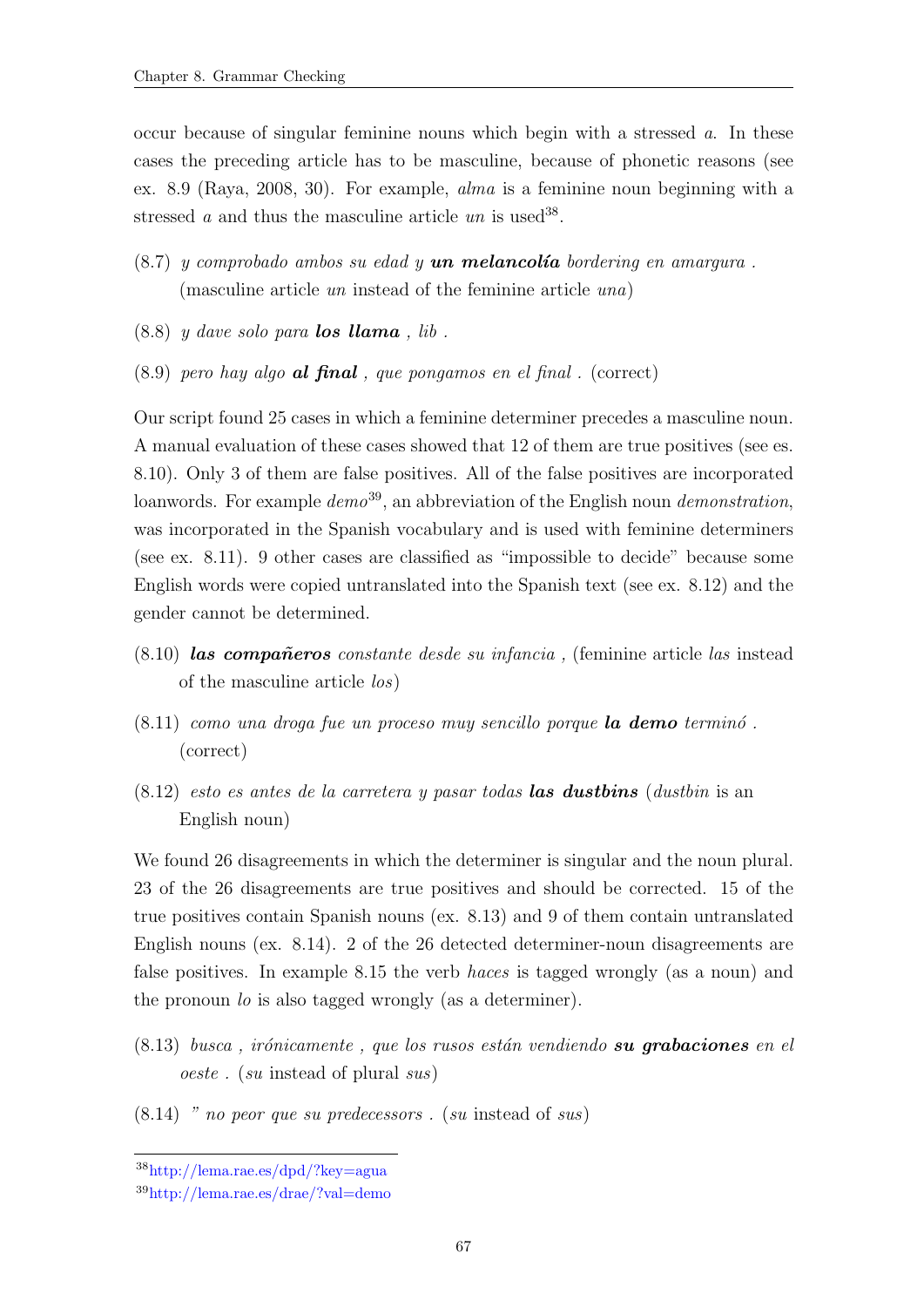$(8.15)$  si simplemente ... no sé cómo lo haces . jugar, a ver lo que haces . (should not be corrected)

We found 15 cases of disagreement in which the determiner is plural and the noun singular. 6 of the 15 cases are true positives and should be corrected (ex. [8.16\)](#page-79-0). 2 of the true positives contain an untranslated English noun (ex. [8.17\)](#page-79-1). 3 of the 15 detected disagreements are false positives. They occur because of untranslated English words, wrong part-of-speech tags or more complex nominal phrases. In example [8.18](#page-79-2) the nominal phrase does consist of a determiner and two nouns that are combined with a copula, instead of one noun only. The determiner has to be plural, because it refers to both nouns. Our search script finds these cases by mistake, because only the first noun is considered.

- <span id="page-79-1"></span><span id="page-79-0"></span> $(8.16)$  a los espectador reflexionar sobre algo ("a los" instead of "al")
- <span id="page-79-2"></span> $(8.17)$  " nuestros symphony ! ("nuestros" instead "nuestro")
- $(8.18)$  vale, claro. el premio al mejor álbum del año va a **ambos artista y** productor .

These results of the restricted error analysis show that disagreements between determiners and nouns occur in the translations of SMT systems. We outlined that the morphological analysis of Freeling is not always a sufficient criterion to detect disagreement errors between determiners and nouns. Especially loanwords and untranslated English words cause difficulties. We also discovered that we must develop different rules for the detection and correction of disagreements of gender and number. Untranslated English nouns cause difficulties for the detection and correction of disagreements of gender, which is not the case for disagreements of number.

# <span id="page-79-3"></span>8.3.2. Development of the Rules

We used the true and false positives of the restricted error analysis to develop the rules. The first part of the grammar checker consists of the script that we used for the restricted error analysis. The program has two major functions: The first function is to filter the detected disagreements in order to exclude the false positives; the second function is to correct the disagreements.

There are different types of determiners: definite articles, demonstratives, possessives, interrogatives, exclamatives and indefinite determiners. One of the program's main ideas was to make the rules for the different types as independent as possible in order to allow adaptions, exclusions and evaluations for each type. Our experi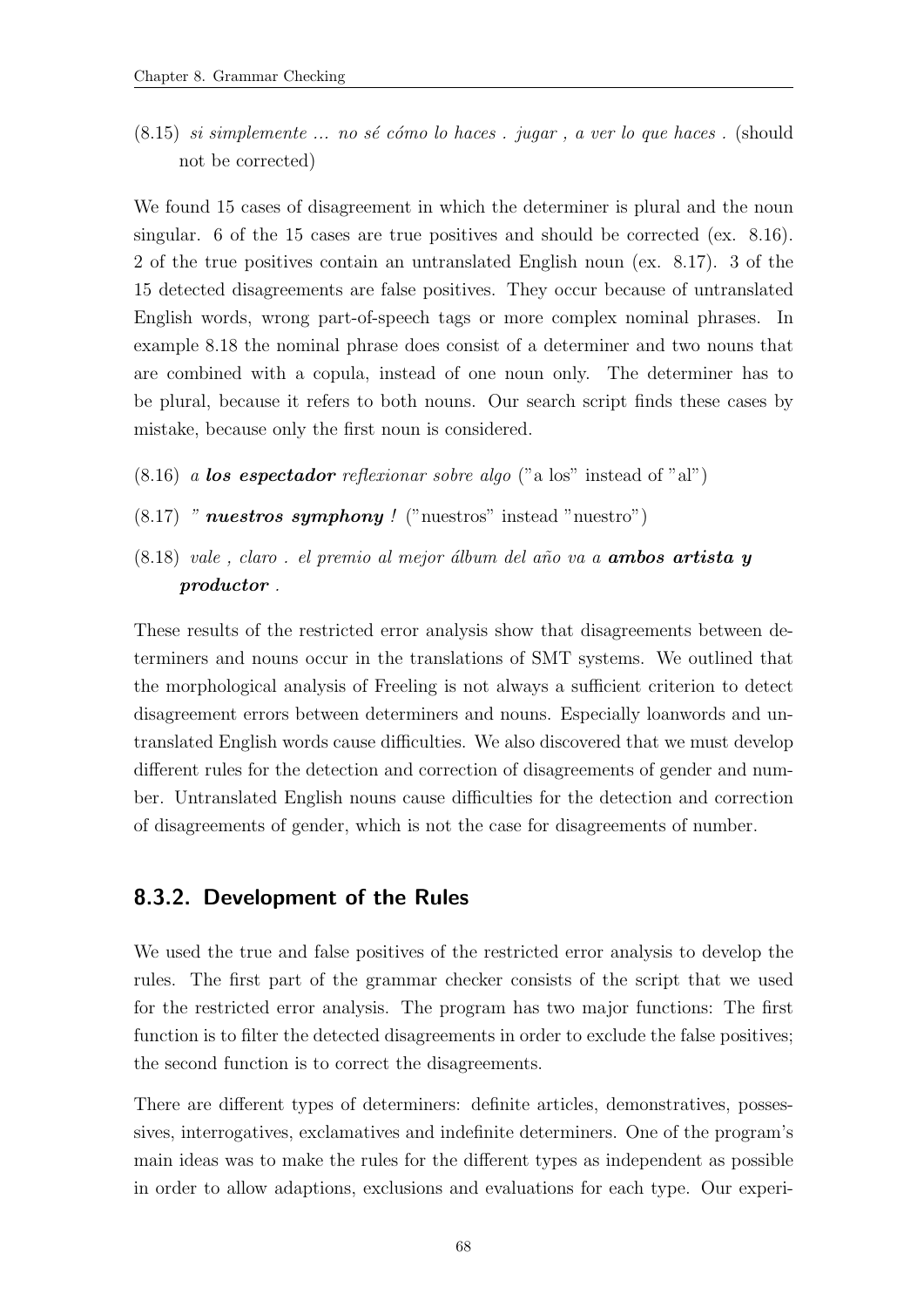ments showed that the precision with which disagreements of number were detected was not improved by additional filter rules. Therefore, we decided to correct almost all the disagreements of number we detected in the restricted error analysis. We realized that the plural forms *ambos* and *ambas* (see ex. [8.18\)](#page-79-2) do not have a corresponding singular form. We introduced a rule that prohibits corrections of the number of *ambos* and *ambas*.

We added additional filter rules to exclude false positives from the disagreements of gender we detected in the error analysis. We applied the following rules on the set of errors:

- if a disagreement is found by LanguageTool and by our script, we correct the disagreement
- if a noun (that disagrees with the determiner) can occur with both genders, we do not correct the disagreement
- if a noun (that disagrees with the determiner) occurs in both the target language and the corresponding sentence of the source language, we assume that it is an untranslated English word and do not correct the disagreement
- if a singular feminine noun (that disagrees with the determiner) begins with the grapheme a,  $\acute{a}$  or  $ha$  (= morpheme a), we do not correct the disagreement

We correct the gender or number always on the determiner. The correction of determiners has two advantages. First, it is a closed group of words and second the inflection of the determiners is almost regular. We simplified and generalized some of the grammar rules to reduce the complexity of the program. In the following, we list the summarized rules the grammar checker applies to correct the number and gender of the determiners. The sequence of rules in the program is important. Specialized rules (e.g. for exceptions) are applied before generalized rules.

Changes from feminine to masculine:

- *la* is changed to  $el$  (specialized rule)
- $\bullet$  *de la* is changed to *del* (specialized rule)
- $a \, la$  is changed to  $al$  (specialized rule)
- una is changed to un (specialized rule)
- *aquella* is changed to *aquel* (specialized rule)
- $-una$  is changed to  $-i\hat{n}$  (generalized rule)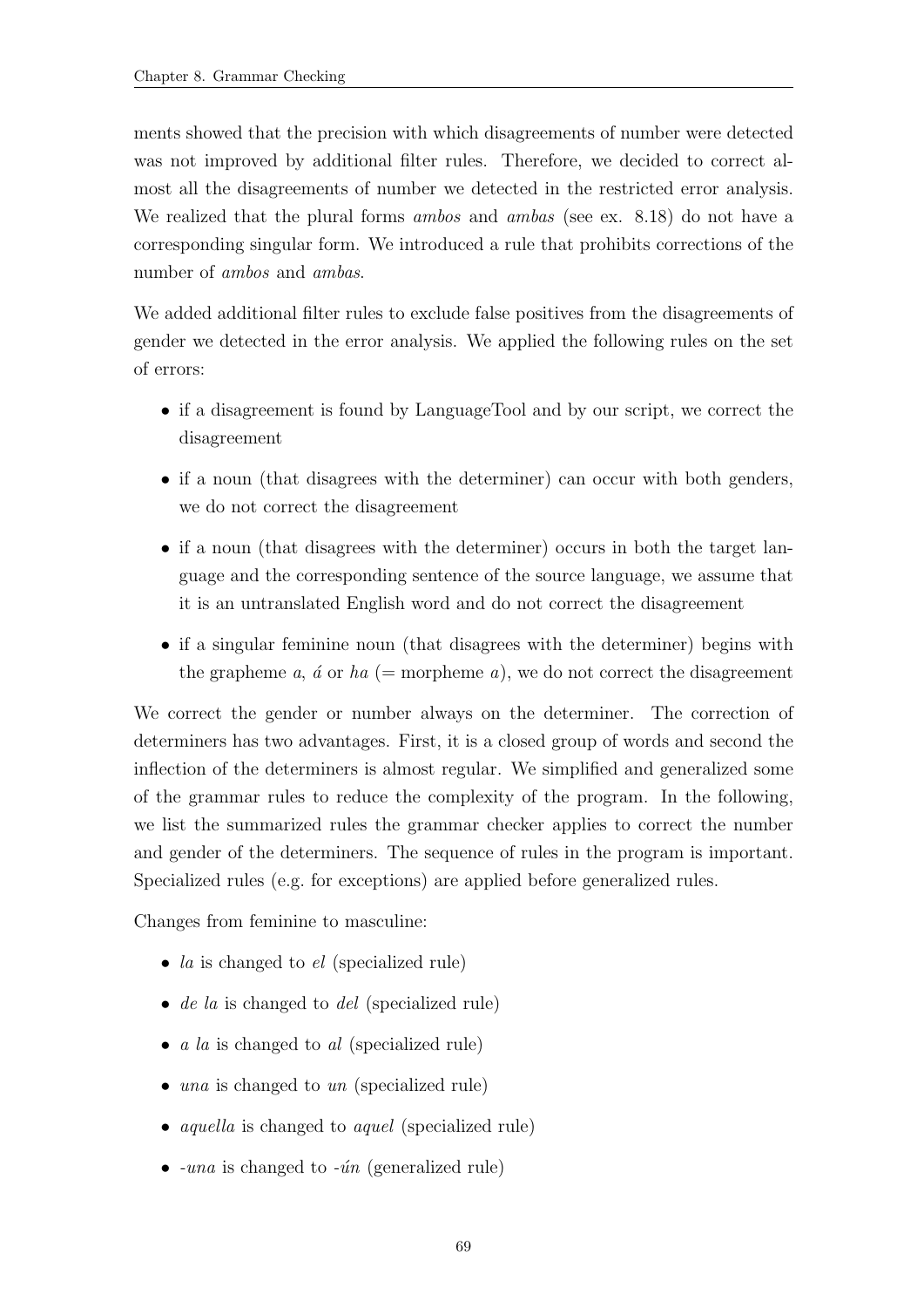- $-a$  is changed to  $-e$  (generalized rule)  $40$
- $\bullet$  -*a* is changed to -*o* (generalized rule)
- $\bullet$  -as is changed to -os (generalized rule)

Changes from masculine to feminine:

- $\bullet$  *el* is changed to *la* (specialized rule)
- del is changed to de la (specialized rule)
- $al$  is changed to  $a \text{ } la$  (specialized rule)
- $\bullet$  un is changed to una (specialized rule)
- *aquel* is changed to *aquella* (specialized rule)
- $\bullet$  - $\acute{u}n$  is changed to -una (generalized rule)
- $\bullet$  -e is changed to -a (generalized rule)  $35$
- $\bullet$  -*o* is changed to -*a* (generalized rule)
- $\bullet$  -os is changed to -as (generalized rule)

Changes from singular to plural:

- *el* is changed to *los* (specialized rule)
- $al$  is changed to  $a \text{ } los$  (specialized rule)
- *del* is changed to *de los* (specialized rule)
- *la* is changed to *las* (specialized rule)
- *aquel* is changed to *aquellos* (specialized rule)
- ese is changed to esos (specialized rule)
- *este* is changed to *estos* (specialized rule)
- un is changed to unos (specialized rule)
- $\bullet$  - $\hat{u}n$  is changed to unos (generalized rule)
- $\bullet$  -o is changed to -os (generalized rule)
- $\bullet$  -a is changed to -as (generalized rule)

<sup>40</sup>Obviously determiners ending with -e exist in masculine as well as in feminine. Because Freeling tags these forms with  $C$  (common), no disagreements for determiners ending with  $-e$  are detected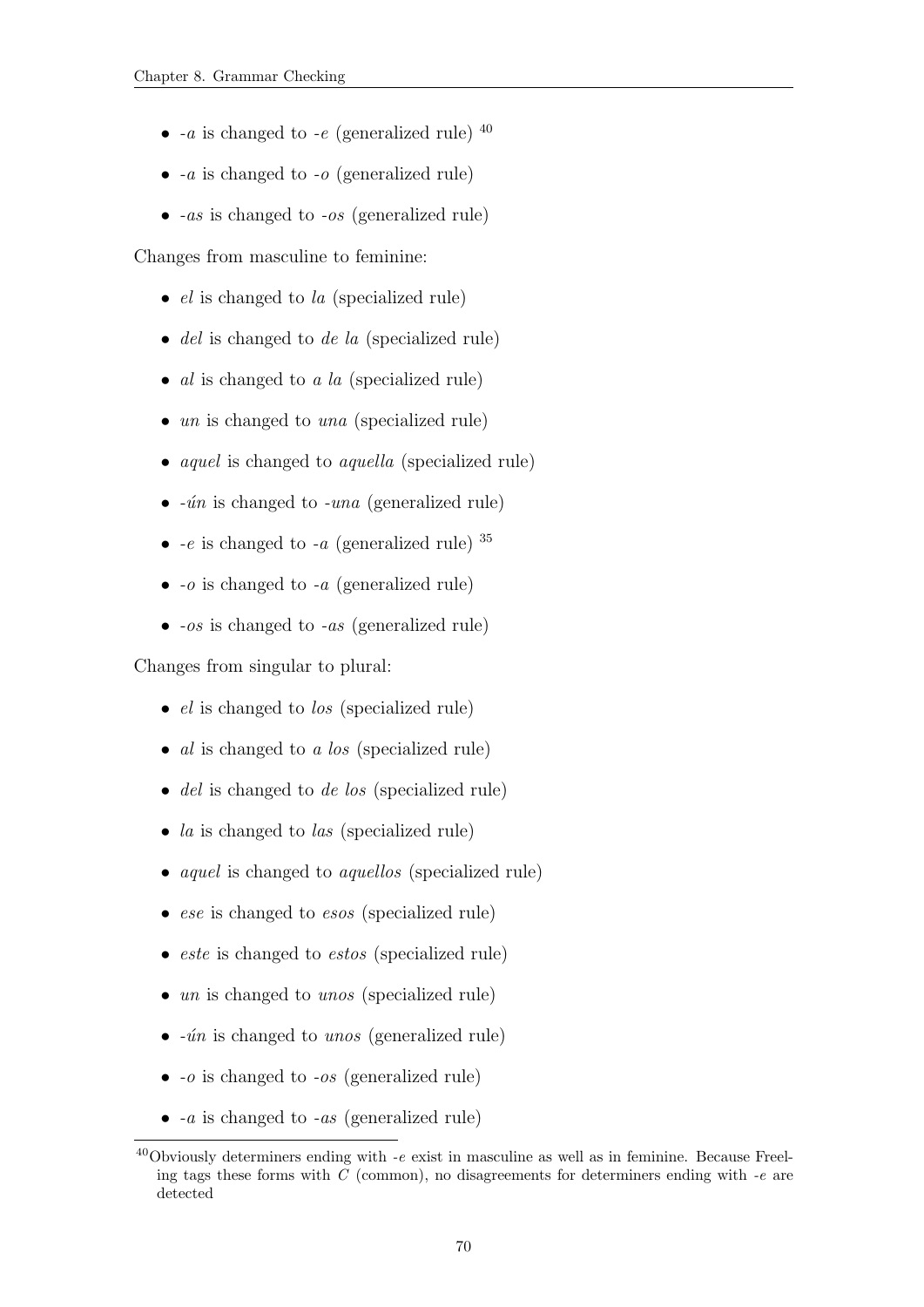$\bullet$  -e is changed to -es (generalized rule)

Changes from plural to singular:

- $a \text{ } los$  is changed to  $al$  (specialized rule)
- *de los* is changed to *del* (specialized rule)
- $\bullet$  los is changed to el (specialized rule)
- *las* is changed to *la* (specialized rule)
- *aquellos* is changed to *aquel* (specialized rule)
- esos is changed to ese (specialized rule)
- *estos* is changed to *este* (specialized rule)
- unos is changed to un (specialized rule)
- $-unos$  is changed to  $ún$  (generalized rule)
- $\bullet$  -os is changed to -o (generalized rule)
- $\bullet$  -as is changed to -a (generalized rule)
- $\bullet$  -es is changed to -e (generalized rule)
- the number of *ambos* and *ambas* is never changed (because it does not exist in singular)

# <span id="page-82-1"></span>8.3.3. Evaluation

#### <span id="page-82-0"></span>8.3.3.1. Evaluation Method

For the first evaluation step we used the test set of SUMAT (version 2012, translated by the SUMAT system). We developed the rules of the grammar checker based on the errors of the same test set, we already described in section [8.3.2.](#page-79-3) This means that the result of the evaluation of this test set is not representative. Therefore we evaluated additional test sets. We translated the SUMAT test set, the OpenSubtitle test set and the VSI test set with system 9 (see sectio[n7.2.7\)](#page-66-0) and used their translations as our test sets for the evaluation. Still we do not know if all possible instances of disagreements between determiners and nouns appear in the test sets. In order to show which disagreement constructions the grammar checker is able to correct and which not, we evaluated the correction of artificially created Test Suites.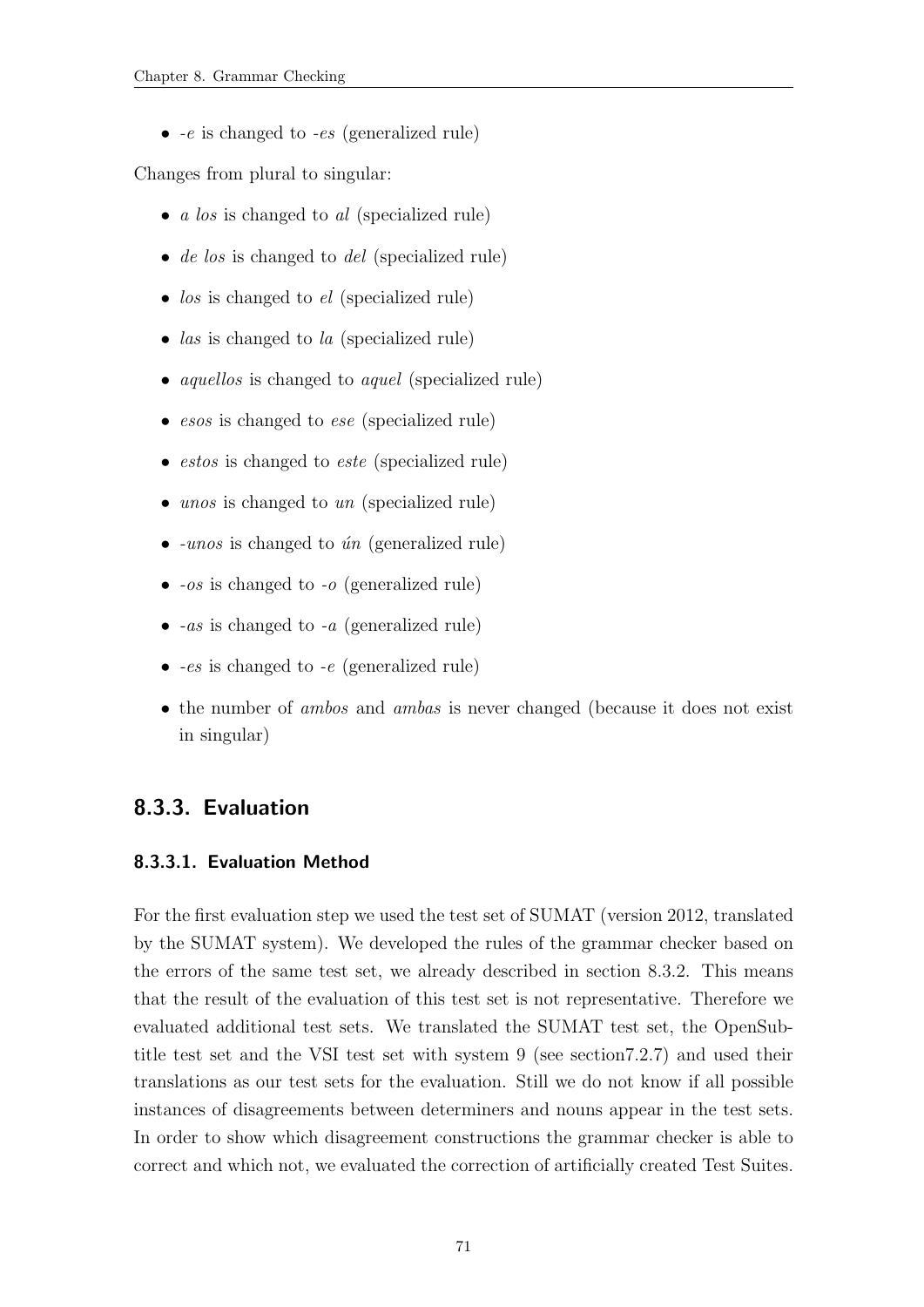We manually evaluated all sentences of the test sets the grammar checker had corrected and we classified the corrections into three categories. The first category contains true positives (see ex. [8.19\)](#page-83-0). True positives are cases where the correction improves the sentence. Note that improvement does not mean that the sentence has to be perfect after the correction (see ex. [8.20\)](#page-83-1). The second category are false positives, which means that the corrected sentence is worse (see ex. [8.21\)](#page-83-2). The third category is comprised of cases for which it is impossible to decide if the sentences are better or worse after the correction (see ex. [8.22\)](#page-83-3).

- <span id="page-83-0"></span> $(8.19)$  Input: entonces supongo que nadie llegué **a abordando** este asunto Output: entonces supongo que nadie llequé a abordar este asunto Explanation: The verb form after *llegar a* must be an infinitive. The grammar checker replaces the gerund with an infinitive and therefore we classify this correction as "true positive"
- <span id="page-83-1"></span> $(8.20)$  Input: me llenó de un raro y genuino felicidad. Output: me llenó de un raro y genuina felicidad. Explanation: Both adjectives may be changed to the feminine form. However the grammar checker only corrects one of them, we classify this sentence as true positive, because the output sentence is better than the input sentence.
- <span id="page-83-2"></span> $(8.21)$  Input: y oi la demo,

#### **Output:**  $y$  of el demo,

Explanation: The feminine article which is used in the input sentence is correct. The grammar checker replaces this correct feminine article with an incorrect masculine article. Therefore we classify this correction as "false positive".

<span id="page-83-3"></span> $(8.22)$  Input: en la primera andrógino siendo ... Output: en el primero andrógino siendo ...

> Explanation: The substantive is missing, therefore we cannot decide which is the correct gender of the adjectives and article. Thus, we classified this correction as "impossible to decide".

After the classification, we calculate the precision from the number of true and false positives. The recall cannot be calculated because we do not have the number of false negatives. A manual analysis of each sentence of the test set is needed to get the number of false negatives, which is very time consuming and complex. This would exceed the scope of this project, especially because the focus of the grammar checker lies on high precision. The goal is to achieve a total precision of more than 75%.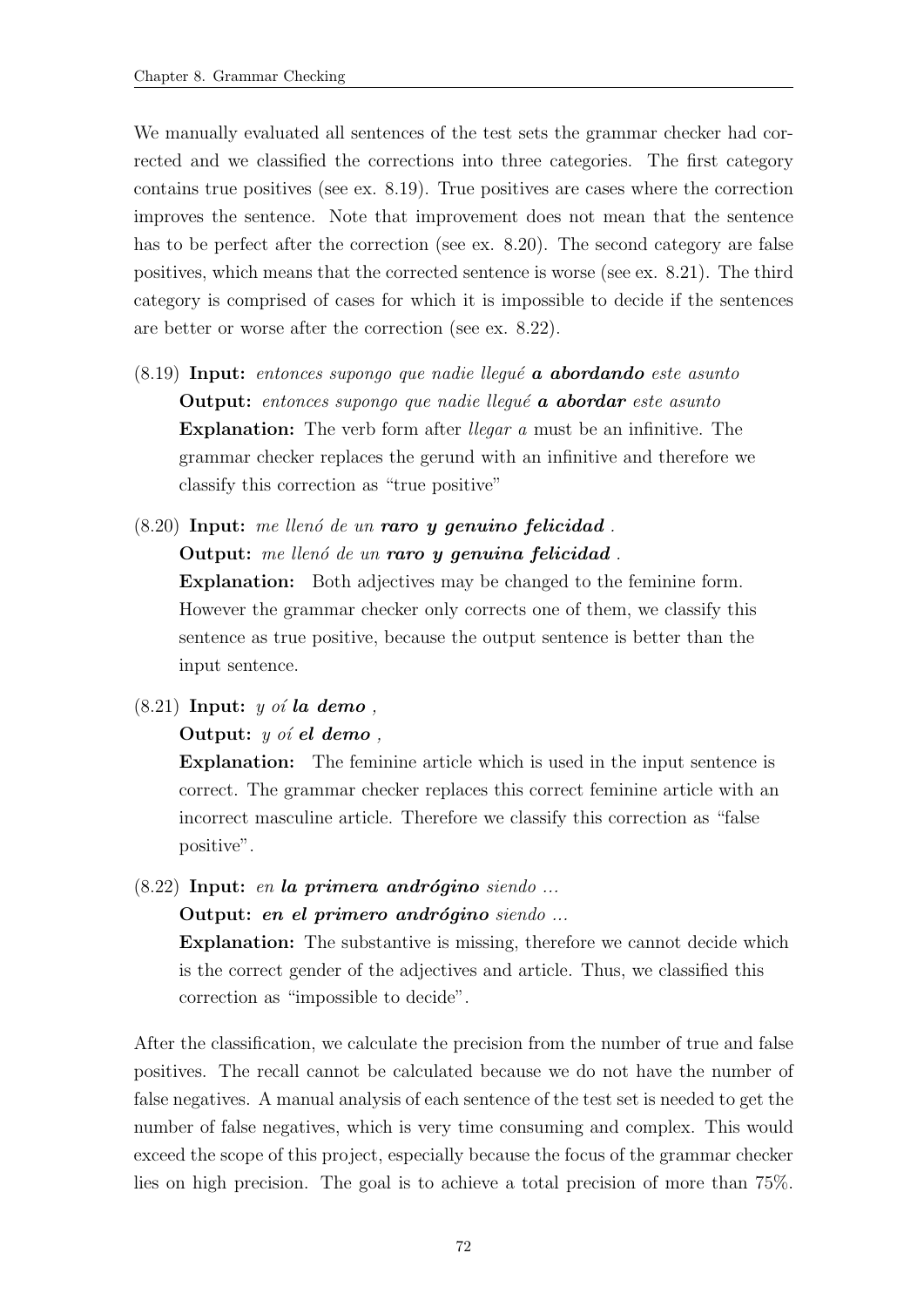This is an arbitrary decision which we made to have a consistent methodological approach. User studies might elaborate how high the precision of the grammar checker must be at least that the users declare the grammar checker as useful and helpful.

# <span id="page-84-1"></span>8.3.3.2. Results for the SUMAT Test Set Translated with the SUMAT System

The results show that the grammar checker corrected 77 disagreements between determiners and nouns in the SUMAT test set (version 2012, translated with the SUMAT system). In total, we classified 60 of the 77 corrections as true positives, 8 as false positives and for 9 corrections it was impossible to decide. The precision is 88.24% (see table [24\)](#page-84-0), which is a satisfying result. We can observe that the majority of corrections are changes from masculine to feminine (20 of 77) or from singular to plural (23 of 77). For these kinds of corrections the precision is high (90.91 and 100%). The precision for changes from plural to singular and from feminine to masculine is lower (78.57% and 71.43%), but still satisfying.

| Disagreement:               |    | True Positives: False Positives: | Impossible to decide: | <b>Precision:</b> |
|-----------------------------|----|----------------------------------|-----------------------|-------------------|
| Det. $(m)$ + noun (f):      | 20 |                                  |                       | 90.91%            |
| Det. $(f)$ + noun $(m)$ :   | 11 |                                  |                       | 78.57%            |
| Det. $(sg)$ + noun (pl):    | 23 |                                  |                       | 100%              |
| Det. $(pl)$ + noun $(sg)$ : | 15 |                                  |                       | 71.43%            |
| Total:                      | 60 |                                  |                       | 88.24%            |

<span id="page-84-0"></span>Table 24.: Evaluation of the SUMAT test set of 2012 translated by the SUMAT system: Disagreements between determiners and nouns

# <span id="page-84-2"></span>8.3.3.3. Results for the SUMAT Test Set Translated with System 9

The grammar checker corrected 26 disagreements in the translation of the SUMAT test set with our system 9 (see section [7.2.7\)](#page-66-0). We have seen that system 9 works better than the SUMAT system (see section [7.3.2\)](#page-70-0). Compared to the previous evaluation (see section [8.3.3.2\)](#page-84-1), we found roughly two third less corrections. This means that the better performance of the SMT system, the lower the number of disagreements between determiners and nouns.

In total, we classified 21 of the 26 corrections as true positives, 4 as false positives and for 1 correction it was impossible to decide. The precision is 84% (see table [25\)](#page-85-0).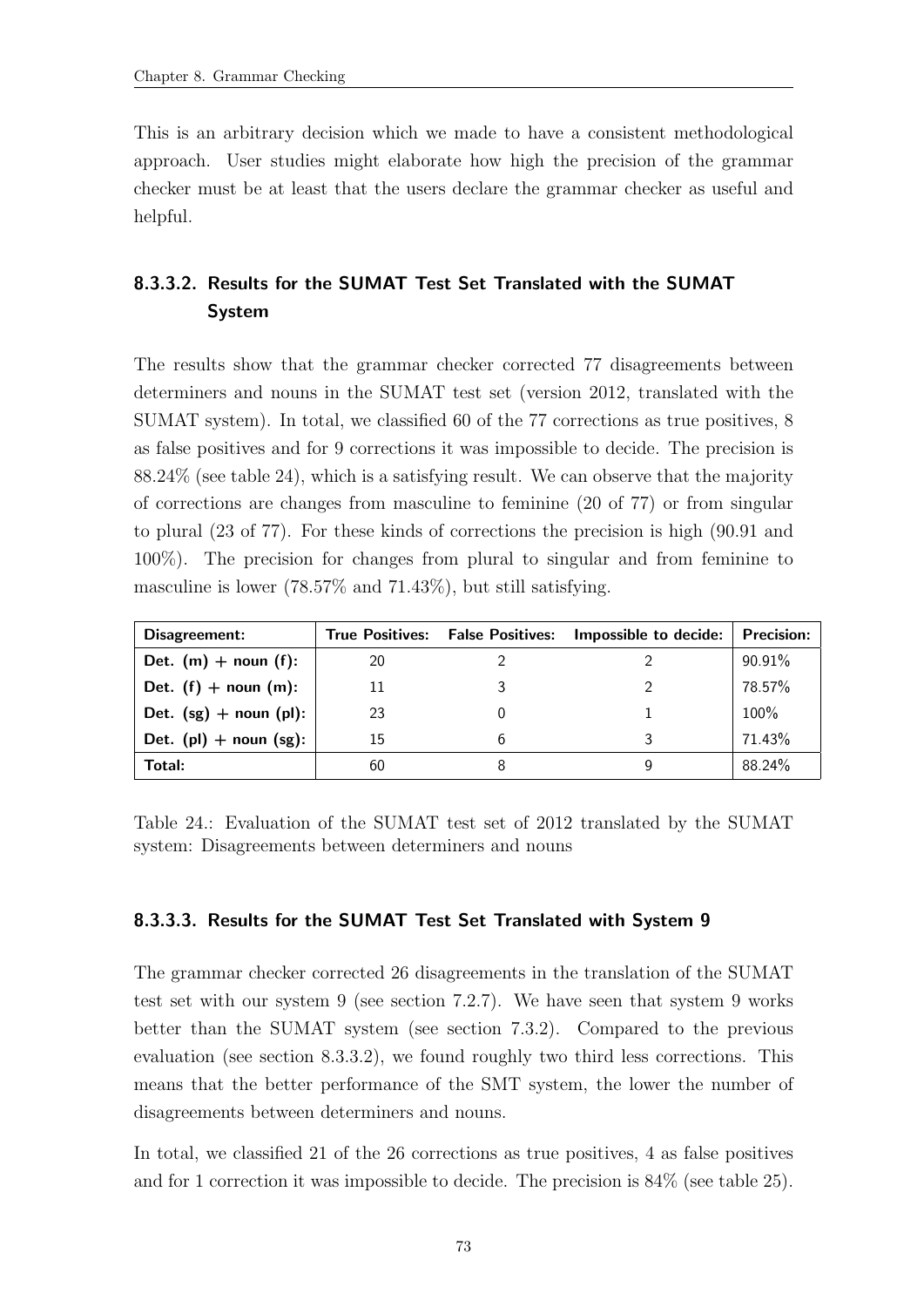This result is almost the same as in the previous evaluation (see section [8.3.3.2\)](#page-84-1). We observe that the changes from masculine to feminine and from singular to plural show the best precisions (100%) (see table [25\)](#page-85-0). This observation agrees with our previous evaluation (see table [24\)](#page-84-0).

| Disagreement:               |    | True Positives: False Positives: Impossible to decide: | <b>Precision:</b> |
|-----------------------------|----|--------------------------------------------------------|-------------------|
| Det. $(m)$ + noun $(f)$ :   |    |                                                        | 100%              |
| Det. $(f)$ + noun $(m)$ :   | 4  |                                                        | 80%               |
| Det. $(sg)$ + noun (pl):    |    |                                                        | 100%              |
| Det. $(pl)$ + noun $(sg)$ : | 4  |                                                        | 75%               |
| Total:                      | 21 |                                                        | 84%               |

<span id="page-85-0"></span>Table 25.: Evaluation of the SUMAT test set of 2012 translated by system 9: Disagreements between determiners and nouns

# 8.3.3.4. Results for the VSI Test Set Translated with System 9

In the VSI test set (4001 lines) the grammar checker corrected in total 22 disagreements. The number of corrections is almost the same as for the SUMAT system which was also translated with system 9.

| Disagreement:               |    | True Positives: False Positives: | Impossible to decide: | <b>Precision:</b> |
|-----------------------------|----|----------------------------------|-----------------------|-------------------|
| Det. $(m)$ + noun $(f)$ :   |    |                                  |                       | 66.67%            |
| Det. $(f)$ + noun $(m)$ :   |    |                                  |                       | 100%              |
| Det. $(sg)$ + noun (pl):    | 10 |                                  |                       | 83.33%            |
| Det. $(pl)$ + noun $(sg)$ : |    |                                  |                       | 33.33             |
| Total:                      | 16 |                                  |                       | 76.19%            |

<span id="page-85-1"></span>Table 26.: Evaluation of the VSI test set translated by system 9: Disagreements between determiners and nouns

In total we classified 16 of the 22 corrections as true positives, 5 as false positives and for 1 correction it was impossible to decide (see table [26\)](#page-85-1). The precision is 76.19%. This result is worse than the precisions in the previous evaluations (see sections [8.3.3.2](#page-84-1) and [8.3.3.3\)](#page-84-2), but the precision is still above our limit of 75% (see section [8.3.3.1\)](#page-82-0). We realize that the precision for changes from plural to singular (33.33%) is low. This result as such is not meaningful, because the number of corrections for this kind of changes is low and we cannot derive any conclusions. However, we see that in all previous evaluations the precision of the change from plural to singular is the lowest of all the possible changes. Further projects might test, if it is possible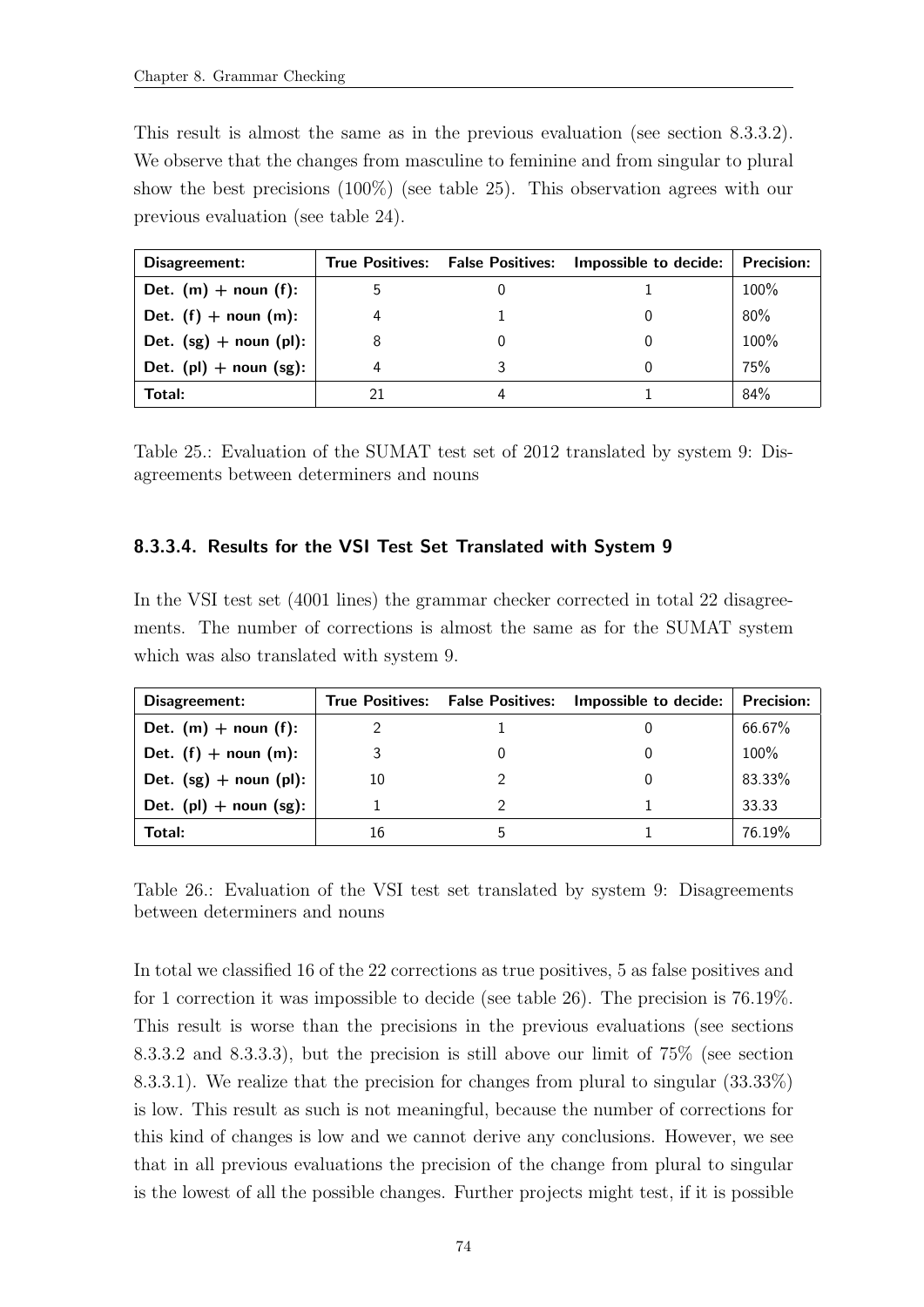to improve the grammar checker for the changes from plural to singular, possibly with the inclusion of additional tools or additional linguistic information.

#### 8.3.3.5. Results of the OpenSubtitle Test Set Translated with System 9

In the OpenSubtitle test set the grammar checker detected no disagreement between determiners and nouns. We can explain this with the shortness of the test set (545 lines) and with the fact that the sentences are shorter than the sentences in the other test sets. The probability of disagreements in short sentences is lower than in longer sentences, because less tokens and n-grams (bigrams and trigrams) are combined.

#### 8.3.3.6. Comparison of the Results of the Test Sets

In all test sets together, the grammar checker corrected 126 disagreements. We classified 98 of these corrections as true positives. 17 corrections are false positives and for 11 corrections it is impossible to decide if the correction yields an improvement or not. The total precision is 85.22%. This is above 75% and, therefore, we recommend the application of the grammar checker for the correction of disagreements between determiners and nouns. Furthermore, we observed that the precision of the changes from plural to singular is the worst of all, hence these rules might be improved. This leads to the hypothesis that we must apply different rules for the selection of cases in which plural forms are changed to singular than for the selection of the reverse cases. This hypothesis and the calculated precisions must be proven with additional and bigger test sets in further experiments.

In the test sets translated by system 9, the grammar checker makes only few corrections of disagreements between determiners and nouns. In addition, the grammar checker sometimes corrects the number of determiners preceding untranslated English nouns. In the post-editing process the translator or proofreader has to translate the noun and adapts the determiner if necessary. Therefore, the benefit of the correction of the number of determiners preceding untranslated English nouns is questionable. A cost-benefit analysis can help to clarify this question and also to decide if our grammar checker yields any benefits.

#### 8.3.3.7. Discussion of the False Positives

Wrong part-of-speech tags cause false positives. Sometimes Freeling tagged pronouns (e.g. *las* in ex. [8.23\)](#page-87-0) as determiners and verbs as nouns (e.g. *arreglo* in ex.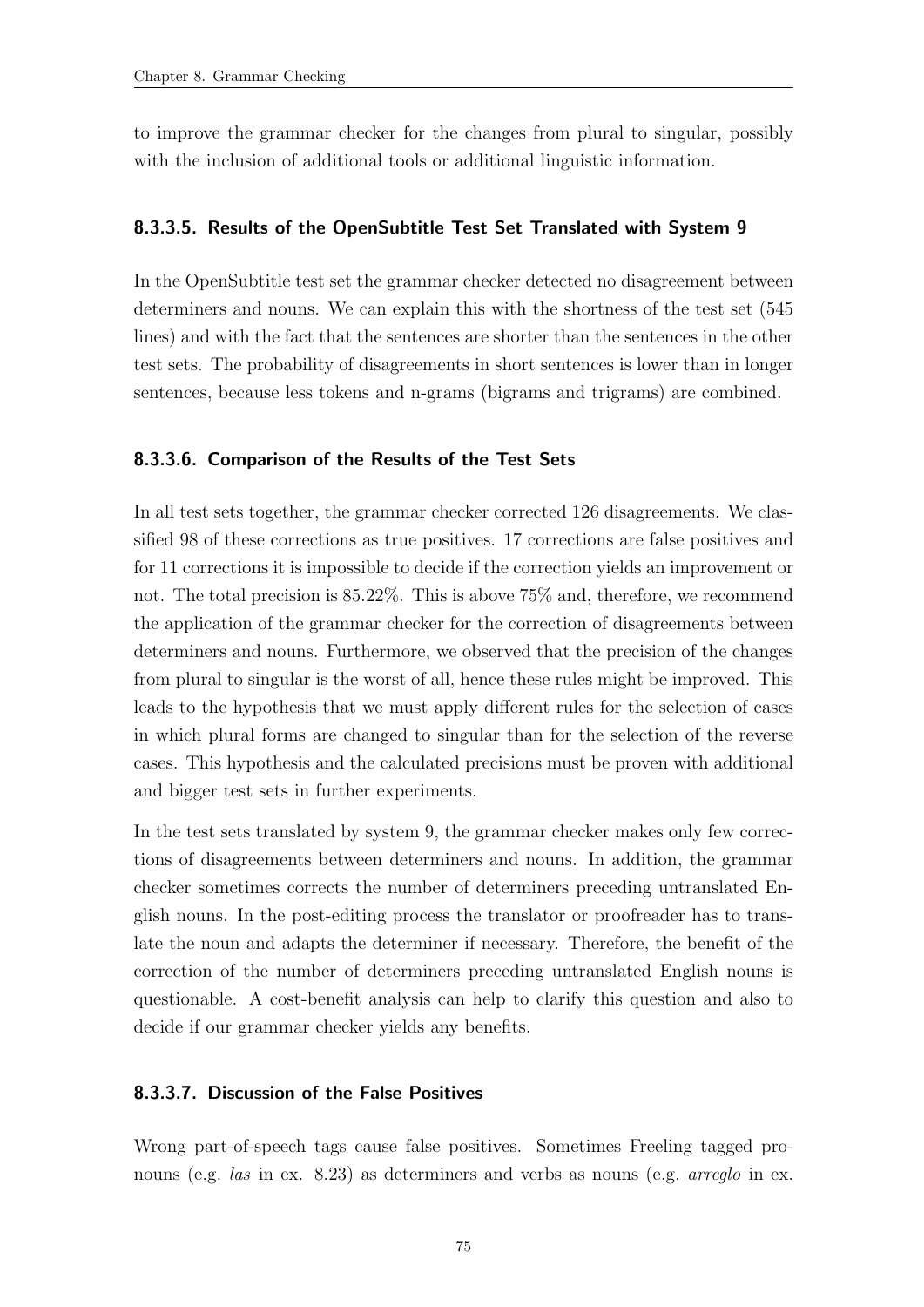[8.23\)](#page-87-0). To avoid the correction of these false positives, we added a rule to the grammar checker. We prevented the correction of determiners and nouns that can also occur with other part-of-speech tags. This experiment resulted in a meaningful decrease of the recall.

Wrong analyses of loanwords also cause false positives. In example [8.24](#page-87-1) graffiti is not recognized as a plural form. Loanwords are often identical to the corresponding English word. To avoid the correction of these false positives, we added a rule to the grammar checker. We prevented the correction of the number of determiners preceding nouns that also appear in the corresponding line of the English source text. This experiment resulted in a meaningful decrease of the recall compared to the experiments without these rules.

Because both adaptions cause a meaningful decrease of the recall, we did not include them in the grammar checker.

- <span id="page-87-0"></span> $(8.23)$  y creo que ahora me **las arreglo** para expresar esa comprensión was changed to  $y$  creo que ahora me **los arreglo** para expresar esa comprensión
- <span id="page-87-1"></span> $(8.24)$  y debo decir, no **tantos graffiti** en la pared. was changed to y debo decir , no tanto graffiti en la pared .

# <span id="page-87-2"></span>8.3.3.8. Results of the Test Suites

In addition to the test sets, we applied the grammar checker on the Test Suite file and evaluated the corrections. Test Suite files contain sentences or phrases that are either constructed artificially or extracted from a corpus (see appendix [C\)](#page-140-0). They are used to evaluate MT systems in order to check if certain linguistic aspects can be translated correctly or not. It is important that the Test Suites contain only the linguistic aspects to be tested and no other characteristics that complicate the translation. Apart from the tested phenomena, the sentences or phrases of the Test Suites should be syntactically, grammatically and lexically as simple as possible [\(Eckel, 1998,](#page-118-1) 37). In this project we did not use the Test Suites for the evaluation of an MT system but for the evaluation of the grammar checker.

The Test Suites contain a selection of correct and incorrect sentences. In the correct sentences the determiner and noun agree, whereas in the incorrect sentences they disagree. The evaluation with the Test Suites (see appendix [C\)](#page-140-0) showed that the grammar checker is able to correct disagreements that contain all types of determin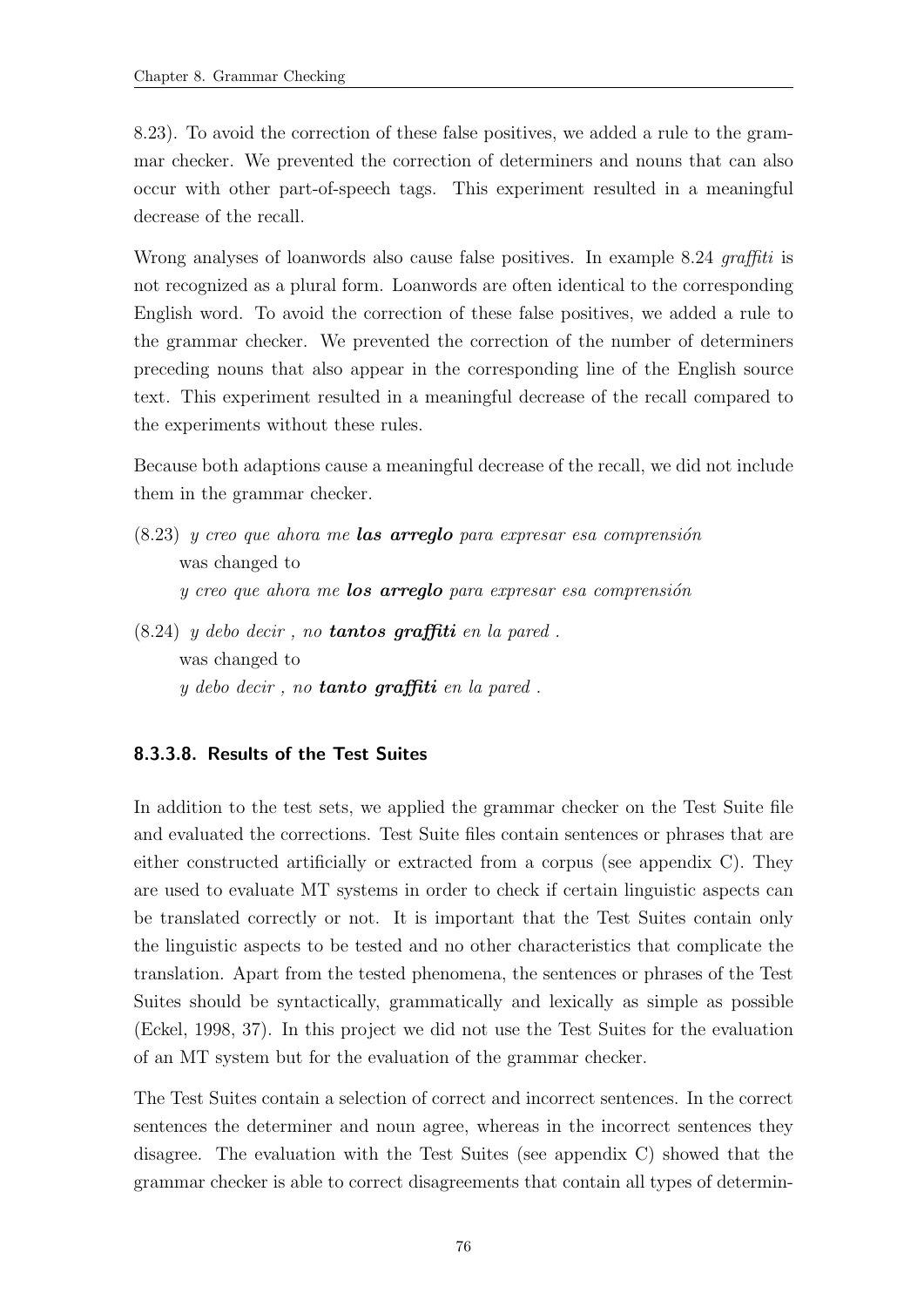ers. The grammar checker never did corrections in sentences without disagreements. We observe that the grammar checker manages to correct determiner-noun combinations in which both, gender and number, disagree. The grammar checker is also able to correct some special cases, for example, the correction of determiners combined with a preposition (del and al) succeeds. Additionally, the grammar checker allows the combination of masculine determiners with feminine nouns, if the noun is singular and starts with a.

The rule that allows masculine determiners to precede singular feminine nouns which begin with a sometimes causes false negatives. This happens because the rule is simplified. It does not include the condition that the first syllable of the noun has to be stressed if a masculine determiner is combined with a singular feminine noun. We did not include this condition in the grammar checker, because we cannot automatically differentiate between stressed and unstressed syllables. The grammar checker assumes that all first syllables of singular feminine nouns beginning with a following a masculine determiner are stressed and makes no correction. In example [8.25,](#page-88-0) the grammar checker does not replace the masculine article before alma what is correct. Choosing the reverse assumption would result in a decrease of the precision. Disagreements between determiners and masculine nouns beginning with a are always corrected. In example [8.26\)](#page-88-1), the wrong feminine article is replaced with the correct masculine article, therefore we classify this correction as "true positive".

Wrong part of speech tags also cause false negatives. In example [8.27](#page-88-2) vario is tagged as a noun. As a result, the grammar checker does not correct the existing disagreement of number. This shows that the main problem of the grammar checker are wrong part-of-speech tags and not the morphological analysis. Another problem of the grammar checker is the different casing in the input files. The translation used as input for the grammar checker is lowercase. Instead of this, we used a recase version for the analysis with Freeling. The rules do not manage the mapping between uppercase determiners (e.g. at the beginning of a sentence) of the Freeling output and lowercase determiners of the input.

In addition, the corrections in the Test Suites show that, when two determiners precede the noun, the grammar checker only corrects the determiner which precedes the noun directly (see ex. [8.28\)](#page-89-0).

- <span id="page-88-0"></span>(8.25) Input: Tiene una alma buena. - Output: Tiene una alma buena. (una instead of un).
- <span id="page-88-2"></span><span id="page-88-1"></span>(8.26) Input: Tiene una amigo bueno. - Output: Tiene un amigo bueno. (correct)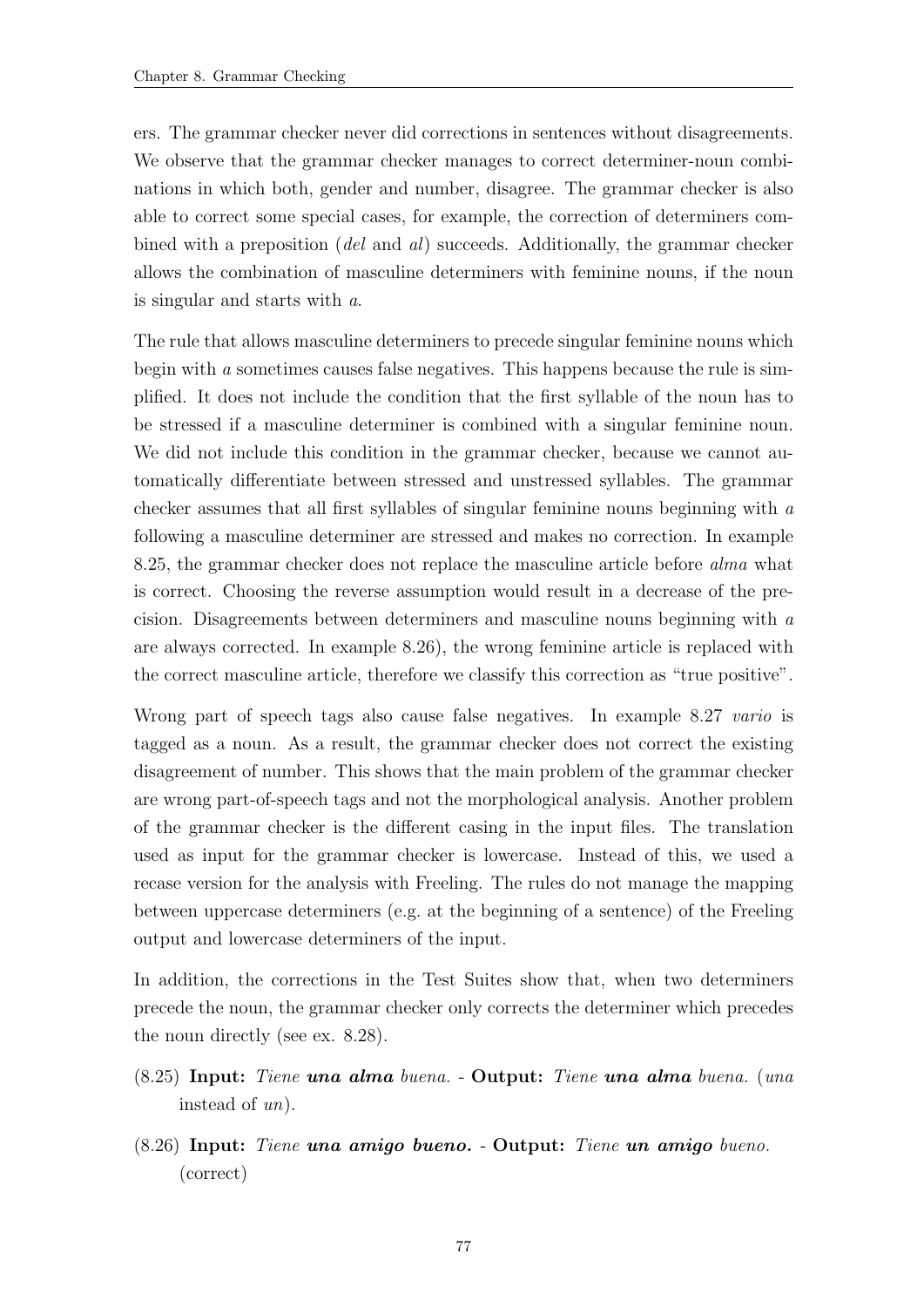- (8.27) Input: Tengo que escribir vario textos. Output: Tengo que escribir vario textos. (vario instead of varios)
- <span id="page-89-0"></span>(8.28) Input: Lo he dicho a todo mi hermanos. - Output: Lo he dicho a todo mis hermanos. (todo instead of todos)

# 8.4. Disagreements between Adjectives and Nouns

# <span id="page-89-1"></span>8.4.1. Restricted Error Analysis

The grammar checker also corrects disagreements between adjectives and nouns. We made a restricted error analysis. Using the same categories and method as described in section [8.3.3.1,](#page-82-0) we counted and classified the disagreements between adjectives and nouns. The disagreements of the SUMAT test set (version 2012) translated by the SUMAT system (version 12) served us again as input for the restricted error analysis.

In Spanish the adjective follows the noun in most of the cases. Some adjectives can or even must precede the noun. Sometimes a change of the position of the adjective implies a change of meaning. In the error analysis we distinguish between cases in which the adjective precedes the noun and cases in which the adjective follows the noun [\(Raya, 2008,](#page-119-1) 26). The grammar checker examines again disagreements of number and gender.

First, we discuss the cases in which the adjective precedes the noun. In the morphological analysis of Freeling we found 100 disagreements in which this is the case (see table [29\)](#page-94-0). We analyzed them manually. 72 cases are true positives and must be corrected. We ascribed 15 cases in the category "impossible to decide". The reasons for these cases are confusing sentence structures or untranslated English words.

| Disagreement:               | Detected: |    |    | True Positives: False Positives: Impossible to decide: |
|-----------------------------|-----------|----|----|--------------------------------------------------------|
| Adj. $(m)$ + noun $(f)$ :   | 34        | 29 |    |                                                        |
| Adj. $(f)$ + noun $(m)$ :   | 26        |    |    | 10                                                     |
| Adj. $(sg)$ + noun $(pl)$ : | 39        | 30 |    |                                                        |
| Adj. $(pl)$ + noun $(sg)$ : |           |    |    |                                                        |
| Total:                      | 100       | 69 | 16 | 15                                                     |

Table 27.: Restricted error analysis: Disagreements between adjectives and nouns (the adjective precedes the noun)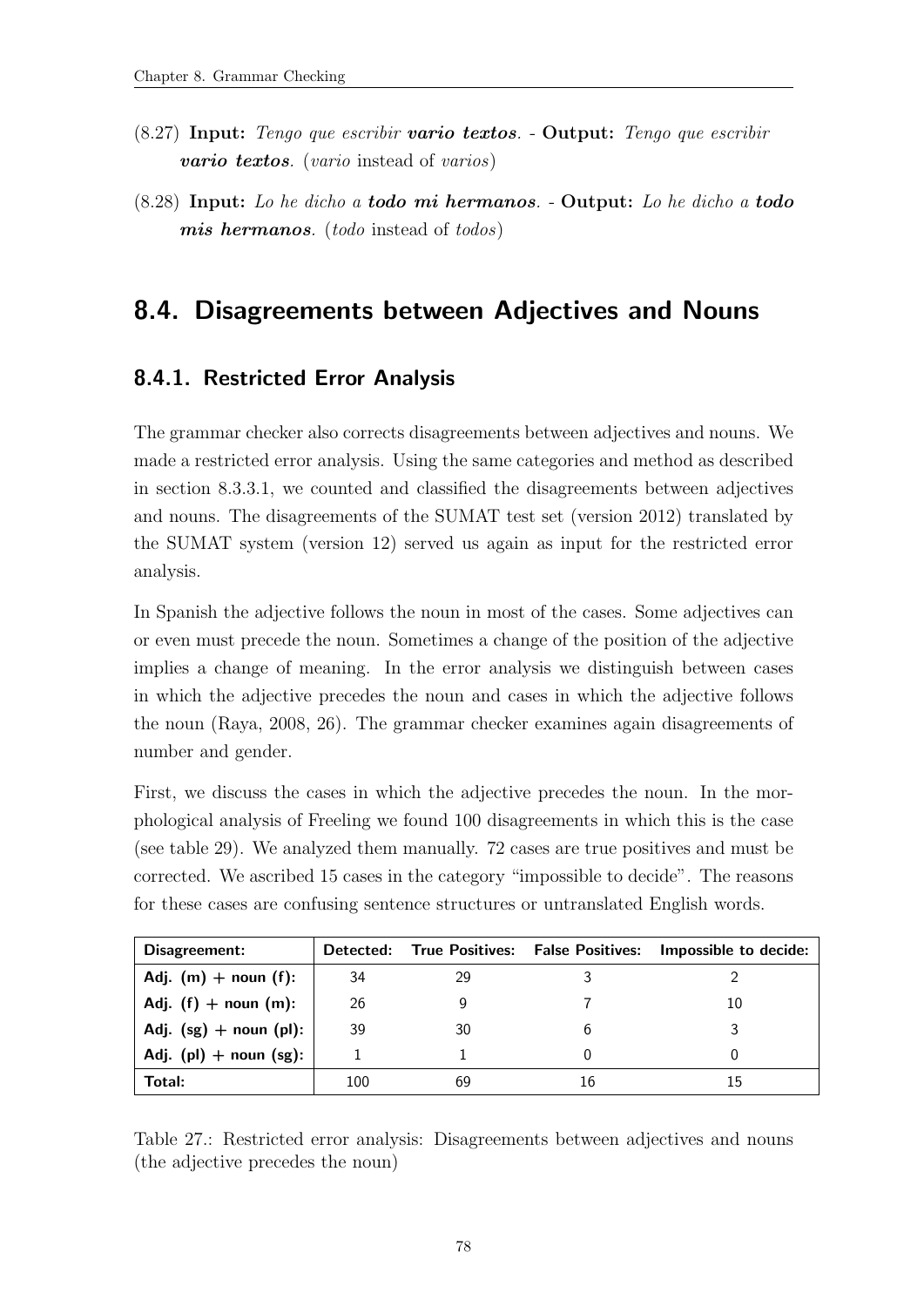16 cases are false positives, which the grammar checker should not correct. Some of the false positives are named entities consisting of two tokens, which were not recognized by Freeling. In these cases one of the tokens is tagged as an adjective and the other token as a noun. For example, the named entities *nueva york* (see ex. [8.29](#page-90-0) or shea stadium (see ex. [8.30\)](#page-90-1) are not recognized and, therefore, the grammar checker detects a disagreement between the two tokens of the named entity, although the combination of these two words is completely correct. Probably, the named entity is not recognized because of a recasing error. Most of the other false positives occur because of wrong part-of-speech tags. In most of these cases Freeling confuses adjectives and nouns. In example [8.31,](#page-90-2) portuguesa is tagged as a noun instead of an adjective. In fact baile is the noun and the two following words are the corresponding adjectives.

The number of detected disagreements is almost the same for all possible sorts of disagreements, except for the disagreements in which the adjective is plural and the noun singular. For this kind of disagreement we found only one case.

- <span id="page-90-1"></span><span id="page-90-0"></span> $(8.29)$  en **nueva york** 1 de agosto de 1971.
- <span id="page-90-2"></span>(8.30) cuando los beatles ellos tocaron juntos como grupo en el shea stadium .
- $(8.31)$  como un **baile folclórico portuguesa** conocida como la folia.

| Disagreement:               | Detected: |    | <b>True Positives: False Positives:</b> | Impossible to decide: |
|-----------------------------|-----------|----|-----------------------------------------|-----------------------|
| Noun $(f)$ + adj. $(m)$ :   | 21        | 12 |                                         |                       |
| Noun $(m)$ + adj. $(f)$ :   |           |    |                                         |                       |
| Noun $(sg) + adj.$ (pl):    | 12        |    |                                         |                       |
| Noun $(pl)$ + adj. $(sg)$ : | 15        | 12 |                                         |                       |
| Total:                      | 55        | 34 |                                         |                       |

<span id="page-90-3"></span>Table 28.: Restricted error analysis: Disagreements between adjectives and nouns (the adjective follows the nouns)

Secondly, we consider the cases in which the adjective follows the noun. We detected 54 disagreements (see table [28\)](#page-90-3) with our script. Although typically the adjective follows the noun, we found with our restricted error analysis more disagreements in which the adjective precedes the noun. This may be due to two reasons: either combinations in which the adjectives precede the nouns are more error-prone or the position of the adjective relative to the noun often is wrong in the translation. A manual analysis of the detected disagreements speaks for the second reason.

We manually classified 39 disagreements as true positives, 9 as false positives and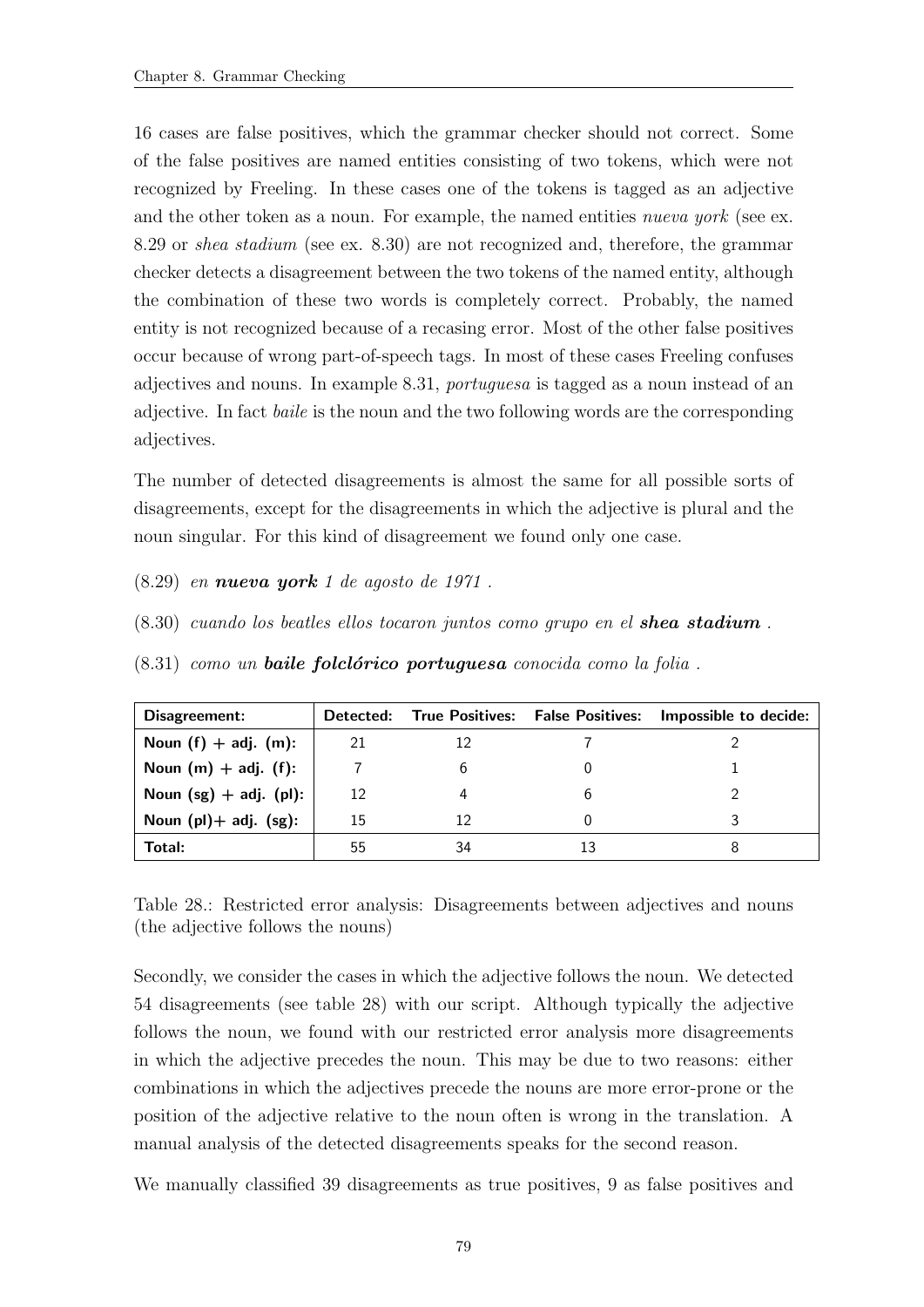7 disagreements as "impossible to decide" (see table [28\)](#page-90-3). Particularly, we classified combinations containing the word form juntos or juntas as false positives, because these adjectives often do not refer to the noun that follows or precedes it directly. In example [8.32,](#page-91-0) we detected a disagreement between *tiempo* (*time*) and *juntos* (*to*gether ), but in fact juntos refers to todos and therefore the agreement is completely correct. Other false positives occur as a consequence of untranslated elements (e.g. stack-heel in ex. [8.33\)](#page-91-1) or named entities that were not recognized (e.g. rachmaninov in ex. [8.34\)](#page-91-2).

<span id="page-91-1"></span><span id="page-91-0"></span> $(8.32)$  todos tenían un buen tiempo **juntos**, no había egos.

<span id="page-91-2"></span> $(8.33)$  así que tottered brevemente en mi **stack-heel botas** y dijo :

 $(8.34)$  pero dado de **rachmaninov atractivo** para muchos scherzando cosas,

We discovered that the morphological analysis of Freeling is not a sufficient criterion to detect disagreement errors between adjectives and nouns. Particularly unrecognized named entities and untranslated English words cause challenges for the detection of disagreements.

# <span id="page-91-3"></span>8.4.2. Development of the Rules

The program structure for the detection and correction of disagreements between adjectives and nouns is almost the same as the one used for the detection and correction of disagreements between determiners and nouns (see section [8.3.2\)](#page-79-3). We adjusted some of the detection rules in order to improve the precision.

The EAGLES tag set distinguishes ordinal and qualifying adjectives. Ordinal adjectives are ordinal numbers which are used as adjectives; the group of qualifying adjectives subsumes all the remaining adjectives. Tests showed that we can apply identical rules for the detection of disagreements between ordinal and qualifying adjectives.

For each detected disagreement the grammar checker tests first, if this error was also found by LanguageTool. If this is the case, the disagreement is corrected. If this is not the case and if it is, furthermore, a disagreement of gender, the grammar checker tests whether the noun can also occur with the other gender, the grammar checker does not correct the disagreement. For all the other cases the grammar checker tests, if the noun occurs in the corresponding line of the English source text. If no, the grammar checker does not correct the disagreements. If yes, the grammar checker corrects them. By means of this approach we excluded disagreements with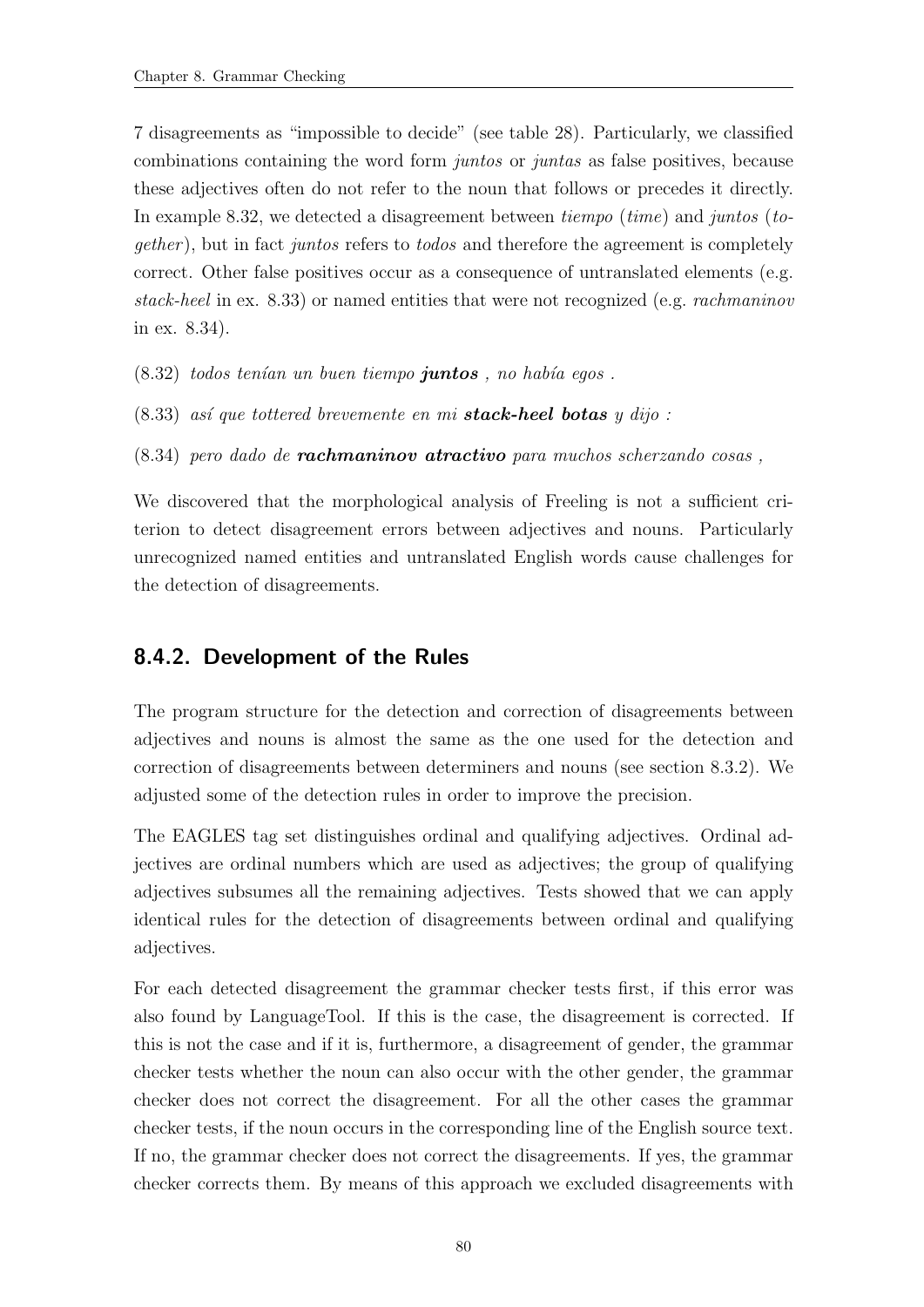untranslated English words and loanwords. This rule was adapted for the disagreements between singular and plural: neither the adjective nor the noun is allowed to occur in the English source text.

The grammar checker always makes the correction on the adjectives. For the correction we applied the following rules:

Changes from feminine to masculine:

- if the adjective precedes: *buena* is changed to *buen* (specialized rule)
- if the adjective precedes: mala is changed to mal (specialized rule)
- if the adjective precedes: *primera* is changed to *primer* (specialized rule)
- if the adjective precedes: *tercera* is changed to *tercer* (specialized rule)
- the ending  $-a$  is changed to  $-a$  (generalized rule)
- $\bullet$  the ending *-as* is changed to *-os* (generalized rule)

Changes from masculine to feminine:

- if the adjective precedes: *buen* is changed to *buena* (specialized rule)
- if the adjective precedes: mal is changed to mala (specialized rule)
- if the adjective precedes: *primer* is changed to *primera* (specialized rule)
- if the adjective precedes: *tercer* is changed to *tercera* (specialized rule)
- the endings  $-e$  and  $-o$  are changed to  $-a$  (generalized rule)
- the ending  $-os$  is changed to  $-as$  (generalized rule)

Changes from singular to plural:

- *feliz* is changed to *felices*
- if the adjective precedes: *gran* is changed to *grandes*
- if the adjective precedes: *buen* is changed to *buenos* (specialized rules)
- if the adjective precedes: mal is changed to malos (specialized ruled)
- if the adjective precedes: *primer* is changed to *primeros* (specialized rule)
- if the adjective precedes: *tercer* is changed to *terceros* (specialized rule)
- if the adjective ends in  $-a$ ,  $a$  or  $e$ ,  $s$  is added (generalized rule)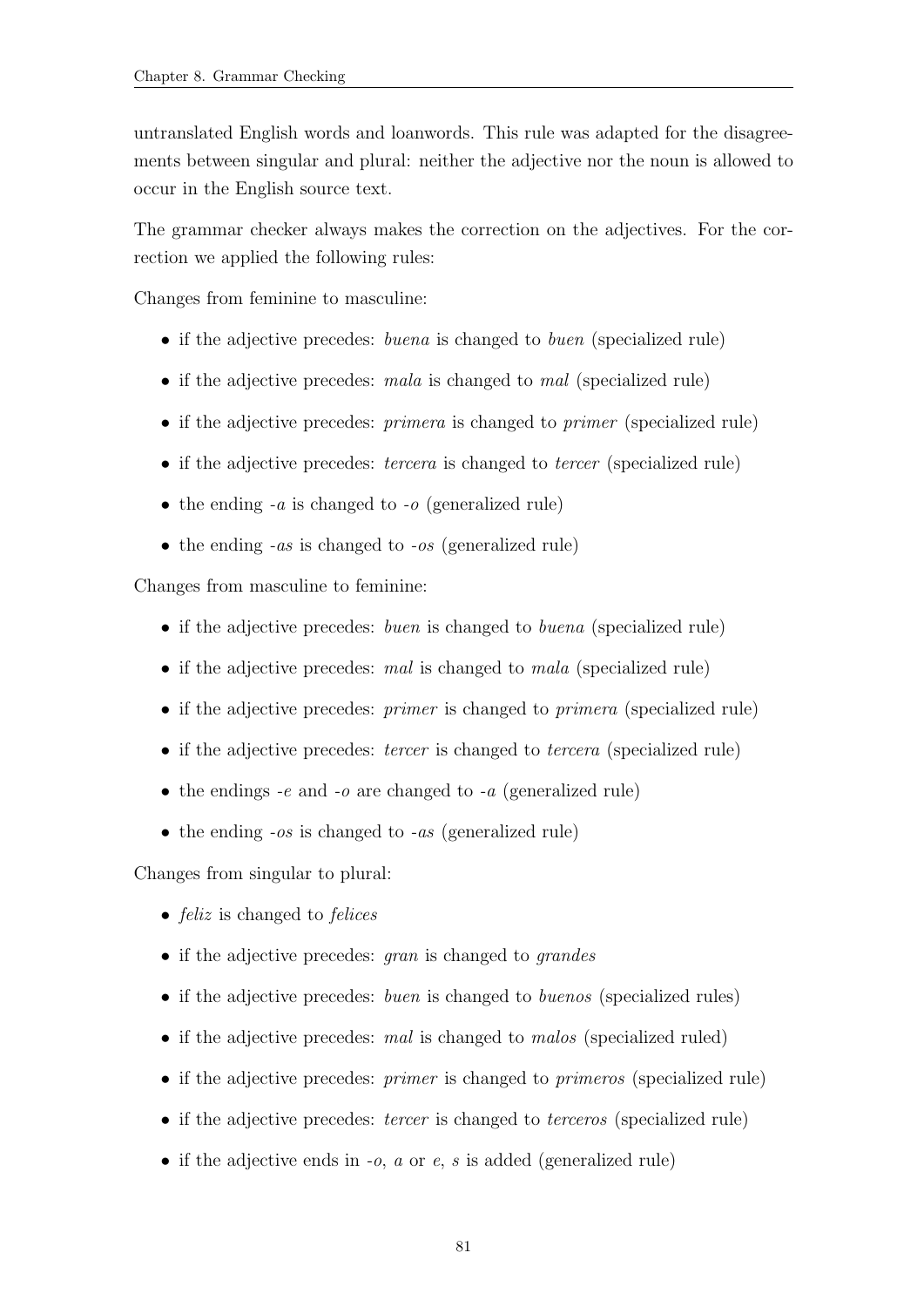• if the adjective ends not in  $-o$ ,  $a$  or  $e$ ,  $es$  is added (generalized rule)

Changes from plural to singular

- *felices* is changed to *feliz*
- if the adjective precedes: *grandes* is changed to *gran* (specialized rule)
- if the adjective precedes: buenos is changed to buen (specialized rules)(footnote)
- if the adjective precedes: malos is changed to mal (specialized ruled)(footnote)
- if the adjective precedes: *primeros* is changed to *primer* (specialized rule)(footnote)
- if the adjective precedes: *terceros* is changed to *tercer* (specialized rule)(footnote)
- the last letter  $-s$  is omitted if the adjective ends in  $-os$  or  $-as$  (generalized rule)
- the last letter  $-s$  is omitted if the adjective ends in  $-tes$  (generalized rule)
- the last two letters  $-es$  are omitted if the adjective ends in  $-es$ , but not  $-tes$ (generalized rule) (footnote: simplified rule)
- the last letter  $-s$  is omitted with all the other adjectives ending in  $-s$  (generalized rule)

# 8.4.3. Evaluation

For the evaluation we used the same test sets and the same approach as for the disagreements between articles and nouns (see section [8.3.3\)](#page-82-1). We analyze the corrected sentences manually to decide if the correction yields an improvement or a worsening, or to see that a decision cannot be made.

# <span id="page-93-0"></span>8.4.3.1. Results for the SUMAT Test Set Translated with the SUMAT System

First, we evaluated the corrections in the SUMAT test set (version 2012) which we translated with the SUMAT system (version 2012). This is the same test set we used for the restricted error analysis and as our basis for the development of the program (see section [8.4.1\)](#page-89-1). In total, the grammar checker corrected 106 disagreements between adjectives and nouns (see table [29\)](#page-94-0). 86 of the 106 corrections improve the sentences, whereas 10 corrections resulted in an even more incorrect sentence. 10 corrections fall in the category "impossible to decide". A lot of these cases are combinations in which the adjective is positioned between two nouns and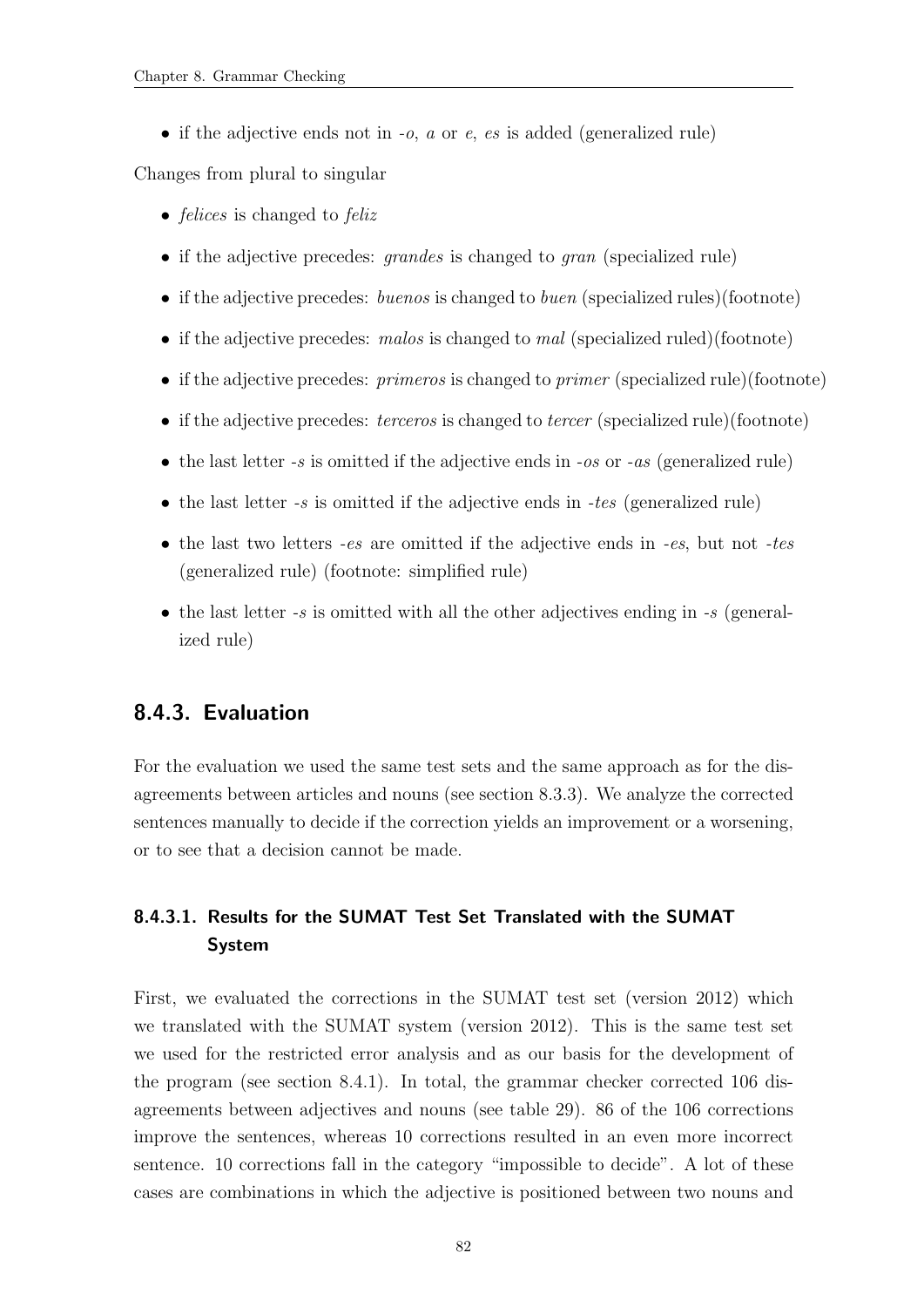| Disagreement:               |    | <b>True Positives: False Positives:</b> | Impossible to decide: | <b>Precision:</b> |
|-----------------------------|----|-----------------------------------------|-----------------------|-------------------|
| Adj. $(m)$ + noun $(f)$ :   | 29 | 3                                       | 0                     | 89.29%            |
| Adj. $(f)$ + noun $(m)$ :   | 9  | $\mathcal{P}$                           |                       | 81.82%            |
| Adj. $(sg)$ + noun (pl):    | 19 | $\mathcal{P}$                           | 3                     | 86.36%            |
| Adj. $(pl)$ + noun $(sg)$ : | 1  | 0                                       | 0                     | 100               |
| Noun $(f) + adj.$ (m):      | 9  | 3                                       |                       | 75%               |
| Noun $(m)$ + adj. $(f)$ :   | 5  | 0                                       | 0                     | 100%              |
| Noun $(pl)$ + adj. $(sg)$ : | 11 | $\Omega$                                | $\mathcal{P}$         | 100%              |
| Noun $(sg) + adj.$ (pl):    | 3  | $\Omega$                                | $\mathcal{P}$         | 100               |
| Total:                      | 86 | 10                                      | 10                    | 89.58%            |

it is unclear to which noun the adjective belongs.

<span id="page-94-0"></span>Table 29.: Evaluation SUMAT test set of 2012 translated by the SUMAT system: Disagreements between adjectives and nouns

In total, the precision is 89.58% (see table [29\)](#page-94-0), which is considerably above our goal of 75%. We also see that the precision for the different kinds of agreement is always at least 75%.

# <span id="page-94-1"></span>8.4.3.2. Results for the SUMAT Test Set Translated with System 9

In this part of the evaluation we translated the SUMAT test set with system 9, applied the grammar checker and classified the corrections. We used again the categories "true positives", "false positives" and "impossible to decide" (see section [8.3.3.1\)](#page-82-0).

In total, the grammar checker corrected 61 sentences (see table [30\)](#page-95-0). Compared to the results of the translation with the SUMAT system (see table [29\)](#page-94-0), we observe a clear reduction of the number of corrections. This endorses the hypothesis that an improvement of the system reduces the number of disagreements.

We classified 52 of the 61 corrections as "true positives", 4 as "false positives" and 5 as "impossible to decide". The total precision is 92.86% (see table [30\)](#page-95-0) which is considerably above 75%. As in the previous part of the evaluation (see section [8.4.3.1\)](#page-93-0), we see that the precision for the different kinds of agreement is always considerably above 75%.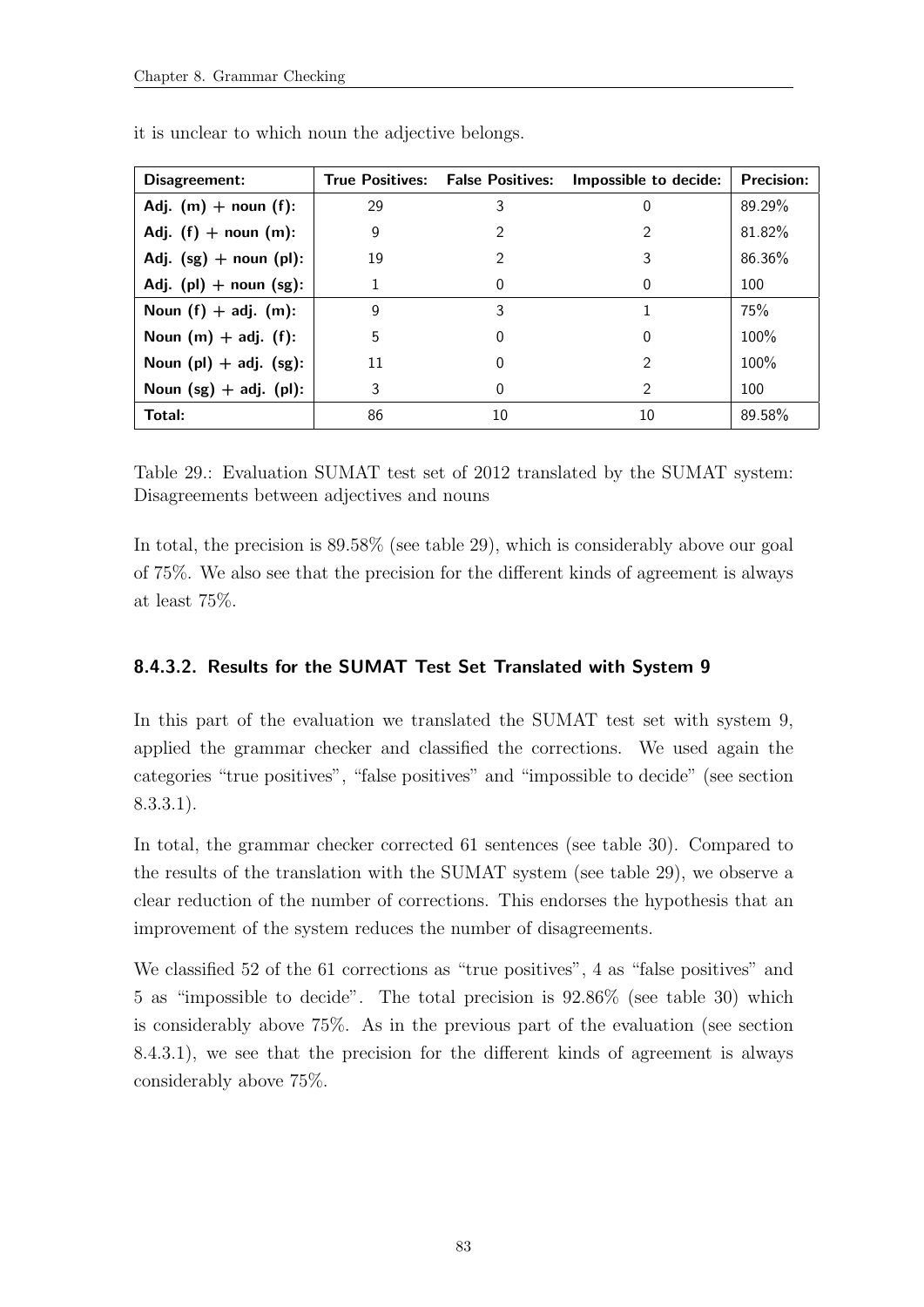| Disagreement:               |          | <b>True Positives: False Positives:</b> | Impossible to decide: | <b>Precision:</b> |
|-----------------------------|----------|-----------------------------------------|-----------------------|-------------------|
| Adj. $(m)$ + noun $(f)$ :   | 12       |                                         |                       | 92.31%            |
| Adj. $(f)$ + noun $(m)$ :   | 10       |                                         | 0                     | 90.91%            |
| Adj. $(sg)$ + noun (pl):    | 12       | 2                                       |                       | 85.71%            |
| Adj. $(pl)$ + noun $(sg)$ : | $\Omega$ | 0                                       | 0                     |                   |
| Noun $(f)$ + adj. $(m)$ :   | 5        | 0                                       | 0                     | 100%              |
| Noun $(m)$ + adj. (f):      | 4        | 0                                       |                       | 100%              |
| Noun $(pl)$ + adj. $(sg)$ : | 8        | O                                       | 0                     | 100%              |
| Noun $(sg) + adj.$ (pl):    |          | 0                                       | 0                     | 100               |
| Total:                      | 52       | 4                                       | 5                     | 92.86%            |

<span id="page-95-0"></span>Table 30.: Evaluation SUMAT test set of 2012 translated by system 9: Disagreements between adjectives and nouns

#### 8.4.3.3. Results for the VSI Test Set Translated with System 9

In this part of the evaluation we translated the VSI test set with system 9 (see table [18\)](#page-66-1), applied the grammar checker and classified the corrections. We used the same categories as in the other evaluations (see section [8.3.3.1\)](#page-82-0).

| Disagreement:               |    |    | True Positives: False Positives: Impossible to decide: | <b>Precision:</b> |
|-----------------------------|----|----|--------------------------------------------------------|-------------------|
| Adj. $(m)$ + noun $(f)$ :   | 8  | 0  | 5                                                      | $100\%$           |
| Adj. $(f)$ + noun $(m)$ :   |    |    |                                                        | 77.78%            |
| Adj. $(sg)$ + noun (pl):    | 21 | 3  |                                                        | 87.5%             |
| Adj. $(pl)$ + noun $(sg)$ : | 1  | 2  | 3                                                      | 33.3%             |
| Noun $(f) + adj.$ (m):      | 7  |    | 0                                                      | 100%              |
| Noun $(m)$ + adj. $(f)$ :   | 2  | 2  |                                                        | 100%              |
| Noun $(pl)$ + adj. $(sg)$ : | 6  |    | 0                                                      | 100%              |
| Noun $(sg) + adj.$ (pl):    | 1  | 0  | 0                                                      | 100               |
| Total:                      | 53 | 10 | 14                                                     | 84.21%            |

Table 31.: Evaluation VSI test set of 2012 translated by system 9: Disagreements between adjectives and nouns

In total, the grammar checker corrected 77 disagreements. We classified 53 of the 77 corrections as "true positives", 10 as "false positives" and 14 as "impossible to decide" (see table [32\)](#page-96-0). The number of true positives is almost the same as in the SUMAT test set translated with system 9 (see section [8.4.3.2\)](#page-94-1). The precision  $(84.21\%)$  is lower than for the SUMAT test set, but still considerably above 75%.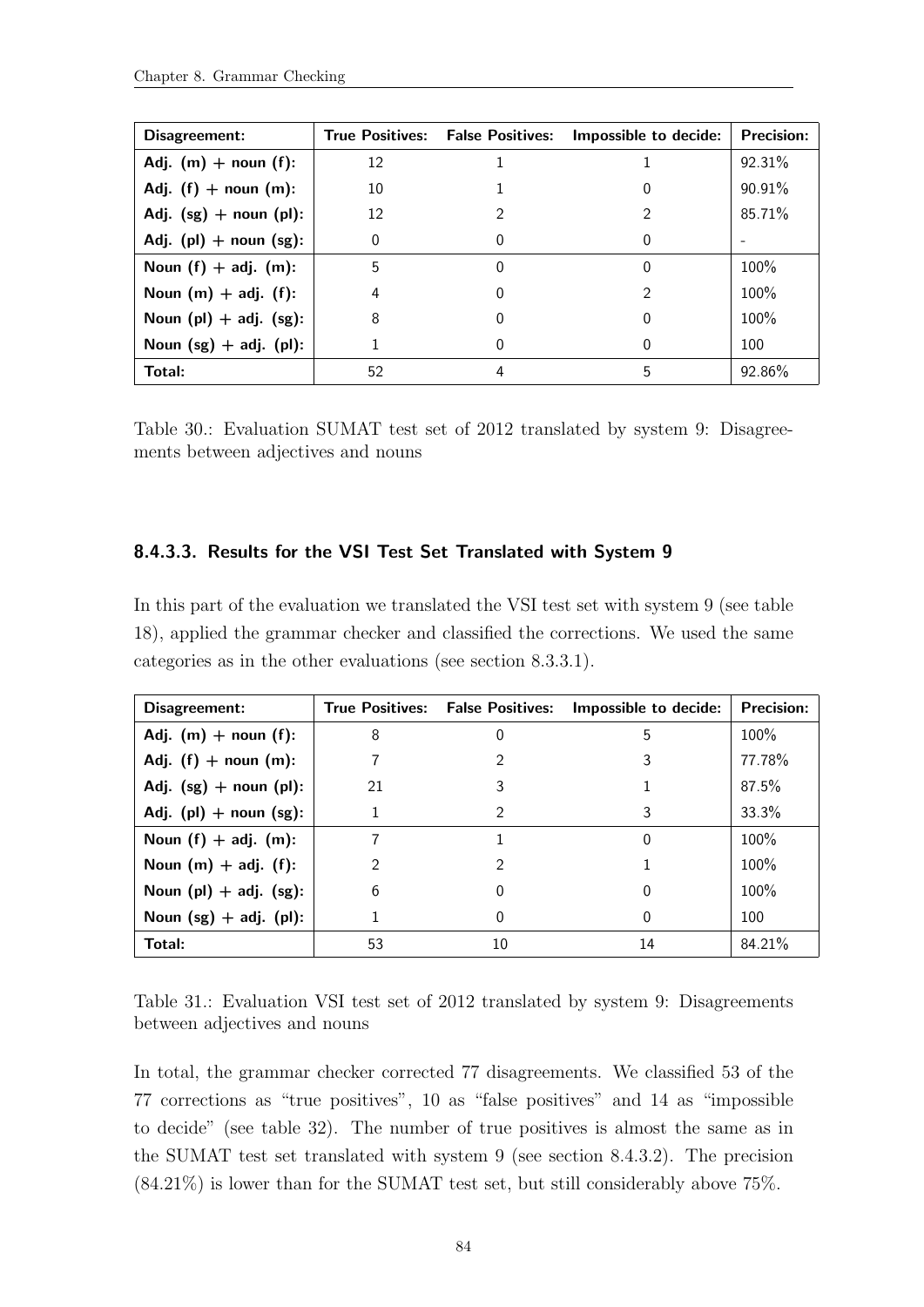# 8.4.3.4. Results for the OpenSubtitle Test Set Translated with System 9

The OpenSubtitle test set (545 lines) is smaller than the other evaluated test sets (approximately 4000 lines). The grammar checker made only 6 corrections in the OpenSubtitle test set. Possible reasons are the shortness of the test set and the considerably better translation quality of this test set compared to the other test sets (see section [7.2.7\)](#page-66-0).

The precision is 80%, which is above 75% (see table [32\)](#page-96-0). The calculated precision is not very meaningful, because the number of corrections is low and therefore the result is not meaningful.

| Disagreement:               |               | <b>True Positives: False Positives:</b> | Impossible to decide: | <b>Precision:</b> |
|-----------------------------|---------------|-----------------------------------------|-----------------------|-------------------|
| Adj. $(m)$ + noun (f):      | $\mathcal{P}$ |                                         |                       | $100\%$           |
| Adj. $(f)$ + noun $(m)$ :   | 0             |                                         |                       |                   |
| Adj. $(sg)$ + noun (pl):    |               |                                         |                       | $100\%$           |
| Adj. $(pl)$ + noun $(sg)$ : | 0             |                                         |                       |                   |
| Noun $(f)$ + adj. $(m)$ :   |               |                                         | $\left( \right)$      | 50%               |
| Noun $(m)$ + adj. $(f)$ :   | 0             |                                         |                       |                   |
| Noun $(pl)$ + adj. $(sg)$ : | 0             |                                         |                       |                   |
| Noun $(sg) + adj.$ (pl):    | 0             |                                         |                       |                   |
| Total:                      | 4             |                                         |                       | 80%               |

<span id="page-96-0"></span>Table 32.: Evaluation OpenSubtitle test set of 2012 translated by system 9: Disagreements between adjectives and nouns

# 8.4.3.5. Comparison of the Results of the Test Sets

The developed grammar checker corrects disagreements between adjectives and nouns with a high precision. For all the test sets the precision is considerably above 75%. Therefore, we included the corrections of disagreements between adjectives and nouns in the final version of the grammar checker.

The evaluation yields additional findings. The number of corrections in translations of different translation systems differs considerably. Furthermore, the number of corrections differs between test sets containing amateur subtitles and others containing professional subtitles.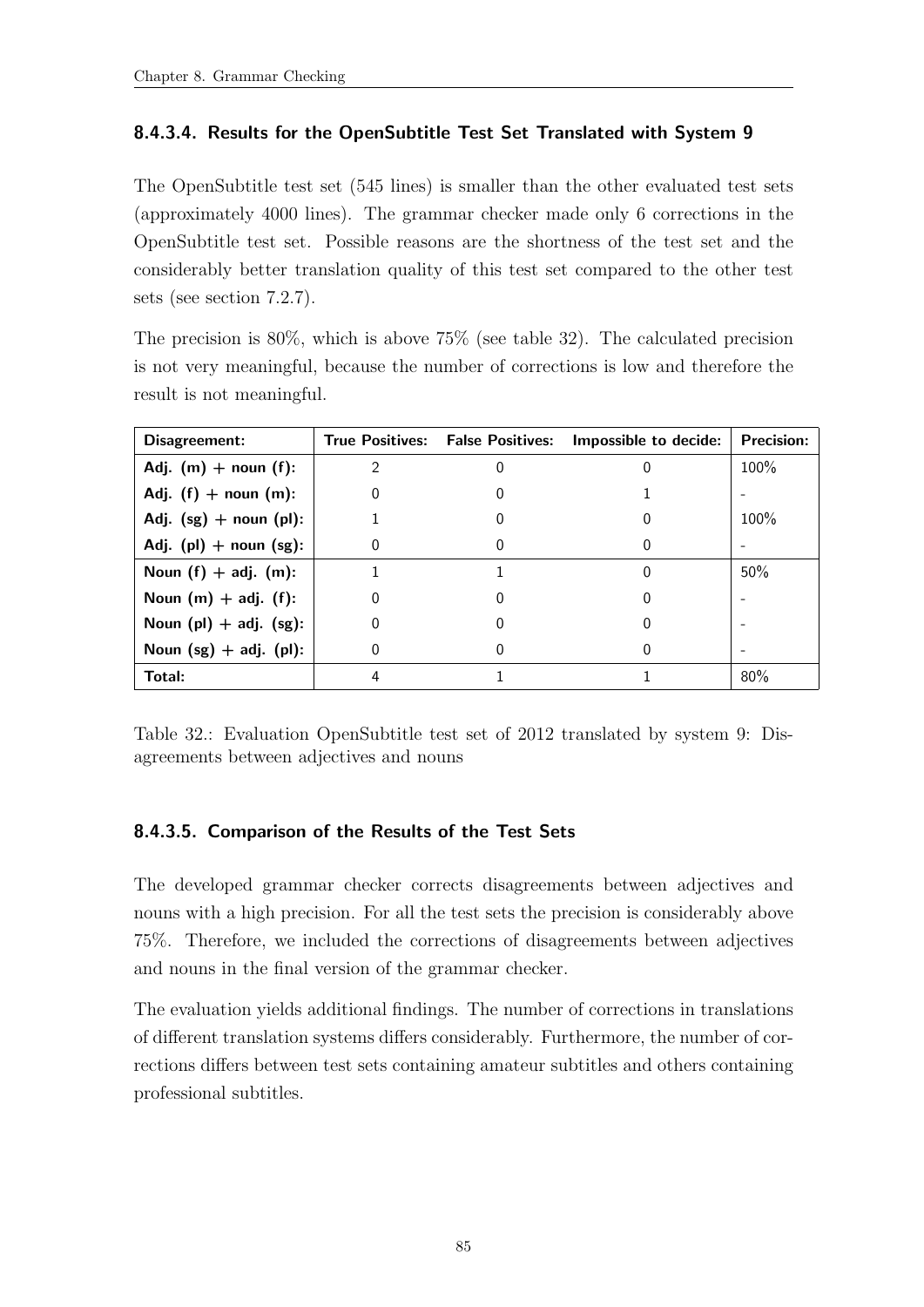#### 8.4.3.6. Discussion of the False Positives

The main reasons for the false positives are wrong part-of-speech tags (assigned by Freeling) and named entities that were not recognized. The grammar checker never corrects disagreements containing named entities, except if the named entities are not identical in English and Spanish (see section [8.4.2\)](#page-91-3). Example [8.35](#page-97-0) shows the problem of named entities that are not recognized by Freeling and are not identical in English and Spanish. The named entity new zealand is correctly translated with nueva zelanda. Freeling does not recognize nueva zelanda as a named entity because of a recasing error. Thus zelanda is incorrectly tagged as an adjective and the grammar checker detects erroneously a disagreement with the following noun  $(compa\v{n}ero).$ 

We identified the wrong tagging of the token solo as an additional source for false positives. Solo can occur as adverb or adjective. Sometimes Freeling tags solo incorrectly as an adjective instead of an adverb. Thus, the grammar checker detects wrongly a disagreement, which causes a false positive (see ex. [8.36\)](#page-97-1).

- <span id="page-97-0"></span> $(8.35)$  Input: nueva zelanda compañero, marc jacobs, él pasó por su calor. Outfput: nueva zelando compañero, marc jacobs, él pasó por su calor.
- <span id="page-97-1"></span> $(8.36)$  Input: y los dos bateristas son sólo truenos, ringo y keltner son **solo** truenos .

Output: y los dos bateristas son sólo truenos, ringo y keltner son **solos** truenos .

# 8.4.3.7. Discussion of the Errors in the Corrections

In two sentences the grammar checker changes the adjective  $m\hat{u}$ tiples to an incorrect singular word form  $(mûltipl)$ . This is a result of the simplification and generalization of the grammar rules included in the grammar checker. In cases in which a plural adjective ending with -es must be changed to singular, the grammar checker deletes the ending -es, if no vowel or -t- precedes the ending. According to this rule, the grammar checker corrects the plural adjective  $m\ellityles$  to  $m\ellityle$  instead of m $\ellityle$ (see ex. [8.37\)](#page-98-0). To avoid this mistake, we changed this rule in the following way: if -l- precedes the ending, the grammar checker reduces the ending -es to -e. This created new errors: for example, the plural adjective fragiles would be corrected to the singular form *fragile* instead of *frágil*. Therefore, we removed the alternation of this rule. We classified both cases in the category "impossible to decide", because the sentence contains different errors before and after the correction. Before the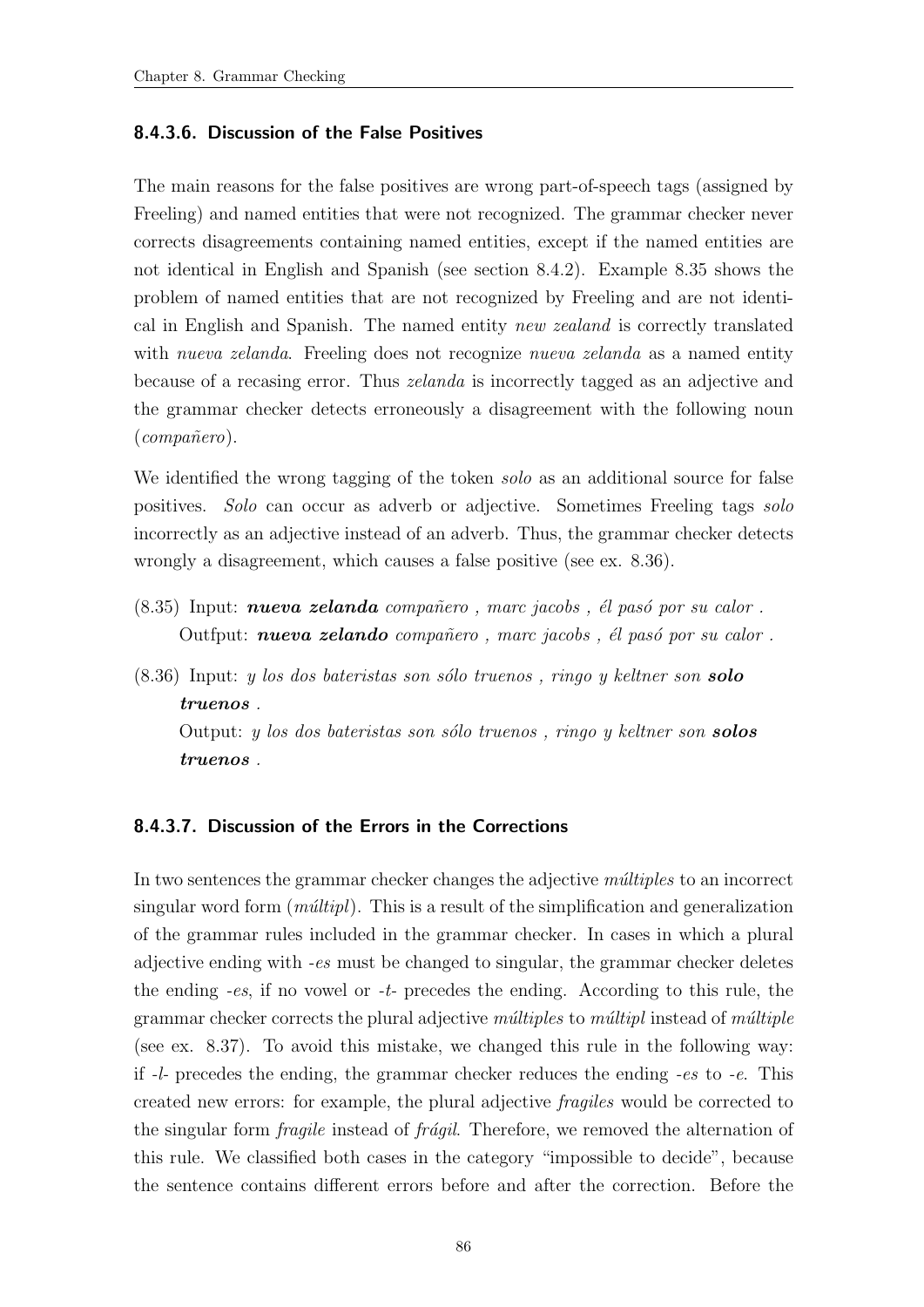correction the noun and the adjective disagreed, after the correction they agreed, but the form of the adjective was incorrect.

<span id="page-98-0"></span> $(8.37)$  Input: candide thovex, una leyenda viviente y **múltiples** ganador de los x games , Output: candide thovex, una leyenda viviente y **múltipl** ganador de los x games ,

# 8.4.3.8. Results of the Test Suites

We created Test Suites for a more systematic evaluation of certain linguistic phenomena, as we did for the disagreements between determiners and nouns. We decided that the Test Suites consists only of phrases, because phrases suffice to show if the correction succeeds. We need fewer phrases than sentences for the disagreements between determiners and nouns, because only two types of adjectives (qualifying and ordinal adjectives) exist.

The evaluation with our Test Suites confirms that, in general, the correction of disagreements between adjectives and nouns succeeds (see appendix annex:Tables). In cases in which the gender as well as the number are wrong, only the gender is corrected (see ex. [8.38\)](#page-98-1). This is not acceptable and must be solved. We improved the grammar checker to enable corrections of gender and number in the same sentence. We used the output of the correction of gender as input to correct the number. In other words, if after the correction of gender a disagreement of number is detected, it will be corrected. This change improved the recall for the correction of disagreements of number.

With the evaluation of the modifications in these Test Suites we identified the following mistake: the grammar checker does not consider changes of accents. For example, the grammar checker changes the singular adjective  $d\acute{e}bil$  to the plural form *débiles* instead of *debiles* (see ex. [8.39\)](#page-99-1). To avoid such mistakes, phonetic and phonologic rules might be included in the grammar checker. Another solution would be the use of an existing spell checker. This must be investigated in future projects.

The results of the Test Suites also show that the grammar checker only corrects the adjective that precedes or follows the noun directly. Examples exist (see ex. [8.40\)](#page-99-2) in which two adjectives combined with a conjunction belong to the same noun. Future releases of the grammar checker might be able to correct disagreements with patterns of this type.

<span id="page-98-1"></span> $(8.38)$  Input: las casas **antiguo**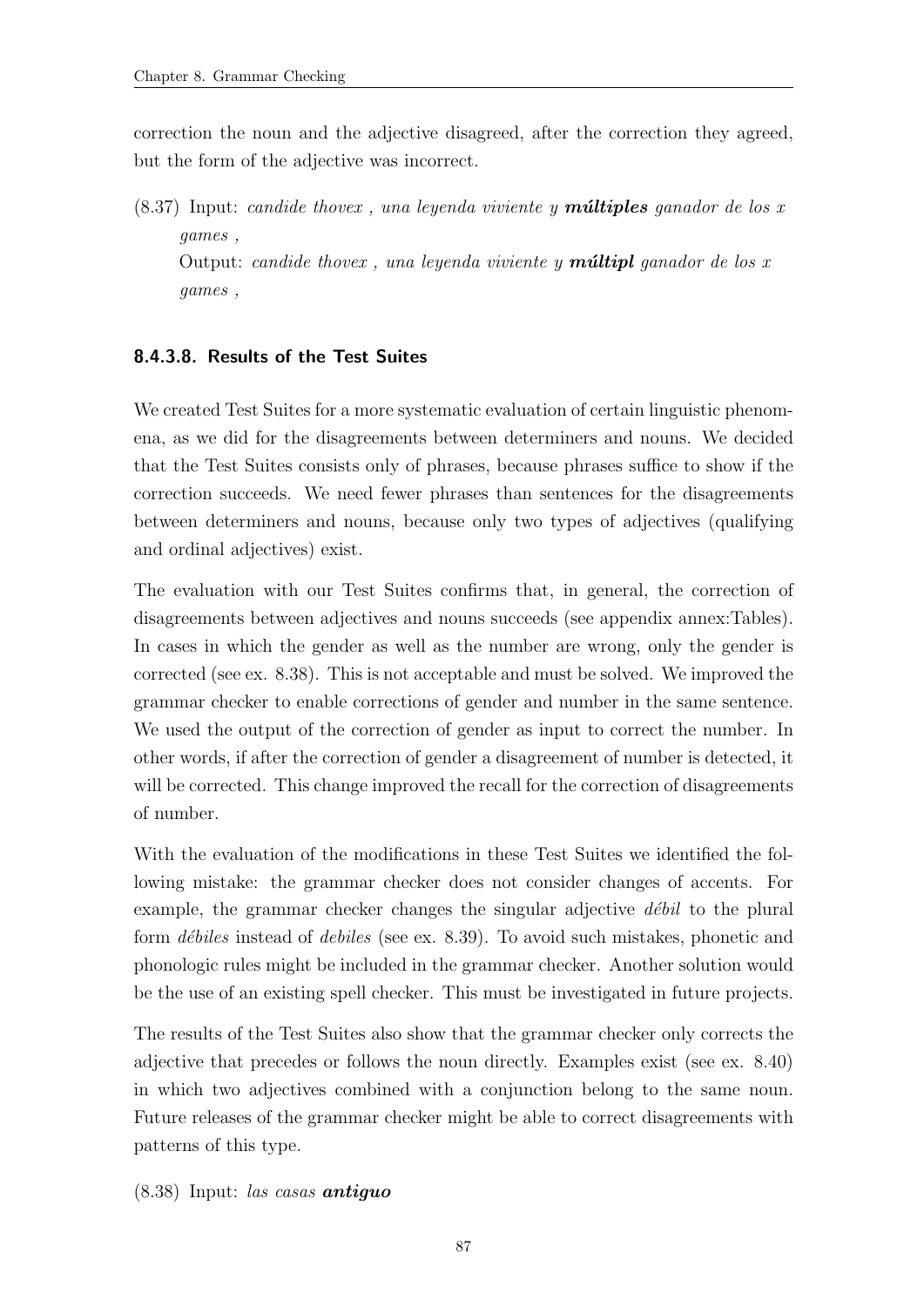Output: las casas **antigua** (antigua instead of antiguas)

- <span id="page-99-1"></span> $(8.39)$  Input: las personas **débil** Output: las personas **débiles** (débiles instead of debiles)
- <span id="page-99-2"></span> $(8.40)$  Input: la persona **amables** y **fuertes** Output: la persona **amable** y **fuertes** (fuertes instead of fuerte)

# <span id="page-99-0"></span>8.5. Disagreements between Determiners and **Adjectives**

In this section, we discuss the detection and correction of disagreements between determiners and adjectives. In sentences and clauses, the determiners and adjectives always have to agree with the noun, therefore it would not be necessary to check the agreements between determiners and adjectives. Our grammar checker only considers disagreements between adjacent words, because we did not include a syntactical analysis and therefore it is unclear which words belong together if they are not adjacent. As a consequence the grammar checker does not detect disagreements between determiners and nouns, if an adjective is interposed. Therefore we decided to detect and correct also disagreements between determiners and adjectives to improve the recall. If further projects include syntactical information and improve the detection of disagreements between determiners and nouns, the disagreements between determiners and adjectives will not have to be considered anymore.

# 8.5.1. Restricted Error Analysis

We make a restricted error analysis for disagreements between determiners and adjectives. We use the same method as for the disagreements between determiners and nouns and between adjectives and nouns, and we also use the SUMAT test set (version 2012) translated by with SUMAT system (version 2012).

The grammar checker only has to consider cases in which the adjective precedes the noun. The reason is that if the adjective follows the noun, the rules of the grammar checker already ensure that the noun agrees with the following adjective and the preceding determiner. This means that also the determiner and the adjective agree.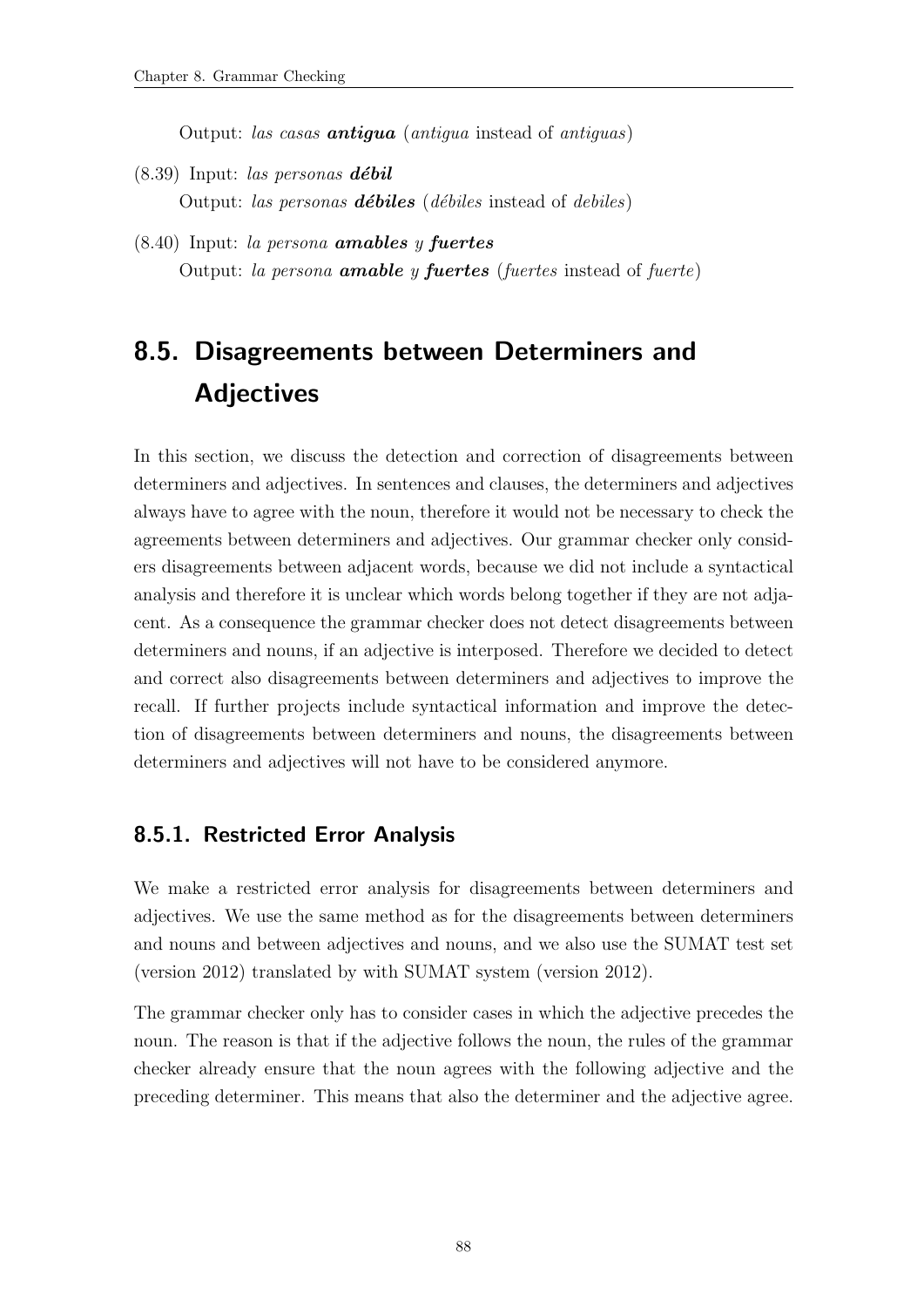| Disagreement:               |    |    | Detected: True Positives: False Positives: Impossible to decide: |
|-----------------------------|----|----|------------------------------------------------------------------|
| Det. $(m) + adj.$ (f):      | 18 | 16 |                                                                  |
| Det. $(f) + adj.$ $(m)$ :   | 5  |    |                                                                  |
| Det. $(sg) + adj.$ (pl):    | 11 |    |                                                                  |
| Det. $(pl)$ + adj. $(sg)$ : | 10 |    |                                                                  |
| Total:                      | 44 |    |                                                                  |

<span id="page-100-0"></span>Table 33.: Restricted error analysis: Disagreements between determiners and adjectives

In total, our script for the error analysis found 44 disagreements between determiners and adjectives (see table [33\)](#page-100-0). 32 of the 44 cases are real disagreements and should be corrected. 3 of the 44 detected disagreements are false positives and in 9 cases it is impossible to decide. These results show that if we correct all detected disagreements, the precision would be 91.43%, which is already above the required 75%.

<span id="page-100-1"></span>We classified the following sentences as false positives:

- $(8.41)$  nadezhda von meck la viuda de **una promotoro exprés** (promotoro is wrongly tagged as an adjective) -
- <span id="page-100-2"></span>(8.42) cuando los beatles ellos tocaron juntos como grupo en el shea stadium . (shea stadium is not recognized as a named entity)
- <span id="page-100-3"></span> $(8.43)$  porque tuvimos anuncio libs y **esos by piezas** que fui allí, (by is an untranslated abbreviation)

In example [8.41](#page-100-1) the grammar checker detected erroneously a disagreement between the determiner and adjective, because the grammar checker changed promotora (feminine) erroneously into promotoro (masculine) in a previous part of the program. The grammar checker applied this change because of wrong part-of-speech tags assigned by Freeling. Freeling tagged *exprés* as a masculine noun and *promotora* as a feminine adjective. This means that without changing anything, the agreement in phrase (*una promotora exprés*) is correct.

In example [8.42,](#page-100-2) the uncorrected phrase en el shea stadium is grammatically correct even though the grammar checker detected a disagreement between the adjective and determiner. The reason for this is that Freeling did not recognize the masculine named entity shea stadium because of a recasing error and Freeling tagged shea as a feminine adjective.

The detected disagreement in example [8.43](#page-100-3) contains bv, an untranslated English ab-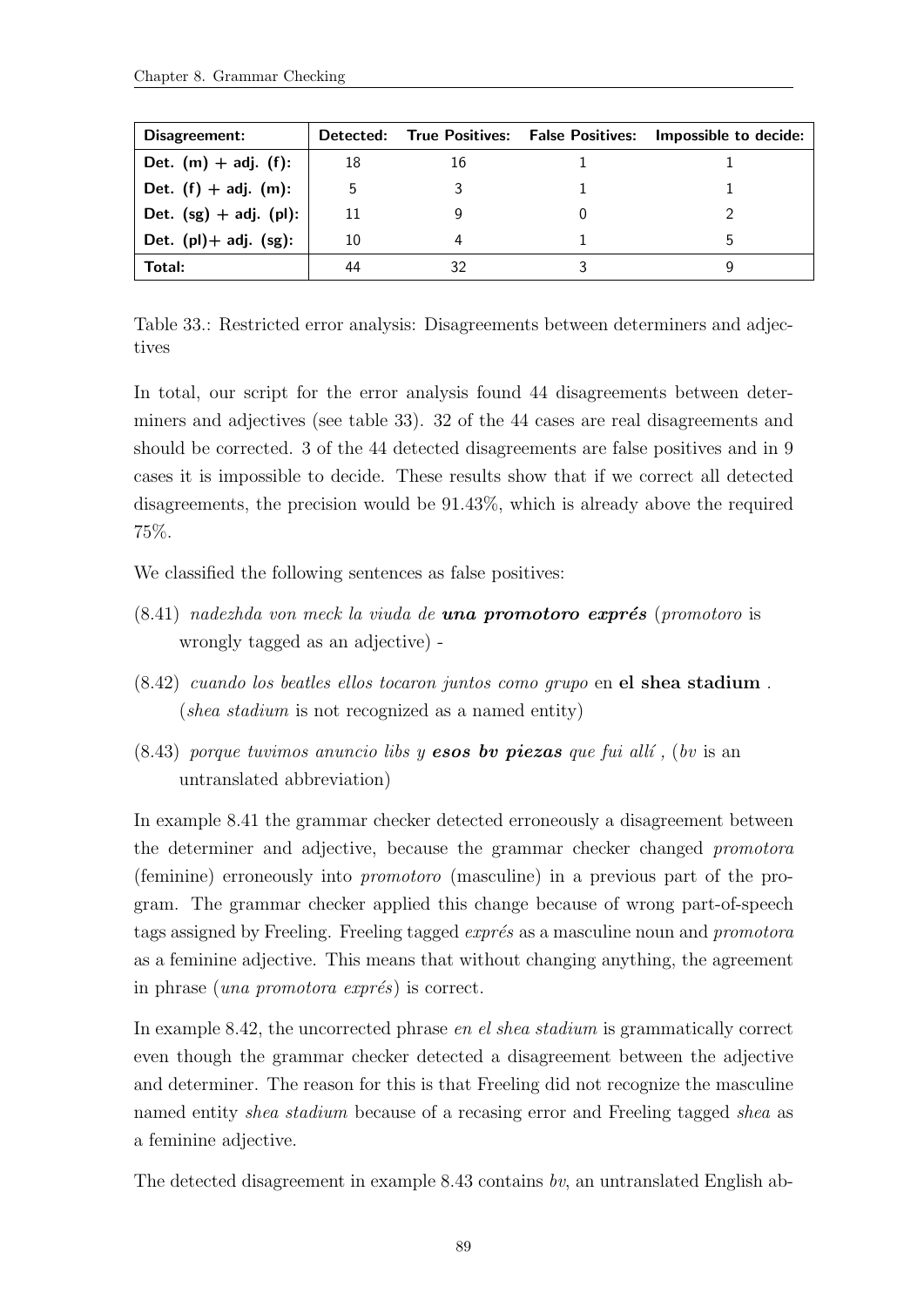breviation for which the gender and number is unclear. Freeling tags by as a singular adjective. Therefore, the grammar checker detects erroneously a disagreement between by and the plural determiner. If we consider the plural feminine noun piezas, we see that the use of a plural determiner is correct and in fact no disagreement exists.

# 8.5.2. Development of the Rules

This section describes the development of the rules for the detection and correction of disagreements. The restricted error analysis showed that if the grammar checker corrects all detected disagreements, the precision would be 91.43%, which is considerably above 75%. Therefore, not many rules are required to distinguish between true and false positives. The only rule we use to distinguish between true and false positives in the final version of the grammar checker is that the adjective is not allowed to occur in the corresponding line of the English source text. With this rule we exclude untranslated English words and not recognized named entities that are identical in English and Spanish. We did not include LanguageTool, because no rules exist in LanguageTool to detect disagreements between determiners and adjectives.

The grammar checker always makes the corrections on the determiner. The determiner has to agree with the noun and the previous section of the grammar checker ensures that the adjective agrees with the noun. If we ensure in this part of the grammar checker that the determiner is adjusted to the agreement of the adjective, we automatically ensure the agreement between the determiner and noun. For the corrections of the determiner we used the same rules as listed in section [8.3.2.](#page-79-3)

# 8.5.3. Evaluation and Improvement

The evaluation procedure is the same as as for the disagreements between determiners and noun and disagreements between adjectives and nouns (see section [8.3.3.1\)](#page-82-0).

# 8.5.3.1. Results for the SUMAT Test Set Translated with the SUMAT System

First, we evaluated the SUMAT test set (version 2012) that we translated with the SUMAT system (version 2012). In total, the grammar checker corrected 39 disagreements. 32 of the 39 corrections are true positives and 1 correction is a false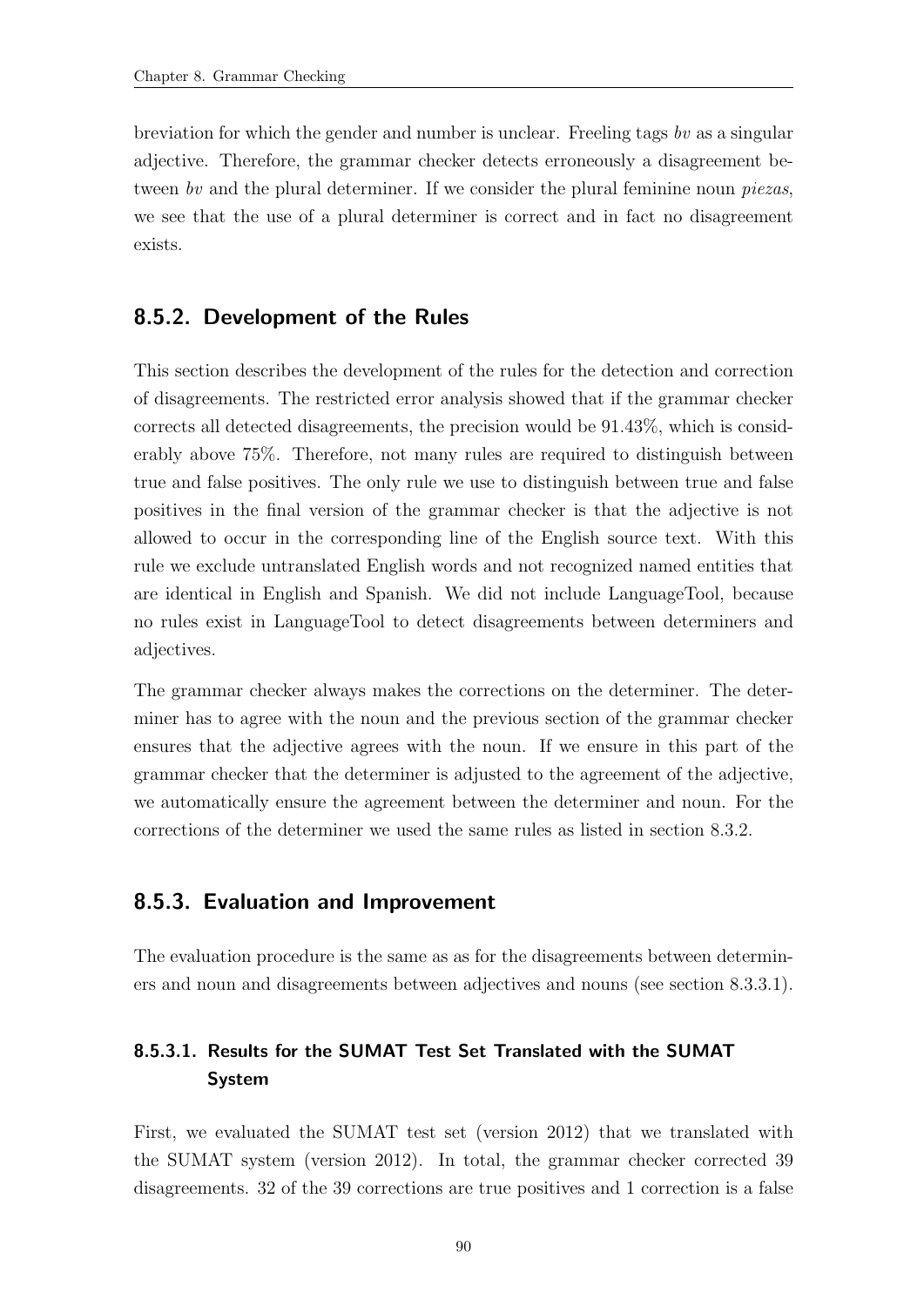positive. We classified 6 corrections in the category "it is impossible to decide". The precision is 96.97%, which is considerably above 75% (see table [8.5\)](#page-99-0). We observe that the number of disagreements between determiners and adjectives is lower than the number of disagreements between adjectives and nouns, and determiners and nouns (see sections [8.3.3.2](#page-84-1) and [8.4.3.1\)](#page-93-0).

| Disagreement:               |    | True Positives: False Positives: Impossible to decide: | <b>Precision:</b> |
|-----------------------------|----|--------------------------------------------------------|-------------------|
| Det. $(m) + adj.$ (f):      | 16 |                                                        | 100%              |
| Det. $(f) + adj.$ (m):      |    |                                                        | 75%               |
| Det. $(sg) + adj.$ (pl):    |    |                                                        | 100%              |
| Det. $(pl) + adj.$ $(sg)$ : |    |                                                        | 100               |
| Total:                      | 32 |                                                        | 96.97%            |

Table 34.: Evaluation SUMAT test set of 2012 translated by the SUMAT system: Disagreements between determiners and adjectives

# 8.5.3.2. Results for the SUMAT Test Set Translated with System 9

In the translation of the SUMAT test set (version 2012) with system 9 the grammar checker corrected fewer disagreements than in the translation with the SUMAT system (version 2012). In total, the grammar checker made 19 corrections (see table [35\)](#page-102-0). 15 of the 19 corrections are true positives, we classified 4 corrections in the category "impossible to decide". No false positives occur, therefore, the precision is 100%.

| Disagreement:               | <b>True Positives:</b> | <b>False Positives:</b> | Impossible to decide: | <b>Precision:</b> |
|-----------------------------|------------------------|-------------------------|-----------------------|-------------------|
| Det. $(m) + adj.$ (f):      |                        |                         |                       | 100%              |
| Det. $(f) + adj.$ $(m)$ :   |                        |                         |                       | 75%               |
| Det. $(sg) + adj.$ (pl):    |                        |                         |                       | 100%              |
| Det. $(pl) + adj.$ $(sg)$ : |                        |                         |                       | $\sim$            |
| Total:                      | 15                     |                         |                       | $100\%$           |

<span id="page-102-0"></span>Table 35.: Evaluation SUMAT test set of 2012 translated by system 9: Disagreements between determiners and adjectives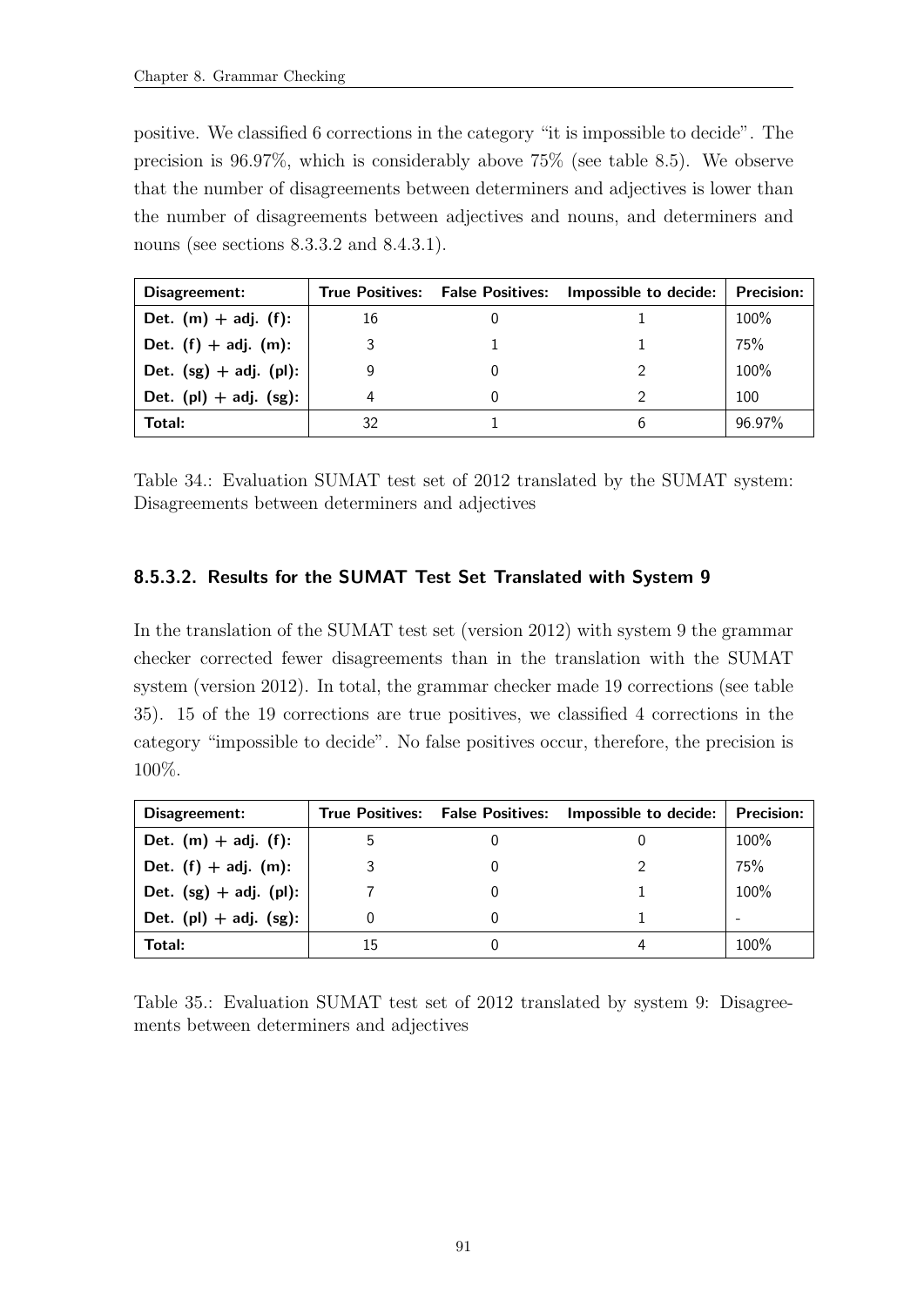| Disagreement:               |    | True Positives: False Positives: | Impossible to decide: | <b>Precision:</b>               |
|-----------------------------|----|----------------------------------|-----------------------|---------------------------------|
| Det. $(m) + adj.$ (f):      |    |                                  |                       | 100%                            |
| Det. $(f) + adj.$ $(m)$ :   |    |                                  |                       | 100%                            |
| Det. $(sg) + adj.$ (pl):    | 8  |                                  |                       | $-$ <sup>0</sup> / <sub>0</sub> |
| Det. $(pl) + adj.$ $(sg)$ : |    |                                  |                       | 75                              |
| Total:                      | 12 |                                  |                       | $92.31\%$                       |

# 8.5.3.3. Results for the VSI Test Set Translated with System 9

<span id="page-103-0"></span>Table 36.: Evaluation VSI test set translated by system 9: Disagreements between determiners and adjectives

In the VSI test set the grammar checker made 17 corrections which is almost the same as in the SUMAT test set translated with system 9. 12 of the 17 corrections are true positives and 1 is a false positives. We classified 4 corrections in the category "impossible to decide". The precision is  $92.31\%$  (see table [36\)](#page-103-0), which is considerably above 75%.

# 8.5.3.4. Results for the OpenSubtitle Test Set Translated with System 9

In the OpenSubtitle test set the grammar checker corrected only 2 disagreements between determiners and adjectives (see table [37\)](#page-103-1). For one of the corrected disagreements it is impossible to decide if the correction causes an improvement or worsening of the sentence. The other corrected disagreement is a true positive, therefore, the precision is 100%. This result is not meaningful because of the low number of corrections.

| Disagreement:               | <b>True Positives: False Positives:</b> | Impossible to decide: | <b>Precision:</b> |
|-----------------------------|-----------------------------------------|-----------------------|-------------------|
| Det. $(m) + adj.$ (f):      |                                         |                       | 100%              |
| Det. $(f) + adj.$ $(m)$ :   |                                         |                       | $-$ %             |
| Det. $(sg) + adj.$ (pl):    |                                         |                       | $-$ %             |
| Det. $(pl) + adj.$ $(sg)$ : |                                         |                       | -                 |
| Total:                      |                                         |                       | 100%              |

<span id="page-103-1"></span>Table 37.: Evaluation OpenSubtitle test set translated by system 9: Disagreements between determiners and adjectives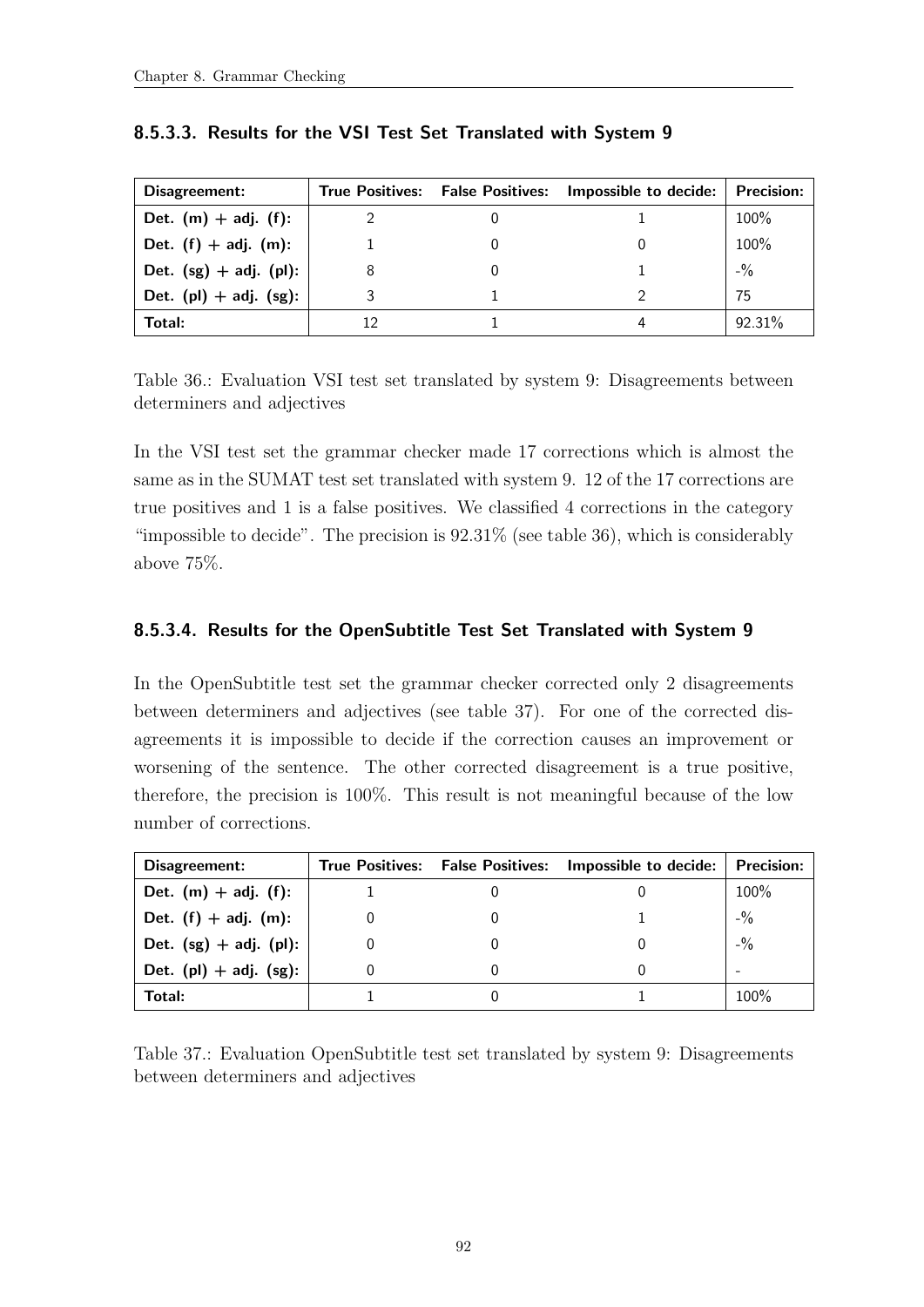#### 8.5.3.5. Comparison of the Results of the Test Sets

For all evaluated test sets, the precision is above 90%, which considerably exceeds our limit. Therefore, we decided to include our developed rules for the correction of disagreements between determiners and adjectives in our final version of the grammar checker.

We observed that the number of corrections of disagreements between determiners and adjectives is lower than the number of corrections of disagreements between determiners and nouns and between adjectives and nouns. Additionally, this evaluation confirmed our conclusion that the number of disagreements depends on the quality of the translation systems, as well as on the characteristics of the subtitles (VSI subtitles or OpenSubtitles).

#### 8.5.3.6. Discussion of the False Positives

In total, we classified only two corrections as false positives. In the following, we discuss the false positive of example [8.44.](#page-104-0) This false positive occurred because of a disagreement between the adjective and the noun that the grammar checker did not correct. The detection of this disagreement failed because of a wrong translation of a compound (see ex[.8.44\)](#page-104-0). The translation system did not find the correct Spanish translation for the compound snow park. The system translated snow as nieve and used parks untranslated. The order of the compound components in the resulting Spanish translation is identical to the order of the compound components in the English source text. This order of compound components is wrong in Spanish, because in Spanish, the inflected part must precede the non-inflected part. The grammar checker assumes a correct order of the compound components and checks the agreements between the adjective and the first compound component. Therefore, the grammar checker did not detect the disagreement between the adjective and the second compound component parks. Consequently, the grammar checker corrects the disagreement between the determiner and adjective. As a result of this, the determiner agrees with the adjective, but the determiner and adjective do not agree with the compound noun.

<span id="page-104-0"></span> $(8.44)$  Input:en val senales y kronplatz, 2 de los mejor italiano nieve parks. Output: en val senales y kronplatz,  $2$  del mejor italiano nieve parks.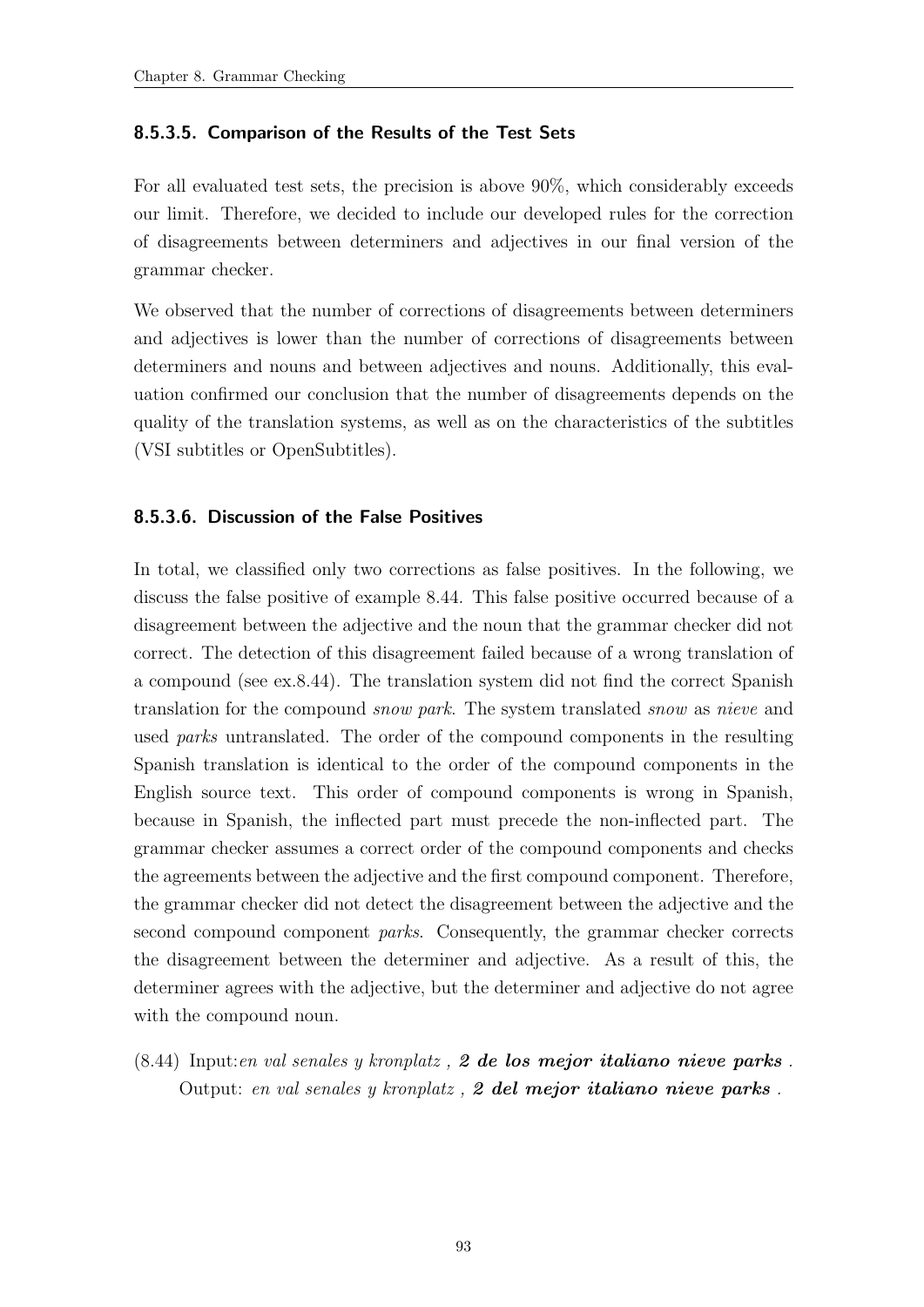#### 8.5.3.7. Results of the Test Suites

We used Test Suites again for a more systematic evaluation of the correction of disagreements between determiners and adjectives in selected linguistic phrases. The results of the Test Suites for the correction of disagreements between determiners and nouns showed (see section [8.3.3.8\)](#page-87-2), that the grammar checker corrections succeed for the different kinds of determiners. Therefore, it is not necessary to test the correction for all determiners again. Thus, we restrict the Test Suites to a selection of a few determiners, which occur in different morpho-syntactic constructions with adjectives. Hence, the number of phrases in the Test Suites is lower than for the evaluation of corrections of disagreements between determiners and nouns.

The translations of these Test Suites show that the correction of disagreements between articles and adjectives succeeds, except for a few cases in which the adjectives have an identical form in masculine and feminine (see appendix annex:Tables). For these cases, Freeling cannot decide if the gender is masculine or feminine and sets a C (common) in the morphological analysis. Consequently, the grammar checker cannot detect a disagreement of gender between determiners and such adjectives. This reduces the recall. Examples [8.45](#page-105-0) and [8.46](#page-105-1) show that grandes can be masculine as well as feminine. In both cases the gender of the determiner is wrong, but the grammar checker detects no disagreements.

<span id="page-105-0"></span> $(8.45)$  Input: *las grandes edificios* 

Output: *las grandes edificios* (*las*(f) instead of  $\log(m)$ )

<span id="page-105-1"></span> $(8.46)$  Input: los grandes casas

Output: *los* grandes casas ( $\log(m)$ ) instead of  $\log(f)$ ).

We can solve this problem if we consider the gender of the noun. With this solution we improved the detection rules for disagreements between determiners and adjectives: if the gender of the adjective is tagged with C, the grammar checker uses the gender of the noun to detect a disagreement. To avoid false positives in the detected disagreements, the grammar checker applies subsequently the following rule: if the noun does not appear in the corresponding line of the English source text, the grammar checker corrects the disagreement. This ensures the correction of the sentences [8.45](#page-105-0) and [8.46](#page-105-1) of the Test Suites.

We also tested the improved rules for the correction of disagreements between determiners and adjectives in in the SUMAT test set (version 2012) translated with the SUMAT system (version 2012). The grammar checker detected 5 additional disagreements (all true positives), which means that the improvement of the rules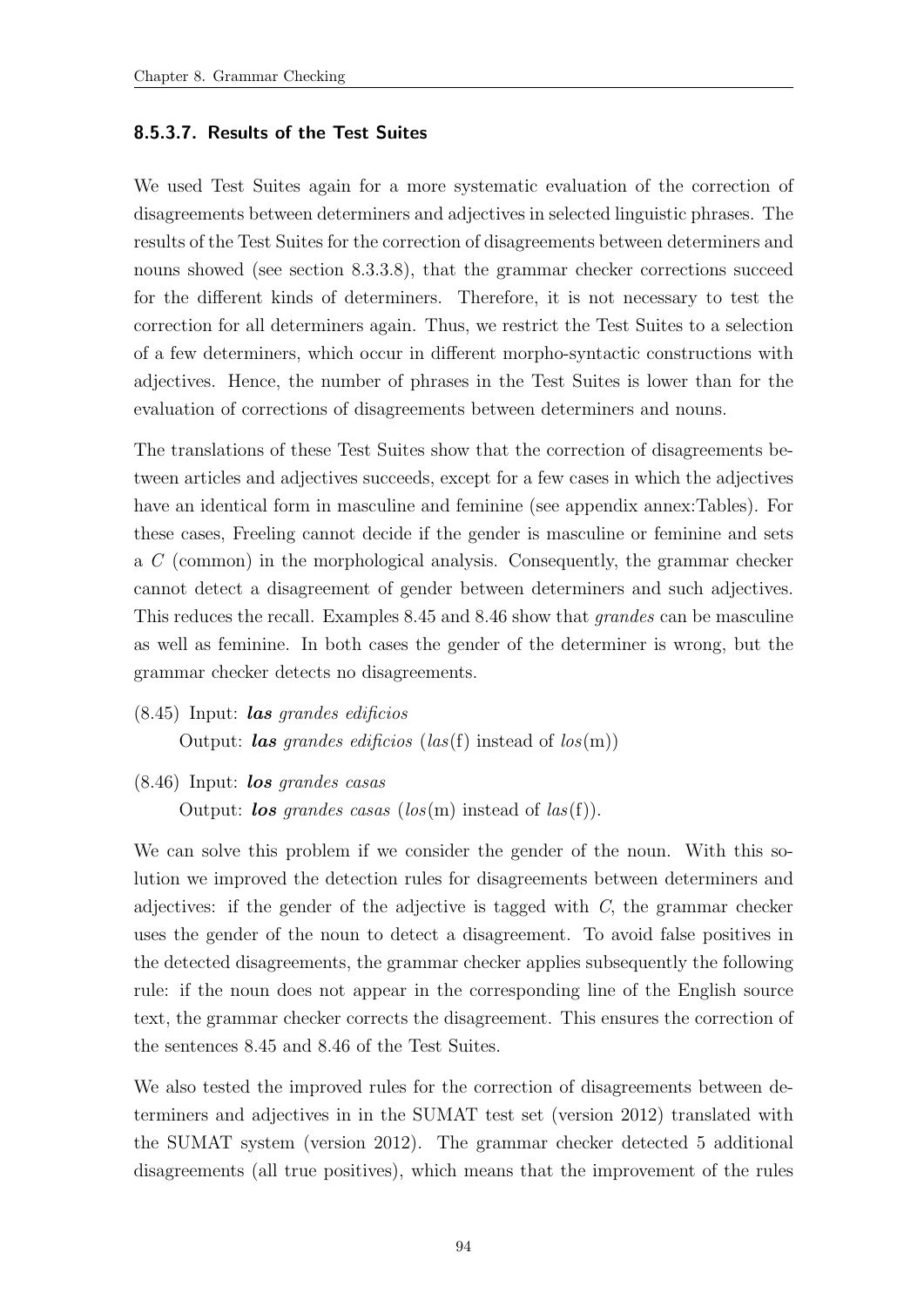augmented the recall. Therefore, we decided to include the improved rules in the final version of our grammar checker.

# <span id="page-106-0"></span>8.6. Disagreements with Verbs

# 8.6.1. Restricted Error Analysis

We considered including corrections of disagreements with verbs in the grammar checker. We tried to make an error analysis restricted to the following cases of disagreements with the verbs:

- disagreements of person and number, if a conjugated verb directly follows a personal pronoun in the nominative case
- disagreements of number, if a conjugated verb directly follows a noun in the nominative case

We did not include proper nous (e.g. names) in the error analysis, because Freeling tags them as proper nouns but applies no further morphologic analysis.

Freeling indicates the case only if no alternative case is possible which is never the case for nouns and only for some personal pronouns in singular. Consequently, the recall would be too low. Therefore, we did not include the condition that the pronoun and noun have to be in the nominative case in the script for the detection of disagreements with verbs. Thus the restricted error analysis considers the following disagreements:

- disagreements of person and number, if a conjugated verb directly follows a personal pronoun (based on a list with personal pronouns)
- disagreements of number, if a conjugated verb directly follows a noun

For the restricted error analysis we used the SUMAT test set (version 2012) translated by the SUMAT system. Our script found 20 disagreements of person between pronouns and verbs (see table [38\)](#page-107-0). 4 of the 20 cases are true positives, 15 are false positives and for 1 case it is "impossible to decide". Most of the false positives occur because of a wrong morphologic analysis of the verb. In example [8.47](#page-107-1) the verb tocaba can refer to the first or to the third person. Freeling assigns the third person but in fact the verb refers to the first person. Other false positives occur because of personal pronouns that are not the subject (they are not in the nominative case). In example [8.48](#page-107-2) nosotros is not the subject but a tonic pronoun in the prepositional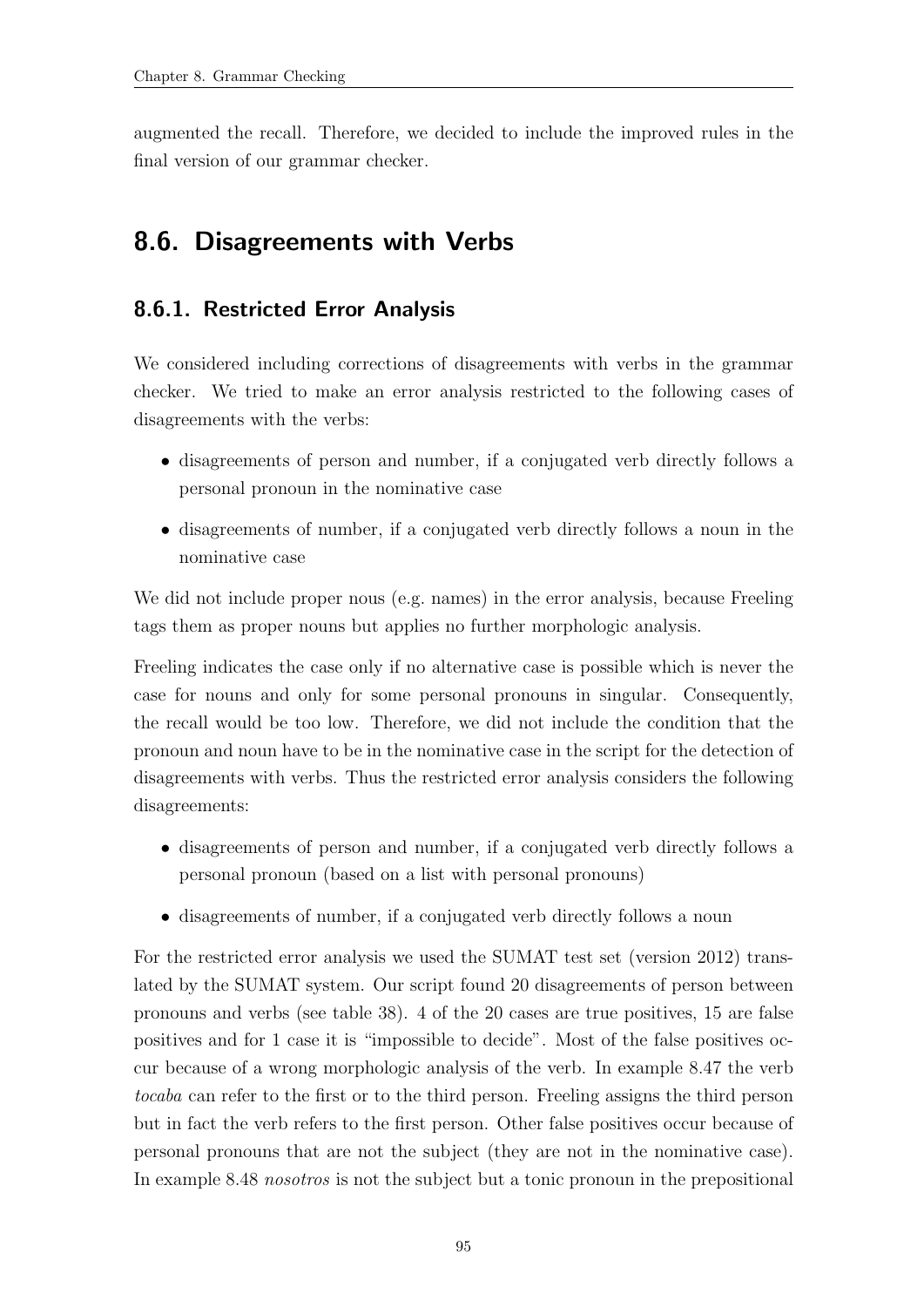| Disagreement:          |     |    | Detected: True Positives: False Positives: | Impossible to decide: |
|------------------------|-----|----|--------------------------------------------|-----------------------|
| Pronoun/verb (person): | 20  |    |                                            |                       |
| Pronoun/verb (number): | 11  |    |                                            |                       |
| Noun/verb (number):    | 74  | 15 | 49                                         |                       |
| Total:                 | 105 |    |                                            |                       |

phrase.

<span id="page-107-0"></span>Table 38.: Restricted error analysis: Disagreements between personal pronouns and verbs

An analysis of the true positives and a comparison with the English source text showed that for the correction of the disagreement, the grammar checker would have to adjust the verb form. The development of own rules for the correction of the verb is costly and time-consuming because of the complexity of the verb paradigm. Instead we could use a morphological generator for Spanish verb forms. Compared to the low number of disagreements that the grammar checker would correct with this solution, the effort for the integration (or even development) of a morphological generator in our grammar checker is too high. In this test set the grammar checker corrected only 4 disagreements and we suspect that in the translations of better systems (e.g. with system 9) the number of disagreements is probably even lower. Therefore we decided not to include the correction of disagreements of person between pronouns and verbs in the grammar checker.

- <span id="page-107-2"></span><span id="page-107-1"></span> $(8.47)$  yo tocaba cada nota
- <span id="page-107-3"></span> $(8.48)$  *i* qué es importante **para nosotros** es encontrar clínica músicos.
- $(8.49)$  iggy pop y yo éramos un par de muy chicos malos.

In total, our script detected 11 disagreements of number between pronouns and verbs (see table [38\)](#page-107-0). We classified 2 cases as true positives and 9 cases as false positives. We observe that the majority (8 of 11 cases) of the detected disagreements contain the personal pronoun yo. The false positives containing yo occur because of nominal phrases containing two or more agents combined with a copula (generally and). In example [8.49,](#page-107-3) the agents are *Iggy Pop* (proper name) and  $yo (=$  personal pronoun I). This combination of agents requires the use of a plural verb. Our script considers only the pronoun that directly precedes the verb and therefore the script detects a disagreement. The reason for the remaining false positives are again personal pronouns that are not atonic personal pronouns in the nominative case but tonic personal pronouns of prepositional phrases.

96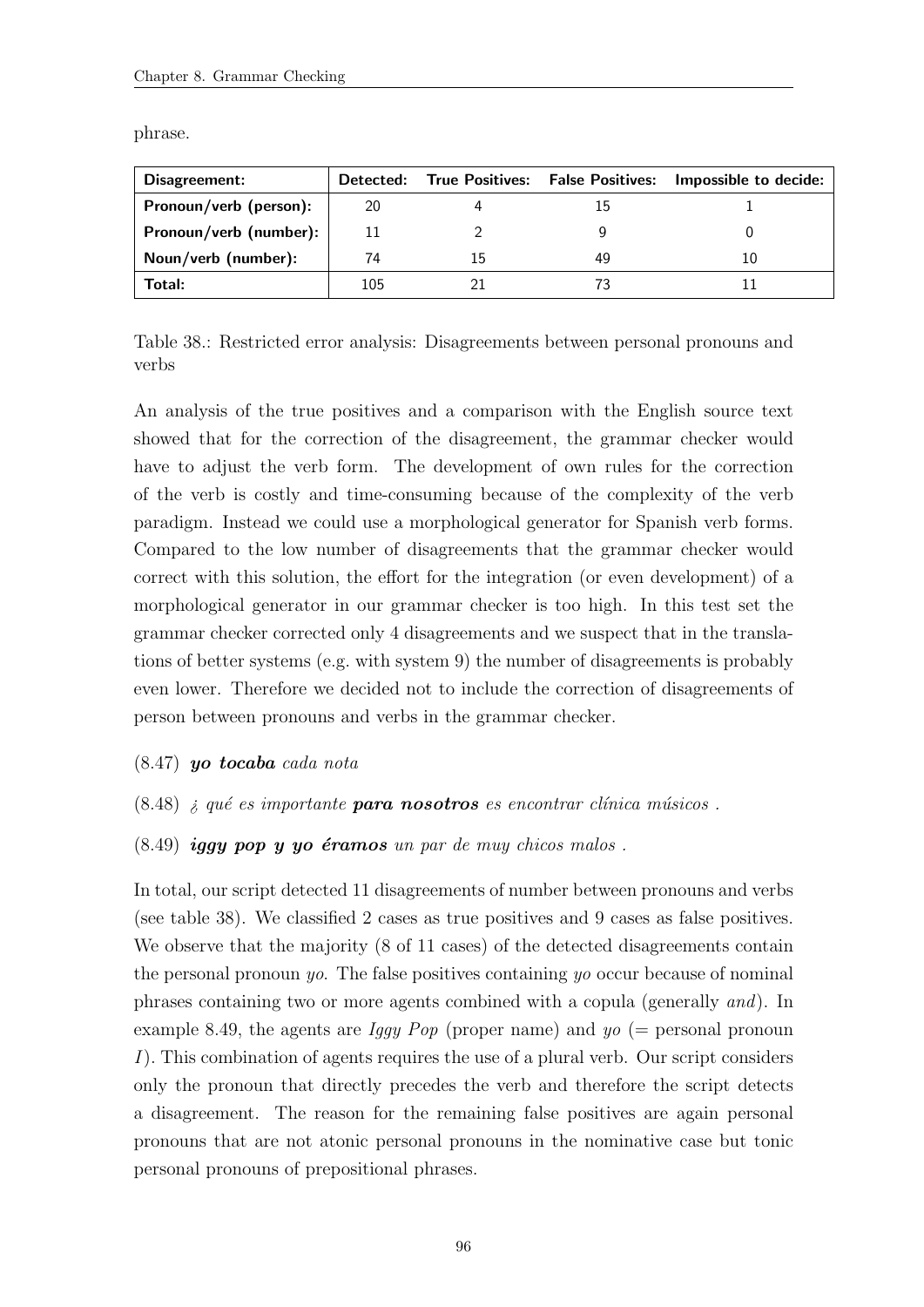We observe again that the number of true positives is low. Just as for the disagreements of person between pronouns and verbs we decided not to include the correction of disagreements of number between pronouns and verbs in the grammar checker.

- <span id="page-108-0"></span> $(8.50)$  el verdadero cambio en nuestras **vidas surgió** cuando nuestro primogénito  $naci$ ,
- <span id="page-108-1"></span> $(8.51)$  hay muchas **historias pudiera** contártelo. (missing relative pronoun: historias que pudiera)
- <span id="page-108-2"></span>(8.52) recordar algunos de los otros temas hice . (missing relative pronoun: temas que hice)

Our script detected 72 disagreements of number between nouns and the following verb. We manually classified 15 of the 72 detected disagreements as true positives, 49 as false positives and 10 as "impossible to decide". Most of the false positives occur because the noun that precedes the verb is not the subject and, therefore, this noun and the inflected verb do not have to agree. Other reasons for false positives are more complex nominal phrases containing prepositional phrases (see ex. [8.50\)](#page-108-0), subordinate clauses before the verb and missing relative pronouns in the translation (see ex. [8.51](#page-108-1) and [8.52\)](#page-108-2). We did some experiments to find out how we can distinguish with the grammar checker between the true and false positives. None of our experiments was successful. Therefore, we decided not to include the correction of the disagreements of number between nouns and the following verb in the grammar checker.

Additionally, we observed that the verb form is often still wrong after the correction of the number in the detected disagreements. In example [8.54,](#page-108-3) the grammar checker would have to change the verb form not only from singular to plural but also from imperative to past tense. In example [8.55,](#page-108-4) the grammar checker would have to change the participle into a relative phrase. Although the correction of the number would improve the sentence, the effort for the translator or proofreader would remain the same because the verb has to be replaced anyway.

- $(8.53)$  los niños volverá a casa de sus varias actividades (plural form volverán instead of *volverá*)
- <span id="page-108-3"></span> $(8.54)$  y esto es algo que, como los **médicos dime**, (me dijeron instead of the imperative dime)
- <span id="page-108-4"></span> $(8.55)$  los dos **hombres conocido** en moscú (might probably be changed into a relative phrase)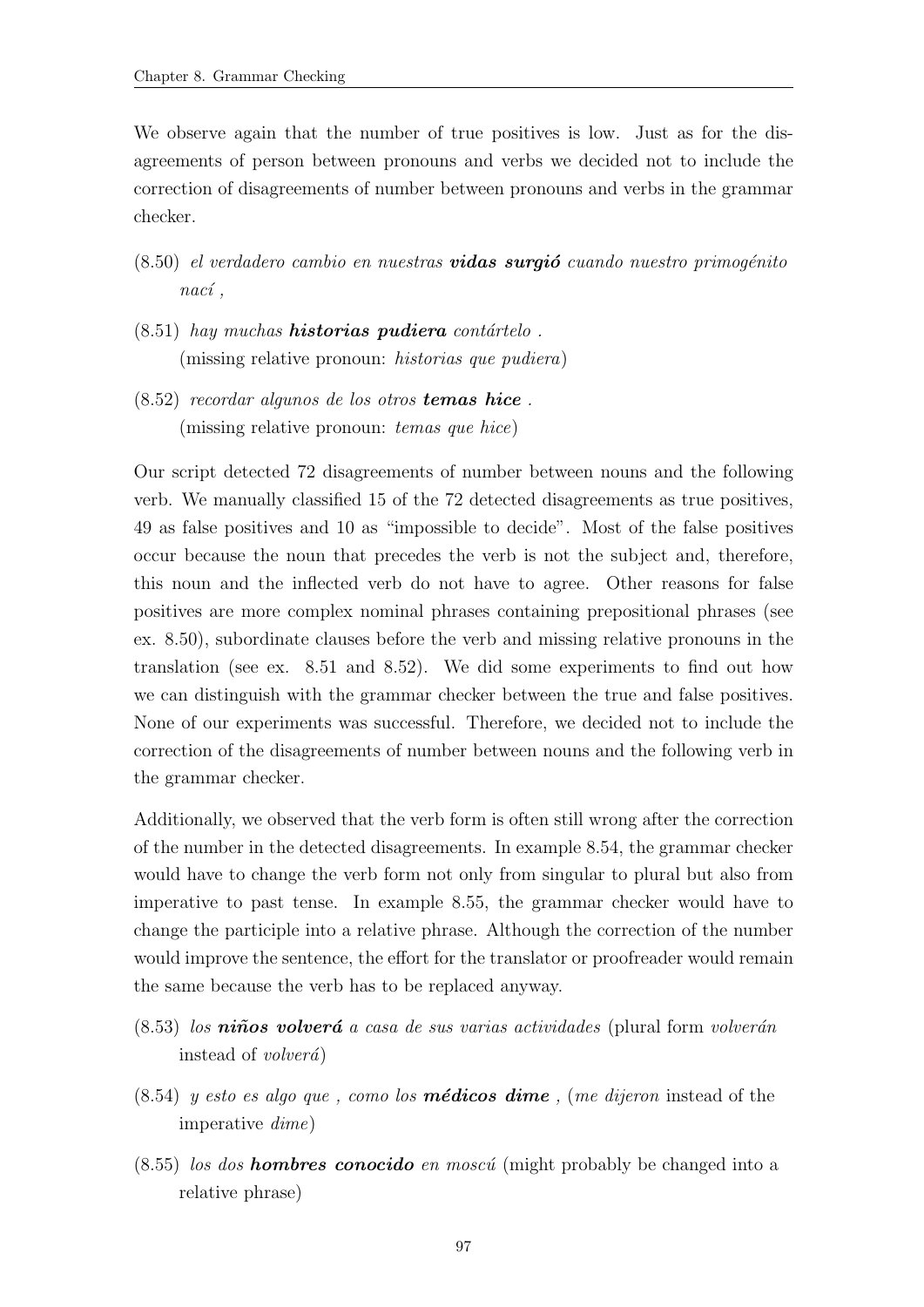### <span id="page-109-3"></span>8.7. Prepositions Demanding Infinitives

#### 8.7.1. Restricted Error Analysis

Some Spanish prepositions require an infinitive if they are followed by a verb. Frequent prepositions which demand infinitives are para, a and de. In order to ensure that these prepositions are followed by an infinitive if the following word is a verb, we try to develop rules for the grammar checker.

In this section we make a restricted error analysis with the SUMAT test set (version 2012) translated by the SUMAT system (version 2012).

| Disagreement:                   |  | Detected: True Positives: False Positives: Impossible to decide: |
|---------------------------------|--|------------------------------------------------------------------|
| peposition <sup>41</sup> + inf. |  |                                                                  |

<span id="page-109-0"></span>Table 39.: Restricted error analysis: Prepositions demanding infinitives

In total, our script detected 24 errors in which the considered prepositions  $(de,$ a, para) are followed by other verb forms than the infinitive (see table [39\)](#page-109-0). We classified 12 of 24 cases as true positives, 5 as false positives and 7 as "impossible to decide". The reason why the script detected false positives is the wrong tagging of proper names. We can see that Freeling tagged the proper names (Sebastian) and Frolovskoye incorrectly as verbs in the examples [8.56](#page-109-1) and [8.57.](#page-109-2)

- <span id="page-109-1"></span> $(8.56)$  de dos partitas fledermaus **de sebastian bach**, incluyendo el gran chaconne ,
- <span id="page-109-2"></span> $(8.57)$  en abril se mudó a un nuevo " country house, en las afueras **de** frolovskoye klin ,

#### 8.7.2. Development of the Rules

We complemented the rules used for the error analysis with additional selection rules to avoid false positives. The restricted error analysis showed that proper names with incorrect tags cause false positives. To exclude the false positives we have to distinguish between verbs which Freeling tagged correctly and verbs which Freeling tagged incorrectly and which are in fact proper names. To achieve this, we assume that the majority of the proper names are identical in English and Spanish. In addition, we assume that verbs are never identical in English and Spanish. We then compare the Spanish sentence with the corresponding line of the English source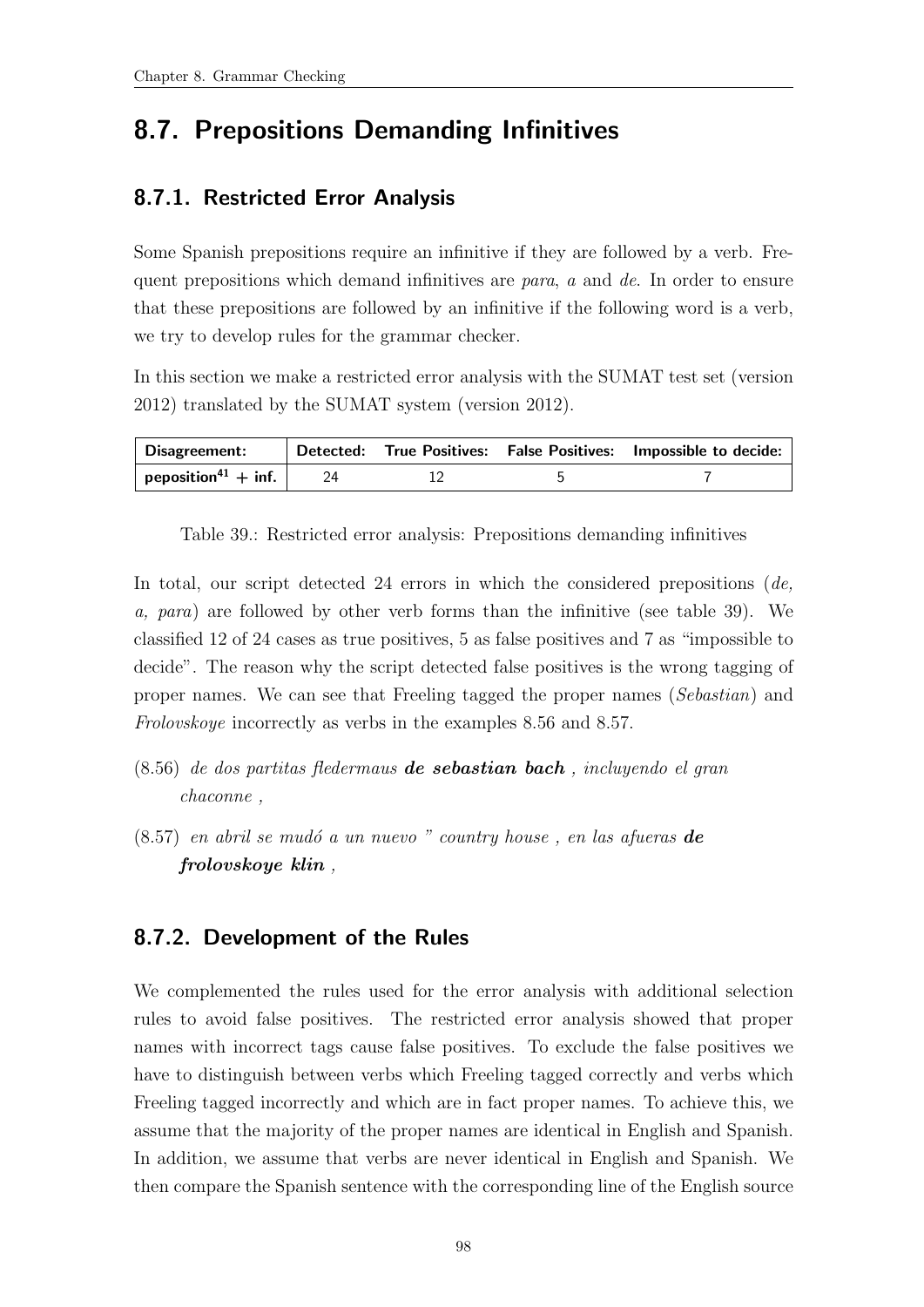text. If the verb that follows the preposition in the Spanish sentence also occurs in the corresponding English line, it is probably a proper name which is tagged wrongly and we do not correct anything. If the verb does not exist in the corresponding line of the English source text, we assume that the tagging is correct and we change the verb form to the infinitive.

For the correction of the detected errors the grammar checker replaces the verb form with the corresponding infinitive. We can get the infinitive from the Freeling output in which the lemma for each token is determined.

Sometimes the grammar checker must replace gerunds which are combined with a pronoun (e.g. *preguntándose, se =* pronoun) with the corresponding infinitive. We discovered that the grammar checker does not correct these errors. The reason is that Freeling splits the gerund with the pronoun into two tokens (e.g. pregunt $\hat{a}$ ndose is split in *preguntado* and se). The splitting causes the loss of the accent at the gerund and the mapping between the output of Freeling and the original translation fails. Therefore we developed an additional rule which enables the mapping between verb forms which are identical except for the accent. We adjusted the rules in order to ensure that the grammar checker combines the resulting infinitive with the pronoun of the gerund.

#### 8.7.3. Evaluation

For the evaluation we used the same method and the same test sets (SUMAT, VSI and OpenSubtitle test set) as for the other error classes (see section [8.3.3.1\)](#page-82-0). We did not use Test Suites, because almost all of the possible combinations also exist in the test sets.

| Disagreement:                   | True<br><b>Positives:</b> | False<br><b>Positives:</b> | <b>Impossible</b><br>to decide: | <b>Precision:</b> |
|---------------------------------|---------------------------|----------------------------|---------------------------------|-------------------|
| SUMAT test set (SUMAT syst.):   | 12                        |                            | 6                               | 100%              |
| SUMAT test set (syst.9):        | 4                         |                            | 5                               | 50%               |
| VSI test set (syst.9):          | $\overline{2}$            | ာ                          |                                 | 50%               |
| OpenSubtitle test set (syst.9): | 0                         |                            | 0                               | -                 |
| In total:                       | 18                        | 6                          | 13                              | 75%               |

Table 40.: Evaluation: Prepositions demanding infinitives

<span id="page-110-0"></span>In the SUMAT test set (version 2012) translated with the SUMAT system (version 2012) the grammar checker found 18 errors (see table [40\)](#page-110-0). We classified 12 of 18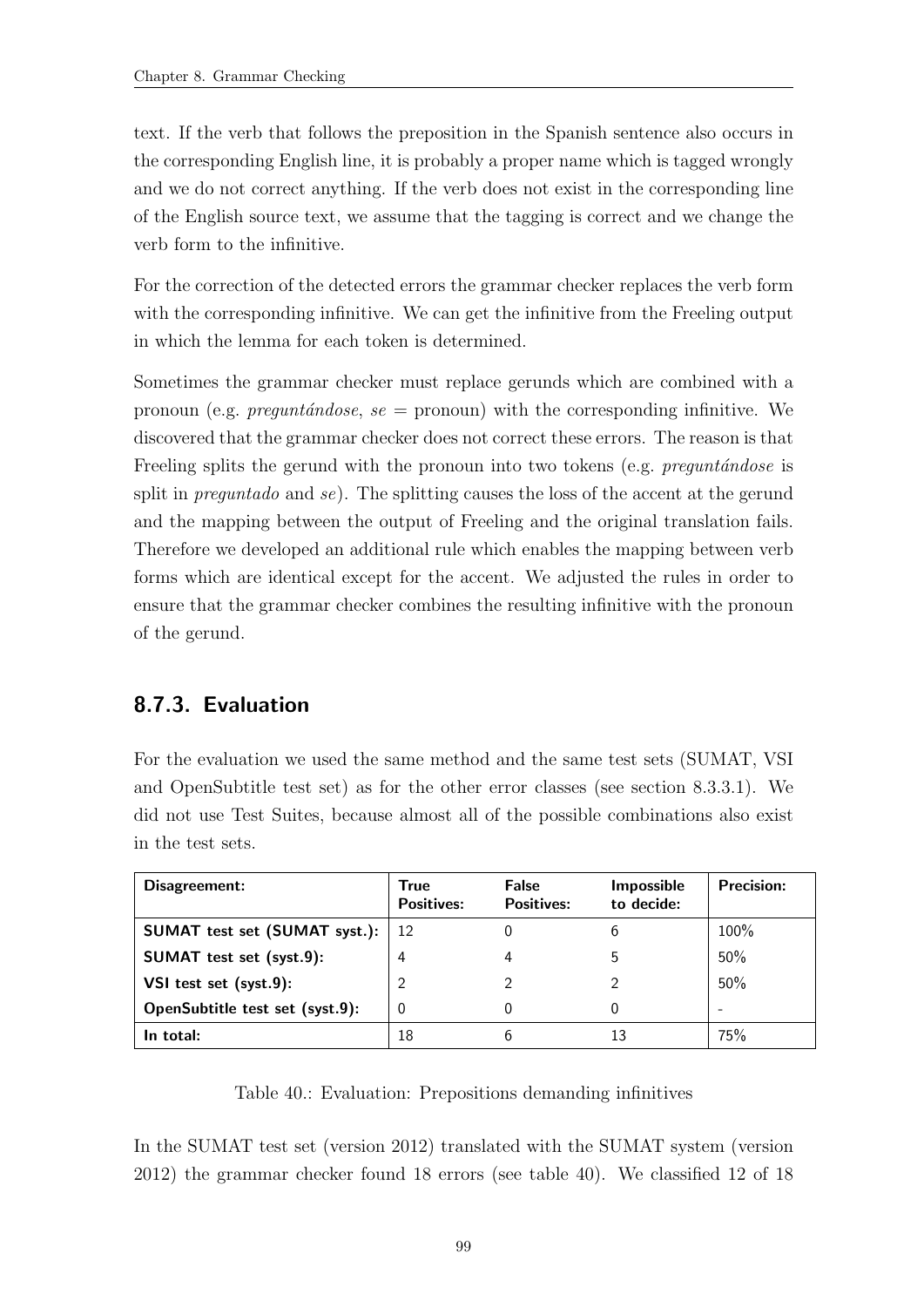cases as true positives and 6 as "impossible to decide". We did not find any false positives; the precision is 100%.

In the translation of the SUMAT test set with system 9, the grammar checker found 12 cases in which the prepositions para, a or de are followed by a non-infinitive verb form (see table [40\)](#page-110-0). We classified 4 of 12 cases as true positives, 4 as false positives and 5 into the category "impossible to decide". The resulting precision is 50%, which is below our recommended minimum of 75%.

The grammar checker found 6 errors in the VSI test translated with system 9 (see table [40\)](#page-110-0). We classified 2 cases as true positives, 2 as false positives and 2 as "impossible to decide". The reason for the false positives are nouns which are incorrectly tagged as verbs. Also for this test set the precision is 50% which is considerably below 75%.

In the translation of the OpenSubtitle test set the grammar checker did not find a case in which prepositions a, para or de are followed by a non-infinitive verb form.

In total, we classified 6 of the detected errors as false positives. Three of them occur because of nouns that are erroneously tagged as verbs. To avoid the correction of these false positives we developed a rule that denies the correction of words which are tagged as verbs but which can also be tagged as nouns. We get the alternative partof-speech tags from the Freeling output. The three remaining false positives occur because of past participles which are positioned erroneously after the preposition. To avoid the correction of these false positives, we developed a rule that denies the correction of past participles. With these additional rules we achieved a precision of 100% (see table [41\)](#page-111-0). This result should be confirmed with bigger test sets because of the low number of corrections in our evaluation.

The results show again that the improvement of the translation system reduces the number of detected and corrected errors considerably (see table [41\)](#page-111-0).

| Disagreement:                        | <b>True</b>       | False             | Impossible | Precision: |
|--------------------------------------|-------------------|-------------------|------------|------------|
|                                      | <b>Positives:</b> | <b>Positives:</b> | to decide: |            |
| <b>SUMAT</b> test set (SUMAT syst.): | -11               | 0                 | 6          | 100%       |
| SUMAT test set (syst.9):             | 2                 | 0                 |            | 100%       |
| VSI test set (syst.9):               | $\overline{2}$    |                   |            | 100%       |
| OpenSubtitle test set(syst.9):       | 0                 | 0                 | $\Omega$   |            |
| In total:                            | 15                | 0                 | 10         | $100\%$    |

<span id="page-111-0"></span>Table 41.: Evaluation: Prepositions demanding infinitives, after the improvement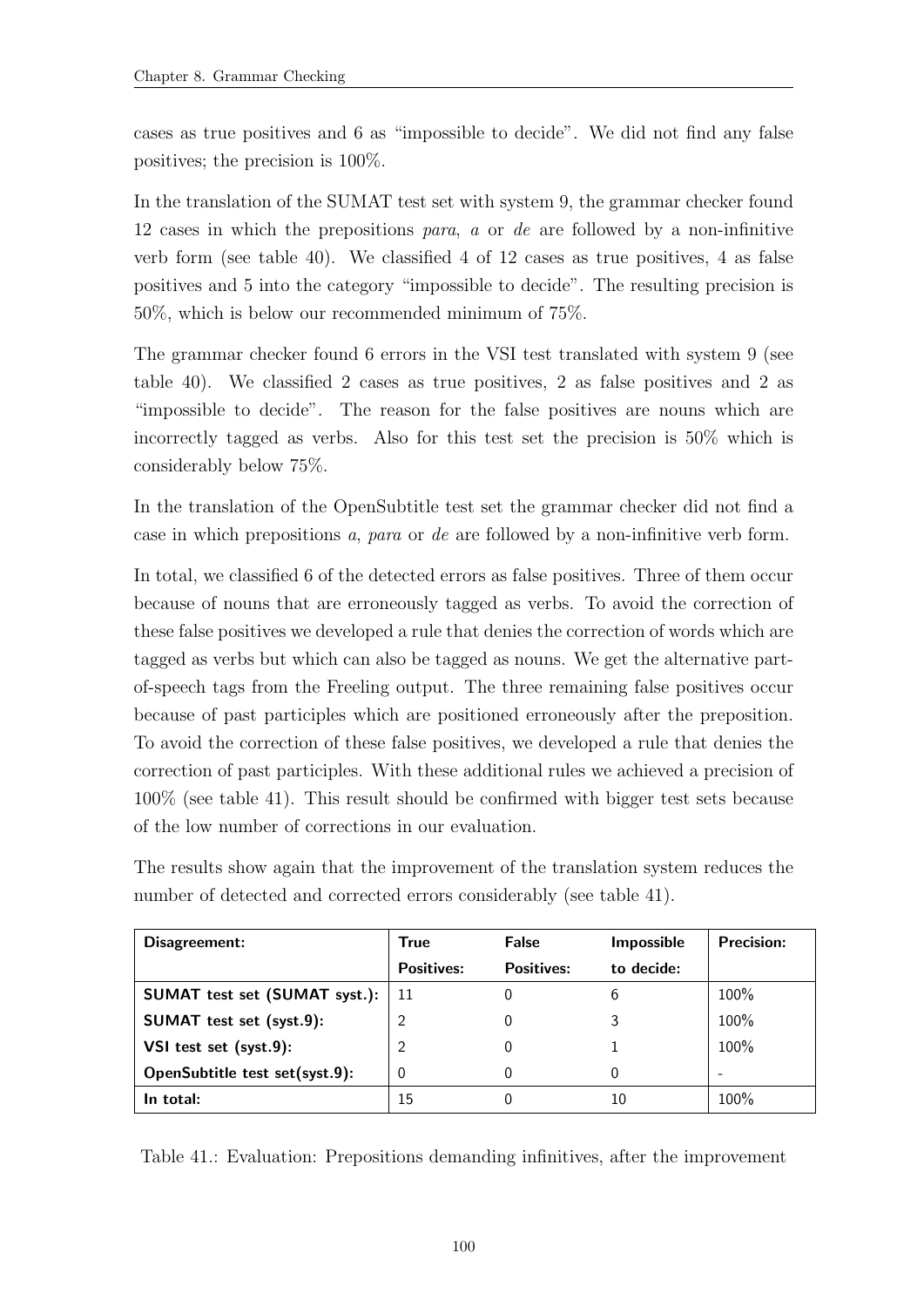### 8.8. Evaluation of the Grammar Checker

In total we tried to include five different error classes in the grammar checker:

- disagreements between determiners and nouns (see section [8.3\)](#page-76-0)
- disagreements between adjectives and nouns (see section [8.4\)](#page-89-0)
- disagreements between determiners and adjectives (see section [8.5\)](#page-99-0)
- specific cases of disagreements between pronouns/nouns and verbs (see section [8.6\)](#page-106-0)
- prepositions a, para and de followed by a non-infinitive verb form (see section [8.7\)](#page-109-3)

For each of this error classes we made a restricted error analysis, developed the rules and evaluated the results with test sets and Test Suites. We showed that the detection and correction of disagreements between pronouns/nouns and verbs did not succeeded and, therefore, we did not include this error class in the grammar checker. The evaluations of the other error classes showed a precision above 75%, so we included them in the grammar checker. We observed in all evaluations that the improvements of the translation systems reduce the number of grammatical errors which our grammar checker detects in the translations considerably.

In this section we apply the final version of the grammar checker and evaluate the corrections (see section [8.8.1\)](#page-112-0). In addition, we run the grammar checker with another type of text to test if the grammar checker is text-type specific.

| Test set:                   | <b>Corrections:</b> | <b>True</b>       | False             | Impossible   | <b>Precision:</b> |
|-----------------------------|---------------------|-------------------|-------------------|--------------|-------------------|
|                             |                     | <b>Positives:</b> | <b>Positives:</b> | to decide:   |                   |
| <b>SUMAT (SUMAT syst.):</b> | 206                 | 165 (80.10%)      | 19 (9.22%)        | $20(9.71\%)$ | 89.67%            |
| SUMAT (syst.9):             | 103                 | 85 (82.52%)       | $7(6.80\%)$       | 11 (10.68%)  | 92.39%            |
| $VSI$ (syst $9$ ):          | 116                 | 91 (78.45%)       | 9(7.75%)          | 16 (13.79%)  | 91%               |
| Opensubtitle (syst.9)):     | 6                   | 4 $(66.67\%)$     | 1(16.67%)         | 1(16.67%)    | 80%               |
| total:                      | 431                 | 346 (80.28%)      | 43 (9.98%)        | 48 (11.37%)  | 90.76%            |

#### <span id="page-112-0"></span>8.8.1. Evaluation with Subtitle Test Sets

Table 42.: Overall evaluation of the grammar checker for all considered test sets and error classes

In all test sets the final version of the grammar checker corrected in total 431 gram-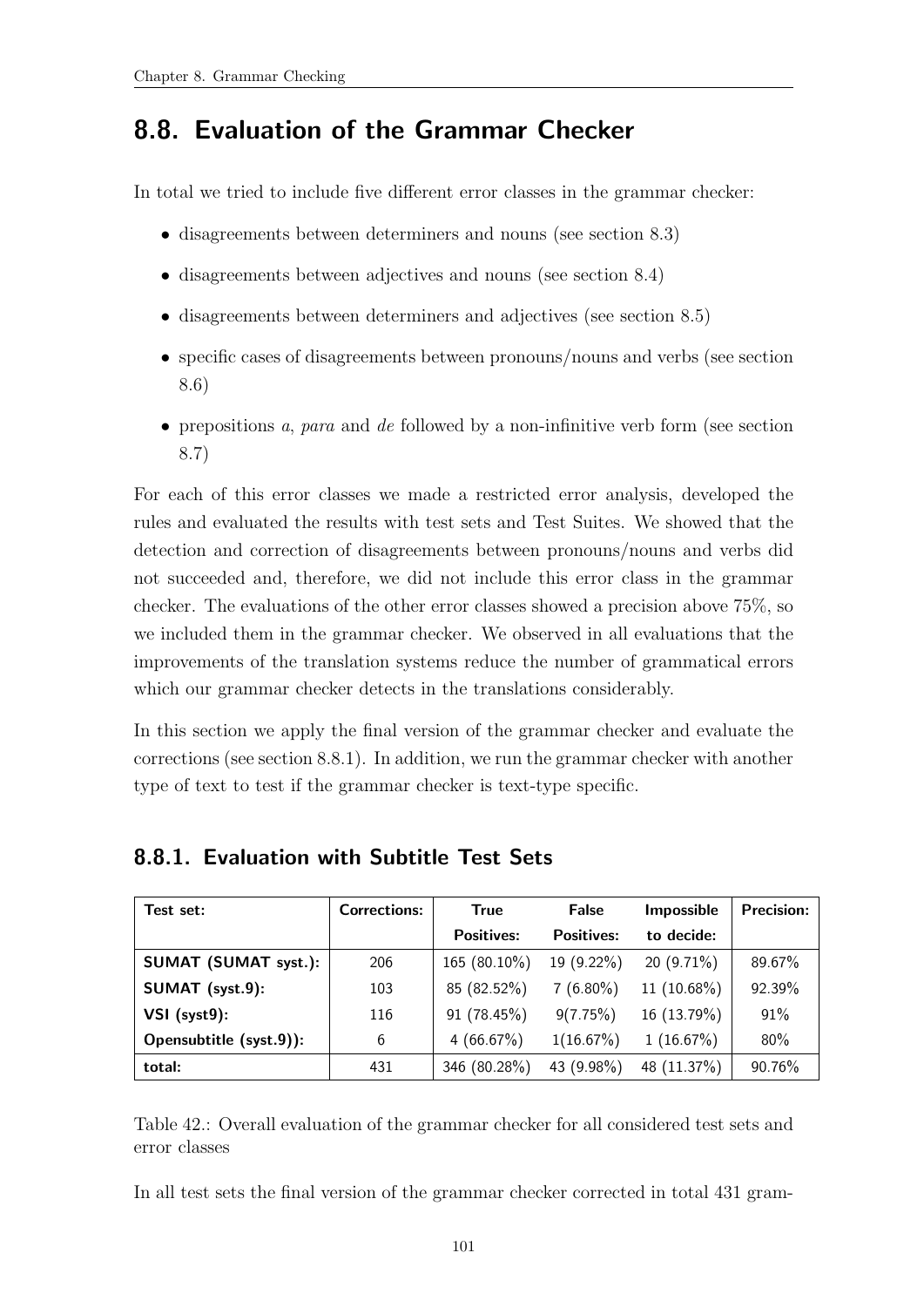matical errors (see appendix [B\)](#page-126-0). We classified 344 of them  $(79.81\%)$  as true positives and 35 (8.12%) as false positives. The precision is 90.76% which is considerably above 75% (see table [43.](#page-113-0) The precision is very similar (about 90%) for all test sets. For the OpenSubtile test set, in which the grammar checker corrected only few errors, the precision is even 80%. In some sentences the grammar checker corrected more than one error.

#### 8.8.2. Application of the Script to another Type of Text

In this section we test if the grammar checker can also correct other types of text. Therefore, we use a selection of 512 parallel sentences of a DVD user manual contained in the SMULTRON<sup>42</sup> corpus. In total, the English version (source text) of this DVD user manual contains 10'283 tokens, in average these are 20.08 tokens per line. This is almost twice the amount of tokens per line as in the subtitle corpora and test sets.

For the experiments the sentences of the DVD user manual were not translated with the system 9 of this project, because this system is only appropriate for the translation of subtitles. Therefore, we used the Google Translator<sup>43</sup> for the translation. Then we analyzed the translated sentences with Freeling and applied LanguageTool. We used the translation and the output of Freeling and LanguageTool as input for our grammar checker.

| Test set:        | <b>Corrections:</b> | True | False | Impossible   Precision:          |        |
|------------------|---------------------|------|-------|----------------------------------|--------|
|                  |                     |      |       | Positives: Positives: to decide: |        |
| DVD user manual: |                     |      |       |                                  | 28.57% |

<span id="page-113-0"></span>Table 43.: Application of the grammar checker to another type of text

The grammar checker corrected 17 lines in total (see appendix [C\)](#page-140-0). We classified 4 of the corrected sentences as true positives (see ex. [8.58\)](#page-114-0) and 10 as false positives (see ex. [8.60](#page-114-1) and [8.61\)](#page-114-2). We classified 3 corrections into the category "impossible to decide" (see ex. [8.59\)](#page-114-3). The precision is 28.57% which lets us assume that our grammar checker is text-type specific and should not be run on other types of texts. This must be investigated in more detail in coming projects.

The main reasons for the false positives are wrong morphological analyses (see ex. [8.60\)](#page-114-1) and nominal phrases consisting of more than one noun (see ex. [8.61\)](#page-114-2), which

<sup>42</sup>http://mailman.uib.no/public/corpora/2009-December/009693.html

<sup>43</sup>http://translate.google.ch/?hl=entab=wTauto/es/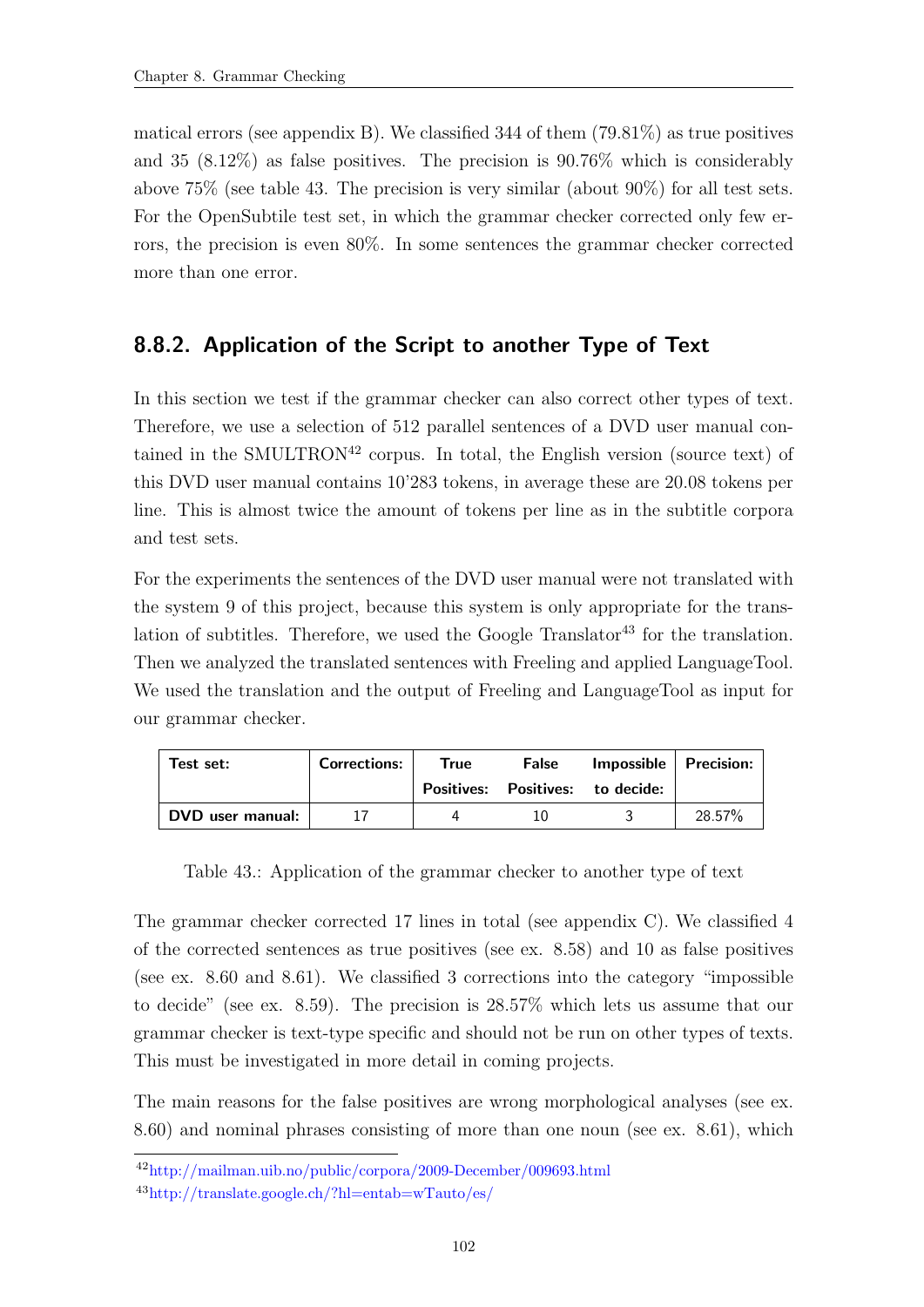<span id="page-114-0"></span>our grammar checker does not consider.

- $(8.58)$  Input: este recordatorio se proporciona —- llamar la atención del instalador del sistema catv s de la sección  $820-40$  de nec, que - proporciona guías para el aterrizamiento adecuado y, en particular, especifica que se debe conectar el cable a tierra - a la sistema de tierra del edificio, tan cerca hasta el punto de entrada del cable como sea práctico. Output: este recordatorio se proporciona —- llamar la atención del instalador del sistema catv s de la sección  $820-\frac{1}{10}$  de nec, que - proporciona quías para el aterrizamiento adecuado y, en particular, especifica que se debe conectar el cable a tierra - al sistema de tierra del edificio, tan cerca - hasta el punto de entrada del cable como sea práctico.
- <span id="page-114-3"></span>(8.59) Input: el panel frontal y "disp" **botón alterna htr4** 's entre el tiempo / pistas / capítulos y subtítulos / ángulos / configuración de audio (sólo dvd). Output: el panel frontal y "disp" **botón alterno htr4** 's entre el tiempo / pistas / capítulos y subtítulos / ángulos / configuración de audio (sólo dvd).
- <span id="page-114-1"></span> $(8.60)$  Input: este enchufe encajará en el tomacorriente de una sola manera. (correct determiner) Output: este enchufe encajará en la tomacorriente de una sola manera. (incorrect determiner) Reason: Freeling tagged tomacorriente erroneously as a feminine noun
- <span id="page-114-2"></span> $(8.61)$  Input: 18 de objetos y líquidos — nunca introduzca objetos de ningún tipo en este producto a través de las aberturas, ya que podrían tocar **puntos de** tensión peligrosos o cortocircuitar piezas que - podría provocar un incendio o una descarga eléctrica. (correct form of the adjective) **Output:** 18 de objetos y líquidos — nunca introduzca objetos de ningún tipo en este producto a través de las aberturas, ya que podrían tocar **puntos** de tensión peligrosa o cortocircuitar piezas que - podría provocar un incendio o una descarga eléctrica. (incorrect form of the adjective) Reason: The grammar checker corrects a disagreement between the adjective and the nountensión. In fact the adjective has to agree with the noun *puntos* and not with *tension*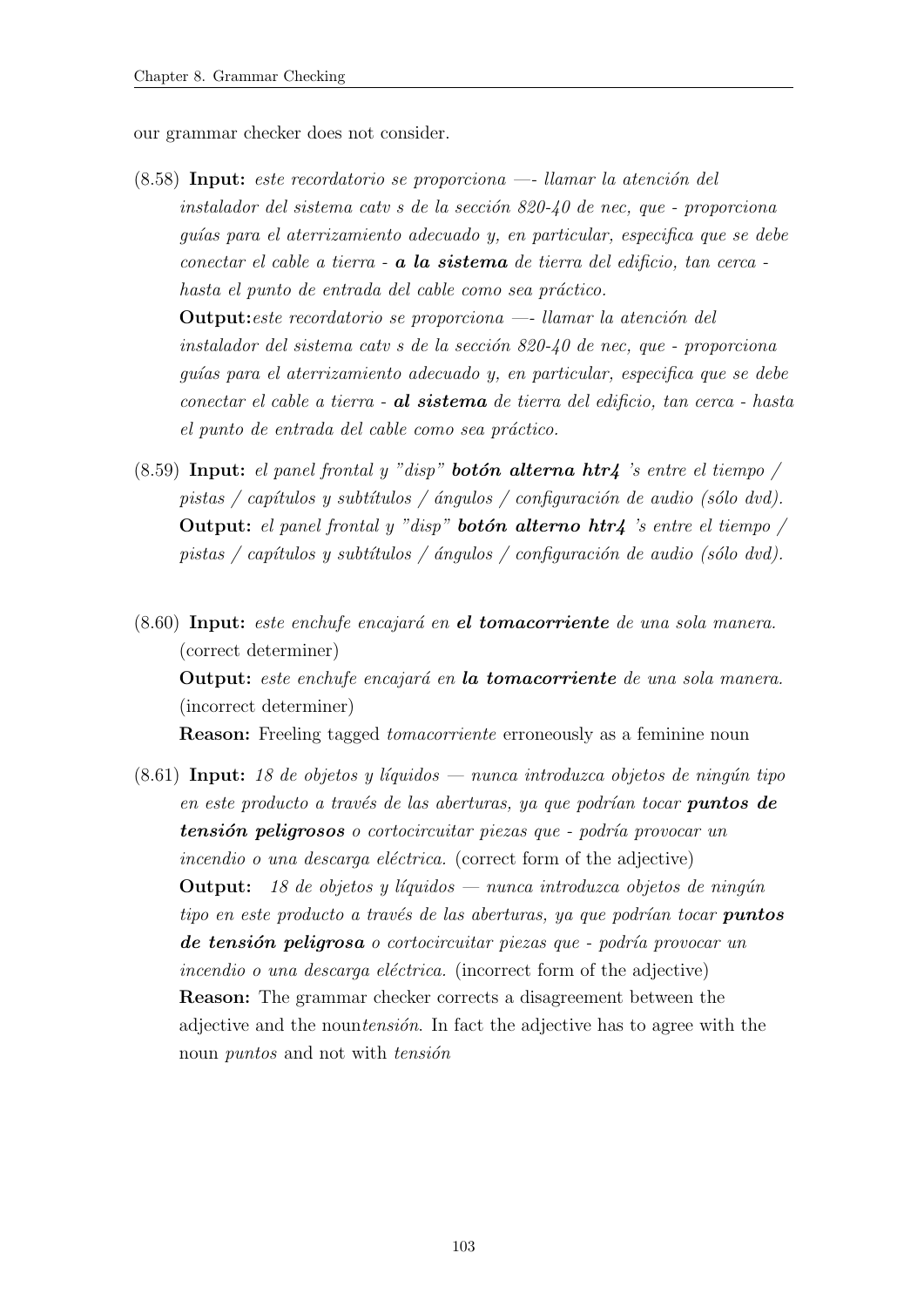# 9. Conclusion

The goal of this project was to answer the following main research questions:

- 1. Does the combination of a statistical system with a rule-based grammarchecker improve the quality of the translation?
- 2. Is the combination of a statistical system with a rule-based grammar-checker recommendable in terms of the cost-benefit ratio?
- 3. How can we improve our approach in order to improve the translation quality?

The manual evaluation of the results of the grammar checker showed that the majority of the corrections made by the grammar checker improve the translated sentences. The precision of the grammar checker is about 90.76% (see section [8.8.1\)](#page-112-0). We conclude that the corrections made by our grammar checker improve the quality of the translation and that our grammar checker can be applied without the risk of deteriorating the subtitle translations.

Considering the cost-benefit ratio we recommend the use of our grammar checker to correct the translations of our final system. Our suggestions for the improvement of the corpus (see section [5\)](#page-30-0) and the experiments of SUMAT indicate that the SMT system can still be improved. We observed that an improvement of a SMT system results in a significant reduction of corrected grammatical errors (see section [8\)](#page-72-0). Therefore, a cost-benefit ratio analysis must follow each improved system in order to estimate if further development of the grammar checker is recommendable. The cost-benefit ratio could possibly be improved by detecting and marking grammatical errors instead of additionally correcting the errors. By not correcting the errors the development effort would be reduced.

We observed significant differences in the number of corrections between the test corpora: the grammar checker corrects a considerable number of errors in the VSI test set and the SUMAT test set translations, in contrast it detects and corrects only few grammatical errors in the OpenSubtitle test set. This is probably due to the high translation quality of the OpenSubtitle test set compared to the VSI and SUMAT test sets. The application of the grammar checker on translated VSI and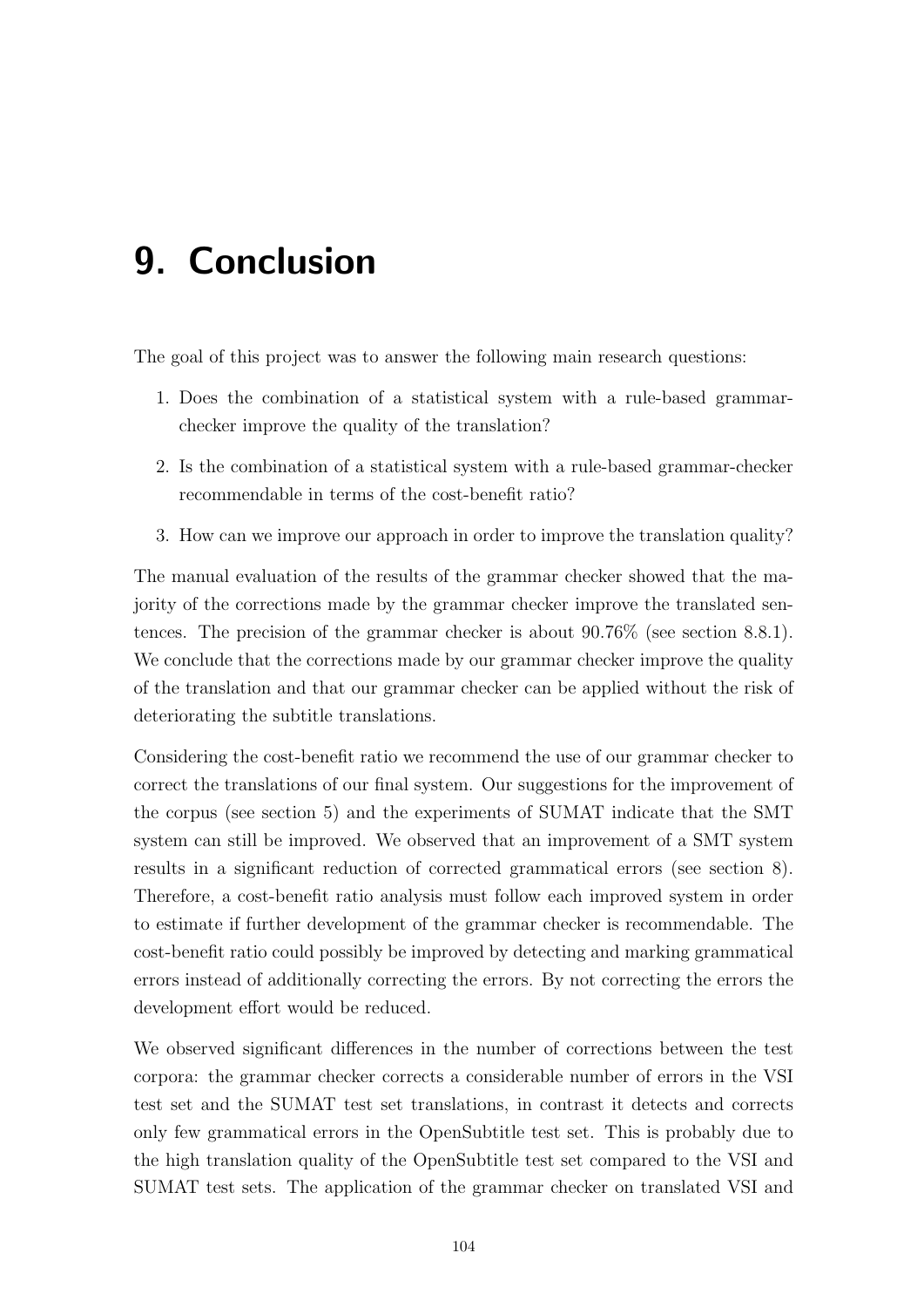SUMAT subtitles is more beneficial compared to its application on OpenSubtitles. Therefore we recommend further development of the grammar checker only if it is applied to VSI, SUMAT and similar subtitles.

In order to answer the third question, we had to consider the improvement of the SMT system as well as the improvement of the grammar checker. For the improvement of the SMT system, we tried to answer the following questions:

- What should be considered in the composition of the training, development and test corpora for the training of the SMT-system?
- How can the training data be improved?
- Is the combination of amateur and professional subtitles recommendable?

We discussed that our corpus for the training corpus consists of two heterogeneous parts: the VSI subtitles and the OpenSubtitle corpus (see section [5\)](#page-30-0). A significant discrepancy between these two parts of the corpus is, for example, that one is sentence- and the other subtitle-based. Furthermore, the two parts differ in the number of tokens per line, their quality and the number of non-coincidental repetitions of complete subtitle sequences. The comparison with the results of the SUMAT project demonstrated that the inclusion of amateur subtitles and their combination with professional subtitles is recommendable, although the heterogeneity between professional and amateur subtitles is high. We did not weight the corpora differently in our project. Further projects might investigate if a weighted combination of these two corpora can improve the translation quality. Furthermore, tests might verify which is the optimal composition of the development set: either the use of amateur subtitles, which are similar to our training corpus, or the use of professional subtitles, which have a high quality.

A lot of improvement possibilities exist for the OpenSubtitle corpus: the correction of OCR errors can be improved, the extraction of repetitions (because of different film versions) might be improved and non-literal translations might be filtered out. We suggest only few improvements for the VSI corpus, such as filtering out nonliteral translations, because the quality of the VSI subtitles is already high.

With reference to the improvement and extension of the grammar checker, we discussed the following research questions:

- Which kind of errors can be corrected with the grammar checker?
- or which error classes with low precision do the grammar checker rules have to be improved?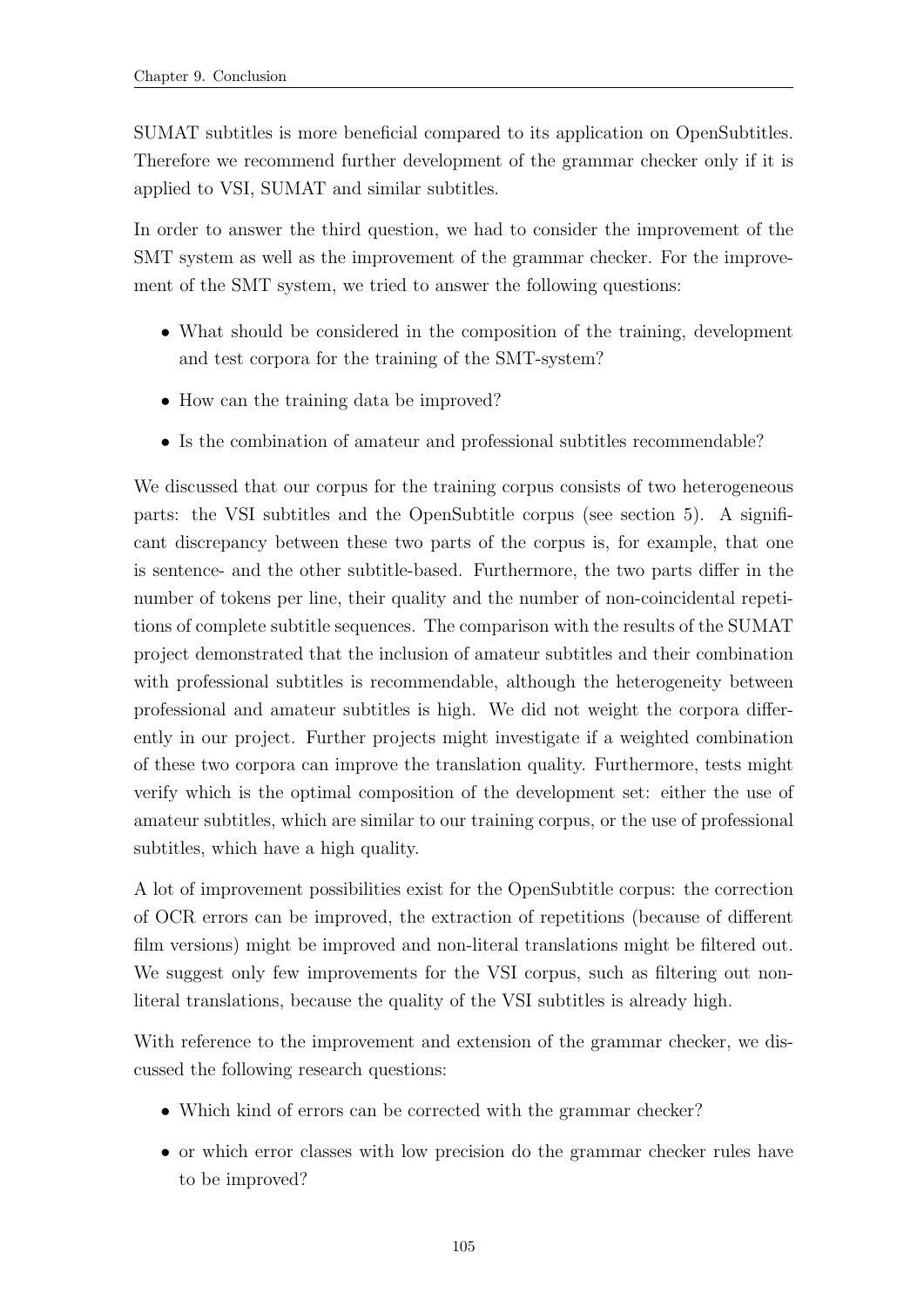• Which possibilities do exist to extend the grammar checker?

We observed that the grammar checker works especially well for the correction of disagreements between substantives, adjectives and articles (see section [8\)](#page-72-0). Further experiments should try to improve the recall and precision by improving the detection of disagreements. Our experiments showed that the detection of disagreements between verbs and nouns or pronouns is difficult. We did not achieve precision above 75% for the detection of disagreements with verbs. To improve the detection of disagreements between verbs and nouns or pronouns, we would need syntactical information, which was not available for our experiments. For the correction step we additionally would have to introduce a tool to generate the verb forms needed to correct the disagreements. The grammar checker also yields high precision for the changes of different verb forms into infinitives after selected prepositions.

Overall, further syntactical information is probably able to still improve the results of our grammar checker for all considered error classes. To obtain syntactical information, we recommend to parse or chunk the test sets. A performance test must show if the parsing of automatically translated texts is recommendable. In the present project we focused on the precision of our grammar checker. For an improvement and extension of our grammar checker, we might also take into account the recall.

Further projects might investigate if the corrections of our grammar checker are helpful and time-saving for proofreaders of automatically translated subtitles. For example, completely wrongly translated sentences containing grammatical errors must be retranslated manually anyway and we achieve no benefit with an automatic correction. Therefore, these projects must consider the context to decide if an automatic correction with the grammar checker saves time in the post-editing step and if the grammar checker should be further improved.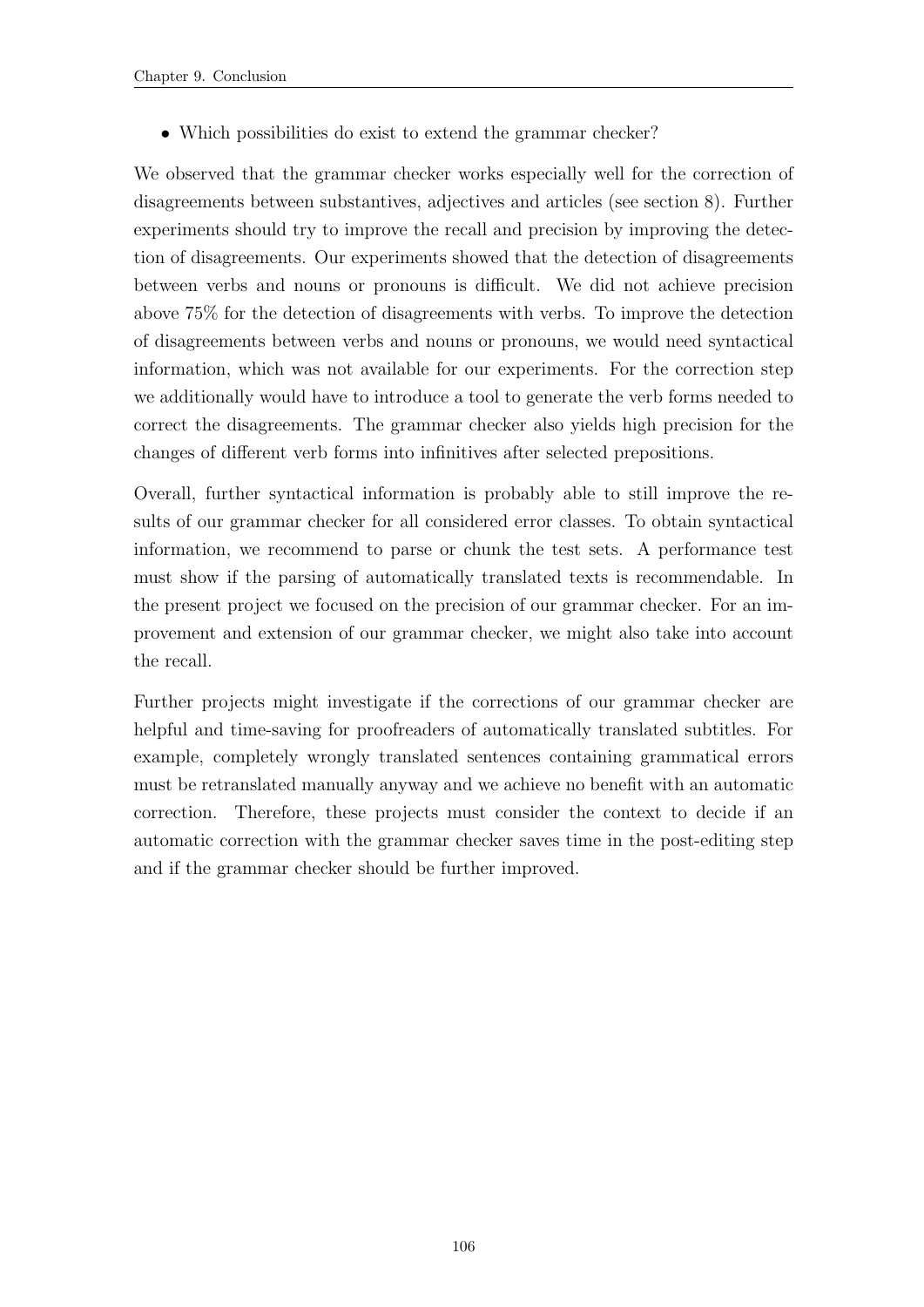# References

- N. Bertoldi, B. Haddow, and J.-B. Fouet. Improved Minimum Error Rate Training in Moses. Prague Bull. Math. Linguistics, 91:7–16, 2009.
- C. Callison-Burch and M. Osborne. Re-evaluating the role of BLEU in machine translation research. In In EACL, pages 249–256, 2006.
- K.-U. Carstensen, C. Ebert, C. Ebert, S. Jekat, R. Klabunde, and H. Langer, editors. Computerlinguistik und Sprachtechnologie: Eine Einführung. Spektrum, Heidelberg, 3. edition, 2010.
- T. R. Center. Freeling User Manual 3.0. may 2012.
- J. Díaz Cintas. Audiovisual translation: language transfer on screen. Palgrave Macmillan, 2009a.
- J. Díaz Cintas. Introduction Audiovisual Translation: An Overview of its Potential. In J. Díaz Cintas, editor, New Trends in Audiovisual Translation, pages 1–18. Multilingual Matters, 2009b.
- J. Díaz Cintas and A. Remael. Audiovisual translation: subtitling. St. Jerome Publishing, 2007.
- B. Eckel. Evaluation Maschineller Übersetzungssysteme Theorie und Praxis. Diplomarbeit, 1998.
- M. Fishel, Y. Georgakopoulou, S. Penkale, V. Petukhova, M. Rojc, M. Volk, and A. Way. From Subtitles to Parallel Corpora. In Proceedins of the 16th Annual Conference of the European Association for Machine Translation EAMT'2012, pages 3–6, Trento, Italy, 2012.
- G. C. F. Fong. Let the Words Do the Talking: The Nature and Art of Subtitling. In G. C. F. Fong and K. K. L. Au, editors, *Dubbing and subtitling in a world* context, pages 91–106. Chinese University Press, 2009.
- A. Goldstein. Foreign language movies dubbing vs. subtitling. Kovač, 2009.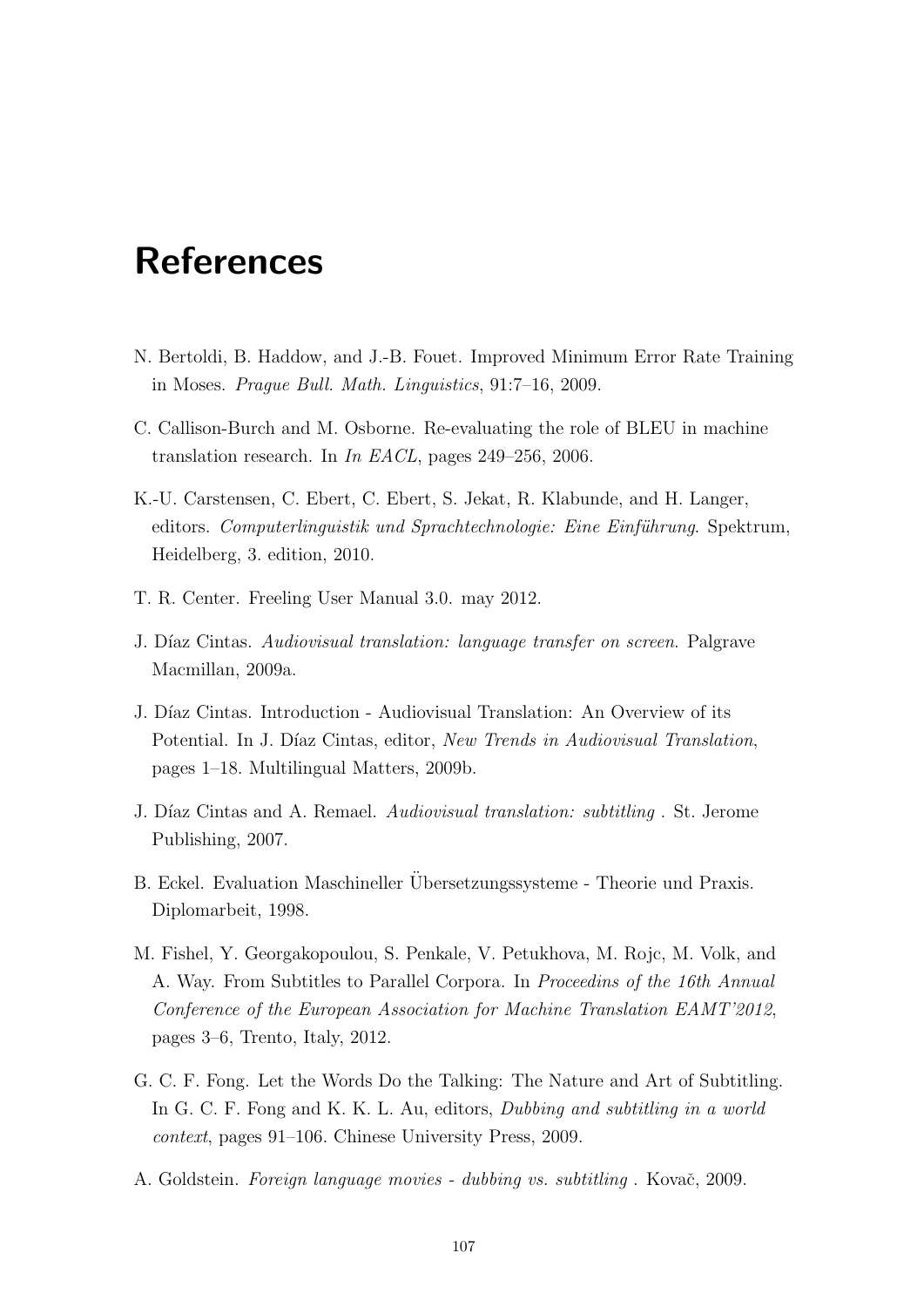- C. Hardmeier. Using Linguistic Annotations in Statistical Machine Translation of Film Subtitles . Master's thesis, Universität Basel, 2008.
- R. Hillman. Spoken Word to Written Text. Subtitling. In K. Malmkjær and K. Windle, editors, *The Oxford handbook of translation studies*, pages 379–424. Oxford University Press, 2011.
- P. Koehn. Statistical Machine Translation. Cambridge University Press, 2010.
- P. Koehn. MOSES. Statistical Machine Translation System. User Manual and Code Guide. Apr. 2013.
- A. Lavie and A. Agarwal. Meteor: an automatic metric for MT evaluation with high levels of correlation with human judgments. In *Proceedings of the Second* Workshop on Statistical Machine Translation, StatMT '07, pages 228–231, Stroudsburg, PA, USA, 2007. Association for Computational Linguistics.
- S. Nagel, S. Hezel, K. Hinderer, and K. Pieper. Audiovisuelle Ubersetzung. Filmuntertitelung in Deutschland, Portugal und Tschechien. Leipziger Studien zur angewandten Linguistik und Translatologie. Lang, 2009.
- K. Papineni, S. Roukos, T. Ward, and W.-J. Zhu. Bleu: a Method for Automatic Evaluation of Machine Translation. In ACL, pages 311–318. ACL, 2002.
- V. Petukhova, R. Agerri, M. Fishel, S. Penkale, A. del Pozo, M. S. Maucec, A. Way, P. Georgakopoulou, and M. Volk. SUMAT: Data Collection and Parallel Corpus Compilation for Machine Translation of Subtitles. In N. C. C. Chair, K. Choukri, T. Declerck, M. U. Doğan, B. Maegaard, J. Mariani, J. Odijk, and S. Piperidis, editors, Proceedings of the Eight International Conference on Language Resources and Evaluation (LREC'12), Istanbul, Turkey, 2012. European Language Resources Association (ELRA).
- RAE. Diccionario de la lengua española Vigésima segunda edición. La Real Academia Espa˜nola y las Academias de la Lengua Espa˜nola, 22 edition, 2011.
- R. Raya. Gramática básica del estudiante de español. Klett, 2008.
- L. Romero. When Orality Is Less Pre-fabricated: An Analytical Model for the Study of Colloquial Conversation in Audiovisual Translation. In L. McLoughlin, M. Biscio, and M. Mhainnín, editors, Audiovisual Translation Subtitles and Subtitling. Theory and Practice., pages 19–54. Peter Lang, 2011.
- R. Sennrich. Perplexity Minimization for Translation Model Domain Adaptation in Statistical Machine Translation. In W. Daelemans, M. Lapata, and L. Màrquez, editors, EACL, pages 539–549. The Association for Computer Linguistics, 2012.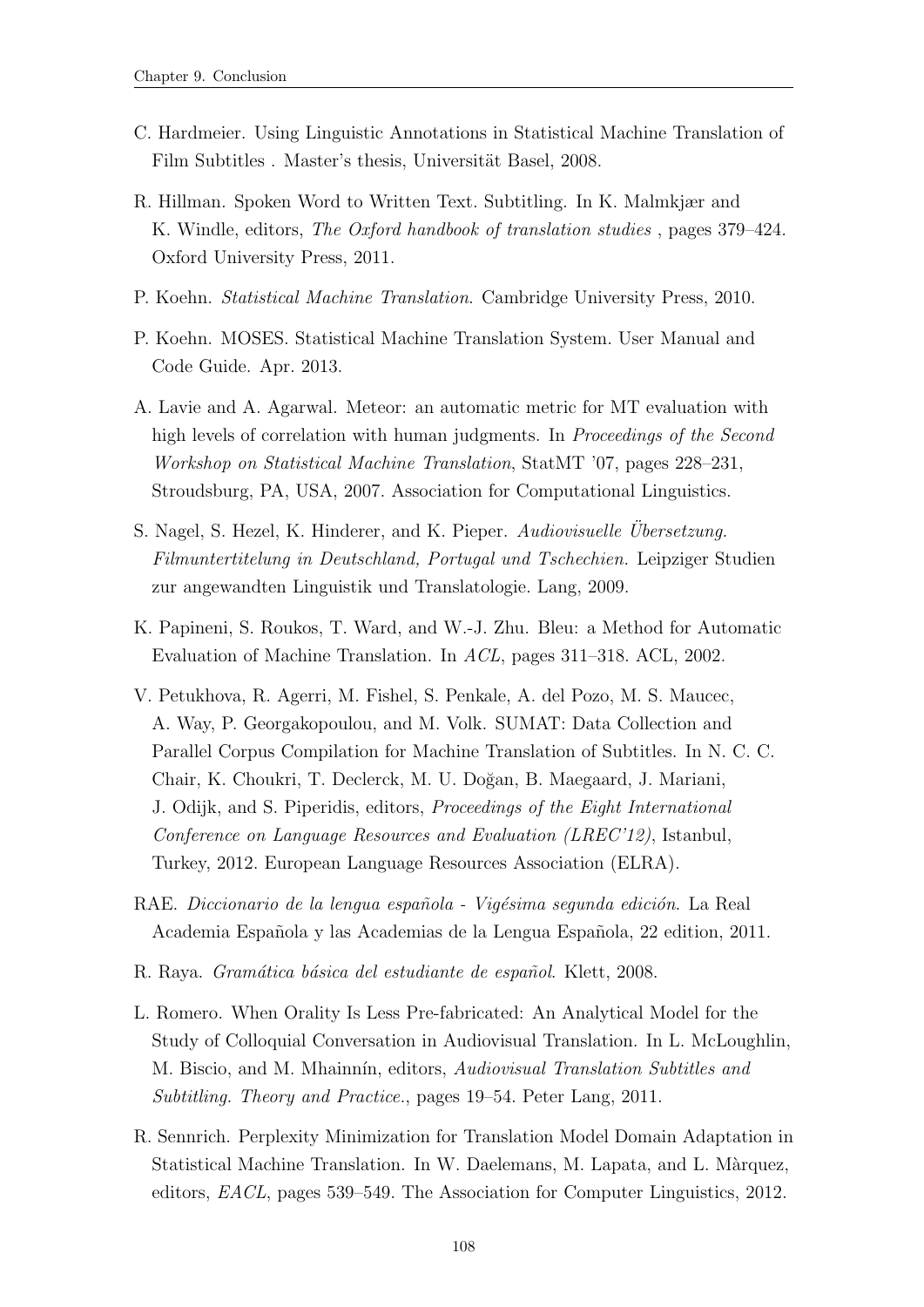- M. Snover, B. Dorr, R. Schwartz, L. Micciulla, and J. Makhoul. A study of translation edit rate with targeted human annotation. In In Proceedings of Association for Machine Translation in the Americas, pages 223–231, 2006.
- SUMAT. SUMAT Annual Public Report. 2012.
- J. Tiedemann. Improved sentence alignment for movie subtitles. In In Proceedings of RANLP, Borovets, 2007.
- J. Tiedemann. News from OPUS A Collection of Multilingual Parallel Corpora with Tools and Interfaces. In N. Nicolov, K. Bontcheva, G. Angelova, and R. Mitkov, editors, Recent Advances in Natural Language Processing, volume V, pages 237–248. John Benjamins, Amsterdam/Philadelphia, Borovets, Bulgaria, 2009.
- J. Tiedemann and L. Nygaard. The OPUS Corpus Parallel and Free: http: //logos.uio.no/opus. In LREC. European Language Resources Association, 2004.
- M. Volk, R. Sennrich, C. Hardmeier, and F. Tidström. Machine Translation of TV Subtitles for Large Scale Production. In Proceedings of the Second Joint EM+/CNGL Workshop "Bringing MT to the User: Research on Integrating MT in the Translation Industry", pages 54–62. Association for Machine Translation in the Americas, 2010.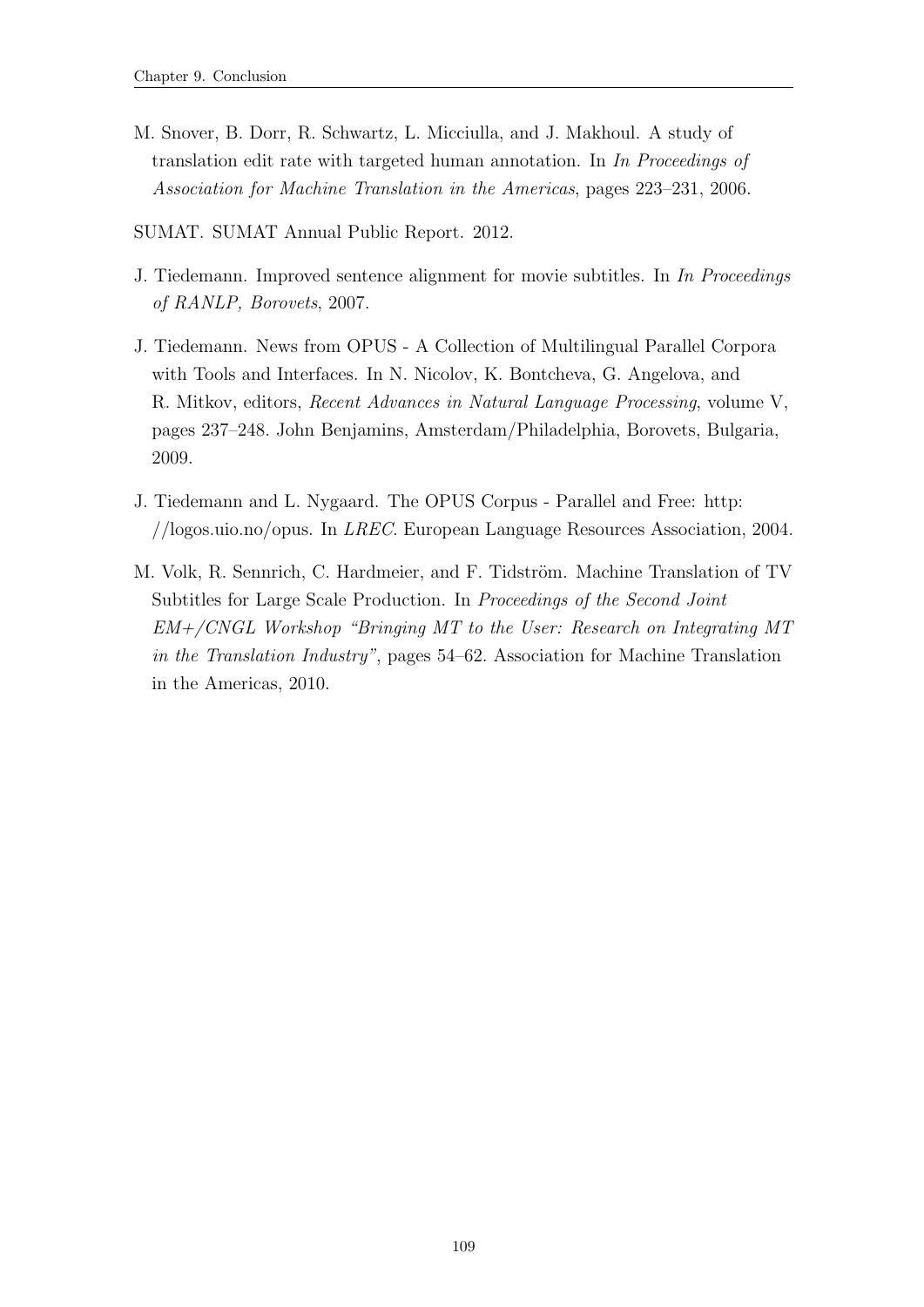# A. The Application of the Grammar Checker on the Test Suites

We applied Test Suites to check the performance of the following error classes:

- Disagreements between determiners and nouns
- Disagreements between adjectives and nouns
- Disagreements between determiners and adjectives

Each test set consists of two parts:

- Incorrect sentences which should be corrected by the grammar checker
- Correct sentences which should not be changed by the grammar checker

### A.1. Disagreements between Determiners and Nouns

#### A.1.1. Incorrect Sentences of the Test Suites

| Before the correction              | After the correction               | Improvement | Comment |
|------------------------------------|------------------------------------|-------------|---------|
| Me gusta <b>aquella</b> libro.     | Me gusta <b>aquel</b> libro.       | yes         |         |
| Me qusta <b>aquellos</b> libro.    | Me qusta <b>aquel</b> libro.       | yes         |         |
| Me qusta <b>aquellas</b> libro.    | Me qusta <b>aquel</b> libro.       | yes         |         |
| Me qusta <b>aquel</b> camisa.      | Me qusta <b>aquella</b> camisa.    | yes         |         |
| Me gusta <b>aquellas</b> camisa.   | Me gusta <b>aquella</b> camisa.    | yes         |         |
| Me gusta <b>aquellos</b> camisa.   | Me gusta <b>aquella</b> camisa.    | yes         |         |
| Me qustan <b>aquel</b> libros.     | Me gustan <b>aquellos</b> libros.  | yes         |         |
| Me qustan <b>aquella</b> libros.   | Me gustan <b>aquellos</b> libros.  | yes         |         |
| Me gustan <b>aquellas</b> libros.  | Me gustan <b>aquellos</b> libros.  | yes         |         |
| Me gustan <b>aquel</b> camisas.    | Me gustan aquellas camisas.        | yes         |         |
| Me qustan <b>aquella</b> camisas.  | Me qustan aquellas camisas.        | yes         |         |
| Me qustan <b>aquellos</b> camisas. | Me qustan <b>aquellas</b> camisas. | yes         |         |
| Me qusta esta libro.               | Me qusta este libro.               | yes         |         |
| Me qusta estos libro.              | Me qusta este libro.               | yes         |         |
| Me gusta estas libro.              | Me gusta este libro.               | yes         |         |
| Me qusta este camisa.              | Me qusta esta camisa.              | yes         |         |
| Me qusta estas camisa.             | Me qusta esta camisa.              | yes         |         |
| Me gusta estos camisa.             | Me gusta esta camisa.              | yes         |         |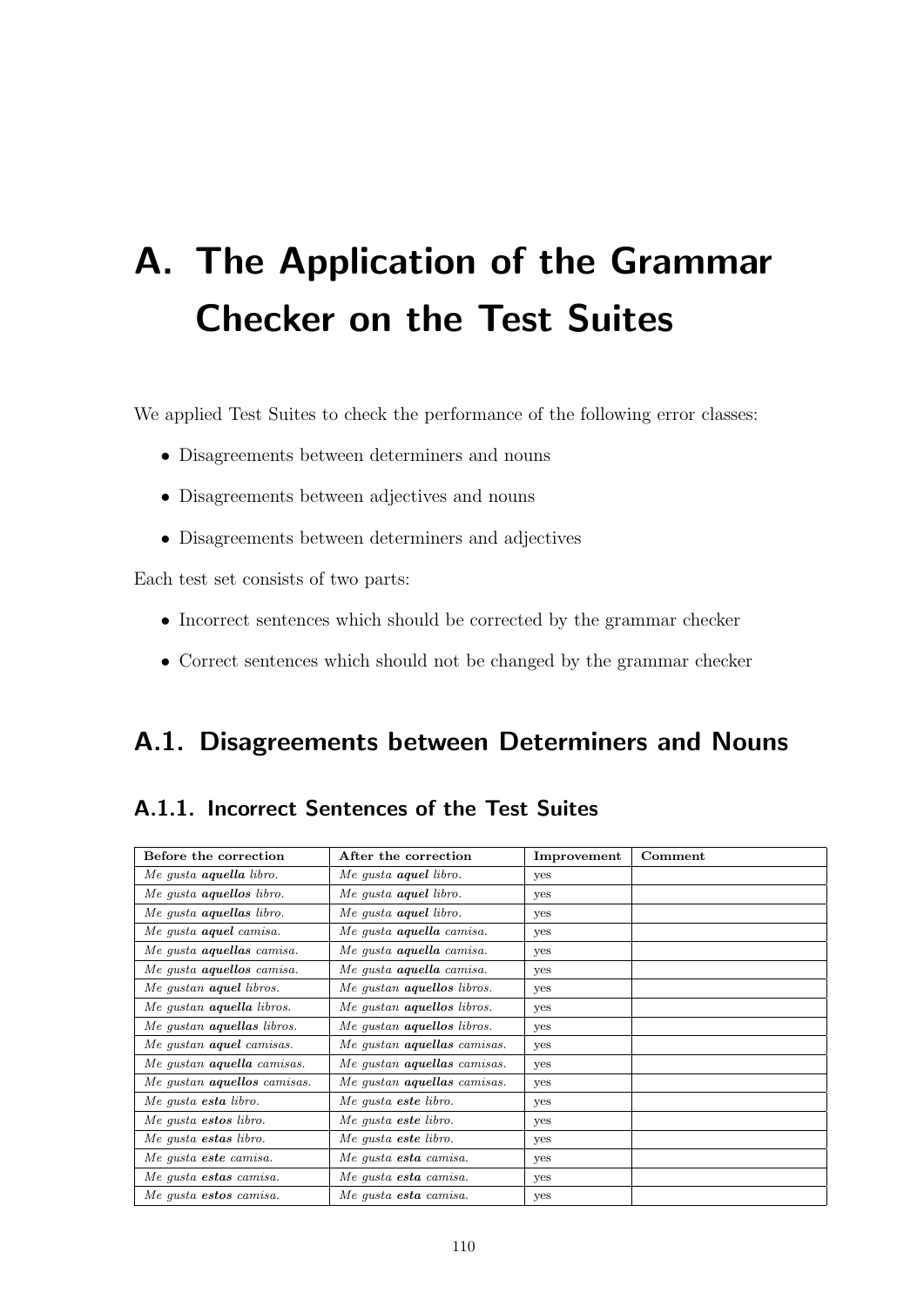| Me gustan este libros.                      | Me qustan estos libros.              | yes   |                                     |
|---------------------------------------------|--------------------------------------|-------|-------------------------------------|
| Me gustan esta libros.                      | Me gustan estos libros.              | yes   |                                     |
| Me qustan estas libros.                     | Me gustan estos libros.              | yes   |                                     |
| Me gustan este camisas.                     | Me gustan estas camisas.             | yes   |                                     |
| Me gustan <b>esta</b> camisas.              | Me gustan estas camisas.             | yes   |                                     |
| Me qustan estos camisas.                    | Me gustan <b>estas</b> camisas.      | yes   |                                     |
| Nunca he visto tales cosa.                  | Nunca he visto tal cosa.             | yes   |                                     |
| Nunca he visto <b>tal</b> cosas.            | Nunca he visto tales cosas.          | yes   |                                     |
| Te presento a mi hermanos.                  | Te presento a mis hermanos.          | yes   |                                     |
| Te presento a mis hermano.                  | Te presento a mi hermano.            | yes   |                                     |
| He visto a <b>tu</b> hermanas.              | He visto a tus hermanas.             | yes   |                                     |
| He visto a sus hermana.                     | He visto a su hermana.               | yes   |                                     |
| He visto a <b>nuestros</b> hermano.         | He visto a nuestro hermano.          | yes   |                                     |
| He visto a nuestro hermanos.                | He visto a <b>nuestros</b> hermanos. | yes   |                                     |
| He visto a <b>vuestras</b> hermana.         | He visto a <b>vuestra</b> hermana.   | yes   |                                     |
| He visto a <b>vuestra</b> hermanas.         | He visto a <b>vuestras</b> hermanas. | yes   |                                     |
| $\delta$ Cuántos dinero tienes?             | $i$ Cuántos dinero tienes?           | no    | tagging error                       |
| $\lambda$ Cuánta hermanas tienes?           | $\lambda$ Cuántas hermanas tienes?   | yes   |                                     |
| Los hombre es amable.                       | Los hombre es amable.                | no    | specialized rule is not adjusted    |
|                                             |                                      |       | to uppercase letters                |
| los hombre es amable.                       | el hombre es amable.                 | yes   |                                     |
| <b>El</b> hombres son amables.              | <b>El</b> hombres son amables.       | no    | specialized rule is not adjusted    |
|                                             |                                      |       | to uppercase letters                |
|                                             |                                      |       |                                     |
| el hombres son amables.                     | los hombres son amables.             | yes   |                                     |
| las mujer es amable.                        | la mujer es amable.                  | yes   |                                     |
| Tengo que hacer varia cosas.                | Tengo que hacer varias cosas.        | yes   |                                     |
| Tengo que escribir vario tex-               | Tengo que escribir vario tex-        | no    | tagging error                       |
| tos.                                        | tos.                                 |       |                                     |
| Tengo unos libro.                           | Tengo un libro.                      | yes   |                                     |
| Tengo unas hermana.                         | Tengo una hermana.                   | yes   |                                     |
| Tengo que hacer tanta cosas.                | Tengo que hacer <b>tantas</b> cosas. | yes   |                                     |
| Tengo que escribir <b>tanto</b> tex-        | Tengo que escribir tanto tex-        | no    | tagging error                       |
| tos.                                        | tos.                                 |       |                                     |
| Eso es otras cosa.                          | Eso es otra cosa.                    | yes   |                                     |
| No he recibido ninguna correo               | No he recibido ningún correo         | yes   |                                     |
| $electr\'onico.$                            | electrónico.                         |       |                                     |
| N o<br>he<br>recibido<br>$n$ <i>ingunos</i> | No he recibido ningún correo         | yes   |                                     |
| correo electrónico.                         | $electr\'onico.$                     |       |                                     |
| he<br>recibido<br>$N_{O}$<br>$\it ningunas$ | No he recibido ningún correo         | yes   |                                     |
| correo electrónico.                         | $electr\'onico.$                     |       |                                     |
| Tiene una alma buena.                       | Tiene una alma buena.                | no    | because the feminine substan-       |
|                                             |                                      |       | tive beginns with $-a$              |
| Tiene una amigo bueno.                      | Tiene un amigo bueno.                | yes   |                                     |
| Tiene unos amigo bueno.                     | Tiene un amigo bueno.                | yes   |                                     |
| Lo he dicho a <b>todo</b> mi her-           | Lo he dicho a <b>todo</b> mis her-   | (yes) | <i>todo</i> might be corrected also |

### A.1.2. Correct Sentences of the Test Suites

| Before the correction              | After the correction               | Changes | Comment |
|------------------------------------|------------------------------------|---------|---------|
| Me qusta <b>aquel</b> libro.       | Me qusta <b>aquel</b> libro.       | no      |         |
| Me qusta <b>aquella</b> camisa.    | Me qusta <b>aquella</b> camisa.    | no      |         |
| Me qustan <b>aquellos</b> libros.  | Me qustan <b>aquellos</b> libros.  | no      |         |
| Me qustan <b>aquellas</b> camisas. | Me qustan <b>aquellas</b> camisas. | no      |         |
| Me qusta este libro.               | Me qusta este libro.               | no      |         |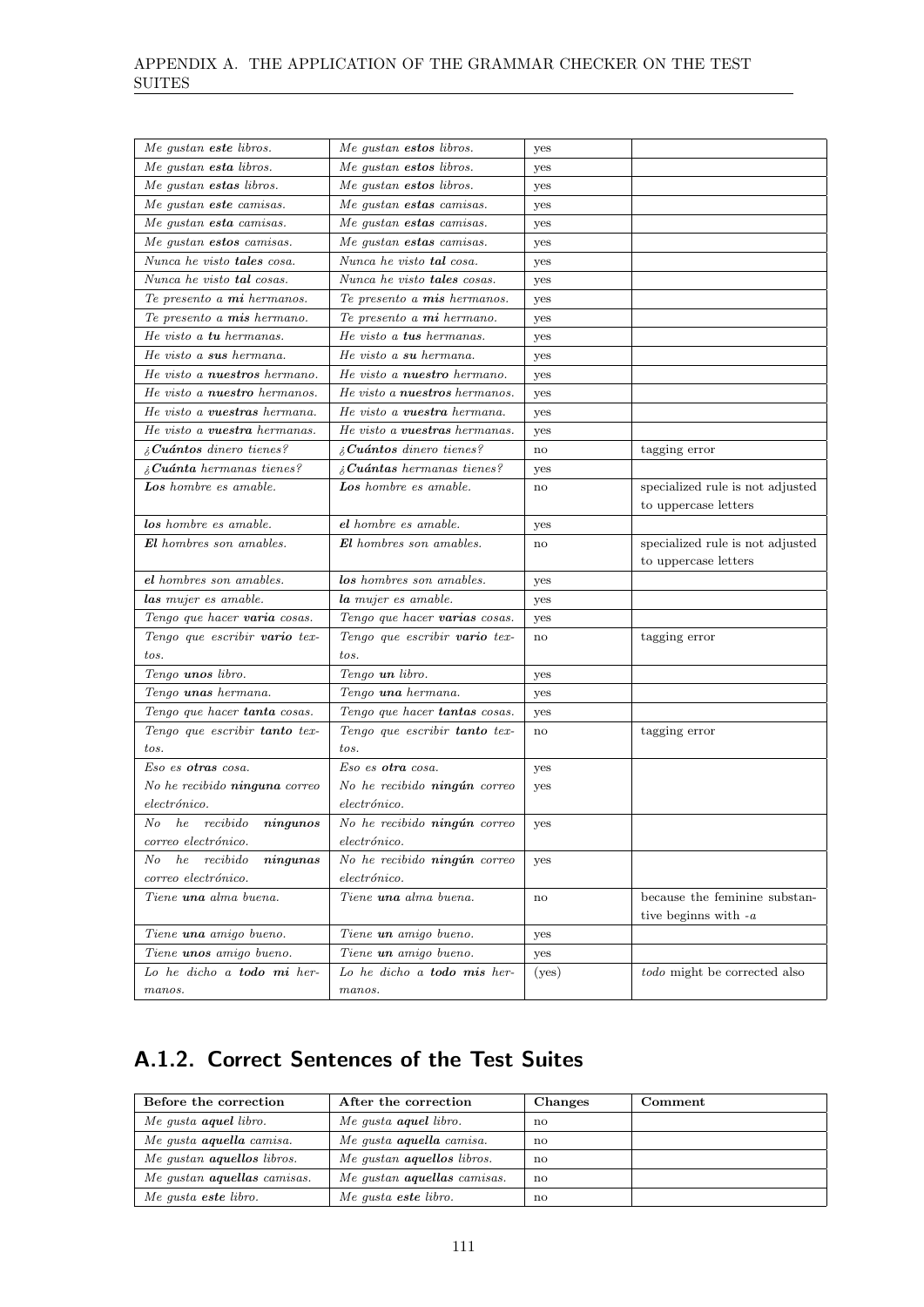| Me gusta esta camisa.                | Me gusta esta camisa.                      | $\mathbf{n}$ |  |
|--------------------------------------|--------------------------------------------|--------------|--|
| Me qustan estos libros.              | Me qustan estos libros.                    | no           |  |
| Me gustan estas camisas.             | Me gustan estas camisas.                   | no           |  |
| Nunca he visto tal cosa.             | Nunca he visto tal cosa.                   | no           |  |
| Nunca he visto tales cosas.          | Nunca he visto tales cosas.                | no           |  |
| Te presento a mis hermanos.          | Te presento a mis hermanos.                | no           |  |
| Te presento a mi hermano.            | Te presento a mi hermano.                  | $\mathbf{n}$ |  |
| He visto a tus hermanas.             | He visto a tus hermanas.                   | no           |  |
| He visto a nuestros hermanos.        | He visto a nuestros hermanos.              | no           |  |
| He visto a <b>nuestro</b> hermano.   | He visto a <b>nuestro</b> hermano.         | no           |  |
| He visto a su hermana.               | He visto a su hermana.                     | no           |  |
| He visto a <b>vuestra</b> hermana.   | He visto a <b>vuestra</b> hermana.         | no           |  |
| He visto a <b>vuestras</b> hermanas. | He visto a <b>vuestras</b> hermanas.       | no           |  |
| $i$ Cuánto dinero tienes?            | $i$ Cuánto dinero tienes?                  | no           |  |
| $\lambda$ Cuántas hermanas tienes?   | $i_{\mathcal{E}}$ Cuántas hermanas tienes? | $\mathbf{n}$ |  |
| $El$ hombre es amable.               | $El$ hombre es amable.                     | $\mathbf{n}$ |  |
| el hombre es amable.                 | el hombre es amable.                       | no           |  |
| Los hombres son amables.             | Los hombres son amables.                   | no           |  |
| los hombres son amables.             | los hombres son amables.                   | no           |  |
| la mujer es amable.                  | la mujer es amable.                        | no           |  |
| Tengo que hacer varias cosas.        | Tengo que hacer varias cosas.              | no           |  |
| Tengo que escribir varios tex-       | Tengo que escribir varios tex-             | no           |  |
| tos.                                 | tos.                                       |              |  |
| Tengo un libro.                      | Tengo un libro.                            | no           |  |
| Tengo una hermana.                   | Tengo una hermana.                         | no           |  |
| Tengo que hacer tantas cosas.        | Tengo que hacer tantas cosas.              | no           |  |
| Tengo que escribir tantos tex-       | Tengo que escribir tantos tex-             | $\mathbf{n}$ |  |
| tos.                                 | tos.                                       |              |  |
| Eso es <b>otra</b> cosa.             | Eso es otra cosa.                          | no           |  |
| No he recibido ningún correo         | No he recibido ningún correo               | no           |  |
| electrónico.                         | $electr\'onico.$                           |              |  |
| Tiene un alma buena.                 | Tiene un alma buena.                       | no           |  |
| Tiene un amigo bueno.                | Tiene un amigo bueno.                      | no           |  |
| Lo he dicho a <b>todos mis</b> her-  | Lo he dicho a <b>todos mis</b> her-        | no           |  |
| manos.                               | manos.                                     |              |  |
|                                      |                                            |              |  |

### A.2. Disagreements between Adjectives and Nouns

### A.2.1. Incorrect Sentences of the Test Suites

| Before the correction     | After the correction       | Improvement | Comment |
|---------------------------|----------------------------|-------------|---------|
| el hombre amables         | el hombre amable           | yes         |         |
| los hombres <b>amable</b> | los hombres <b>amables</b> | yes         |         |
| la casa antiguas          | la casa antigua            | yes         |         |
| la casa antiguo           | la casa antiqua            | yes         |         |
| las casas antiguos        | la casa antigua            | yes         |         |
| las casas antiqua         | las casas antiquas         | yes         |         |
| las casas antiquo         | las casas antiquas         | yes         |         |
| las casas antiguos        | las casas antiguas         | yes         |         |
| una viejo mujer           | una vieja mujer            | yes         |         |
| una viejos mujer          | una vieja mujer            | yes         |         |
| una viejas mujer          | una vieja mujer            | yes         |         |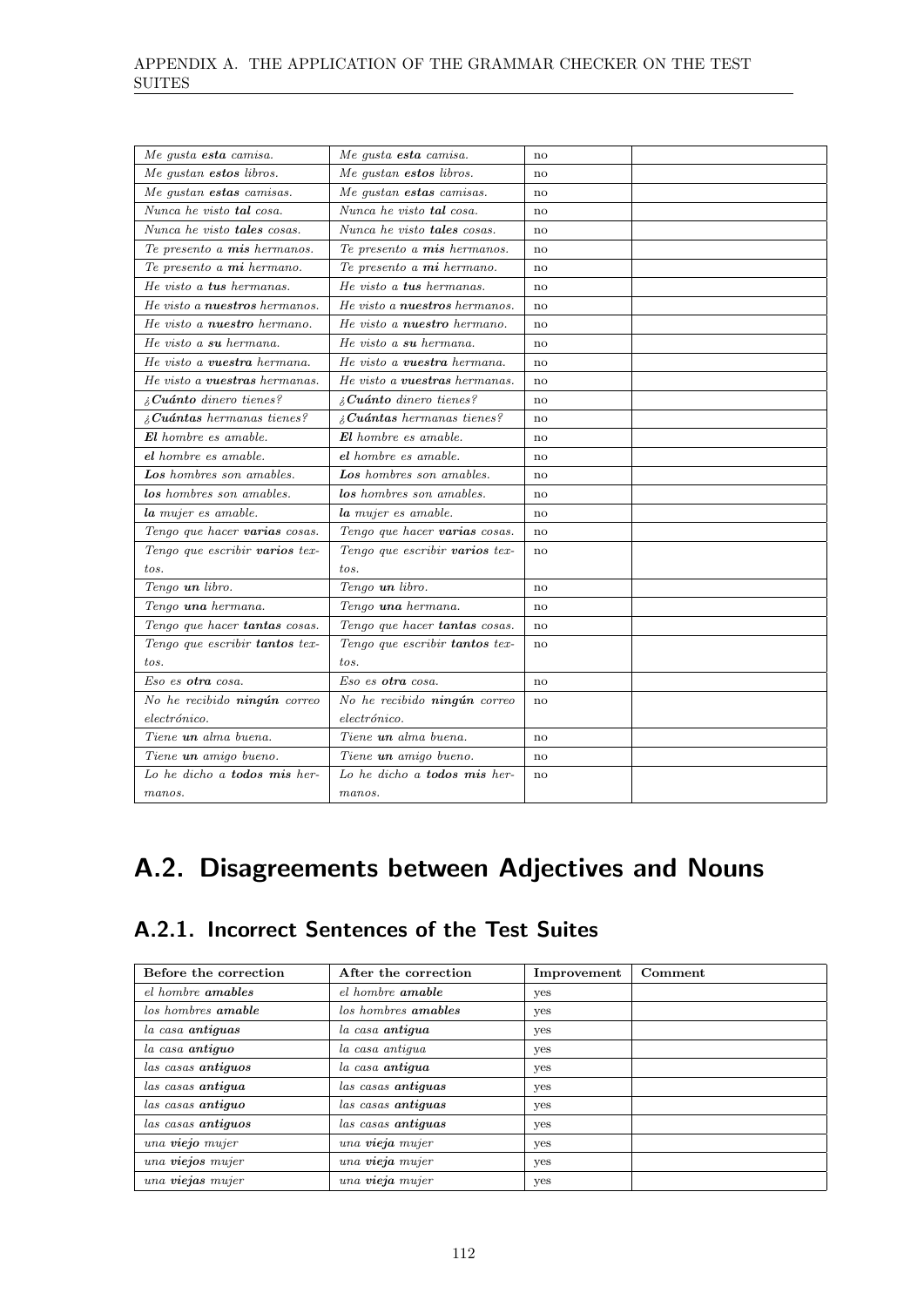| el grande hombre            | el grande hombre            | no           | disagreement error,<br>but<br>$\mathbf{n}$ |
|-----------------------------|-----------------------------|--------------|--------------------------------------------|
|                             |                             |              | wrong form                                 |
| el grandes hombre           | los grandes hombres         | yes          |                                            |
| los gran hombres            | los grandes hombres         | yes          |                                            |
| los grande hombres          | los grandes hombres         | yes          |                                            |
| el primera día              | el primer día               | yes          |                                            |
| el primero día              | el primero día              | $\mathbf{n}$ | disagreement error,<br>but<br>$\mathbf{n}$ |
|                             |                             |              | wrong form                                 |
| los primer días             | los primeros días           | yes          |                                            |
| los primera días            | los primeros días           | yes          |                                            |
| los primeras días           | los primeros días           | yes          |                                            |
| una cosa importantes        | una cosa importante         | yes          |                                            |
| las personas débil          | las personas débiles        | yes/no       | of the<br>correct<br>use<br>$num-$         |
|                             |                             |              | ber/wrong accent                           |
| las persona amable y fuerte | la persona amables y fuerte | $-yes/no$    | the first adjective<br>is cor-             |
|                             |                             |              | rected/the second adjective is             |
|                             |                             |              | not corrected                              |

### A.2.2. Correct Sentences of the Test Suites

| Before the correction                          | After the correction                           | <b>Changes</b> | Comment |
|------------------------------------------------|------------------------------------------------|----------------|---------|
| el hombre amable                               | el hombre amable                               | no             |         |
| los hombres <b>amables</b>                     | los hombres <b>amables</b>                     | no             |         |
| la casa antiqua                                | la casa antiqua                                | $\mathbf{n}$   |         |
| las casas antiguas                             | las casas antiguas                             | $\mathbf{n}$   |         |
| una vieja mujer                                | una vieja mujer                                | no             |         |
| el gran hombre                                 | el gran hombre                                 | no             |         |
| los grandes hombres                            | los grandes hombres                            | no             |         |
| el primer día                                  | el primer día                                  | no             |         |
| los primeros días                              | los primeros días                              | no             |         |
| una cosa importante                            | una cosa importante                            | no             |         |
| las personas debiles                           | las personas debiles                           | no             |         |
| amables<br>las<br>personas<br>$\boldsymbol{u}$ | amables<br>personas<br>las<br>$\boldsymbol{y}$ | $\mathbf{n}$   |         |
| fuertes                                        | fuertes                                        |                |         |

# A.3. Disagreements between Determiners and Adjectives

### A.3.1. Incorrect Sentences of the Test Suites

| Before the correction | After the correction | Improvement | Comment |
|-----------------------|----------------------|-------------|---------|
| unas vieja dama       | una vieja dama       | yes         |         |
| $un$ vieja dama       | una vieja dama       | yes         |         |
| unos vieja dama       | una vieja dama       | yes         |         |
| una viejo hombre      | un viejo hombre      | yes         |         |
| unos viejo hombre     | un viejo hombre      | yes         |         |
| unas viejo hombre     | un viejo hombre      | yes         |         |
| la viejas damas       | las viejas damas     | yes         |         |
| los viejas damas      | las viejas damas     | yes         |         |
| el viejas damas       | las viejas damas     | yes         |         |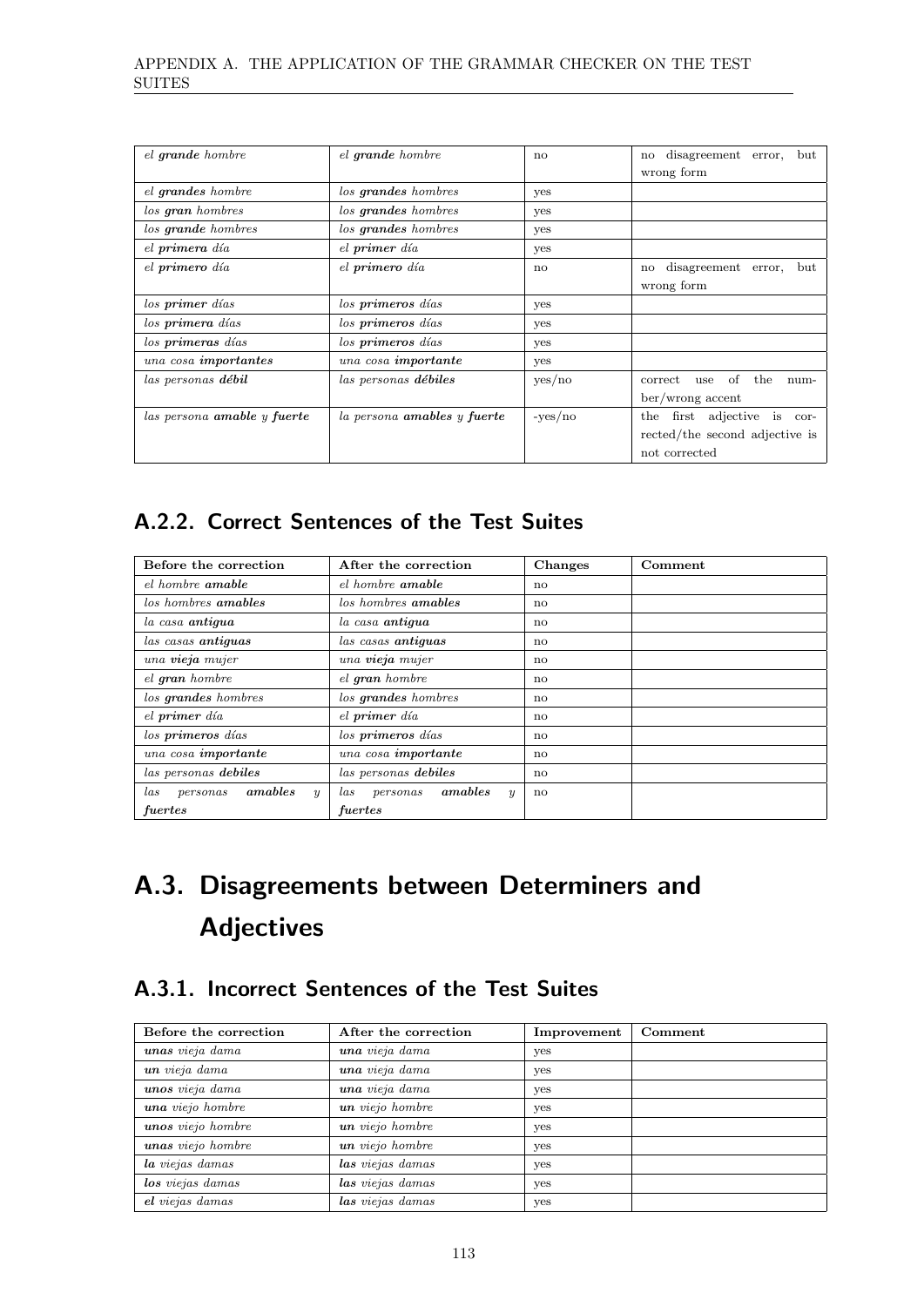| el viejos hombres       | los viejos hombres | yes |  |
|-------------------------|--------------------|-----|--|
| las viejos hombres      | los viejos hombres | yes |  |
| la viejos hombres       | los viejos hombres | yes |  |
| <i>la grandes casas</i> | las grandes casas  | yes |  |
| el grandes casas        | las grandes casas  | yes |  |
| los grandes casas       | las grandes casas  | yes |  |

### A.3.2. Correct Sentences of the Test Suites

| Before the correction | After the correction | Changes                | Comment |
|-----------------------|----------------------|------------------------|---------|
| una vieja dama        | una vieja dama       | $\mathbf{n}\mathbf{o}$ |         |
| un viejo hombre       | un viejo hombre      | $\mathbf{n}\mathbf{o}$ |         |
| las viejas damas      | las viejas damas     | $\mathbf{n}$           |         |
| los viejos hombres    | los viejos hombres   | $\mathbf{n}\mathbf{o}$ |         |
| las grandes casas     | las grandes casas    | $\mathbf{n}$           |         |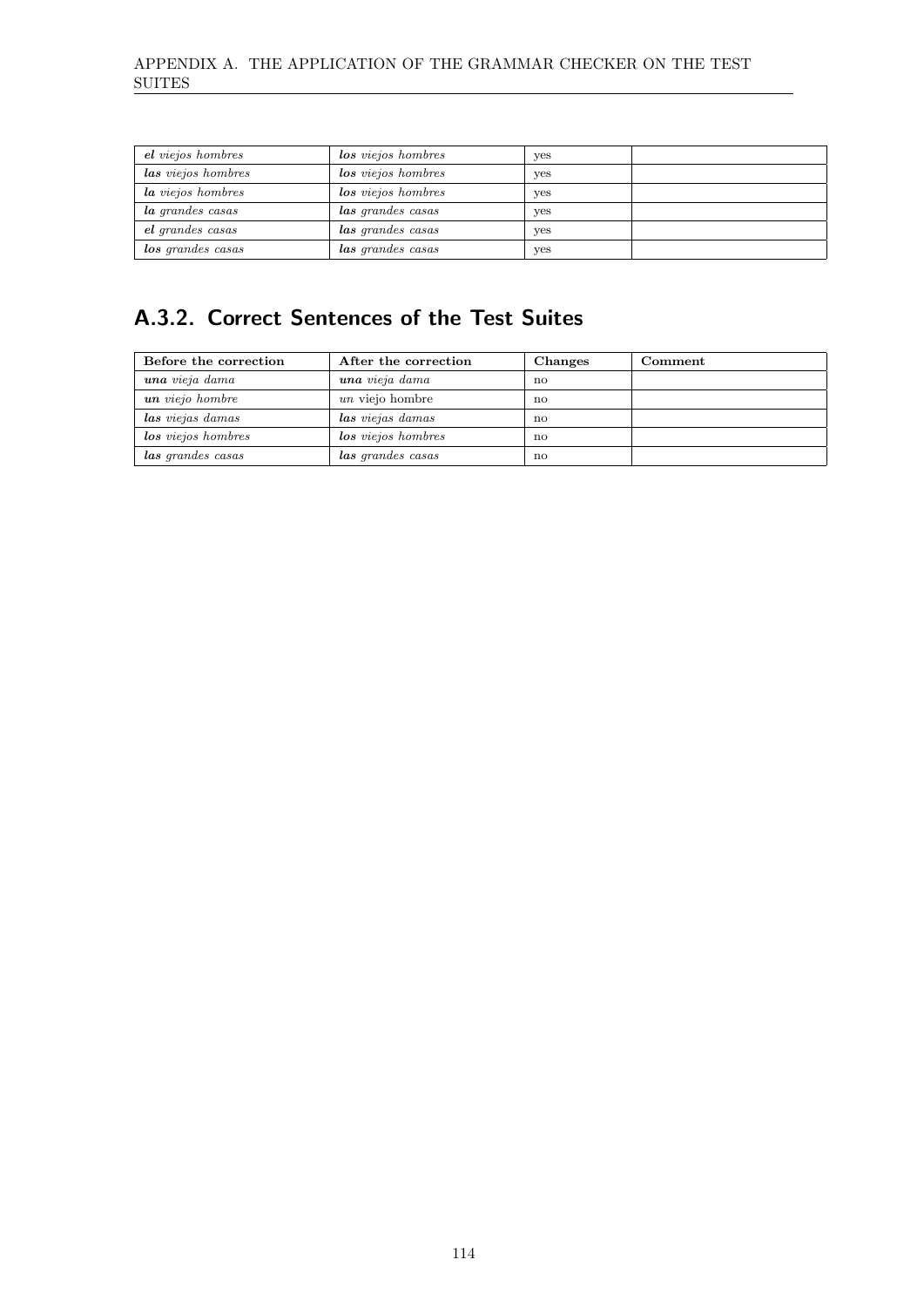# <span id="page-126-0"></span>B. Corrections Made by our Grammar Checker in the Test **Sets**

## B.1. SUMAT Test Set (2012) Translated with the SUMAT System

### B.1.1. True Positives

True positives mean: The application of our grammar checker yields an improvement of the sentence

| Before the correction                                         | After the correction                                          |
|---------------------------------------------------------------|---------------------------------------------------------------|
| fue un gran empresa.                                          | fue una gran empresa.                                         |
|                                                               |                                                               |
| así se agotaron las película al mismo tiempo.                 | así se agotaron la película al mismo tiempo.                  |
| pero el salvadora hacía los dos espectáculos,                 | pero la salvadora hacía los dos espectáculos,                 |
| había dos baterías y cuántos coristas, ? una docena           | había dos baterías y cuántas coristas, ? una docena           |
| $de$ ?                                                        | $de$ ?                                                        |
| así que vino con el sello de su intención básico.             | así que vino con el sello de su intención básica.             |
| barry y diseñé la instrucciones.                              | barry y diseñé las instrucciones.                             |
| teníamos la quitarra con los medicamentos y el food-          | teníamos la quitarra con los medicamentos y los food-         |
| $stuffs\,dentro.$                                             | stuffs dentro.                                                |
| era un ambiente eléctrica.                                    | era un ambiente eléctrico.                                    |
| era los psicodélicos veces y empecé a pintar el bajo.         | era las psicodélicas veces y empecé a pintar el bajo.         |
| era cuestión de llamó a los amigos que sabía                  | era cuestión de llamar a los amigos que sabía                 |
| me levanté y era muy relajante porque había muchos            | me levanté y era muy relajante porque había muchas            |
| grandes estrellas.                                            | grandes estrellas.                                            |
| lo más evidente desaparecidos era eric clapton.               | lo más evidentes desaparecidos era eric clapton.              |
| era muy difícil para mí, sobre todo con mi circun-            | era muy difícil para mí, sobre todo con mis circun-           |
| stancias.                                                     | stancias.                                                     |
| $apple$ marina a mi mente , necesitó mucho humildad           | apple marina a mi mente, necesitó mucha humildad              |
| para george en esa etapa de su vida,                          | para george en esa etapa de su vida,                          |
| así que necesitó mucho humildad de su parte poder             | así que necesitó mucha humildad de su parte poder             |
| llamar a la vuelta                                            | llamar a la vuelta                                            |
| así que era cuestión de trabajando en el último minuto        | así que era cuestión de trabajar en el último minuto.         |
|                                                               |                                                               |
| así que, una especie de los mejores voces del rock, $\lambda$ | así que, una especie de las mejores voces del rock, $\lambda$ |
| o sigues o callado.                                           | o sigues o callado.                                           |
| estamos intentando preparar la música a este evento           | estamos intentando preparar la música a este evento           |
| especial esta histórica programa,                             | especial este histórico programa,                             |
| instrumentos india son muy sensibles con el fuerte            | instrumentos india son muy sensibles con las fuertes          |
| luces.                                                        | luces,                                                        |
| me impresionó cómo muy cálida personas.                       | me impresionó cómo muy cálidas personas.                      |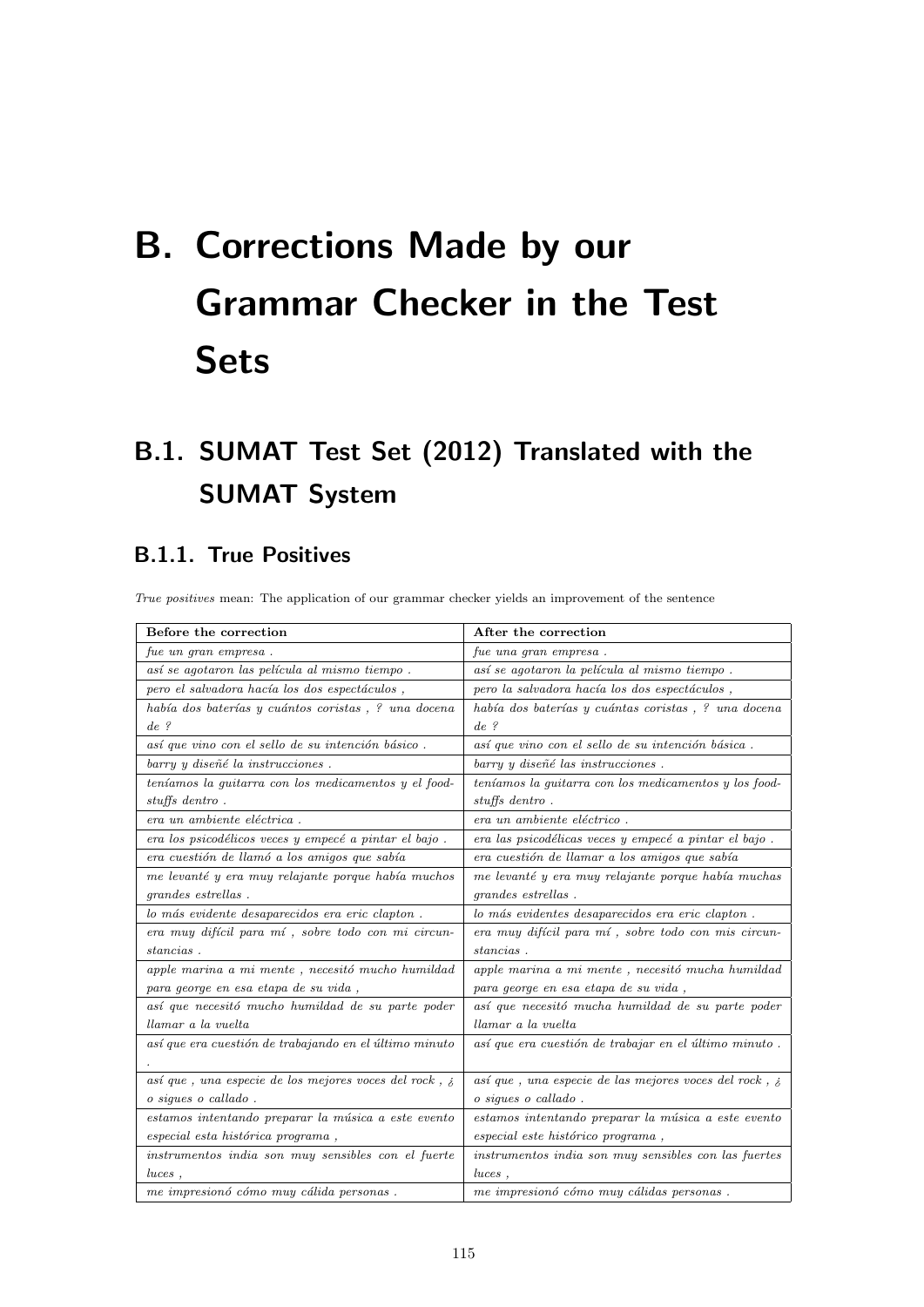| es uno de los pocos sitios intacta exótico quedan en el                                        | es uno de los pocos sitios intactos exótico quedan en                                            |
|------------------------------------------------------------------------------------------------|--------------------------------------------------------------------------------------------------|
| $mundo$ .                                                                                      | el mundo.                                                                                        |
| sentado en la silla pegadizo que tener una.                                                    | sentado en la silla pegadiza que tener una.                                                      |
| con este disco hemos cubierto tantas base.                                                     | con este disco hemos cubierto tanta base.                                                        |
| y el instrumentations son tan expuesto porque son tan                                          | y los instrumentations son tan expuesto porque son                                               |
| simple.                                                                                        | tan simple.                                                                                      |
| no puedes esconderte detrás de percusión y estridente                                          | $no\,\,puedes\,\,esconderte\,\,detrás\,\,de\,\,percusión\,\,y\,\,estridentes$                    |
| $teclados$ .                                                                                   | $teclados$ .                                                                                     |
| $y$ vamos a ser el nuevo disco aquí por mi amigos                                              | y vamos a ser el nuevo disco aquí por mis amigos                                                 |
| $\emph{cubana}$                                                                                | $\emph{cubana}$                                                                                  |
| sí  creo que la preparación para fue apurando la                                               | sí  creo que la preparación para ser apurando la                                                 |
| cantante gira,<br>$\emph{es}$ lo que es , es un caso de pasando y repetir las piezas           | cantante gira,<br>es lo que es, es un caso de pasar y repetir las piezas                         |
|                                                                                                |                                                                                                  |
| no puede hacer el error de preguntándose cómo el                                               | no puede hacer el error de preguntarse cómo el tema                                              |
| tema es                                                                                        | $_{es}$                                                                                          |
| estos últimos poco jaunts en la noche han sido bueno                                           | estos últimos pocos jaunts en la noche han sido bueno                                            |
| para mí. en mis brazos                                                                         | para mí. en mis brazos                                                                           |
| un clásico frase : " no dejes que el momento es-                                               | una clásica frase : " no dejes que el momento es-                                                |
| caparme".                                                                                      | caparme".                                                                                        |
| veremos cómo voy cuando se trata de haciéndolo en                                              | veremos cómo voy cuando se trata de hacerlo en di-                                               |
| $\emph{directo}$                                                                               | recto                                                                                            |
| porque tuvimos anuncio libs y esos by piezas que fui                                           | porque tuvimos anuncio libs y esas by piezas que fui                                             |
| $\it alli$ ,                                                                                   | $\textit{allí}$ ,                                                                                |
| en mi primer o segundo sesión con biff en brighton.                                            | $\emph{en}$ mi primer o segunda sesión con biff en brighton .                                    |
| y tendría que adoptar se llamaba "luchador de sumo                                             | y tendría que adoptar se llamaba "luchador de suma                                               |
| postura "                                                                                      | postura "                                                                                        |
| y repito, no he presionado era bastante dulce comien-                                          | $y$ repito , no he presionado era bastante dulces comien-                                        |
| $_{zos}$                                                                                       | zos                                                                                              |
| a los espectador reflexionar sobre algo                                                        | al espectador reflexionar sobre algo                                                             |
| nos tenemos nuestra catástrofes                                                                | nos tenemos nuestras catástrofes                                                                 |
| no sólo por su supervivencia contra aterradora proba-                                          | no sólo por su supervivencia contra aterradoras prob-                                            |
|                                                                                                |                                                                                                  |
| $bilidades$ ,                                                                                  | abilities,                                                                                       |
| $\boldsymbol{y}$ producir gloriosa resultados ,                                                | $y$ producir gloriosos resultados,                                                               |
| $y$ me dicen : " tienes estupendo manos,                                                       | $y$ me dicen : " tienes estupendas manos,                                                        |
| de enviar a uno de esos instituciones, a dormir,                                               | de enviar a uno de esas instituciones, a dormir,                                                 |
| puedes hacer un infrecuente situación normal de una                                            | puedes hacer una infrecuente situación normal de una                                             |
| situación muy fácilmente.                                                                      | situación muy fácilmente.                                                                        |
| ahora, yo no entraría nunca por aquí porque había<br>demasiadas pasos, naturalmente.           | ahora, yo no entraría nunca por aquí porque había<br>demasiados pasos, naturalmente.             |
| porque normalmente todos esos increíble pelotas                                                | porque normalmente todos esas increíbles pelotas                                                 |
| escuchar las tenedorcitos siendo recogen en los ca-                                            | escuchar los tenedorcitos siendo recogen en los ca-                                              |
| mareros,                                                                                       | mareros,                                                                                         |
| y para convertirlo en un entorno pacíficos, cómodo                                             | y para convertirlo en un entorno pacífico, cómodo                                                |
| sano,                                                                                          | sano,                                                                                            |
| tiene que haber algún frustración                                                              | tiene que haber alguna frustración                                                               |
| el problema son son muy repugnante dietas                                                      | el problema son son muy repugnantes dietas                                                       |
| i quién va a tocar el partita en mi mayor de bach.                                             | i quién va a tocar la partita en mi mayor de bach.                                               |
| junto a saber de qué hablas, en términos técnico,                                              | junto a saber de qué hablas, en términos técnicos,                                               |
| creo que la trout es un gran parte de la historia.                                             | creo que la trout es una gran parte de la historia.                                              |
| vibraciones vibraciones musical que se iba a                                                   | <i>vibraciones vibraciones musicales que se iba a</i>                                            |
| porque tocaba con una gran temperamento y dije : "                                             | porque tocaba con un gran temperamento y dije : "                                                |
| esto es jackie",                                                                               | $esto$ es jackie",                                                                               |
| que mover el peor manera por su música.                                                        | que mover la peor manera por su música.                                                          |
| $"$ tu zapatos son mierda $"$ .<br>" $\lambda$ estas gran amplificadores y esta gran batería . | $"$ tus zapatos son mierda $"$ .<br>" $\delta$ estos grandes amplificadores y esta gran batería. |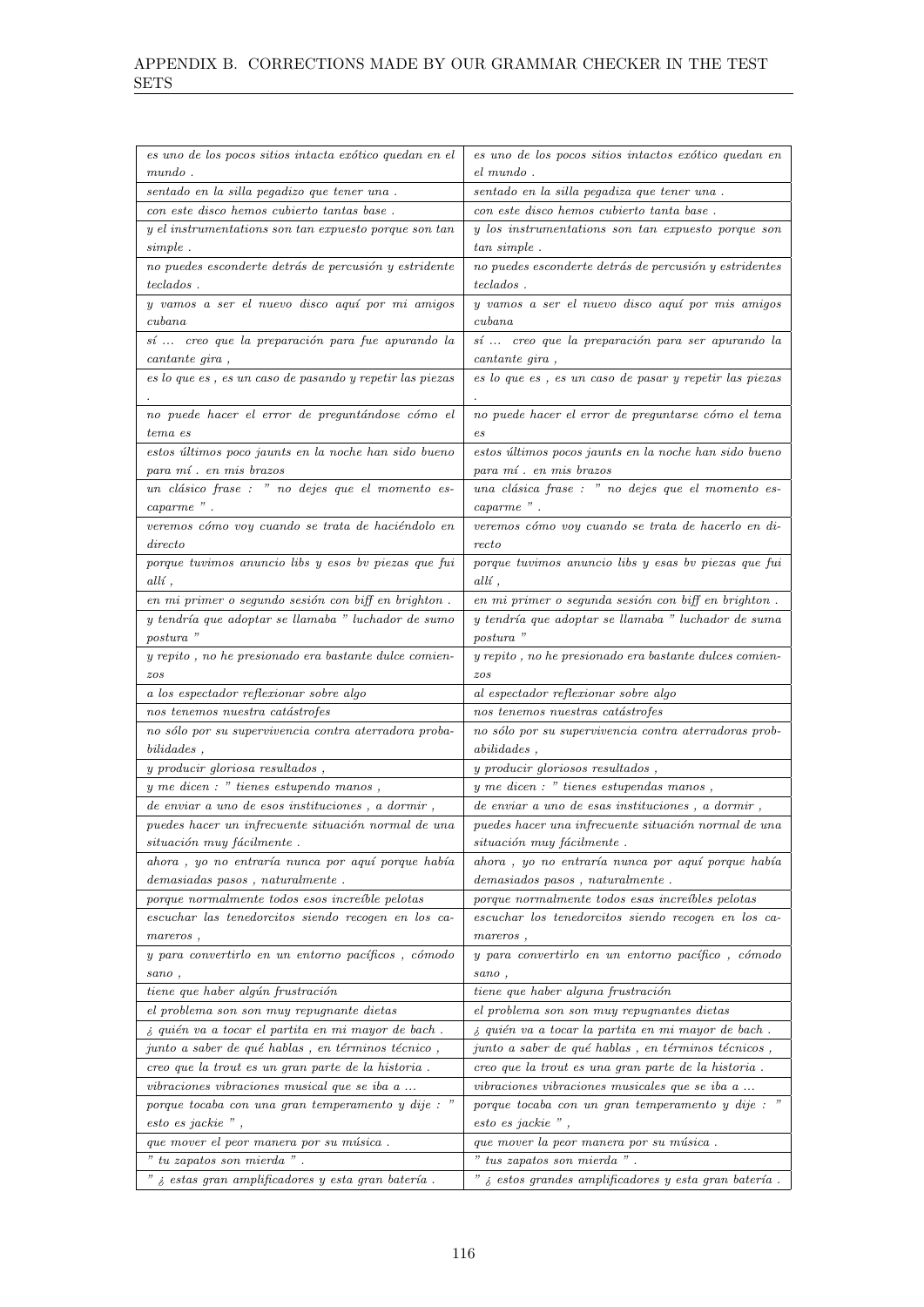| que ni siquiera mirar las máquina letras.                                          | que ni siquiera mirar la máquina letras.                         |
|------------------------------------------------------------------------------------|------------------------------------------------------------------|
| para escribir su propia sencillos, así que le dieron a                             | para escribir sus propios sencillos, así que le dieron           |
| $m$ í.                                                                             | $a \; mi$ .                                                      |
| eran singularly las peores días de mi vida.                                        | eran singularly los peores días de mi vida.                      |
| vamos a jugar algunos mayores canciones, un hombre                                 | vamos a jugar algunas mayores canciones, un hombre               |
| llamado sol ser uno de ellos.                                                      | llamado sol ser uno de ellos.                                    |
| estás en una mentalidad creativo                                                   | estás en una mentalidad creativa                                 |
| y no es un verdadero representación de lo que el grupo                             | y no es una verdadera representación de lo que el                |
| parece.                                                                            | grupo parece.                                                    |
| pero cuando estás en el escenario a todo volumen con                               | pero cuando estás en el escenario a todo volumen con             |
| tu amplificadores                                                                  | tus amplificadores                                               |
| vi la piedra rosas tocar la emperatriz ballroom.                                   | vi la piedra rosa tocar la emperatriz ballroom.                  |
| y hay muchos virtudes de dvd,                                                      | y hay muchas virtudes de dvd,                                    |
| al espectador ha instante acceso a todos los grandes                               | al espectador ha instante acceso a todos las grandes             |
| secuencias en el disco.                                                            | secuencias en el disco.                                          |
| $y$ junto con los avances técnico,                                                 | y junto con los avances técnicos,                                |
| es uno de los más duradero cosas en la sociedad.                                   | es uno de los más duraderas cosas en la sociedad.                |
| que es una película sobre cuánto música puede a la                                 | que es una película sobre cuánta música puede a la               |
| $\emph{gent}$ e                                                                    | gente                                                            |
| <i>incluso en los direst de circunstancias</i> ,                                   | <i>incluso en el direst de circunstancias</i> ,                  |
| primero, el retrato la zumos vital es ruso.                                        | primero, el retrato los zumos vitales es ruso.                   |
| vladimir ashkenazy : la zumos vital es ruso.                                       | vladimir ashkenazy : los zumos vitales es ruso.                  |
| donde él estudió al famoso música diez años.                                       | donde él estudió a la famosa música diez años.                   |
| y con poca descanso hasta junio de 1968,                                           | y con poco descanso hasta junio de 1968,                         |
| $\emph{era}$ muy romántico circunstancias , muy romántico ,                        | era muy románticas circunstancias, muy romántico,                |
| $debo$ $decir$ .                                                                   | $debo$ $decir$ .                                                 |
| y creíamos que podíamos organizábamos nuestras                                     | y creíamos que podíamos organizábamos nuestros                   |
| muebles y y cosas                                                                  | muebles y y cosas                                                |
| pero nada ha llegado es vacía habitaciones.                                        | pero nada ha llegado es vacías habitaciones.                     |
| vida familiar tiene algún extraño connotaciones que                                | vida familiar tiene algunas extrañas connotaciones               |
| se sienta delante de un fuego                                                      | que se sienta delante de un fuego                                |
| no puedes oír mi notas altas porque eres muy alto.                                 | no puedes oír mis notas altas porque eres muy alto.              |
| el equilibrio varía porque en estos grandes espesa                                 | el equilibrio varía porque en estos grandes espesos              |
| acordes, ya sabes, es                                                              | acordes, ya sabes, es                                            |
| $y$ alguien vendrá : " $\lambda$ tenemos cinco minutos de dices                    | $y$ alguien vendrá : " $\delta$ tenemos cinco minutos de decir   |
| algo ? "                                                                           | algo?"                                                           |
| $"$ no tengo la sensación de satisfacción duradero.                                | " no tengo la sensación de satisfacción duradera. "              |
| no lo entienden. no tienen ningún tradición.                                       | no lo entienden. no tienen ninguna tradición.                    |
| es mecánico y ejercicios matemático                                                | es mecánico y ejercicios matemáticos .                           |
| y emotivos y el mejor música en el mundo,                                          | y emotivos y la mejor música en el mundo,                        |
| $no$ , $los$ $cuernos$ . $tu$ $cuernos$ $\acute{e}ramos$ $muy$ $buenos$ ,          | no, los cuernos. tus cuernos éramos muy buenos,                  |
| $busca$ , $ir\'onicamente$ , $que$ $los$ $rusos$ $est\'an$ $vendiendo$             | busca, irónicamente, que los rusos están vendiendo               |
| su grabaciones en el oeste.                                                        | sus grabaciones en el oeste.                                     |
| la música es el mayor expresión de la mente humana                                 | la música es la mayor expresión de la mente humana               |
|                                                                                    |                                                                  |
| i cuánto importancia puedes conectar a las críticas                                | i cuánta importancia puedes conectar a las críticas              |
| son sus zumos ruso                                                                 | son sus zumos rusos                                              |
| especialmente porque cierto leyenda, es :                                          | especialmente porque cierta leyenda, es :                        |
|                                                                                    | e incluso el único lírico pasaje, que es                         |
| e incluso el único lírica pasaje, que es<br>y se refleja en su increíble armonías. | y se refleja en sus increíbles armonías.                         |
| era un gran alumna en armonía. $tenía 5 + siempre$                                 | era una gran alumna en armonía. $tenía 5 + siempre$              |
|                                                                                    |                                                                  |
| $intentó\;algunos\;felix\;música$ , $redactar\;un\;felix\;música$                  | $intentó\ alguna\ feliz\ música$ , $redactar$ una feliz $música$ |
|                                                                                    |                                                                  |
| bailes sinfónica el mismo.                                                         | bailes sinfónicos el mismo.                                      |
|                                                                                    |                                                                  |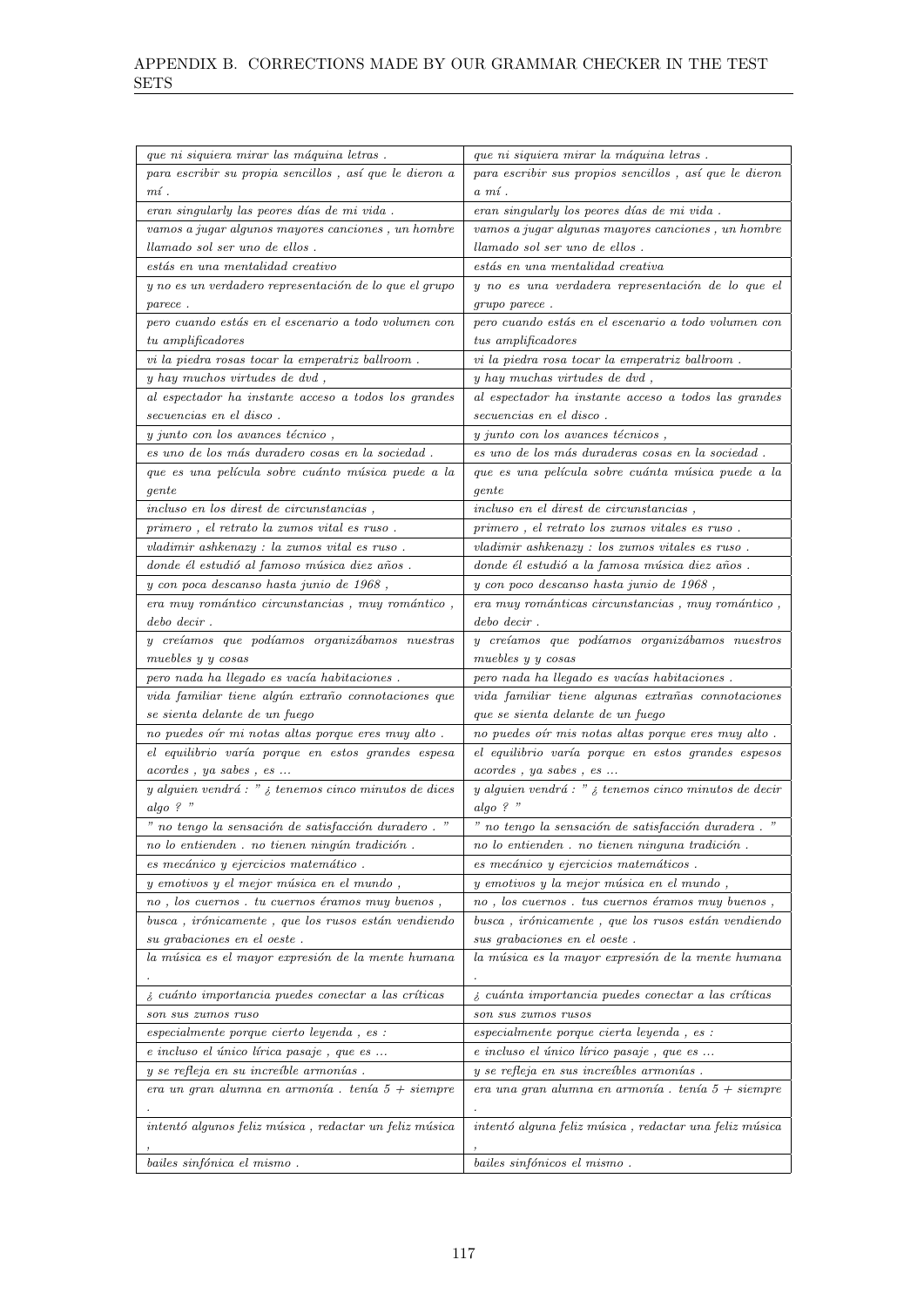| no sé si es una observación superficiales. para míno                 | no sé si es una observación superficial. para míno.                                 |
|----------------------------------------------------------------------|-------------------------------------------------------------------------------------|
| su gran puntos son generosidad de expresión,                         | sus grandes puntos son generosidad de expresión,                                    |
| era de ninguna manera el prototipo de un grupo de                    | era de ninguna manera el prototipo de un grupo de                                   |
| variaciones clásica.                                                 | variaciones clásicas.                                                               |
| una metamorfosis que hacía justicia a los potencial de               | una metamorfosis que hacía justicia al potencial de                                 |
| esas canciones                                                       | esas canciones                                                                      |
| hay muchos rápido variaciones. por supuesto, hay                     | hay muchas rápidas variaciones. por supuesto, hay                                   |
| $despaceio$ .                                                        | $despacio$ .                                                                        |
| pero el lento variantes son muy importantes                          | pero las lentas variantes son muy importantes                                       |
| todo el tiempo entre este drama y conducir del rápido                | todo el tiempo entre este drama y conducir de las                                   |
| variances,                                                           | $r\acute{a}pidas\ variantes$ ,                                                      |
| $\emph{es}$ la única tono mayor episodio en las variaciones .        | es el único tono mayor episodio en las variaciones.                                 |
| si no hay un rayo de esperanza, no creo que es un                    | si no hay un rayo de esperanza, no creo que es unas                                 |
| esperanzas episodio,                                                 | esperanzas episodio,                                                                |
| $el$ muy reveladora sobre su más íntimas sentimientos                | el muy reveladora sobre su más íntimos sentimientos                                 |
| se sintió luchando para asumir el gran tradiciones del               | se sintió luchando para asumir las grandes tradiciones                              |
| oeste,                                                               | del oeste,                                                                          |
| a ser un reconocido director de la mayor rango,                      | a ser un reconocido director del mayor rango,                                       |
| así que cometí un montaje de secuencias de algunos                   | así que cometí un montaje de secuencias de algunos                                  |
| de esos compositor películas,                                        | de ese compositor películas,                                                        |
| un poco más de los primeros violines, menos del se-                  | un poco más de los primeros violines, menos de los                                  |
| qundos.                                                              | segundos.                                                                           |
| pero se puede oír una la bemol menor en el silencio.                 | pero se puede oír una el bemol menor en el silencio.                                |
| $\emph{vale}$ .                                                      | $\emph{vale}$ .                                                                     |
| es un incomprensible profundidad en la música,                       | es una incomprensible profundidad en la música,                                     |
| aunque parece un contradicciones.                                    | aunque parece unas contradicciones.                                                 |
| y apresurado ideas suelen producir interesante resul-                | y apresurado ideas suelen producir interesantes resul-                              |
| tados                                                                | tados                                                                               |
| estoy descubrir durante los últimos giras,                           | estoy descubrir durante las últimas giras,                                          |
| " la mayoría solo preocúpate de golpear la nota cor-                 | " la mayoría sola preocúpate de golpear la nota cor-                                |
| $recta \dots$ "                                                      | $recta \dots$ "                                                                     |
| hubo un charlas sobre : " $\delta$ continuamos ? "                   | hubo unas charlas sobre : " $\lambda$ continuamos ? "                               |
| ese concierto en atenas está muy bien. tiene un gran                 | ese concierto en atenas está muy bien. tiene una<br>gran área detrás del escenario, |
| área detrás del escenario,<br>y llevar a era muy importante.         | $y$ llevar a ser muy importante.                                                    |
| no hay micro está excepto el overheads $\boldsymbol{y}$ el bass-drum | no hay micro está excepto los overheads y el bass-drum                              |
| $micros$ .                                                           | $micros$ .                                                                          |
| para interesante temas que te gustaría hacer.                        | para interesantes temas que te gustaría hacer.                                      |
| y luego cambiar o de evolucionan, cosas así                          | y luego cambiar o de evolucionar, cosas así                                         |
| así que tengo mi cascos y estoy aprendiendo en el                    | así que tengo mis cascos y estoy aprendiendo en el                                  |
| avión.                                                               | $avi\acute{o}n$ .                                                                   |
| y nos quedamos en buen hoteles y todo.                               | y nos quedamos en buenos hoteles y todo.                                            |
| $y$ de su intento de suicidio, eso no habría curado                  | y de su intento de suicidio, eso no habría curado                                   |
| cicatrices~izquierdo,                                                | $cicatrices\;izquierdas\;,$                                                         |
| el sueco orquesta sinfónica de radio                                 | la sueca orquesta sinfónica de radio                                                |
| y era encontrar consuelo en su extraño relación con                  | y era encontrar consuelo en su extraña relación con                                 |
| esta mujer inusual.                                                  | esta mujer inusual.                                                                 |
| la relación normalmente tomé una mayor significado                   | la relación normalmente tomé un mayor significado                                   |
| empieza a ceda ante una preocupación introspectivo                   | empieza a ceder ante una preocupación introspectiva                                 |
| un torrente de los más íntimamente revelar declara-                  | un torrente de los más íntimamente revelar declara-                                 |
| ciones de sus intenciones artística.                                 | ciones de sus intenciones artísticas.                                               |
| en una más intenso correspondencia,                                  | en una más intensa correspondencia,                                                 |
| " quizá no soy una persona íntimo contigo,                           | quizá no soy una persona íntima contigo,<br>"                                       |
| " $\dot{\varepsilon}$ sabes cuántas feliz momentos que pagar,        | " $\zeta$ sabes cuántas felices momentos que pagar,                                 |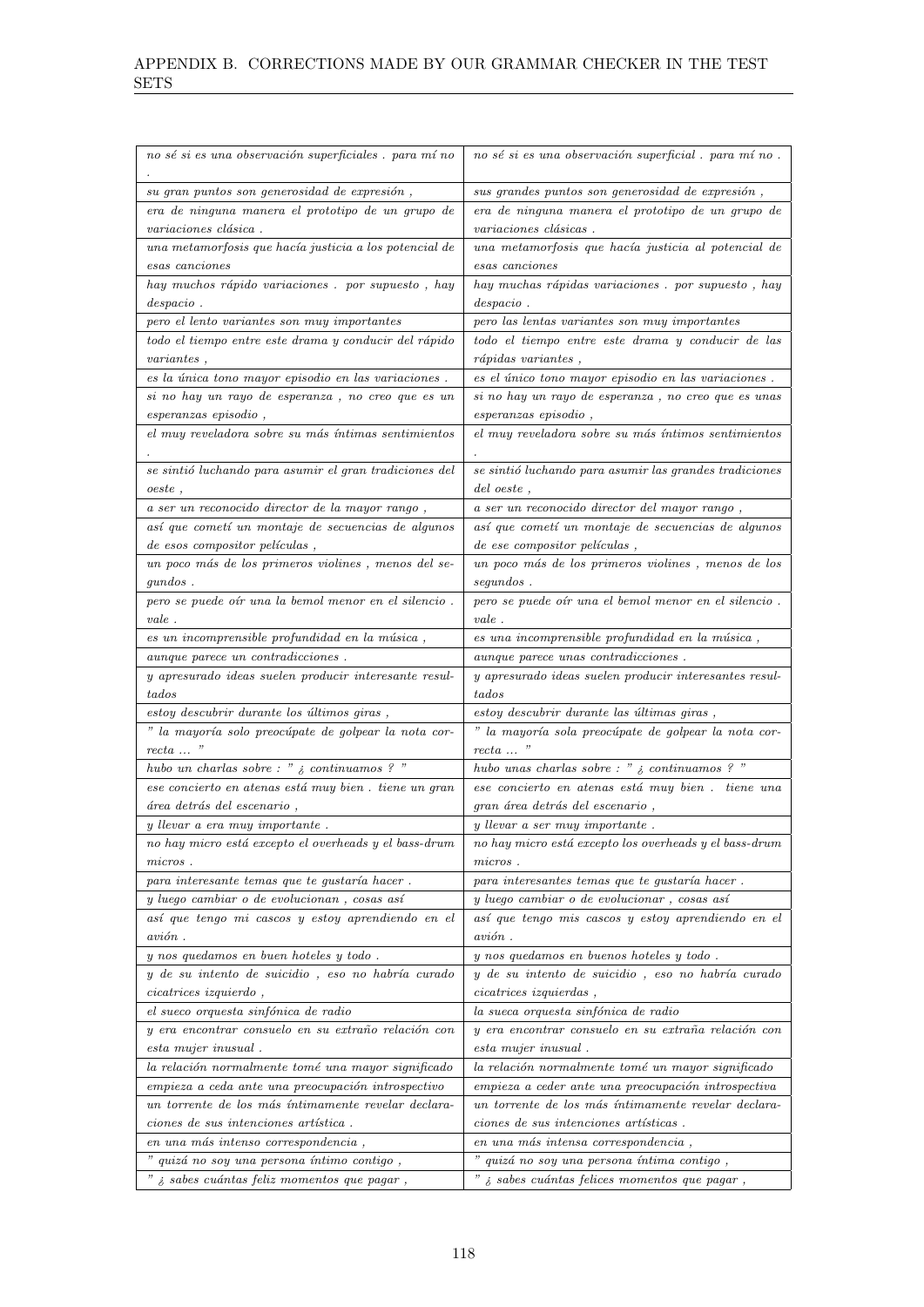| la relación tenía rápido elegido un extraño intensidad                    | la relación tenía rápido elegido una extraña intensidad            |
|---------------------------------------------------------------------------|--------------------------------------------------------------------|
| " algunos creciente, radiante imagen humana se                            | "<br>algún creciente, radiante imagen humana se                    |
| apresura a destella incitante lejos ".                                    | apresura a destellar incitante lejos ".                            |
| " $\delta$ distante ahora suena el primer tema de la allegro              | " ¿ distante ahora suena el primer tema del allegro                |
| <i>obsesivo</i> .                                                         | <i>obsesivo</i> .                                                  |
| " y toda la vida es una realidad duro alternation in-                     | " y toda la vida es una realidad dura alternation in-              |
| $\int$ <i>interrumpido</i>                                                | $\int$ interrumpido                                                |
| $y$ aunque es un verdadero pieza biografía emocional,                     | y aunque es una verdadera pieza biografía emocional                |
| " entre esos pocos excepciones.                                           | " entre esos pocas excepciones.                                    |
| y balakirev en un espíritu de nuevo fervor religiosa,                     | y balakirev en un espíritu de nuevo fervor religioso,              |
| " y eso hará que quizá sea el mejor de mi sinfónico                       | " y eso hará que quizá sea el mejor de mis sinfónicas              |
| composiciones".                                                           | composiciones".                                                    |
| y algunas masculinos y la música                                          | y algunos masculinos y la música                                   |
| " y está destrozado por funesta preguntas de existencia                   | " y está destrozado por funestas preguntas de existen-             |
|                                                                           | $cia$ .                                                            |
| las compañeros constante desde su infancia,                               | los compañeros constantes desde su infancia,                       |
| " la obra es muy difícil y ondean un gran orquesta.                       | " la obra es muy difícil y ondean una gran orquesta.               |
| $y$ con esos temeroso palabras,                                           | $y$ con esas temerosas palabras,                                   |
| estaba en el comienzo de éxito pública                                    | estaba en el comienzo de éxito público                             |
| " para que el ruso es un vago persona por excelencia                      | " para que el ruso es una vaga persona por excelencia              |
| $si$ me pregunta , $\emph{\textbf{z}}$ debo entender el omnipotencia div- | $si$ me pregunta, $\delta$ debo entender la omnipotencia div-      |
| $_{ina}$                                                                  | ina                                                                |
| " no peor que su predecessors.                                            | $"$ no peor que sus predecessors.                                  |
| $"$ tras dos representaciones de mi nuevo sinfonía en $"$                 | " tras dos representaciones de mi nueva sinfonía en                |
| san petersburgo                                                           | san petersburgo                                                    |
| " hay algo repulsivo, un insinceridad y justamente                        | " hay algo repulsivo, una insinceridad y justamente                |
| gracias a lo artificial.                                                  | gracias a lo artificial.                                           |
| $\emph{''}$ y era evidente que el ovations que recibí                     | $\emph{''}$ y era evidente que los ovations que recibí             |
| " nuestros symphony !                                                     | " nuestro symphony !                                               |
| $\emph{con}$ esos sentimental palabras,                                   | $\emph{con}$ esas sentimental palabras,                            |
| con los años de sus mejores desarrollo.                                   | con los años de su mejor desarrollo.                               |
| y que a pesar de sus ofertas para comenzar la subsidio                    | y que a pesar de sus ofertas para comenzar el subsidio             |
| halagos,                                                                  | halagos,                                                           |
| era una apasionada mujer y no eres ajena al culpa.                        | era una apasionada mujer y no eres ajena a la culpa                |
| tchaikovski no podía es expresar su propia herido                         | tchaikovski no podía es expresar su propio herido                  |
| y comprobado ambos su edad y un melancolía border-                        | y comprobado ambos su edad y una melancolía border-                |
| ing en amargura.                                                          | <i>ing en amargura</i> .                                           |
| en 1892 se puso a trabajar en un nuevo symphony,                          | en 1892 se puso a trabajar en un nuevo symphony,                   |
| pero con poco condena.                                                    | pero con poca condena.                                             |
| $\!$ estoy encantado de haber venido a este irrevocable                   | $\emph{''}$ esto<br>y encantado de haber venido a esta irrevocable |
| $decision$ ".                                                             | $decision$ ".                                                      |
| " habrá muchos formal innovaciones,                                       | $"$ habrá muchas formal innovaciones , $"$                         |
| " el vaquero esencia de la sinfónica el plan es vida.                     | $\emph{"}$ la vaquera esencia de la sinfónica el plan es vida .    |
| " primer movimiento, todos impulsivo pasión, con-                         | " primer movimiento, toda impulsiva pasión, confi-                 |
| fianza,                                                                   | $anza$ ,                                                           |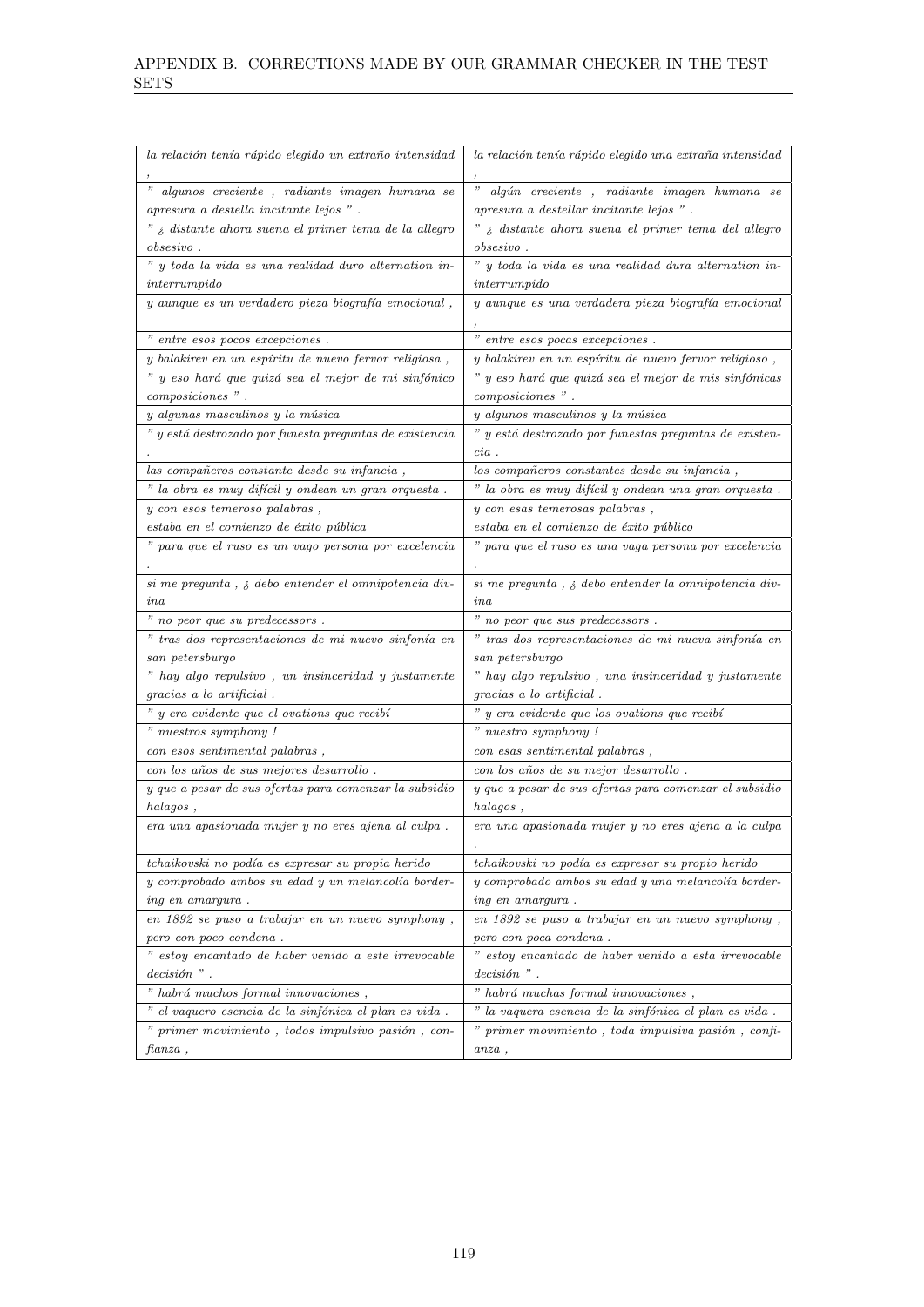### B.1.2. False Positives

False positives mean: The application of our grammar checker causes a worsening of the sentence

| Before the correction                                  | After the correction                                        |
|--------------------------------------------------------|-------------------------------------------------------------|
| nadie lo había hecho un gran música beneficio          | nadie lo había hecho una gran música beneficio              |
| $concierto$ ,                                          | $concierto$ ,                                               |
| los cámaras empezó todo al mismo tiempo,               | las cámaras empezó todo al mismo tiempo,                    |
| que la grabación exclusivos agreements con sellos      | que la grabación exclusiva agreements con sellos difer-     |
| diferentes en el mismo disco.                          | entes en el mismo disco.                                    |
| desde la matiné o de la tarde.                         | desde el matiné o de la tarde.                              |
| la crisis deepened cuando inundaciones enorme éxito    | la crisis deepened cuando inundaciones enorm éxito          |
| $la$ región.                                           | $la$ región.                                                |
| es solo cuestión de intentando coger cosas que el      | es sola cuestión de intentar coger cosas que el mundo       |
| mundo lo sabía.                                        | $\log sabia$ .                                              |
| tocamos unos jazz, tocamos algunos reggae, tocamos     | tocamos un jazz, tocamos algunos reggae, tocamos            |
| $un\ alma$ .                                           | $un\ alma$ .                                                |
| cómo nos diseñarla, si es una lenta construir y un     | cómo nos diseñarla, si es una lenta construir y una         |
| gran final                                             | gran final                                                  |
| como una droga fue un proceso muy sencillo porque la   | como una droga fue un proceso muy sencillo porque el        |
| demo terminó.                                          | demo terminó.                                               |
| $y$ oí la demo,                                        | $y$ oí el demo,                                             |
| número dos, es muy agradable ayudar a la gente         | número dos, es muy agradable ayudar a la gente              |
| ayuda jóvenes,                                         | ayuda jóvene,                                               |
| por suerte, teníamos legítimo cámaras y director       | por suerte, teníamos legítimas cámaras y director           |
| que hizo su propia inglés letra                        | que hizo su propio inglés letra                             |
| $toca\ gran\ acordes$ , $que$ $no\ estaba\ antes$ .    | toca grande acordes, que no estaba antes.                   |
| sergei rachmaninov variaciones sobre un tema de        | sergei rachmaninoves variaciones sobre un tema de           |
| corelli                                                | corelli                                                     |
| pero dado de rachmaninov atractivo para muchos         | pero dado de rachmaninov atractiva para muchos              |
| scherzando cosas,                                      | scherzando cosas,                                           |
| la mayoría solo preocúpate de golpear la nota correcta | la mayoría sola preocúpate de golpear la nota correcta<br>Ţ |
| simplemente peters bastardo geriátricos en una especie | simplemente peters bastardo geriátrico en una especie       |
| de.                                                    | de                                                          |
| nadezhda von meck la viuda de una promotora exprés     | nadezhda von meck la viuda de un promotoro exprés           |

### B.1.3. Impossible to Decide

Impossible to decide means: The application of our grammar checker causes neither an improvement nor a worsening of the sentence x

| Before the correction                                                         | After the correction                                                            |
|-------------------------------------------------------------------------------|---------------------------------------------------------------------------------|
| el george harrison bob dylan todas hierba en el                               | el george harrison bob dylan toda hierba en el                                  |
| concierto                                                                     | concierto                                                                       |
| de dieron.                                                                    | $de\; dar$ .                                                                    |
| y muchas triste que sucedía en bangladesh                                     | y mucha triste que sucedía en bangladesh                                        |
| $\lambda$ , qué es importante para nosotros es encontrar clínica              | $\lambda$ qué es importante para nosotros es encontrar                          |
| $m\'isicos$ .                                                                 | $\overline{clínicos \; músicos}$ .                                              |
| $y \, \textit{si} \, \textit{mi} \, \textit{whoos} \, \textit{solo} \, \dots$ | $y \, \textit{si} \, \textit{mis} \, \textit{whoos} \, \textit{ solo} \, \dots$ |
| porque es otro de esos capa sobre capa tipo canciones                         | porque es otro de esa capa sobre capa tipo canciones.                           |
|                                                                               |                                                                                 |
| es un gran euros. me transportó a, y espero que no                            | es unos grandes euros. me transportó a, y espero                                |
| <i>ofenderías</i> ,                                                           | que no ofenderías,                                                              |
| y hacer unas rápido pasa de bv.                                               | y hacer un rápido pasa de bv.                                                   |
| por eso estoy contento de que no era una niña prodigio                        | por eso estoy contento de que no era un niño prodigio                           |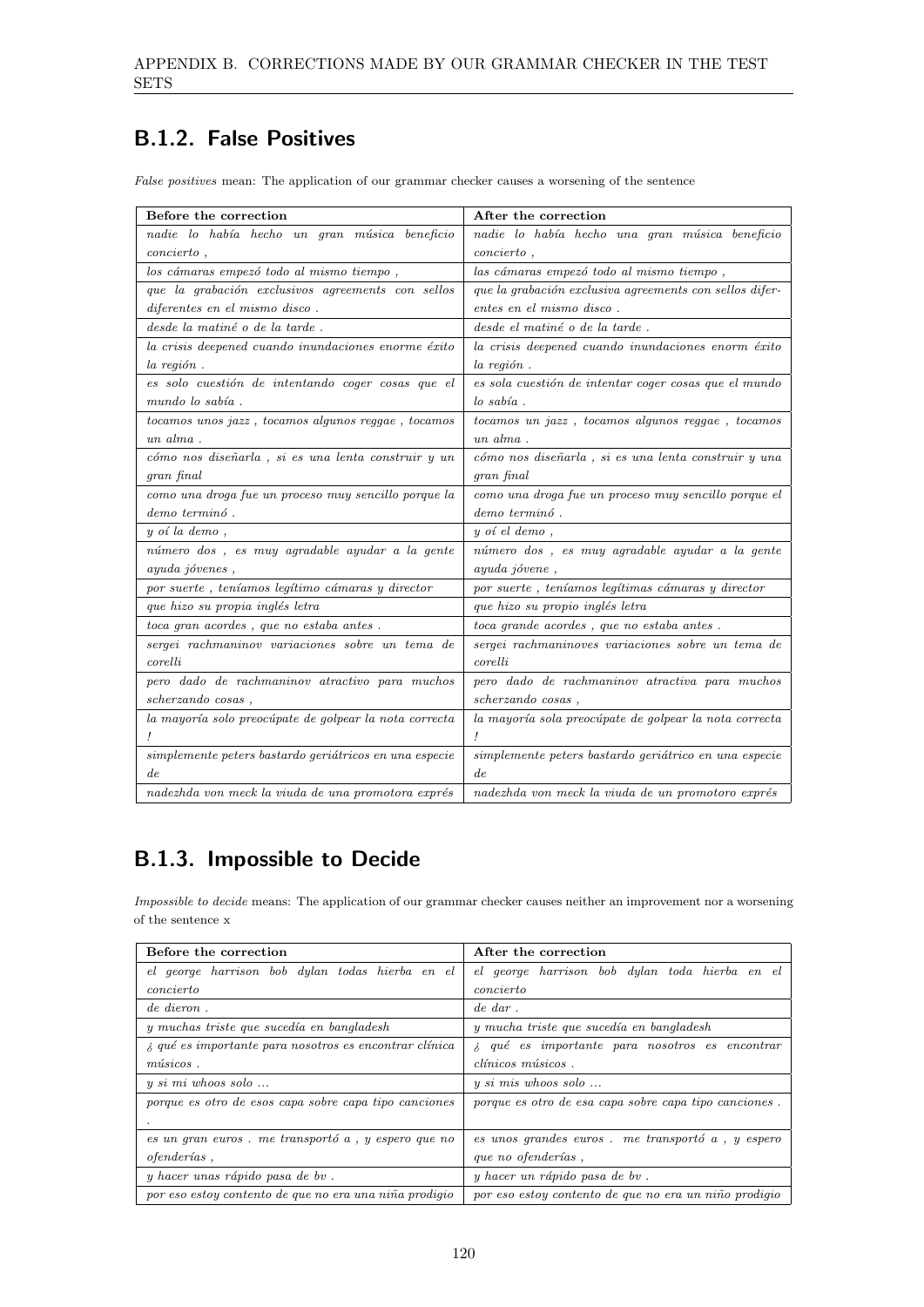| y debo decir, no tantas graffiti en la pared.         | y debo decir, no tanto graffiti en la pared.          |
|-------------------------------------------------------|-------------------------------------------------------|
| y puedo tocar menos en el f un sharps.                | y puedo tocar menos en la funos sharps.               |
| lo más importante de tocando conciertos               | lo más importante de tocar conciertos                 |
| $y \text{ debía ser mucha staccato allí},$            | $y$ debía ser mucho staccato allí,                    |
| vamos al negocio de ofreciendo una fiesta.            | vamos al negocio de ofrecer una fiesta.               |
| tardé cinco días para zumbando después londres        | tardé cinco días para zumbar después londres          |
| <i>concierto</i> .                                    | <i>concierto</i> .                                    |
| sigue sale proclama generoso, dando a todo lo que     | sigue sale proclama generosa, dando a todo lo que     |
| tiene,                                                | tiene,                                                |
| $y$ dave solo para los llama, lib.                    | y dave solo para la llama, lib.                       |
| ya sabes, ese tipo de va con nosotros.                | ya sabes, ese tipo de ir con nosotros.                |
| que refleja su verdadero tener un estrecha con una    | que refleja su verdadero tener una estrecha con una   |
| mujer                                                 | mujer                                                 |
| su identificación con el destino de su joven heroínas | su identificación con el destino de sus jovenes       |
|                                                       | heroínas                                              |
| " he tenido que expresar con palabras y frases pen-   | " he tenido que expresar con palabras y frases y pen- |
| samientos y musical imágenes musical.                 | samientos y musicales imágenes musicales.             |

# B.2. SUMAT Test Set (2012) Translated with our Final System

### B.2.1. True Positives

True positives mean: The application of our grammar checker yields an improvement of the sentence

| Before the correction                                  | After the correction                                    |
|--------------------------------------------------------|---------------------------------------------------------|
| entonces supongo que nadie llegué a abordando este     | entonces supongo que nadie llegué a abordar este        |
| asunto                                                 | asunto                                                  |
| y entonces vino con el sello de su intención básico.   | y entonces vino con el sello de su intención básica.    |
| era la psicodélica veces y empecé a pintar mi bajo.    | era las psicodélicas veces y empecé a pintar mi bajo.   |
| entré y fue muy relajante, porque había todos estos    | entré y fue muy relajante, porque había todos estas     |
| <i>grandes estrellas.</i>                              | <i>grandes estrellas.</i>                               |
| un montón de último momento logística                  | un montón de último momento logístico                   |
| eso duro drogas muy involucrado en la industria mu-    | eso duras drogas muy involucrado en la industria mu-    |
| sical y el mundo del espectáculo.                      | sical y el mundo del espectáculo.                       |
| también ayudó con los trabajo pionero con cólera,      | también ayudó con el trabajo pionero con cólera,        |
| usaría este gran habilidad tenía otra razón.           | usaría esta gran habilidad tenía otra razón.            |
| probablemente llegó aguí con un típico vista de lo que | probablemente llegó aguí con una típica vista de lo que |
| sería como cuba.                                       | sería como cuba.                                        |
| acabamos de disparar una ronda de los músicos          | acabamos de disparar una ronda de los músicos           |
| práctica áreas.                                        | prácticos áreas.                                        |
| y el instrumentations son tan expuesto porque son tan  | y los instrumentations son tan expuesto porque son      |
| simples.                                               | tan simples.                                            |
| y vamos a realizar el nuevo álbum aquí por mi cubanos  | y vamos a realizar el nuevo álbum aquí por mis          |
| amiqos                                                 | cubanos amigos                                          |
| es que sigues viendo edificios en vez de comercial     | es que sigues viendo edificios en vez de comerciales    |
| carteles.                                              | carteles.                                               |
| es lo que es, entonces es sólo un caso de pasando y    | es lo que es, entonces es sólo un caso de pasar y       |
| repetir las partes.                                    | repetir las partes.                                     |
| lo hice una vez, entonces volví a hacer algunas cosas  | lo hice una vez, entonces volví a hacer algunas cosas   |
| difference.                                            | diferentes.                                             |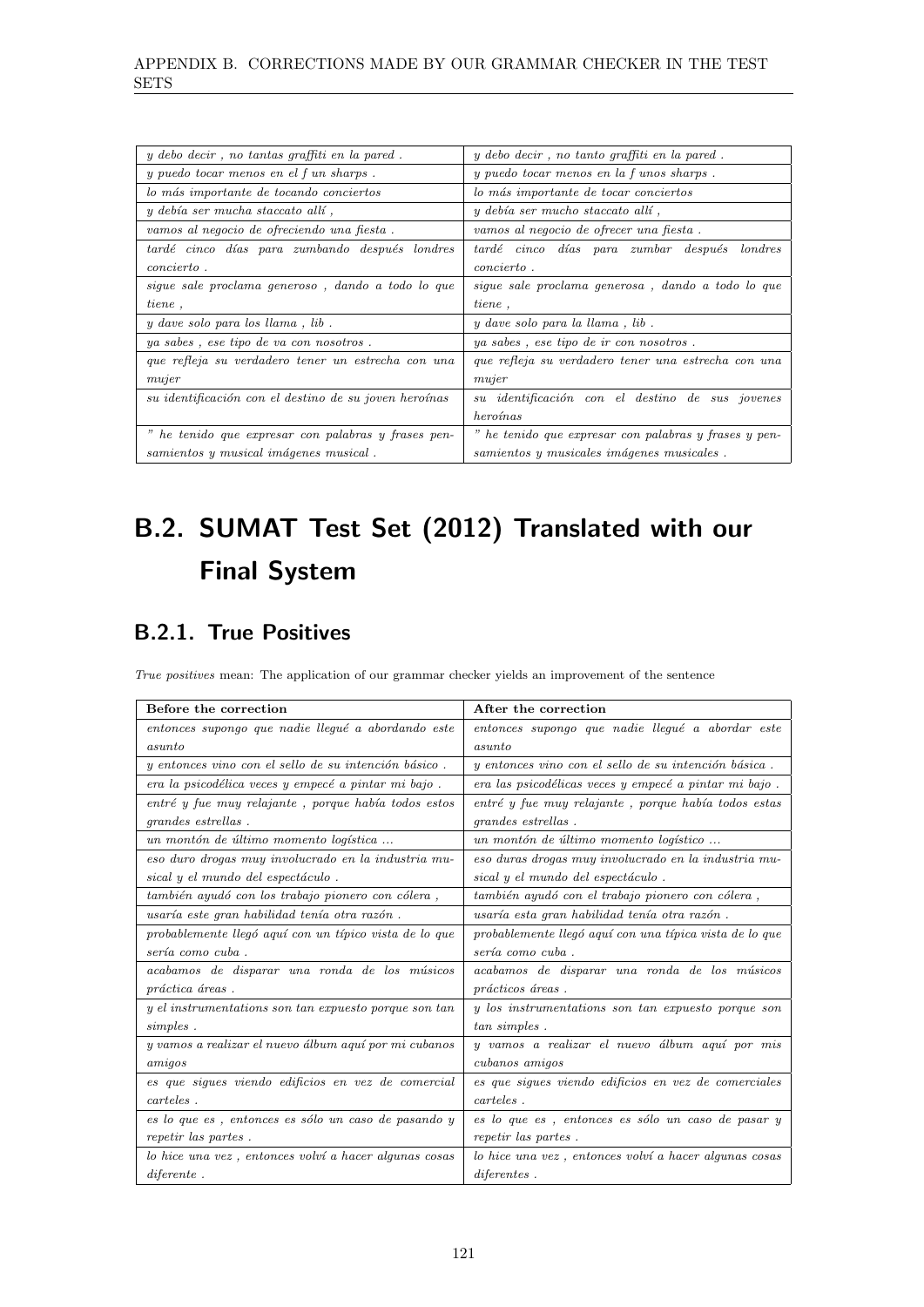| porque estaba cansado de trabajar en sórdido estudios                               | porque estaba cansado de trabajar en sórdidos estudios                                  |
|-------------------------------------------------------------------------------------|-----------------------------------------------------------------------------------------|
| en londres                                                                          | en londres                                                                              |
| $\emph{es}$ muy divertido prenderse al golpes impares .                             | es muy divertido prenderse a los golpes impares.                                        |
| y como digo, no estaba presionado, fue muy gentil                                   | y como digo, no estaba presionado, fue muy gentiles                                     |
| comienzos                                                                           | comienzos                                                                               |
| hay un chino máxima,                                                                | hay un chino máximo,                                                                    |
| no sólo por su supervivencia contra aterrador proba-                                | no sólo por su supervivencia contra aterradores prob-                                   |
| $bilidades$ ,                                                                       | abilities,                                                                              |
| y producir resultados glorioso en el camino,                                        | y producir resultados gloriosos en el camino,                                           |
| y todos me dicen, & quot; tienes estupendo manos,                                   | y todos me dicen, Equot; tienes estupendas manos,                                       |
| porque normalmente había todas esas bolas increíble                                 | porque normalmente había todas esas bolas increíbles                                    |
| no se han quejado de los rollos duro o el pollo relleno                             | no se han quejado de los rollos duros o el pollo relleno                                |
|                                                                                     |                                                                                         |
| así que decidimos hacer el sonatas de beethoven,                                    | así que decidimos hacer las sonatas de beethoven,                                       |
| y luego eso la hizo un increíble personalidad,                                      | y luego eso la hizo una increíble personalidad,                                         |
| con una especie de imitación de muddy waters grupo                                  | con una especie de imitación de muddy waters grupo                                      |
| llamado los chicos masculina.                                                       | llamado los chicos masculinos.                                                          |
| dos de los peores líneas que ha escrito.                                            | dos de las peores líneas que ha escrito.                                                |
| $recuendo\ una\ ma\tilde na\, a$ , $despu\acute{e}s$ un particular<br>mente         | recuerdo una mañana, después un particularmente                                         |
| dañinos noche                                                                       | dañina noche                                                                            |
| para que escriban su propia solteros, así que fue de-                               | para que escriban sus propios solteros, así que fue                                     |
| vuelto a mí.                                                                        | $devuelto a m\hat{i}$ .                                                                 |
| des a fortunadamente<br>separamos<br>cuando<br>nos<br>$\cdot$ ,                     | des a fortunadamente<br>separamos<br>cuando<br>$\overline{1}$<br>nos                    |
| estábamos en el pico con urbana himnos                                              | estábamos en el pico con urbanos himnos                                                 |
| será puro celebración para nosotros y los fans. no                                  | será pura celebración para nosotros y los fans. no                                      |
| <i>puedo esperar.</i>                                                               | <i>puedo esperar.</i>                                                                   |
| dos de los grandes virtudes de dvd,                                                 | dos de las grandes virtudes de dvd,                                                     |
| $y$ , por los menús $y$ los chaptering,                                             | $\boldsymbol{y}$ , por los menús $\boldsymbol{y}$ el chaptering ,                       |
| el espectador tiene acceso instantáneo a cada gran se-                              | el espectador tiene acceso instantáneo a cada gran se-                                  |
| <i>cuencia de la disco.</i>                                                         | cuencia del disco.                                                                      |
| que es una película sobre cuánto música puede decir a                               | que es una película sobre cuánta música puede decir a                                   |
| la gente                                                                            | la gente                                                                                |
| <i>incluso en el terrible circunstancias</i> -                                      | <i>incluso en las terribles circunstancias</i> -                                        |
| $m i$ familia aún vive en rusia , y tengo una especie de                            | $m i$ familia aún vive en rusia , y tengo una especie de                                |
| $práctica$ corbatas, sí.                                                            | prácticas corbatas , s <sub>i</sub> .                                                   |
| fue muy romántico circunstancias, muy romántico,                                    | $\emph{fue muy románticas circunstancias}$ , muy romántico ,                            |
| $debo$ $decir$ .<br>$\emph{la vida familiar tiene connotaciones gracioso}$ , que te | $debo$ $decir$ .                                                                        |
| sientas en frente de un fuego                                                       | la vida familiar tiene connotaciones graciosas, que te<br>sientas en frente de un fuego |
| no puedes oír $m\bar{\imath}$ notas altas porque eres tan fuerte .                  | no puedes oír mis notas altas porque eres tan fuerte .                                  |
| está jugando gran acordes allí que no estaba antes.                                 | está jugando grandes acordes allí que no estaba antes                                   |
|                                                                                     |                                                                                         |
| la actitud a ese gran música es bastante condescendi-                               | la actitud a esa gran música es bastante condescendi-                                   |
| ente en rusia, creo.                                                                | ente en rusia, creo.                                                                    |
| $todo\;es\; mec\'anico$ , $matem\'atica\;ejericios$ .                               | $todo\;es\; mec\'anico$ , $matem\'aticos\;ejericios$ .                                  |
| dicho de bach es fugues que sólo estaban matemática                                 | dicho de bach es fugues que sólo estaban matemáticos                                    |
| eje <sub>rc</sub> icos                                                              | ejercicios                                                                              |
| $mi$ más valiosa crítico también .                                                  | mi más valioso crítico también.                                                         |
| sergei rachmaninov compuso su variaciones sobre un                                  | sergei rachmaninov compuso sus variaciones sobre un                                     |
| tema de corelli.                                                                    | tema de corelli.                                                                        |
| y se arrojó de un roca y se suicidó.                                                | y se arrojó de una roca y se suicidó.                                                   |
| y refleja incluso en su increíble armonías.                                         | y refleja incluso en sus increíbles armonías.                                           |
| y esto es de la tercer concierto para piano,                                        | y esto es del tercer concierto para piano,                                              |
| este es uno de los central melodías en el segundo                                   | este es uno de las central melodías en el segundo                                       |
| movimiento de la tercera sinfonía                                                   | movimiento de la tercera sinfonía                                                       |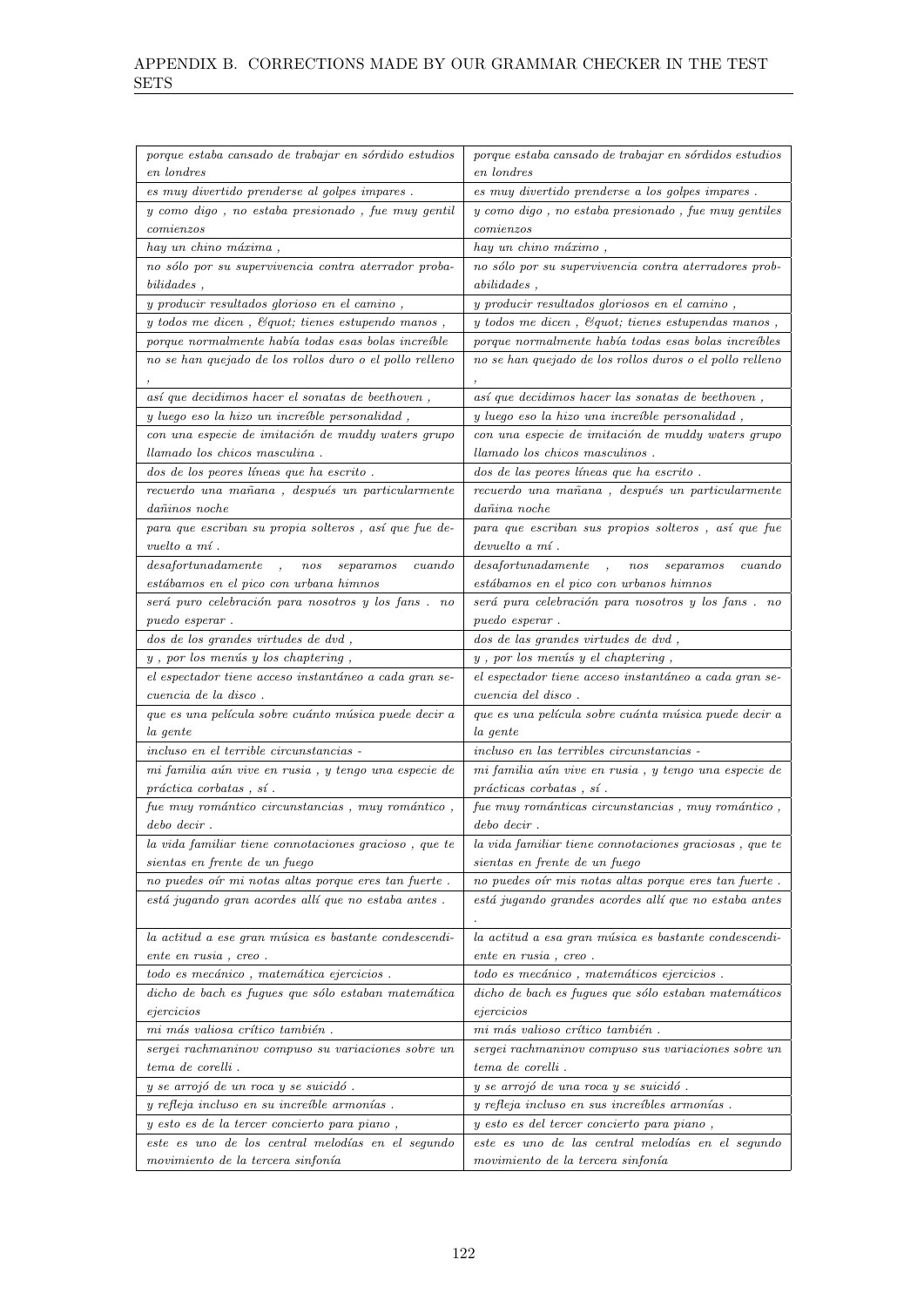| no sé si es un observaciones superficiales . no es para              | $no\;s\acute{e}\;si\;es\;unas\;observaciones\;superficiales\;.\;no\;es$ |
|----------------------------------------------------------------------|-------------------------------------------------------------------------|
| $m$ í.                                                               | para mí.                                                                |
| si estos no son elementos esenciales para nuestra vi-                | si estos no son elementos esenciales para nuestras vi-                  |
| das, yo no sé qué es,                                                | das , yo no sé qué es ,                                                 |
| y en que creó a su estilo idiomática.                                | y en que creó a su estilo idiomático.                                   |
| hay muchas variaciones rápido. por supuesto que son                  | hay muchas variaciones rápidas. por supuesto que                        |
| $lentas$ .                                                           | son lentas.                                                             |
| pero el lento variaciones son muy importantes                        | pero las lentas variaciones son muy importantes                         |
| y luego, con un maravilloso inventiva,                               | y luego, con una maravillosa inventiva,                                 |
| si no hay un rayo de esperanza, porque no creo que                   | si no hay un rayo de esperanza, porque no creo que                      |
| es una buena episodio,                                               | es un buen episodio,                                                    |
| nos lleva de regreso al hielo congelado del original                 | nos lleva de regreso al hielo congelado de la original                  |
| melodía                                                              | melodía                                                                 |
| creo que es sólo la cálida, conmovedora episodio ad-                 | creo que es sólo la cálida, conmovedoro episodio ad-                    |
| <i>junto de alguna manera</i> ,                                      | <i>junto de alguna manera</i> ,                                         |
| entonces, muy aproximadamente, hay un conjunto                       | entonces, muy aproximadamente, hay un conjunto                          |
| de variaciones rápido                                                | de variaciones rápidas                                                  |
| y hicimos un montaje de secuencias de algunos de esos                | y hicimos un montaje de secuencias de algunos de ese                    |
| compositor de películas,                                             | compositor de películas,                                                |
| pero puedes oír un la bemol acorde menor en el silen-                | pero puedes oír un el bemol acorde menor en el silen-                   |
| $cio$ , $\dot{s}$ sabes ? bien.                                      | $cio$ , $\dot{s}$ sabes ? bien.                                         |
| pero poco después de eso, ¿ qué es para mí es una                    | pero poco después de eso, $\mathrel{\mathcal{E}}$ qué es para mí es un  |
| completa tipo de alcantarilla.                                       | completo tipo de alcantarilla.                                          |
| ese concierto en atenas está muy bien. tiene un gran                 | ese concierto en atenas está muy bien. tiene unos                       |
| camerinos,                                                           | grandes camerinos,                                                      |
| $\it{el}$ griego gente apasionado , para poder oír $\it{el}$ canto . | $\it{el}$ griega gente apasionado , para poder oír $\it{el}$ canto .    |
| lo que significaba que teníamos que cancelar dos                     | lo que significaba que teníamos que cancelar dos                        |
| conciertos al final de la pierna europeo.                            | conciertos al final de la pierna europea.                               |
|                                                                      |                                                                         |
| $cada\ banda\ diferentes$ . $algunas\ bandas$ , $cada\ uno$ $\ldots$ | $cada\ banda\ differente$ . $algunas\ bandas$ , $cada\ uno$ $\ldots$    |
| tiene mucho más física aspecto a su actuación                        | $\emph{tiene mucho más físico aspecto a su actuación}$                  |
| la derecha es el principal patada.                                   | la derecha es la principal patada.                                      |
| por interesante pistas que te gustaría hacer.                        | por interesantes pistas que te gustaría hacer.                          |
| no creo que haya una noche donde no disfruto jugar                   | no creo que haya una noche donde no disfruto jugar                      |
| la clásica canciones.                                                | las clásicas canciones.                                                 |
| su primer contacto con el compositor llegó en forma                  | su primer contacto con el compositor llegó en forma                     |
| de un generoso comisión                                              | de una generosa comisión                                                |
| en tchaikovsky es creativa desvelos.                                 | en tchaikovsky es creativos desvelos.                                   |
|                                                                      | la relación había llevadas en una peculiar intensidad                   |
| $la$ relación había llevadas en un peculiar intensidad $\, ,$        |                                                                         |
| byron sugirió es manfred como tema para otro poema                   | byron sugirió es manfred como tema para otro poema                      |
| sinfónica.                                                           | sinfónico.                                                              |
| y que tal vez sea la mejor de mis composiciones                      | y que tal vez sea la mejor de mis composiciones                         |
| $sinf \, ónica$ $\mathcal{C}$ quot; .                                | sinfónicas & quot;                                                      |
|                                                                      |                                                                         |
| y el más duro y más masculino música                                 | $\boldsymbol{y}$ el más duro $\boldsymbol{y}$ más masculina música      |
| atormentado por inútil anhelos y recuerdos de su                     | atormentado por inútiles anhelos y recuerdos de su                      |
| pasado culpable.                                                     | pasado culpable.                                                        |
| la pieza es muy difícil y exige un gran orquesta.                    | la pieza es muy difícil y exige una gran orquesta.                      |
| ahora, sin embargo, hace implica cierta confianza en                 | ahora, sin embargo, hace implica cierta confianza en                    |
| máximo clemencia.                                                    | máxima clemencia.                                                       |
| y desde su artístico misión significaba tanto para él,               | y desde su artística misión significaba tanto para él,                  |
| habrá muchas innovaciones formal,                                    | habrá muchas innovaciones formales,                                     |
| $\mathcal{C}quot$ ; primer movimiento, todo impulsiva pasión,        | $\&$ quot; primer movimiento, toda impulsiva pasión,                    |
| $\it confianza$ ,                                                    | $\it confianza$ ,                                                       |
| él se dirigió a la central problema emocional de su                  | él se dirigió al central problema emocional de su vida                  |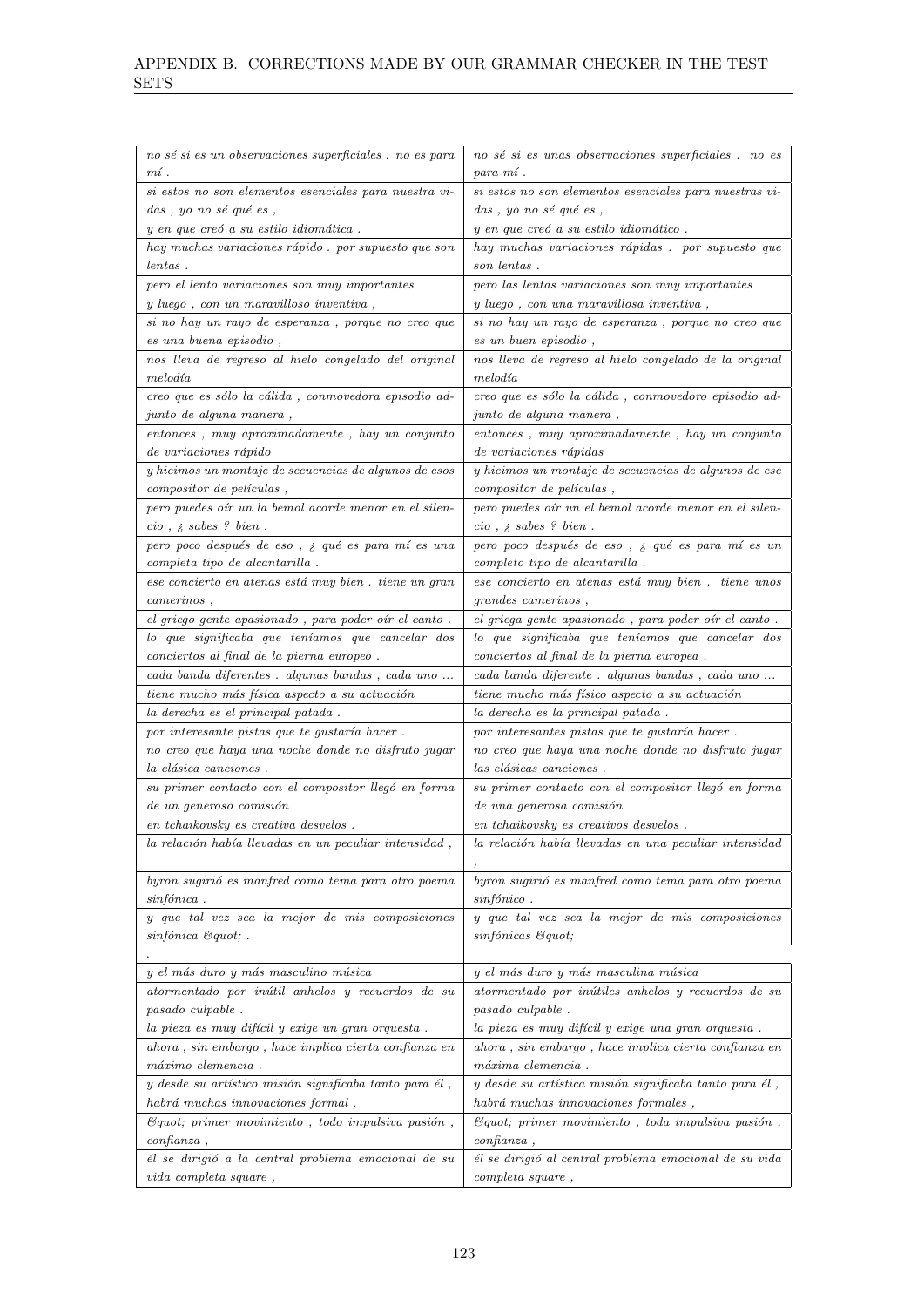### B.2.2. False Positives

False positives mean: The application of our grammar checker causes a worsening of the sentence

| Before the correction                                     | After the correction                                      |
|-----------------------------------------------------------|-----------------------------------------------------------|
| y los dos bateristas son sólo truenos, ringo y keltner    | y los dos bateristas son sólo truenos, ringo y keltner    |
| son solo truenos.                                         | son solos truenos.                                        |
| $\lambda$ cómo podemos diseñarla, o no es un lento y con- | $\lambda$ cómo podemos diseñarla, o no es un lento y con- |
| struir un gran final                                      | struir una gran final                                     |
| porque es otro de estos capa sobre capa de canciones.     | porque es otro de esta capa sobre capa de canciones.      |
| $y$ debo decir, no tantos graffiti en la pared.           | $y$ debo decir, no tanto graffiti en la pared.            |
| afortunadamente, teníamos legítimo cámaras y direc-       | afortunadamente, teníamos legítimas cámaras y di-         |
| tor                                                       | rector                                                    |
| vi los stone roses jugar la emperatriz de baile.          | vi el stone roses jugar la emperatriz de baile.           |
| y creo que ahora me las arreglo para expresar esa com-    | y creo que ahora me el arreglo para expresar esa com-     |
| $prensi\acute{o}n$                                        | $prensi\acute{o}n$                                        |

### B.2.3. Impossible to Decide

Impossible to decide means: The application of our grammar checker causes neither an improvement nor a worsening of the sentence

| Before the correction                                            | After the correction                                                  |
|------------------------------------------------------------------|-----------------------------------------------------------------------|
| y para cuando la segunda vino,                                   | y para cuando el segundo vino,                                        |
| pero definitivamente muchas operístico tipo, sabes,              | pero definitivamente mucho operístico tipo, sabes,                    |
| muy rápido y una vez oí una grabación de eso en                  | muy rápido y una vez oí una grabación de eso en mu-                   |
| muchas eco de hall,                                              | cho eco de hall,                                                      |
| y también puedo jugar menos en el f sharps.                      | y también puedo jugar menos en la f sharps.                           |
| lo más importante de dando conciertos                            | lo más importante de dar conciertos                                   |
| 50 salvaje, punks demente saltó en esta pared                    | 50 salvaje, punks dementes saltó en esta pared                        |
| y alguien vendrá, Equot, a podríamos tener cinco                 | y alguien vendrá, $\mathcal{C}$ quot; $\lambda$ podríamos tener cinco |
| minutos de quiere decir algo ? Equot;                            | minutos de querer decir algo ? Equot,                                 |
| sabes, ese tipo de sigue con nosotros también.                   | sabes, ese tipo de seguir con nosotros también.                       |
| su identificación con el destino de su joven heroínas            | su identificación con el destino de sus jovenes                       |
|                                                                  | heroínas                                                              |
| $\mathcal{C}$ quot; he tenido que poner en palabras y frases mu- | $\mathcal{C}$ quot; he tenido que poner en palabras y frases mu-      |
| sical musical pensamientos e imágenes.                           | sicales musicales pensamientos e imágenes.                            |
| $\mathcal{C}$ quot; puedo pagarle la olvido que busca en vano.   | Equot; puedo pagarle el olvido que busca en vano.                     |

### B.3. VSI Test Set Translated with our Final System

### B.3.1. True Positives

True positives mean: The application of our grammar checker yields an improvement of the sentence

| Before the correction                                   | After the correction                                    |
|---------------------------------------------------------|---------------------------------------------------------|
| tener un juegos olímpicos.                              | tener unos juegos olímpicos.                            |
| no puedo evitar pensar en cómo mi olímpico sueños       | no puedo evitar pensar en cómo mis olímpicos sueños     |
| empezó                                                  | empezó                                                  |
| dawson derribando enorme genial trucos!                 | dawson derribando enorme geniales trucos!               |
| monjes mantener el país es rico historia y cultura vivo | monjes mantener el país es rica historia y cultura viva |
| en parte realizando tradicional ceremonias del té       | en parte realizando tradicionales ceremonias del té     |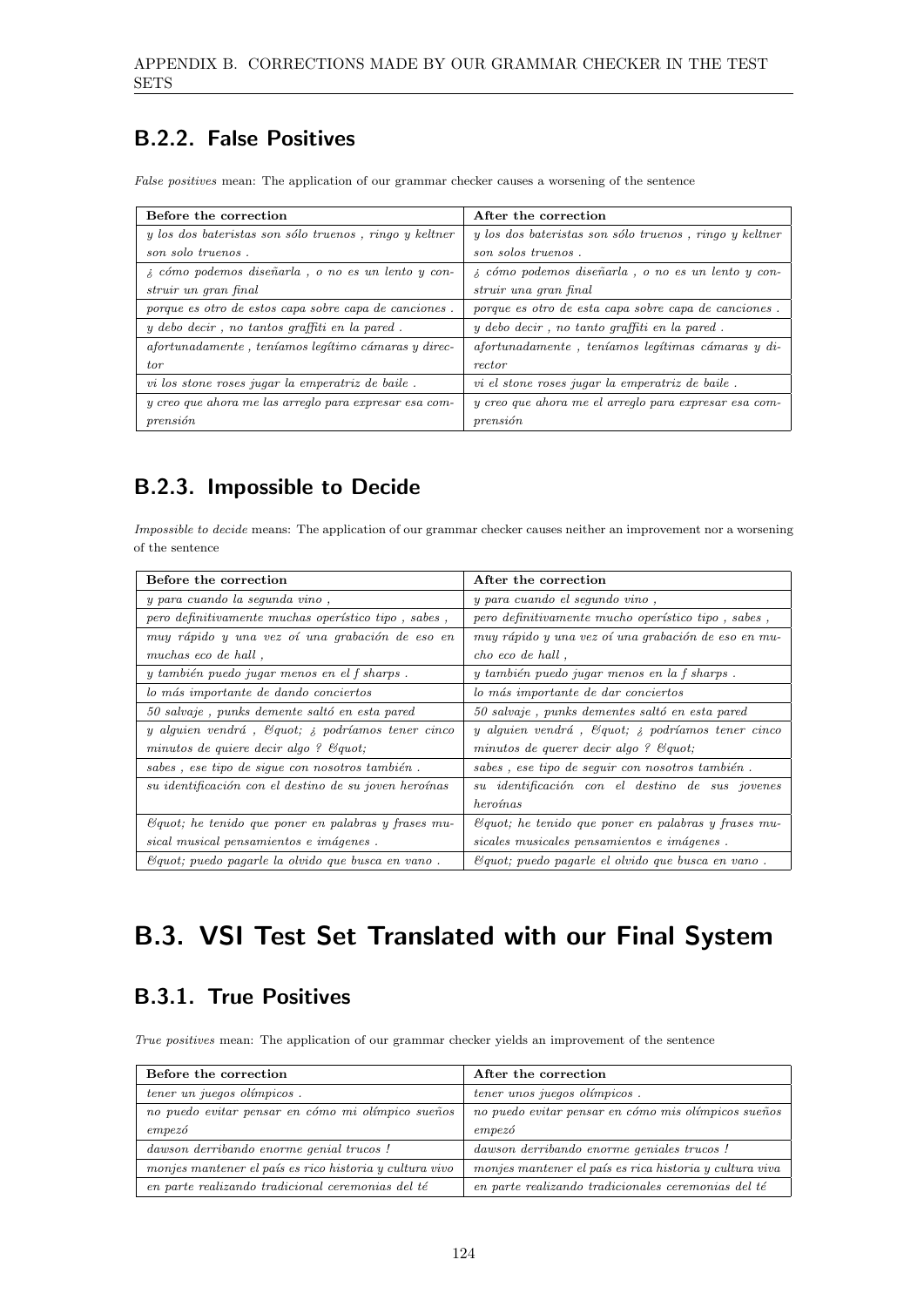| me llenó de un raro y genuino felicidad.                     | me llenó de un raro y genuina felicidad.                                 |
|--------------------------------------------------------------|--------------------------------------------------------------------------|
| porque mi papá, tiene como una gran patillas                 | $\emph{porque mi pap\'a}$ , tiene como unas grandes patillas             |
| más ligero distritos de compras,                             | más ligeros distritos de compras,                                        |
| y mudarnos de una surf paraíso a otro,                       | $y$ mudarnos de un surf paraíso a otro,                                  |
| vivo de esto, te tengo una gran patrocinadores que           | vivo de esto, te tengo unos grandes patrocinadores                       |
| me apoyan,                                                   | que me apoyan,                                                           |
| josh puede retirado de su activo ola en carrera              | josh puede retirado de su activa ola en carrera                          |
| y consiguió su primer contratos con sponsors.                | y consiguió sus primeros contratos con sponsors.                         |
| básicamente, era, supongo, la humillación de di-             | básicamente, era, supongo, la humillación de decir                       |
| ciendo,                                                      |                                                                          |
| $\emph{ali baba}$ , es el más mágico ola ,                   | ali baba, es el más mágica ola,                                          |
| es el jugo que mantiene nuestro baterías corriendo.          | es el jugo que mantiene nuestros baterías corriendo.                     |
| josh y kauli tener legendario batallas                       | josh y kauli tener legendarias batallas                                  |
| a lo más increíble condiciones                               | a lo más increíbles condiciones                                          |
| $\lambda$ dónde vas a ser empujado para tu absoluta límites. | $\lambda$ dónde vas a ser empujado para tus absolutos límites            |
|                                                              |                                                                          |
| creo que eso es lo que está empezando a hacer el cabo        | creo que eso es lo que está empezando a hacer el cabo                    |
| de un difícil carrera.                                       | de una difícil carrera.                                                  |
| y tiene la oportunidad de conseguir el mejor olas.           | y tiene la oportunidad de conseguir las mejores olas.                    |
| y puedo empujar la ascensos.                                 | y puedo empujar el ascensos.                                             |
| anfitriones el prólogo del 2011 absa capa épico.             | anfitriones el prólogo del 2011 absa capa épica.                         |
| listos para la fase 1 del 2011 absa capa épico.              | listos para la fase 1 del 2011 absa capa épica.                          |
| del 2011 absa capa épico.                                    | del 2011 absa capa épica.                                                |
| dominando la absa capa épico de 2011                         | dominando la absa capa épica de 2011                                     |
| es uno de los más etapas en la historia de absa capa         | es uno de los más etapas en la historia de absa capa                     |
| $\'epico$ .                                                  | $\'epica$ .                                                              |
| conservar energía para las largas trepa                      | conservar energía para la larga trepa                                    |
| y en la última extenuante escalar el exquisito groen-        | y en el último extenuante escalar el exquisito groen-                    |
| landberg,                                                    | landberg,                                                                |
| los mejores equipos internacional está liderando el          | los mejores equipos internacionales está liderando el                    |
| $campo$ .                                                    | $campo$ .                                                                |
| con sólo una etapa más que ir, carrera tácticas son          | con sólo una etapa más que ir, carrera táctica son                       |
| <i>importantes</i> ,                                         | <i>importantes</i> ,                                                     |
| del 2011 absa capa épico.                                    | del 2011 absa capa épica.                                                |
| están desesperados por alcanzar la meta primero              | están desesperados por alcanzar la meta primera                          |
| en todos los africanos categoría,                            | en todos el africana categoría,                                          |
| para ganar el prestigioso absa capa épico.                   | para ganar el prestigioso absa capa épica.                               |
| así que es eso de la capa épico para este año.               | así que es eso de la capa épica para este año.                           |
| es actualmente 6 minutos detrás del general líderes          | es actualmente 6 minutos detrás de los generales                         |
|                                                              | líderes                                                                  |
| y hay algo de agua fría lugares                              | y hay algo de agua frío lugares                                          |
| he tenido mucha diversión olas libre sólo surf,              | he tenido mucha diversión olas libres sólo surf,                         |
| william, sin embargo, destrozó las olas con sus              | william, sin embargo, destrozó las olas con su                           |
| poderosas estilo                                             | poderoso estilo                                                          |
| la última calor de los cuartos de final ve miguel pupo       | la último calor de los cuartos de final ve miguel pupo                   |
| sus dos olas tenía todo barriles, poderoso se vuelve,        | sus dos olas tenía todos barriles, poderoso se vuelve,                   |
| alimentamos mantarrayas aquí salvaje mantarrayas.            | $\label{eq:1} a linear tamos\ matrix y as\ aqu\'s\ subajes\ matrix y as$ |
|                                                              |                                                                          |
| uno de los muchos templos de oro magnífica                   | uno de los muchos templos de oro magnífico                               |
| y yo sólo tenía una increíble año y estoy tan feliz.         | y yo sólo tenía un increíble año y estoy tan feliz.                      |
| incluso a muchos de los mejores competidores mas-            | incluso a muchos de los mejores competidores mas-                        |
| $culino$ .                                                   | culinos.                                                                 |
| todos hacen su trucos muy impulsado ahora                    | todos hacen sus trucos muy impulsado ahora                               |
| pero todavía tiene que lidiar con los difíciles condi-       | pero todavía tiene que lidiar con las difíciles condi-                   |
| ciones de viento.                                            | ciones de viento.                                                        |
| porque creo algo de bromeando,                               | $\emph{porque creo algo de bromear}$ ,                                   |
|                                                              |                                                                          |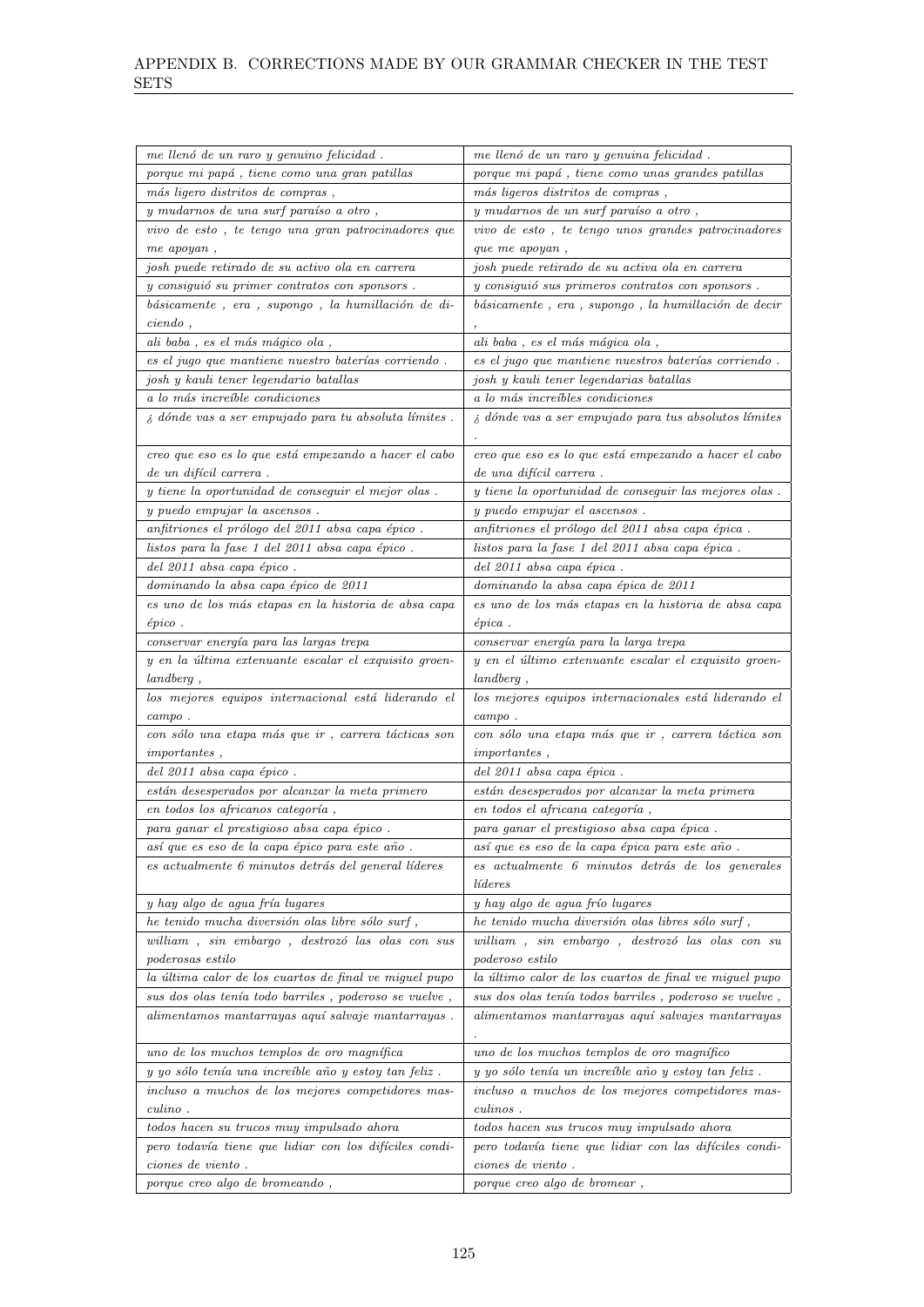| $\boldsymbol{y}$ a intentar terminar el dobles hoy .              | y a intentar terminar los dobles hoy.                                  |
|-------------------------------------------------------------------|------------------------------------------------------------------------|
| y estamos teniendo una bonita y estable condiciones               | y estamos teniendo una bonita y estables condiciones                   |
| ahora.                                                            | $\it a hora$ .                                                         |
| muy remoto gargantas, o jugar olas.                               | muy remotas gargantas, o jugar olas.                                   |
| y estaban usando estas muy vieja manualidades                     | y estaban usando estas muy viejas manualidades                         |
| y pusieron un gran placa ahí arriba                               | y pusieron una gran placa ahí arriba                                   |
| $había$ $tantos$ $abrumadora$ $impresi\'on$ .                     | había tanto abrumadora impresión.                                      |
| $\lambda$ dónde impresionante témpanos flotando pintoresco        | $\lambda$ dónde impresionantes témpanos flotando pintoresco            |
| glacial lagunas,                                                  | glacial lagunas,                                                       |
| tenemos estos grandes cataratas ese flujo directa-                | tenemos estas grandes cataratas ese flujo directa-                     |
| mente                                                             | $\emph{mente}$                                                         |
| y luego otro catarata y luego otra buena recuperación             | y luego otra catarata y luego otra buena recuperación                  |
| , piscina                                                         | <i>niscina</i>                                                         |
| último par de días, ha sido increíble olas,                       | último par de días, ha sido increíbles olas,                           |
| $\emph{ah\'i}$ parado<br>, poniendo perfecta barriles ,           | ahí parado, poniendo perfectos barriles,                               |
| te caíste, caída seco!                                            | te caíste, caída seca!                                                 |
| para algunos de los muchachos brasileño.                          | para algunos de los muchachos brasileños.                              |
| fue un 1-way calle en la número uno                               | fue un 1-way calle en el número uno                                    |
| y no había ningún barriles antes o después de eso.                | y no había ningunos barriles antes o después de eso.                   |
| $\emph{en}$ el prestigioso destinos alrededor del mundo .         | en los prestigiosos destinos alrededor del mundo.                      |
|                                                                   | su reinado sobre los steeps no puede ceder,                            |
| estoy deseando otro concursos, presione más.                      | $estoy\ deseando\ otros\ concursos$ , $\operatorname{presione}\ más$ . |
| con ducroz se oro en esquí con rápido y técnico línea             | con ducroz se oro en esquí con rápido y técnica línea                  |
|                                                                   |                                                                        |
| también el hogar de corvatsc pico donde el famoso cara            | también el hogar de corvatsc pico donde la famosa                      |
| norte.                                                            | cara norte .                                                           |
| mantiene la velocidad y fluidez intacto.                          | mantiene la velocidad y fluidez intacta.                               |
| se dirige a otra doble precipicio.                                | se dirige a otro doble precipicio.                                     |
| y tiene un disparo en su cuarta título si puedo sacarlo           | y tiene un disparo en su cuarto título si puedo sacarlo                |
| de nuevo hoy.                                                     | de nuevo hoy.                                                          |
| $comienza\ con\ un\ gran\ salto\ y\ una\ impe cable\ a terrizaje$ | $comienza\ con\ un\ gran\ salto\ y\ un\ impe cable\ a terrizaje$       |
|                                                                   |                                                                        |
| nadie hace piruetas mejor que él en un freeride cara.             | nadie hace piruetas mejores que él en un freeride cara                 |
|                                                                   |                                                                        |
| ducroz se cuelga en el tercer lugar, a pesar de sus               | ducroz se cuelga en el tercer lugar, a pesar de su                     |
| <i>underperformance</i> .                                         | <i>underperformance</i> .                                              |
| el mundo gira novato es el mayor juventud snowboard               | el mundo gira novato es la mayor juventud snowboard                    |
| $_{sere}$                                                         | serve                                                                  |
| con el primer centro comercial deporte sudamérica no-             | con el primer centro comercial deporte sudamérico no-                  |
| vato festival:                                                    | vato festival:                                                         |
| el gran rampas están en perfectas condiciones.                    | el grandes rampas están en perfectas condiciones.                      |
| para pagar ecológico créditos.                                    | para pagar ecológicos créditos.                                        |
| el gran argentinos de fútbol.                                     | el grandes argentinos de fútbol.                                       |
| y africano héroes liderada por el rey,                            | y africanos héroes liderada por el rey,                                |
| maradona es el siguiente misión era la copa mundial               | maradona es la siguiente misión era la copa mundial                    |
| $de\ 1990$ .                                                      | $de\ 1990$ .                                                           |
| volverse famoso por su stepovers sublime y habilidad              | volverse famoso por sus stepovers sublime y habilidad                  |
|                                                                   |                                                                        |
| alta calidad está en constante evolución, sólo un ci-             | alta calidad está en constante evolución, sólo unos                    |
| clistas pueden hacerlo.                                           | ciclistas pueden hacerlo.                                              |
| él demuestra ser uno de los mejores esquiadores per-              | él demuestra ser uno de los mejores esquiadores per-                   |
| $fecta$ .                                                         | <i>fectos</i> .                                                        |
| otra parada, el ruso aventura.                                    | otra parada, la rusa aventura.                                         |
| golpea una doble precipicio, máxima velocidad, se                 | golpea un doble precipicio, máxima velocidad, se                       |
| siente como el campeón responde.                                  | siente como el campeón responde.                                       |
|                                                                   | bajando esta cara de silverado.                                        |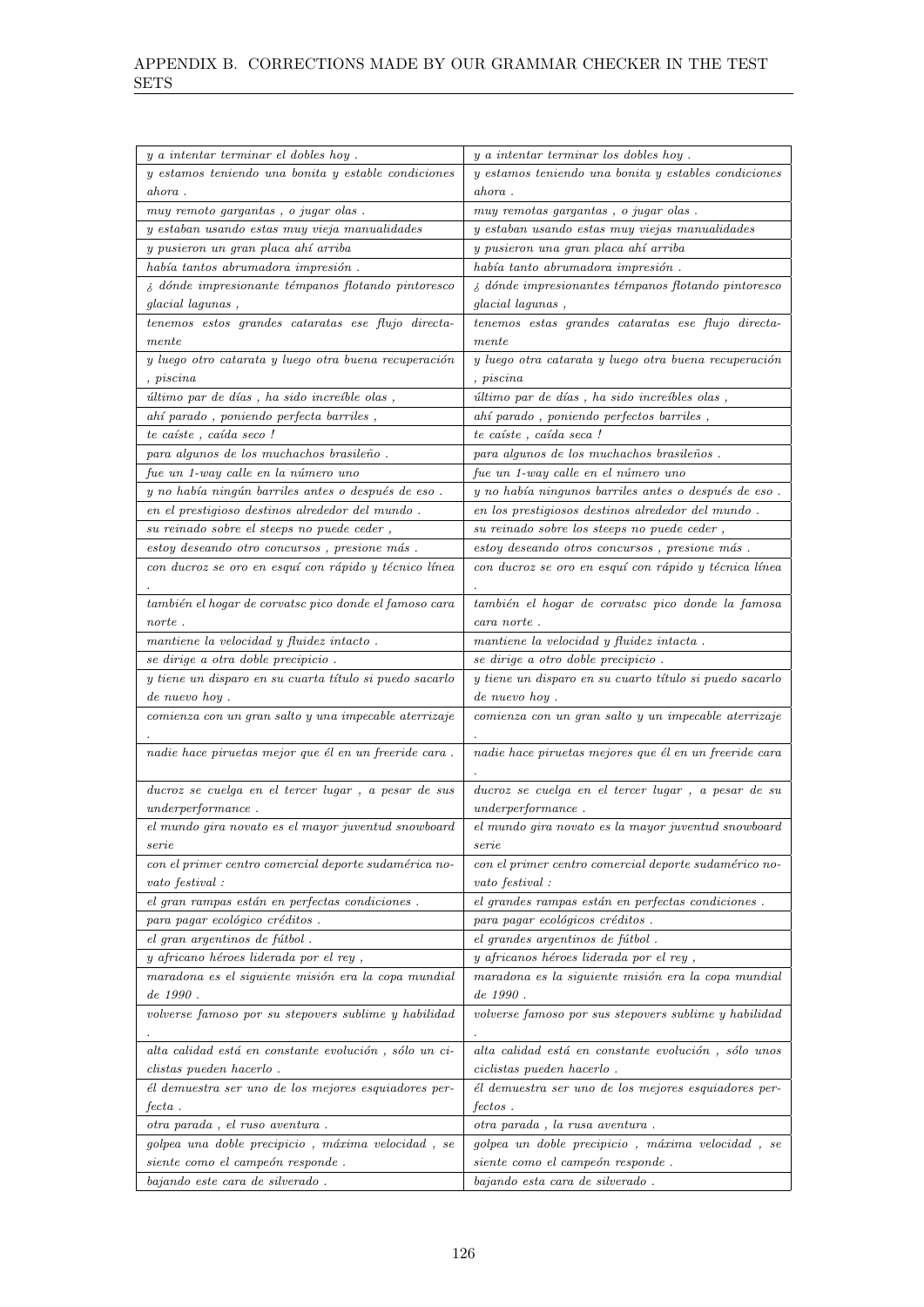| después de un sólido primera mitad, choca con su       | después de un sólido primero mitad, choca con su        |
|--------------------------------------------------------|---------------------------------------------------------|
| gran salto.                                            | gran salto. hacia las grandes precipicios.              |
| hacia los grandes precipicios.                         |                                                         |
| muchos sluff bajando la cara ahora porque es ex-       | muchos sluff bajando la cara ahora porque es ex-        |
| tremadamente caro sección.                             | tremadamente cara sección.                              |
| es hora de presentar el podios de verbier xtreme,      | es hora de presentar los podios de verbier xtreme,      |
| de le rue restos intocable y gana su tercer título del | de le rue restos intocables y gana su tercer título del |
| campeonato mundial, directo                            | campeonato mundial, directo                             |

### B.3.2. False Positives

False positives mean: The application of our grammar checker causes a worsening of the sentence

| Before the correction                                   | After the correction                                    |
|---------------------------------------------------------|---------------------------------------------------------|
| a 600 km de la costa oeste africana.                    | a 600 km de la costa oeste africano.                    |
| nueva zelanda compañero, marc jacobs, él pasó por       | nueva zelando compañero, marc jacobs, él pasó por       |
| su calor.                                               | su calor.                                               |
| y después de uno y medio días podríamos conducir.       | y después de uno y medios días podríamos conducir.      |
| entonces tienes dificultad técnica justo después de eso | entonces tienes dificultad técnica justa después de eso |
|                                                         |                                                         |
| al final, fue riou es astuto y verticales revés ataque  | al final, fue riou es astuto y vertical revés ataque    |
| es un típico montaña grande esquiador, técnicamente     | típica montaña grande<br>esquiador<br>una<br>es         |
| muy sólido.                                             | <i>técnicamente muy sólido.</i>                         |
| en val senales y kronplatz, 2 de los mejores italiano   | en val senales y kronplatz, 2 del mejor italiano nieve  |
| nieve parks.                                            | parks.                                                  |
| fue un humillante final para su séptimo hechizo en      | fue una humillante final para su séptimo hechizo en     |
| $n\acute{a}poles$ .                                     | $n\acute{a}poles$ .                                     |
| es conocido por es abundante nieve, ideal terreno alta  | es conocido por es abundante nieve, ideal terreno alto  |
| cali                                                    | cali                                                    |

### B.3.3. Impossible to decide

Impossible to decide means: The application of our grammar checker causes neither an improvement nor a worsening of the sentence

| Before the correction                                  | After the correction                                    |
|--------------------------------------------------------|---------------------------------------------------------|
| los 36 años viejo hawaiano ya está arreglado en cabo   | los 36 años viejos hawaiano ya está arreglado en cabo   |
| $\emph{verde}$                                         | $\emph{verde}$                                          |
| la mágica y salvaje africano montaña carrera           | la mágica y salvaje africana montaña carrera            |
| para el jersey amarillo con un hueco 3 minutos a pié   | para el jersey amarillo con un hueco 3 minutos a piar   |
|                                                        |                                                         |
| equipo 360ne-songo-specialized otra vez cruza la línea | equipo 36 one-songo-specialized otra vez cruza la línea |
| prime to                                               | prime a                                                 |
| la mágica y salvaje africano montaña carrera           | la mágica y salvaje africana montaña carrera            |
| medallista olímpico y múltiples campeón mundial,       | medallista olímpico y múltipl campeón mundial,          |
| por ser la peor serie de eventos la wqs.               | por ser la peor serie de eventos las wqs.               |
| de las diferentes canoa o estos waka alrededor,        | de la diferente canoa o este waka alrededor,            |
| hice unos pkra no tantos.                              | hice un pkra no tantos.                                 |
| por ser la peor serie de eventos la was.               | por ser la peor serie de eventos las wqs.               |
| uno de la parte más difícil partes de la cara.         | uno de la parte más difíciles partes de la cara.        |
| creando una popular gol celebración desde entonces.    | creando un popular gol celebración desde entonces.      |
| aparentemente imposible pases impresionantes car-      | aparentemente imposibles pases impresionantes car-      |
| reras,                                                 | reras,                                                  |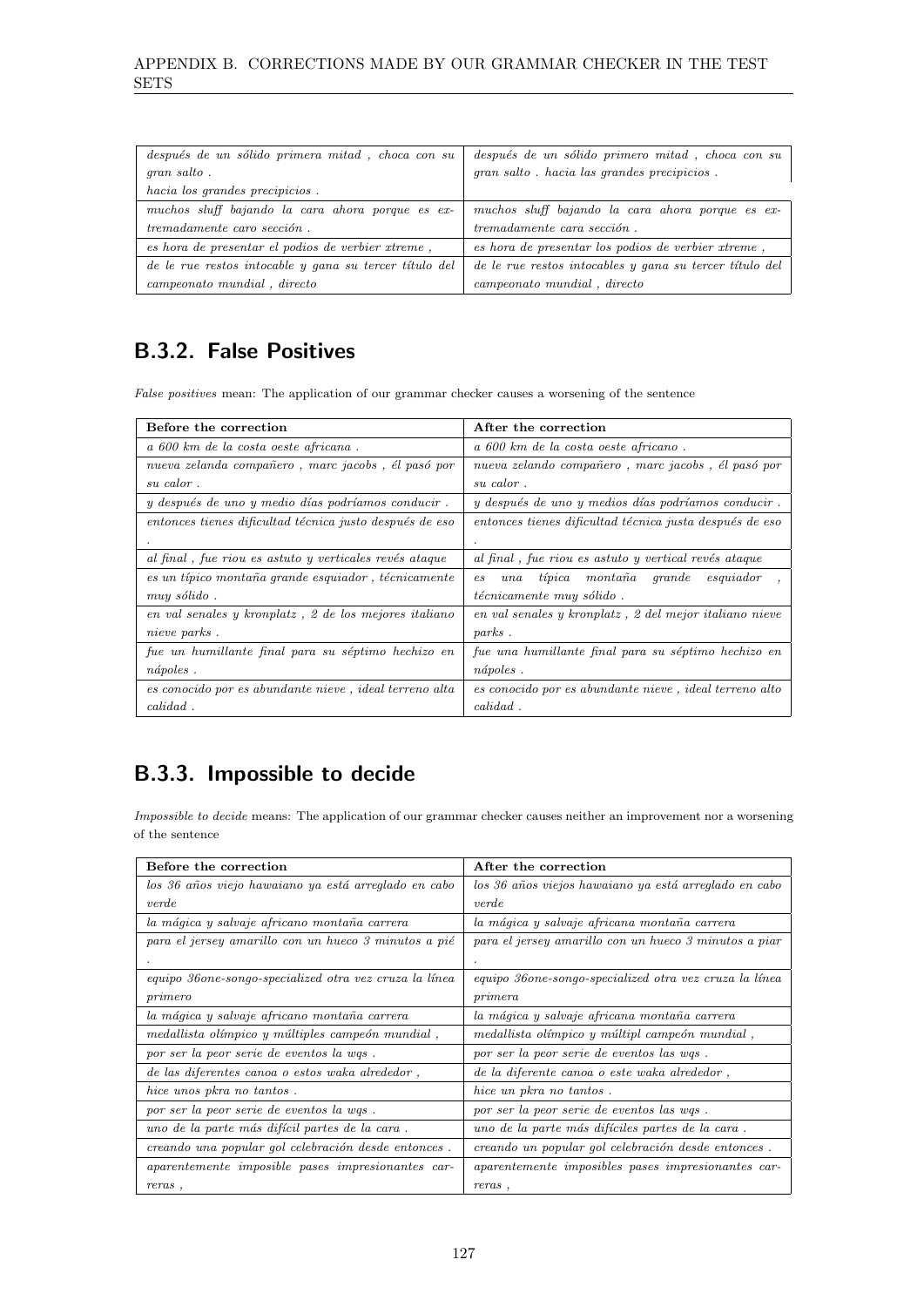| $candide$ thovex, una levenda viviente y múltiples | candide thovex, una leyenda viviente y múltipl   |
|----------------------------------------------------|--------------------------------------------------|
| <i>ganador de los x games</i> .                    | <i>ganador de la x games</i> .                   |
| quot; los finalistas son clavos excelente corre    | quot; los finalistas son clavos excelentes corre |

## B.4. OpenSubtitle Test Set Translated with our Final System

### B.4.1. True Positives

True positives mean: The application of our grammar checker yields an improvement of the sentence

| Before the correction                                       | After the correction                                 |
|-------------------------------------------------------------|------------------------------------------------------|
| todavía hay nuestro famoso pregunta, querida.               | todavía hay nuestra famosa pregunta, querida.        |
| <i>i</i> , quién sería esa persona selecto?                 | <i>i</i> , quién sería esa persona selecta ?         |
| su enorme talentos se desperdician aquí, $\lambda$ verdad ? | su enormes talentos se desperdician aguí, ¿ verdad ? |
| <i>i</i> viejo trotaconventos.                              | <i>i</i> vieja trotaconventos.                       |

### B.4.2. False Positives

False positives mean: The application of our grammar checker causes a worsening of the sentence

| Before the correction                             | After the correction                               |
|---------------------------------------------------|----------------------------------------------------|
| <i>i</i> quién quiere elegir una persona primero? | $\lambda$ quién quiere elegir una persona primera? |

### B.4.3. Impossible to Decide

Impossible to decide means: The application of our grammar checker causes neither an improvement nor a worsening of the sentence

| Before the correction                | After the correction           |
|--------------------------------------|--------------------------------|
| $\mu$ en la primera andrógino siendo | en el primero andrógino siendo |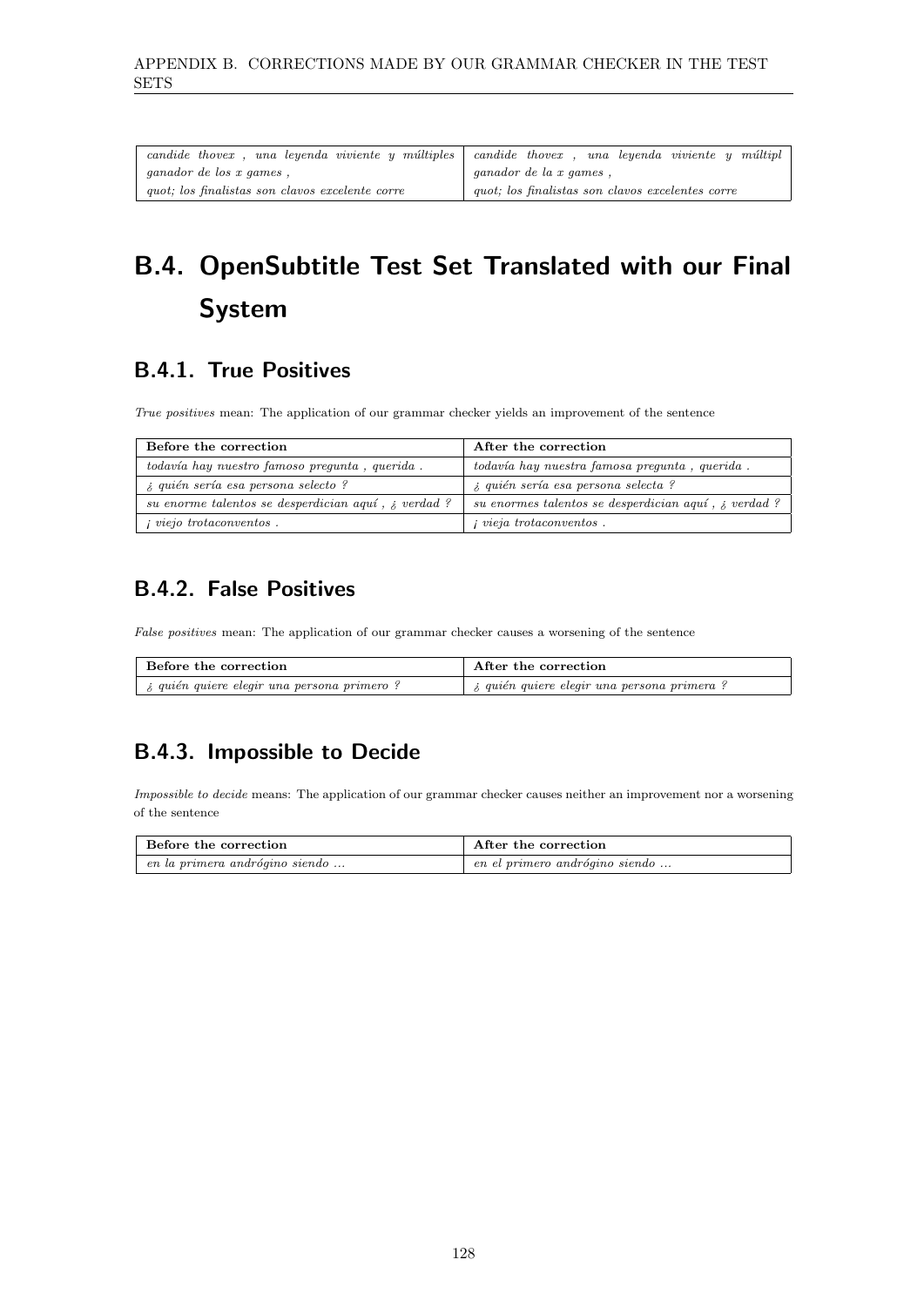# <span id="page-140-0"></span>C. Corrections Made by our Grammar Checker in the DVD User Manual

### C.1. True Positives

True positives mean: The application of our grammar checker yields an improvement of the sentence

| Before the correction                                                        | After the correction                                             |
|------------------------------------------------------------------------------|------------------------------------------------------------------|
| Improvement                                                                  | Comment                                                          |
| este recordatorio se proporciona -- llamar la atención del                   | $e$ ste recordatorio se proporciona — llamar la atención del in- |
| instalador del sistema catv s de la sección 820-40 de nec, que -             | stalador del sistema catv s de la sección 820-40 de nec, que -   |
| proporciona quías para el aterrizamiento adecuado y, en par-                 | proporciona quías para el aterrizamiento adecuado y, en par-     |
| ticular, especifica que se debe conectar el cable a tierra - <b>a la</b>     | ticular, especifica que se debe conectar el cable a tierra - al  |
| sistema de tierra del edificio, tan cerca - hasta el punto de                | sistema de tierra del edificio, tan cerca - hasta el punto de    |
| entrada del cable como sea práctico.                                         | entrada del cable como sea práctico.                             |
| si no aparece el menú de configuración, - comprobar su "mon-                 | si no aparece el menú de configuración, - comprobar su "mon-     |
| <i>itor out</i> " <b>aplicable conexiones</b> - o salidas "s-video" "compos- | itor out" aplicables conexiones - o salidas "s-video" "com-      |
| $ite"$ o.                                                                    | posite" o.                                                       |
| $\log$ ajustes de bajos / agudos afectan sólo a los canales                  | los ajustes de bajos / agudos afectan sólo a los canales         |
| izquierdo / derecho, no el subwoofer.                                        | <i>izquierdos / derecho, no el subwoofer.</i>                    |
| la entrada de audio asignada siempre será recordado - siempre                | la entrada de audio asignada siempre será recordado - siem-      |
| que se seleccione esa entrada - a través del panel frontal input             | pre que se seleccione esa entrada - a través del panel frontal   |
| select o la entrada-botones de selección de la htr4 remotas                  | input select o los entrada-botones de selección de la htr $\mu$  |
| $'s -$                                                                       | $remotas$ 's $-$ .                                               |

## C.2. False Positives

False positives mean: The application of our grammar checker causes a worsening of the sentence

| Before the correction                                             | After the correction                                              |
|-------------------------------------------------------------------|-------------------------------------------------------------------|
| este enchufe encajará en el tomacorriente de una sola man-        | este enchufe encajará en la tomacorriente de una sola man-        |
| era.                                                              | era.                                                              |
| si el enchufe no - para encajar, - llame a un electricista - para | si el enchufe no - para encajar, - llame a un electricista - para |
| reemplazar el tomacorriente obsoleto.                             | reemplazar la tomacorriente obsoleta.                             |
| $17$ sobrecarga — no sobrecargue los tomacorrientes de            | 17 sobrecarga — no sobrecargue las tomacorrientes de pared,       |
| pared, cables de extensión o receptáculos integrales, ya que      | cables de extensión o receptáculos integrales, ya que esto        |
| esto puede resultar en un riesgo de incendio o descarga           | puede resultar en un riesgo de incendio o descarga eléctrica.     |
| eléctrica.                                                        |                                                                   |